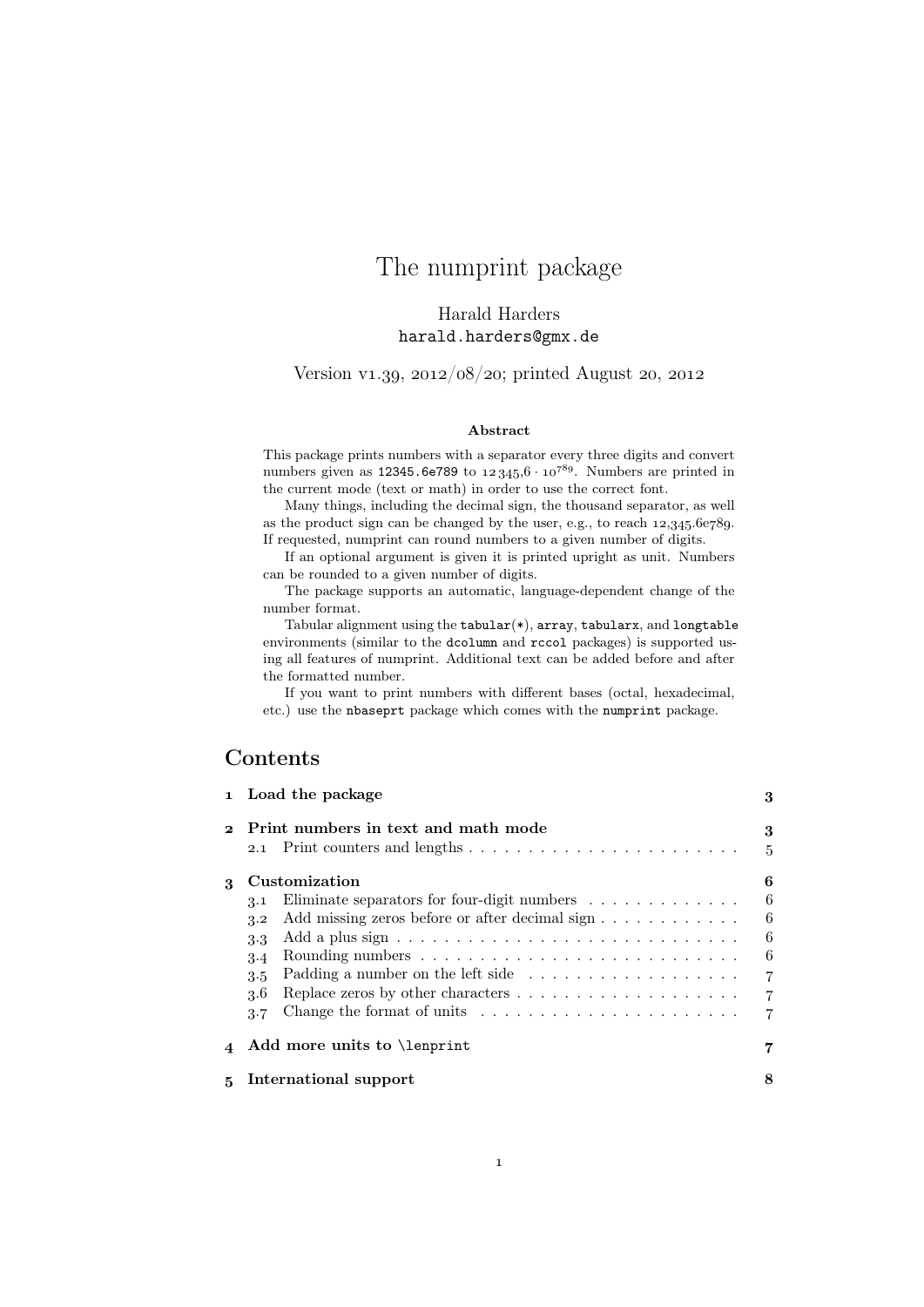| 6 | Print aligned numbers in tabulars                                                         | $\boldsymbol{9}$ |
|---|-------------------------------------------------------------------------------------------|------------------|
|   | The new column types $\dots \dots \dots \dots \dots \dots \dots \dots \dots \dots$<br>6.1 | 9                |
|   | 6.2                                                                                       | 13               |
|   | 6.3                                                                                       | 14               |
| 7 | Error messages etc.                                                                       | 14               |
| 8 | Advanced customization                                                                    | 14               |
|   | 8.1                                                                                       | 14               |
|   | Without the autolanguage option $\ldots \ldots \ldots \ldots$<br>8.1.1                    | 14               |
|   | With the autolanguage option $\ldots \ldots \ldots \ldots \ldots$<br>8.1.2                | 15               |
|   | Changing the argument parsing $\ldots \ldots \ldots \ldots \ldots \ldots \ldots$<br>8.2   | 17               |
|   | Some tricks                                                                               | 18               |
| 9 | Let the signs depend on the mode $\ldots \ldots \ldots \ldots \ldots \ldots$<br>9.1       | 18               |
|   | 9.2                                                                                       | 18               |
|   | 9.3                                                                                       | 19               |
|   |                                                                                           |                  |
|   | A Compatiblity to older versions                                                          | 19               |
|   | B Lists of options and commands                                                           | 19               |
|   |                                                                                           | 19               |
|   |                                                                                           | 20               |
|   | C Known bugs                                                                              | 21               |
| D | To do                                                                                     | 21               |
| E | Acknowledgements                                                                          | 22               |
| F | The implementation                                                                        | 22               |
|   | $_{\rm F.1}$                                                                              | 22               |
|   | $F_{.2}$                                                                                  | 22               |
|   | F.3                                                                                       | 27               |
|   | F.4                                                                                       | 27               |
|   | Parsing of the \numprint argument<br>F.5                                                  | 28               |
|   | F.6                                                                                       | 32               |
|   | F.6.1 Aligned numbers, also for ordinary text $\dots \dots \dots$                         | 32               |
|   | F.6.2 Auxilliary routines for the new column types $\dots \dots$                          | 35               |
|   | F.6.3                                                                                     | 39               |
|   | Old column types for compatibility $\dots \dots \dots \dots \dots$<br>F.6.4               | 40               |
|   | F.7                                                                                       | 41               |
|   | F.8                                                                                       | 45               |
|   | The main command $\ldots \ldots \ldots \ldots \ldots \ldots \ldots \ldots \ldots$<br>F.9  | 49               |
|   |                                                                                           | 59<br>61         |
|   |                                                                                           |                  |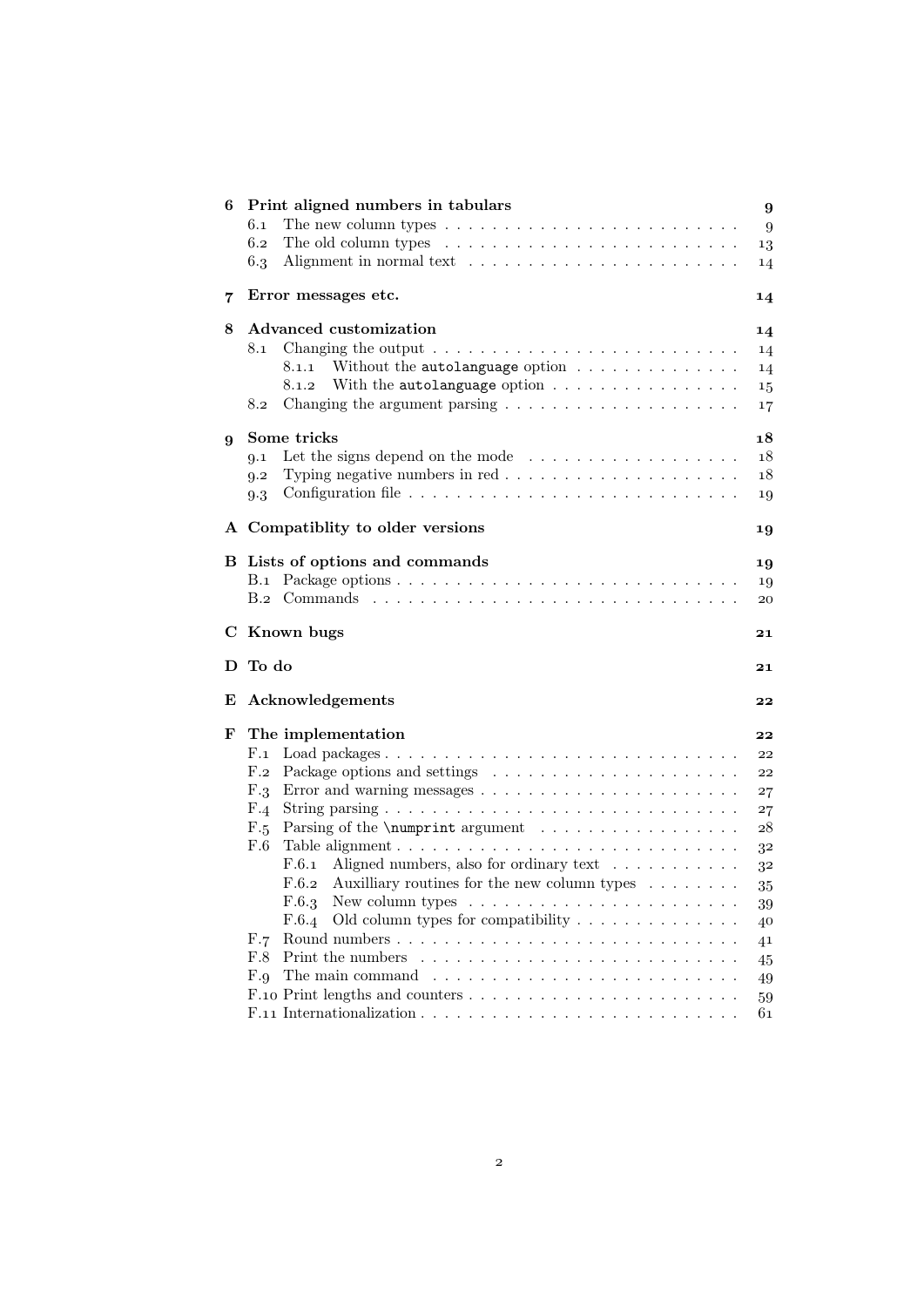# Copyright

Copyright 2000-2005, 2007, 2008, 2012 Harald Harders.

This program can be redistributed and/or modified under the terms of the LaTeX Project Public License Distributed from CTAN archives in directory macros/latex/base/lppl.txt; either version 1 of the License, or any later version.

# Remarks

The \fourdigitsep, \fourdigitnosep, \addmissingzero, \noaddmissingzero,  $\langle \text{digits}, \ldots \rangle$  \aigits, \exponentsdigits, and \noexponentdigits com-<br>mands have been renamed to \npfourdigitsep. \npfourdigitnosep. mands have been renamed to  $\infty$ ,  $\infty$ ,  $\infty$ ,  $\infty$ ,  $\infty$ ,  $\infty$ ,  $\infty$ ,  $\infty$ ,  $\infty$ ,  $\infty$ ,  $\infty$ ,  $\infty$ ,  $\infty$ ,  $\infty$ ,  $\infty$ ,  $\infty$ ,  $\infty$ ,  $\infty$ ,  $\infty$ ,  $\infty$ ,  $\infty$ ,  $\infty$ ,  $\infty$ ,  $\infty$ ,  $\infty$ ,  $\infty$ ,  $\infty$ ,  $\infty$  $\n\neq$  \npaddmissingzero, \npnoaddmissingzero, \npdigits, \npnodigits,  $\{np\,$ exponentsdigits, resp.  $\{npno\,$ exponentdigits.

From version 1.00 to 1.10, the column types have been changed; see section 6. If you want to preserve the old column types, use the package option oldcolumntypes.

For typesetting this documentation, the usage of different font shapes has been reduced as much as possible in order to save disk memory and download times. Thus, for nearly all characters, the design size 10 pt has been used. This reduced the size of the PDF file for version  $1.10$  from  $858$  KB to  $396$  KB. Please excuse that shortcoming in the typography.

# 1 Load the package

To use this package place

#### \usepackage{numprint}

in the preamble of your document. No options are necessary but some are available. They are mentioned where their usage is described and in section B.1.

# Print numbers in text and math mode

\numprint This package provides the command \numprint  ${\langle \text{unit}\rangle} {\langle \text{number}\rangle}$  that prints the  $\langle number \rangle$  given in the required argument. The number is printed in the current mode (math or text mode) so that an eventual chosen difference between mathematical and text numbers stays visible (e.g., by using the eco package).

Numbers may contain of these characters: "+-\pm0123456789.,eEdD". Spaces, "\," as well as "<sup>\*</sup>" in the argument are ignored. Either a "," or a "." can be used as decimal sign. By default, no thousand separators are allowed in the argument. "E", "e", "D", or "d"<sup>2</sup> is converted to an exponential format (e.g.,  $x \cdot 10^y$  or  $x \times 10^y$ , depending on the format settings described later). " $\pm$ " and "+-" produce a  $\pm$ . For example, typing

\numprint{-123456}; \numprint{\pm 123456}; \numprint{+-3,1415927e-3.1}

<sup>&</sup>lt;sup>1</sup> Section 8.2 describes how this can be changed.

<sup>&</sup>lt;sup>2</sup>This is useful for FORTRAN produced numbers.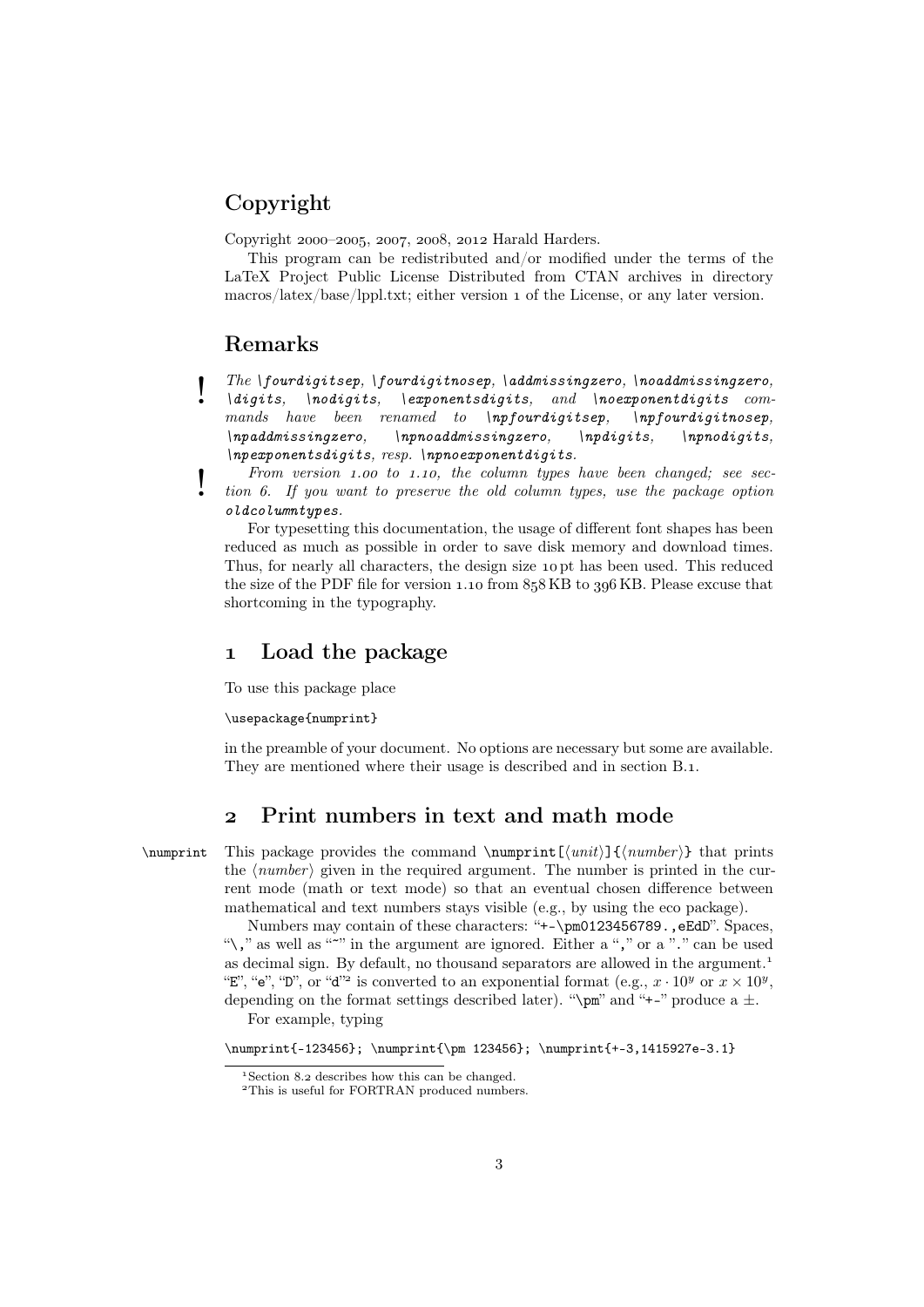leads to "−123,456;  $\pm$ 123,456;  $\pm$ 3.141,592,7 × 10<sup>-3.1"</sup>. Notice that "." and "," can be mixed within one number and are converted to the chosen decimal sign for the output.

The number is printed in the active mode (text mode resp. math mode). This may be important if the digits are different in text and math mode as in this document that uses old-style figures in text and lining figures in math mode.<sup>3</sup> See the difference between "123,456.134  $\times$  10<sup>123"</sup> and "123,456.134  $\times$  10<sup>123"</sup>, produced by

 $''\\\text{123456.134e123}''$  and  $'\$\\number{123456.134e123}''$ 

If no number is given before the exponential characters " $e$ ", " $E$ ", " $d$ ", resp. "D", a pure exponential format is generated. For example, typing

#### \numprint{e4.3242}

leads to " $10^{4.324,2}$ ". This also works with given signs, e.g.,

\numprint{-e4.3242}, \numprint{+-e4.3242}

leads to " $-10^{4.324,2}$ ,  $\pm 10^{4.324,2}$ ".

Since  $\sum_{n=1}^{\infty}$  argument before typesetting it you may also use commands inside the argument, e.g.,

```
\def\numberbefore{1234}%
\def\totalnumber{\numberbefore.5678}%
\numprint{\totalnumber}
```
#### leads to " $1,234.567.8$ ".

If the optional argument is given it is printed as a  $\langle unit \rangle$  in math mode with an upright font (\mathrm), e.g.,

#### \numprint[N/mm^2]{-123456}

## leads to " $-123,456$  N/mm<sup>2</sup>".

By default, the space between the number and the unit is  $\setminus$ . One exception is the degree symbol which is typeset without a distance to the number, e.g., 360° in contrast to 273.15 ℃ (only a single degree symbol is typeset without a separator). The numprint package detects this automatically if the \tcdegree command of the mathcomp package, the \textdegree command of the textcomp package, or the \degree command of the gensymb package is used, e.g.,

## \numprint[\tcdegree]{360}, \numprint[\degree]{360}

Unfortunately, typing in the " $\bullet$ " sign directly cannot be detected (any help welcome).

You can change the spacing between the number and units, percent signs, or degree symbols. Have a look to Section 8.1.

If you want to use one of the textcomp symbols °C (\textcelsius),  $\Omega$ (\textohm), µ (\textmu), or ‰ (\textperthousand) you have to load either the mathcomp or the gensymb package because the unit is printed in math mode. If you decide to use the textomp package use  $\text{trace}$  instead of  $\text{trace}$ , e.g., \tccelsius instead of \textcelsius. If using gensymb just use  $\langle name \rangle$ , e.g.,  $\text{celsius}.4$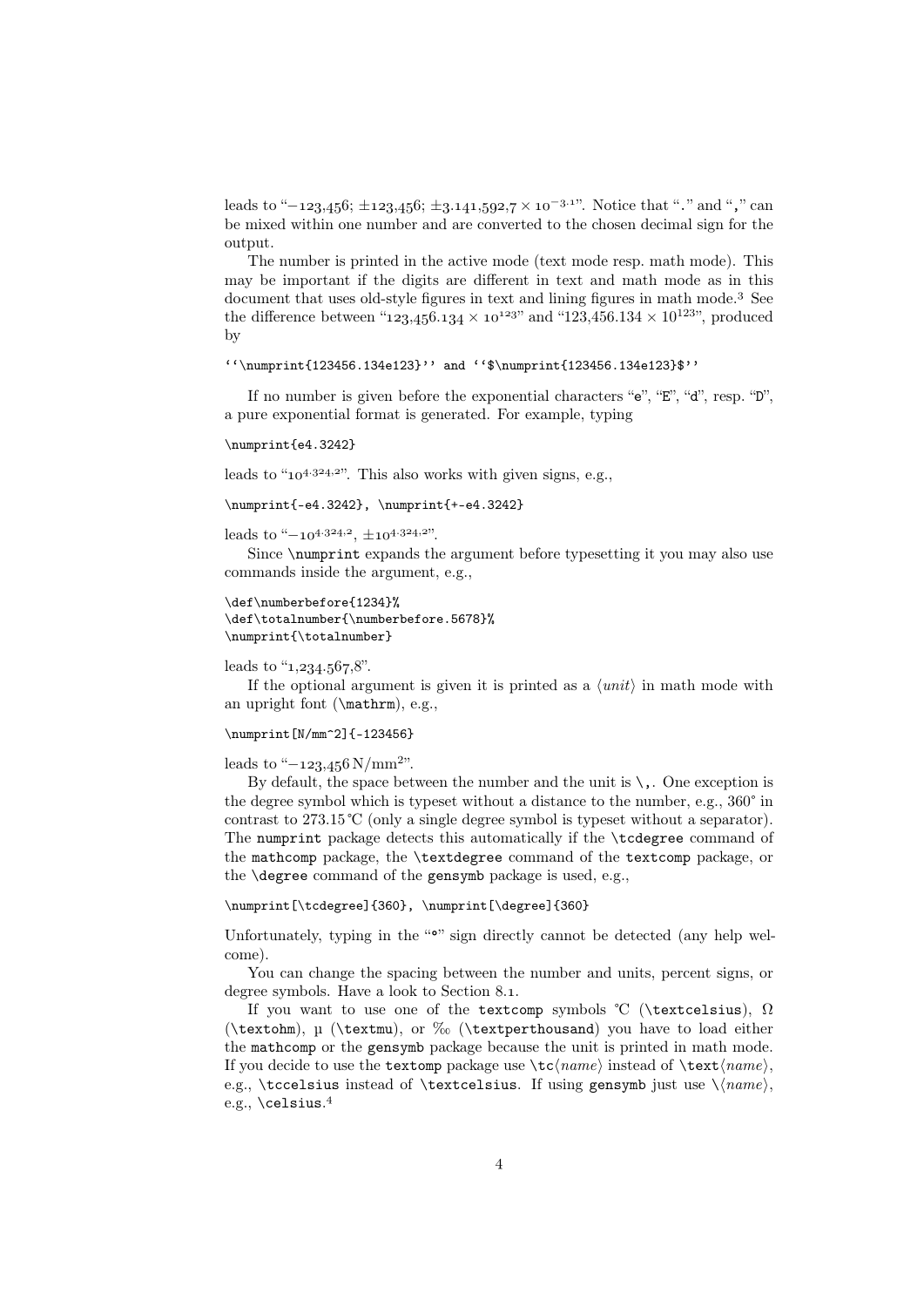\np Since it is timeconsuming to type in the long command \numprint for every number in a text the shortcut \np can be defined by specifying the package option np.

By default, numbers are written in the format  $12345,12345 \cdot 10^{12345}$ , for instance. This means, decimal sign ",", thousand separator " $\langle \cdot, \cdot \rangle$ ", and product sign "{}\cdot{}". This accords to German number formats and is a result of the history of this package. How you can change this is described in the following sections. Especially, have a look at the autolanguage package option in section .

#### 2.1 Print counters and lengths

If you want to print a counter or a length, you may of course use

\numprint{\arabic{page}}

resp.

```
\makeatletter
\numprint[pt]{\strip@pt\textwidth}
\makeatother
```
But these methods are not really nice.

\cntprint For printing counters, you may use \cntprint  $[\{unit\}]$ { $\{counter\}$ } where  $\langle unit \rangle$  is an optional unit that is printed as by \numprint.  $\langle counter \rangle$  is the name of a LATEX counter, for example,

#### \$\cntprint{page}\$

leads to "5".

\lenprint Lengths can be printed using \lenprint  $[\langle unit \rangle]$  { $\langle length \rangle$ }.  $\langle length \rangle$  is the macro containing a LATEX length or a TEX dimension, e.g.,  $\text{textwidth. } \{unit\}$  is a different thing here. If the unit is not given **\lenprint** uses L<sup>AT</sup>EX's standard and prints the length in pt:

#### \$\lenprint{\textwidth}\$

leads to "355 pt". Giving pt does not change anything. But if you use other units, e.g., mm, cm, or in, the length is written using the given unit:

```
$\lenprint[pt]{\textwidth}$,
$\lenprint[in]{\textwidth}$,
$\lenprint[bp]{\textwidth}$,
$\lenprint[mm]{\textwidth}$,
$\lenprint[cm]{3\textwidth}$
```
gives "355 pt, 4.913,1 in, 353.672,87 bp, 124.766,77 mm, 37.425,16 cm".

As you can see in the example, it is also possible to specify a factor in the argument, e.g. 3\textwidth. When printing lengths, it is often desirable not to print all decimal places. numprint can round numbers, described in section 3.4.

\lenprint knows the units pt, bp, in, ft, mm, cm, m, and km. Section 4 describes how to add or change units.

This is only the case if the eco package is available on your system.

<sup>&</sup>lt;sup>4</sup>If you still use  $\text{name}$  numprint uses  $\text{name}$  or  $\langle name \rangle$  and generates a warning if one of these commands is available, and produces an error if not.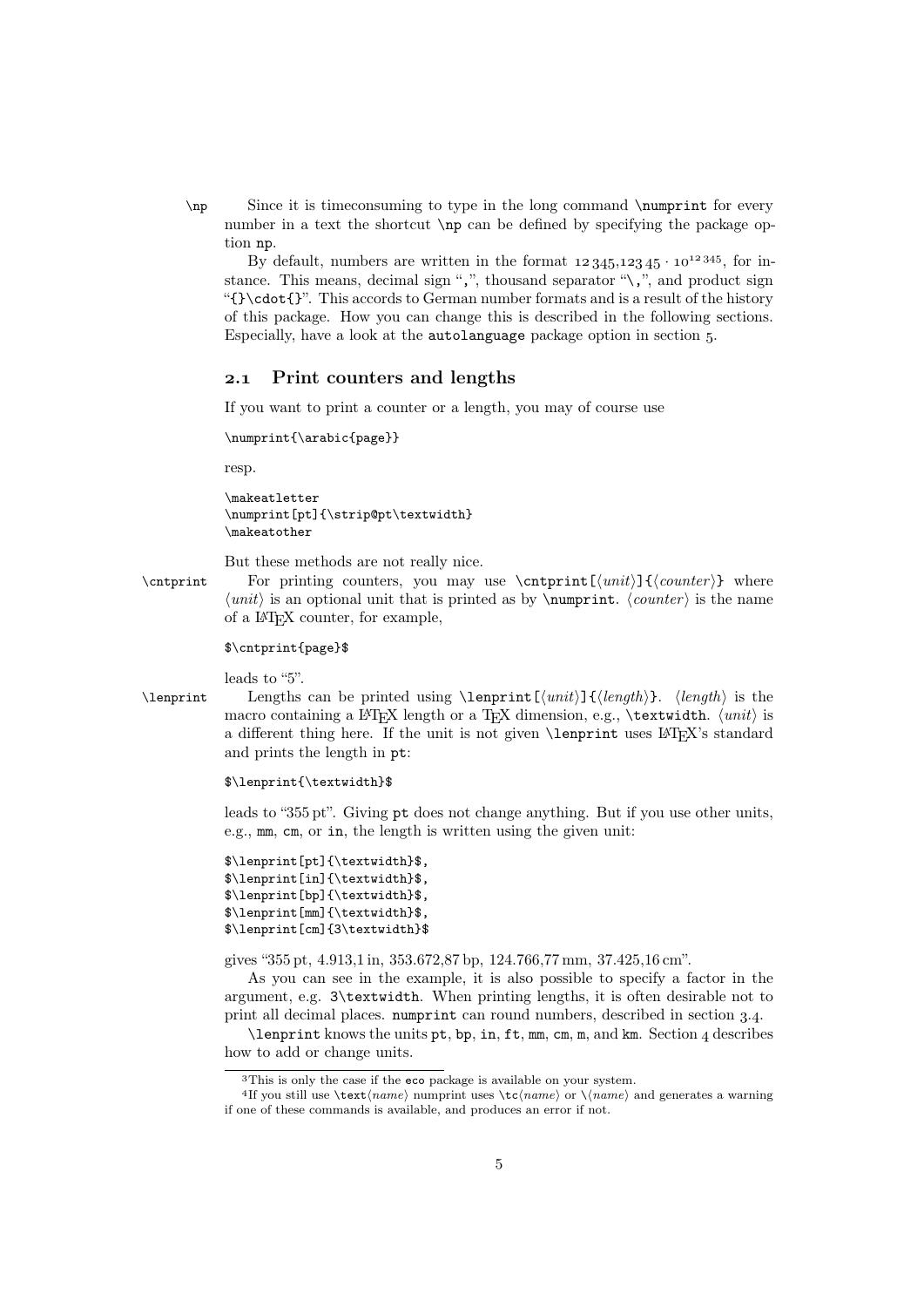# Customization

#### . Eliminate separators for four-digit numbers

At least in German it is common not to add a separator to four-digit numbers in non-technical texts, e.g., to typeset " $1234$ " instead of " $1,234$ ", but longer numbers are separated: " $12,345$ ". If a number, in contrast, has less than five digits on one side of the decimal sign but five or more digits on the other side, separators are inserted on both sides, e.g., " $1234.1234$ " but " $1,234.123.45$ ".

\npfourdigitsep This behaviour can be achieved using the command \npfourdigitnosep. If \npfourdigitnosep using this switch inside a group the change is local. You can switch back to separating with \npfourdigitsep. An example:

> \npfourdigitnosep\$\numprint{1234.1234}\$, \$\numprint{12345.12345}\$ --\npfourdigitsep\$\numprint{1234.1234}\$, \$\numprint{12345.12345}\$

Leads to "1234.1234, 12,345.123,45 – 1,234.123,4, 12,345.123,45". Default values can be set by the package options sepfour and nosepfour.

## . Add missing zeros before or after decimal sign

\npaddmissingzero Sometimes people let out a leading zero or a zero after the decimalsign, e.g., \npnoaddmissingzero "123." or ".123". Numprint can add the left out zero, when \addmissingzero is used. If, however, no decimal sign is given, e.g., "123", no decimal sign or zero is appended. Adding zeros can be switched off with \noaddmissingzero. The corresponding package options are addmissingzero and noaddmissinzero. The default is addmissingzero.

## . Add a plus sign

\npaddplus Using the \npaddplus command or the package option addplus, a plus sign can \npnoaddplus be added to a number that is specified without a sign. This can be switched off using \npnoaddplus resp. noaddplus.

\npaddplusexponent The commands \npaddplusexponent and \npnoaddplusexponent resp. the \npnoaddplusexponent package options addplusexponent and noaddplusexponent do the same for the exponents that the commands/options described above do for the number.

## . Rounding numbers

\nprounddigits By default, as many digits are printed after the decimal sign, as the \numprint command gets as argument. This behaviour can be changed to print a given number of digits where the number is rounded resp. filled with zeros.

> This can be switched on using the \nprounddigits{ $\{ \text{digits} \}$  command for ordinary numbers and the \nproundexpdigits{ $\{digits\}$ } command for exponents. Rounding is switched off with \npnoround resp. \npnoroundexp. For example,

```
\nprounddigits{2}$\numprint{1.123}$, $\numprint{1.149}$,
$\numprint{1}$, $\numprint{9.999}$ $\numprint{-9.999}$ --
\npnoround$\numprint{1.123}$, $\numprint{1.149}$,
$\numprint{1}$, $\numprint{9.999}$, $\numprint{-9.999}$
```
leads to "1.12, 1.15, 1.00,  $1,0.00 - 1,0.00 - 1,123, 1.149, 1, 9.999, -9.999$ "

\nproundexpdigits \npnoround \npnoroundexp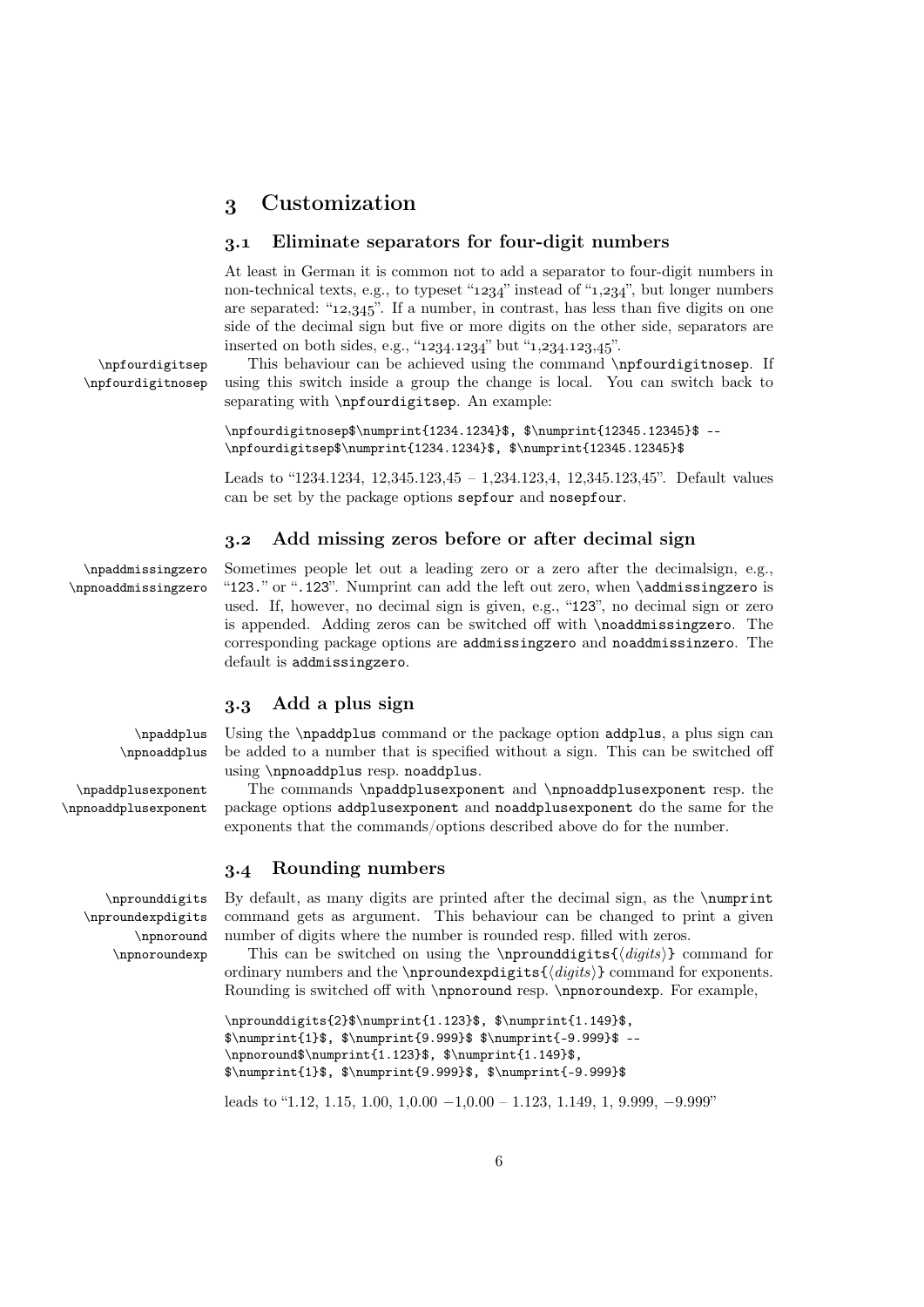## . Padding a number on the left side

\nplpadding Sometimes it is desireable to have a number of a fixed length with the missing \npnolpadding digits filled with a character (mostly the character ""," so this is the default). This can be achieved calling  $\n\pi\log[\langle character \rangle] {\langle digits \rangle}.$  This affects only the mantissa, the part after the decimal sign and signs are not counted! If the orginal number has more digits than  $\langle \text{digits} \rangle$  no characters will be inserted. For example,

> \nplpadding{6}% \$\numprint{1234}\$, \$\numprint{-1234}\$,  $\sum_{12345678}$ \$, \$\numprint{1234.5678}\$ --\nplpadding[x]{6}% \$\numprint{1234}\$, \$\numprint{-1234}\$, \$\numprint{12345678}\$, \$\numprint{1234.5678}\$

leads to "001,234,  $-001,234$ , 12,345,678, 001,234.567,8 –  $xx1,234$ ,  $-xx1,234$ , 12,345,678, xx1,234.567,8" \npnolpadding switches padding off.

## 3.6 Replace zeros by other characters

\npreplacenull For amounts of money, sometimes a zero after the decimal sign is replaced by \npprintnull different symbols, as for example "—". This can be done by calling the command  $\n\perp$  \npreplacenull{ $\verb|| (replacement)$ }, e.g.,

\npreplacenull{\mbox{---}}

Here,  $\mbox{max guarantees that }\sim$ " is printed in text mode.<sup>5</sup> It can be switched off using \npprintnull.

# . Change the format of units

\npunitcommand By default, the unit is printed in math mode with an upright font. This is reached by using the \npunitcommand macro which by default is defined as follows:

\newcommand\*\npunitcommand[1]{\ensuremath{\mathrm{#1}}}

If you want to change this, redefine the \npunitcommand. You really should use either  $\text{constant}$  or  $\text{test}^6$  to ensure math or text mode respectively. \npunitcommand has to take one mandatory argument.

For example, a blue unit is reached by

\renewcommand\*\npunitcommand[1]{\ensuremath{\color{blue}\mathrm{#1}}}

And here is the result:  $300 \text{ N/mm}^2$ 

# 4 Add more units to **\lenprint**

\npdefunit The command \npdefunit{ $\{unithmetic\}$ { $\{with\}$ } can be used to define new units or to redefine existing ones. For example, mm is defined as follows:

\npdefunit{mm}{mm}{0.35145980351}

You should better use amsmath and the command \text which preserves the correct text size, too.

 ${}^6$ Provided by amsmath.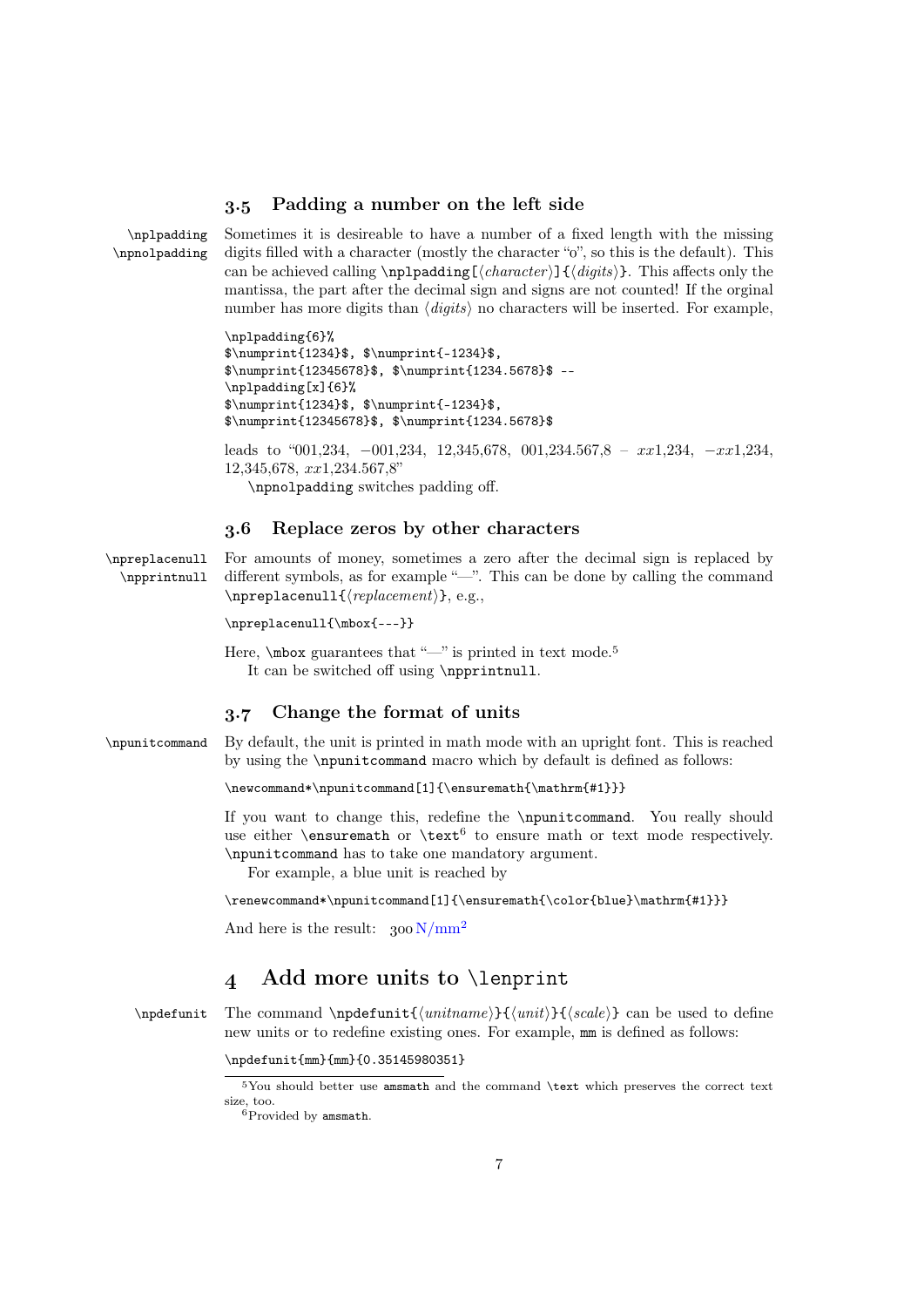Table 1: Default values for language settings

| language   | thousand<br>sep.      | decimal<br>sign | product<br>sign | unit<br>sep. | percent<br>sep. | degree<br>sep. |
|------------|-----------------------|-----------------|-----------------|--------------|-----------------|----------------|
| English    |                       | $\bullet$       | \times          |              |                 | none           |
| German     |                       | $\cdot$         | \cdot           |              |                 | none           |
| Portuguese | $\bullet$             | $\overline{ }$  | \cdot           |              |                 | none           |
| Dutch      |                       | ,               | \cdot           |              | none            | none           |
| French     | $\tilde{\phantom{a}}$ |                 | \cdot           |              |                 | none           |

The first argument  $\langle$ *unitname* $\rangle$  is the LAT<sub>EX</sub> internal name that will be given as unit in the **\lenprint** command. The second argument  $\langle unit \rangle$  is the text that will be printed out.

The  $\langle scale \rangle$  arises from the fact that the default unit pt is defined as  $1 \text{ pt} = 1/72.27 \text{ in } = 0.013.837.000.13 \text{ in and } 1 \text{ in } = 25.4 \text{ mm}$ . Thus,  $1 \text{ pt} =$  $0.013,837,000,13 \times 25.4 \,\mathrm{mm} = 0.351,459,803,51 \,\mathrm{mm}$ . For defining a new unit, the factor from pt to the desired unit has to be calculated and given as third argument of \npdefunit. To redefine a unit with unchanged scale, use \* instead. For example,

 $\n\cdot\{\n\cdot\{\n\cdot\}\n$ 

redefines in to print  $''$  as unit instead of the default in. The  $\lq$ ! is used to remove the separator between number and unit  $(\cdot, )$  again. This only works correctly if  $\setminus$ , and  $\setminus$ ! use the same measure.

```
$\lenprint[in]{\textwidth}$,
\npdefunit{in}{\!''}{*}%
$\lenprint[in]{\textwidth}$
```
leads to "4.913,1 in,  $4.913,1$ ".

# International support

As mentioned above, numprint uses German settings for numbers: thousand separator "\,", decimal sign ",", product sign "\cdot", unit separator  $\cdot$ , and no degree separator, by default. This will stay stable for compatibility with older versions even if its unlogical since the default language of L<sup>AT</sup>EX is English.

Using the package option autolanguage this can be fixed. If you are using this option without the babel package the settings are switched to English at \begin{document}. See Table 1.

\selectlanguage If you are using the babel package in conjunction with the autolanguage package option, the behaviour of \numprint alters with the active language. If you, for instance, use

#### \selectlanguage{ngerman}

the German settings are selected. If you then switch back to English, the English settings are active again.

The current version supports English, German, Portuguese, Dutch, and French. Unfortunately, I don't really know how to write numbers in other languages than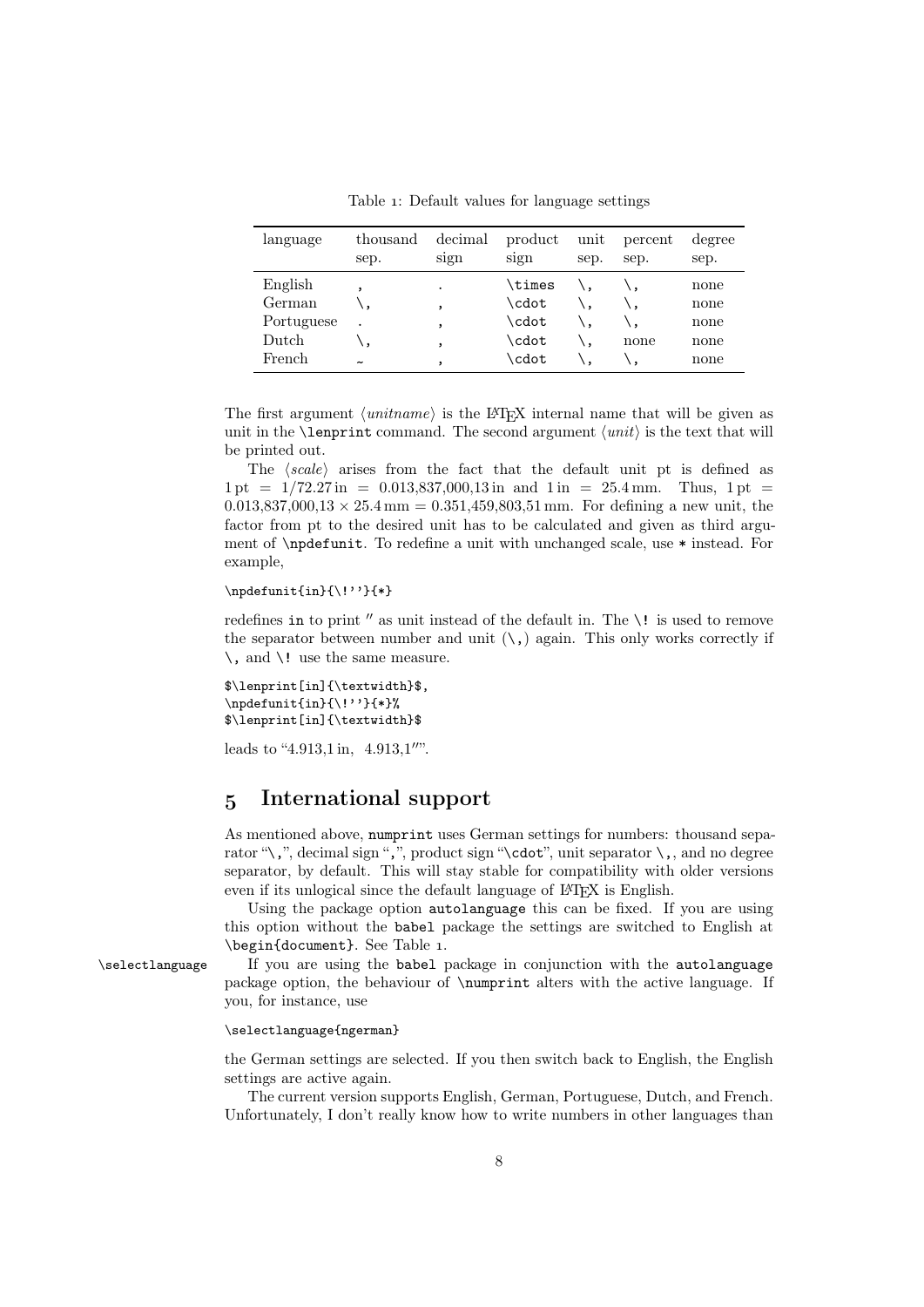German. I am quite sure that the English version also is correct.<sup>7</sup> But please help me to add other languages.

If you want other settings than the default ones, listed in Table , please refer to Section  $8.1.2$ .

As long as numprint does not support your language you may add the definitions by yourself. How this can be done is also described in Section  $8.1.2$ .

# Print aligned numbers in tabulars

Aligning numbers in tabulars is providede by the dcolumn and rccol packages. But they have two disadvantages. First, they do not support typesetting numbers in the same way as \numprint does. Second, they force the numbers to be typeset in math mode. Thus, this packages provides own mechanisms to gain aligned numbers.

In former versions up to 1.00, the align mechanism in tabulars has been somehow weak because the author had to repeat the \numprint call in every table cell. This has been improved in version 1.10. For compatibility reasons, the old column types n and N have been preserved if you specify the oldcolumntypes package option; they will be discussed in section sec:column:old.

## . The new column types

column type n The numprint package provides the column type n that takes two mandatory arguments. They define the number of digits before and the number of digits after the decimal sign. The results can be seen in the left column of the tabular below. You can use this column type as the normal column types, e.g.,

#### \begin{tabular}{n{3}{4}n{4}{2}}

The numbers are printed in a reserved space with the necessary width for the specified numbers, aligned at the decimal sign. If a column contains numbers that have an exponent it is appended left-aligned while the width of the column is extended by the required space. This is shown in the first column in the example below.

If you, in addition, want to reserve space for digits in the exponent you can insert one (specify numbers of digits before the decimal sign) or two (number of digits before and after the decimal sign) optional arguments, as can be seen in columns  $\alpha$  and  $\alpha$  in the example below. If you reserve space for the exponent, too long exponents may exceed the tabular cell (as can be seen in the second column).

| This example tabular <sup>8</sup> |  |
|-----------------------------------|--|
|-----------------------------------|--|

| $123.45 \times 10^{12}$ | $\boxed{123.45 \times 10^{-12}}$ $\boxed{123.45 \times 10^{-12}}$                                                   | $123.45 \times 10^{12}$                                                                                                                                 |
|-------------------------|---------------------------------------------------------------------------------------------------------------------|---------------------------------------------------------------------------------------------------------------------------------------------------------|
|                         | $12,345.678 \times 10^{123}$ $12,345.678 \times 10^{123}$ $12,345.678 \times 10^{123}$ $12,345.678 \times 10^{123}$ |                                                                                                                                                         |
|                         |                                                                                                                     | $123.45 \times 10^{12.3}$ 123.45 $\times$ 10 <sup>-12</sup> <sup>3</sup> 123.45 $\times$ 10 <sup>-12.3</sup> 123.45 $\times$ 10 <sup>-12.3</sup>        |
|                         |                                                                                                                     | $\left  12,345.678 \times 10^{123.3} \right $ $12,345.678 \times 10^{123}$ $\left  22,345.678 \times 10^{123.3} \right $ $12,345.678 \times 10^{123.3}$ |

is produced by the following code:

 $7$ Maybe, the percent sign separator  $\setminus$ , is not common, but I will leave its value unchanged to preserve compatibility with older versions.

 ${}^{8}$ The tabulars are ugly here. But the only important thing is to show the effects of the alignments.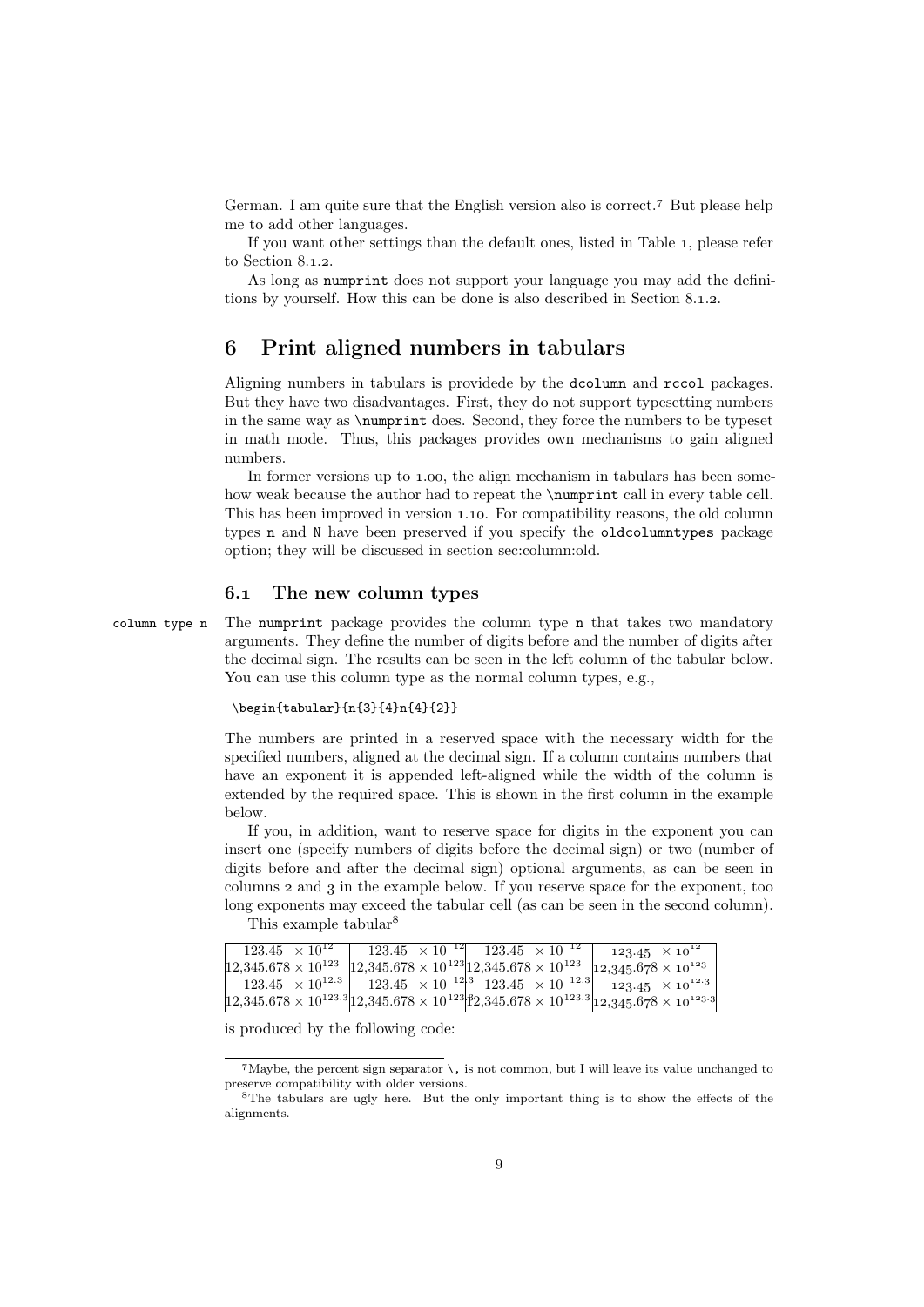```
\tabcolsep0mm\small
\begin{tabular}{|n{5}{3}|n[3]{5}{3}|n[3][1]{5}{3}|N{5}{3}|}
 \hline
 123.45e12& 123.45e12& 123.45e12 & 123.45e12 \\
 12345.678e123& 12345.678e123& 12345.678e123& 12345.678e123 \\
 123.45e12.3& 123.45e12.3& 123.45e12.3& 123.45e12.3 \\
 12345.678e123.3& 12345.678e123.3& 12345.678e123.3& 12345.678e123.3 \\
 \hline
\end{tabular}
```
The n column type prints the number in math mode. Thus, the first three columns column type N in the example are printed with lining figures. To print numbers in text mode, you can use the N column type as shown in column four of the tabular. It takes the same arguments as the n column type.

> You may put additional text into tabular cells. The numprint package uses an algorithm to determine which part is the number and which is additional text. In order to preserve spaces and to use characters as text that could also be part of a number (e.g., digits or the characters "e", "E", "d", or "D") you have to enclose the text in braces, for example "{hello} 1234" instead of "hello 1234". (In some rare cases, even two pairs of braces is necessary. This is the case if you want to use a single character that may also be used in a number, e.g., " $\{3\}$  1234".<sup>10</sup>) If you don't use these enclosing braces strange results may appear. For preceding text, you have to ensure that it has the same width for all lines of the same column. Have a look at the following example:

```
\begin{tabular}{n{2}{1}n{2}{1}n{2}{1}n[1]{2}{1}}
```

```
\toprule
{without braces}&
{with braces}&
{with braces and box}&
\multicolumn{1}{l}{with braces, exp, and box}
\lambda\lambda\midrule
abc def 12,3e3 rt&
{abc def } 12,3e3 { rt}&
{\npmakebox[abc def ][l]{abc def }} 12,3e3 { rt}&
{\npmakebox[abc def ][l]{abc def }} 12,3e3 { rt}
\lambda\lambdamore 45,1 txt&
{more } 45,1 { txt}&
{\npmakebox[abc def ][l]{more }} 45,1 { txt}&
{\npmakebox[abc def ][l]{more }} 45,1 { txt}
\setminus\midrule
not blue 45,1 txt&
{\color{blue}blue } 45,1 { txt}&
{\color{blue}\npmakebox[abc def ][l]{blue }} 45,1 { txt}&
{\colon} {\hbox{\rm base}} {\color{blue}\npmakebox[abc def ][l]{blue }} 45,1 { txt}
\lambda\lambda
```
<sup>&</sup>lt;sup>9</sup>If you use a tabular environment that prints its arguments in math mode, e.g., the array environment, also N prints the numbers in math mode.

<sup>&</sup>lt;sup>10</sup>It is the same if the text starts with one of some special commands that normally don't occur at the beginning of tabular cells, \end, \tabularnewline, \nprt@end, \endtabular, \csname, and \relax.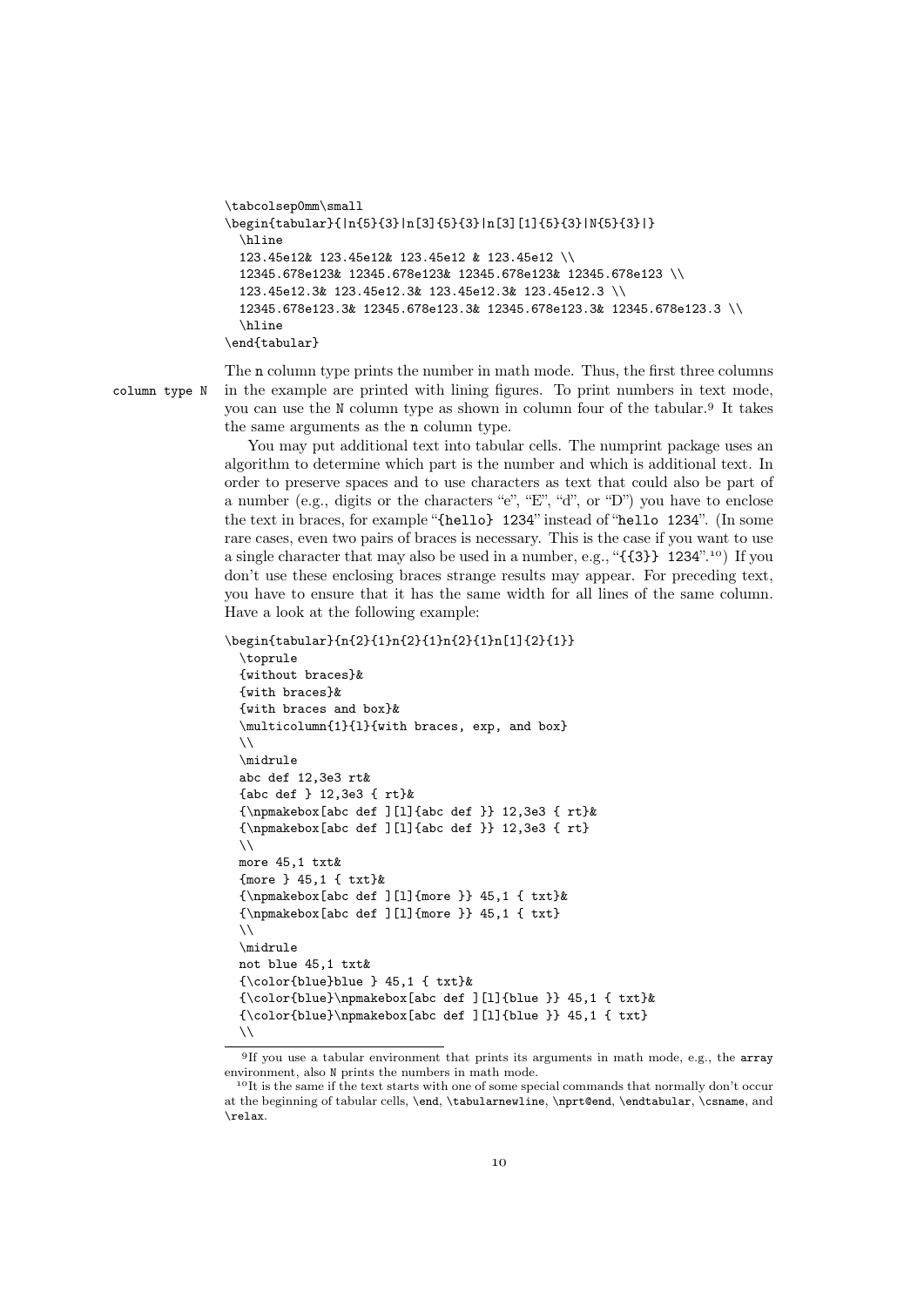\bottomrule \end{tabular}

The result looks as follows:

| without braces                                        | with braces                                      |                        | with braces and box with braces, exp. and box |             |                               |     |
|-------------------------------------------------------|--------------------------------------------------|------------------------|-----------------------------------------------|-------------|-------------------------------|-----|
| $abcdef_12, 3e3rt$<br>$\text{mor}10^{45.1}\text{txt}$ | abc def $12.3 \times 10^3$ rt<br>more $45.1$ txt | more $45.1 \text{txt}$ | abc def $12.3 \times 10^3$ rt                 | more $45.1$ | abc def $12.3 \times 10^3$ rt | txt |
| notblu10 <sup>45.1</sup> txt blue 45.1 txt            |                                                  | blue.                  | $45.1$ txt.                                   | blue.       | 45.1                          | txt |

In the first column, the texts before and after the number are not enlosed by braces. Then, strange results appear: In the first line, "de" is interpreted as number. Thus, it is printed in math mode, and the rest of the cell, "f 12,3e3 rt" is printed as text, again. In the second line, the part "e 45,1" is printed as number.

This strange behaviour can be avoided by enclosing the texts by braces, as mentioned above and shown in the second column. Thus, the texts are printed correctly. A space in the enclosed texts can separate the text from the number, as done in the example. Since the left texts have different widths the alignment of the numbers is broken, here.

This can be fixed by putting the contents in boxes, using the \makebox or \npmakebox \npmakebox command, as shown in the third column. The \npmakebox has a similar syntax as the \makebox command but uses a text instead of a length to determine the width of the box: \npmakebox  $[\text{text } i]$   $[\text{position}] {\text{text } } e$ . The command determines which width  $\langle text 1 \rangle$  would have and typesets  $\langle text 2 \rangle$ into a box of this width.

> If you put the preceding text in each line in such a box the number will be aligned as desired.

> Still, the text on the right-hand side of the numbers is not aligned. This can be fixed by specifying the number of digits of the exponent, as shown in the fourth column.

> The third line is a little bit different from the others. Here, not only text is inserted but also a command that changes the output of the numbers. Even such commands have to be enclosed by braces.

\multicolumn For producing tabular cells that don't contain a number, you either have to enclose the cell contents by braces or to use the \multicolumn command as shown in the first line of the example above.

> If you want to print a line in bold letters using the \boldmath command in math resp. \bfseries in text mode the alignment is not correct anymore. This is due to the fact that the bold letters are wider than the normal ones. You can avoid that problem if the font family provides a bold font shape that has the same width as the normal one. For the Computer Modern fonts, such a font shape exists. In text mode, you can access it by using

#### \fontseries{b}\selectfont

\mathversion If you also want to use that font in math mode, you may use the math version \npboldmath npbold by using \mathversion{npbold} or \npboldmath. In order to save memory, these commands and the npbold math version are only available if you call numprint.sty using the boldmath package option.

An example:

\begin{tabular}{lN{12}{3}n{12}{3}}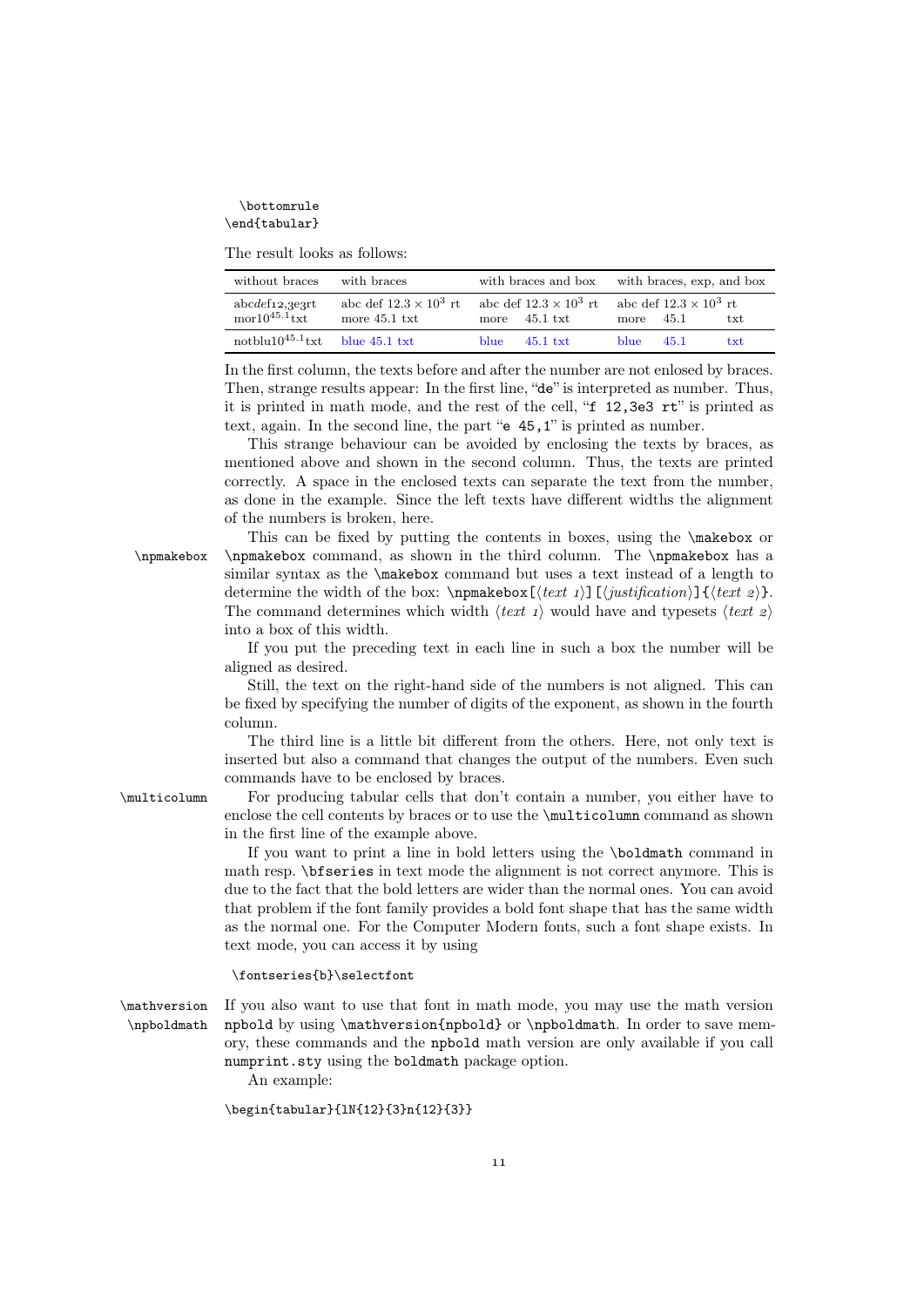```
\toprule
 normal:&
 123456123456.123e12&
 123456123456.123e12
 \lambda\lambdabold:&
  {\fontseries{b}\selectfont} 123456123456.123e12&
  {\npboldmath} 123456123456.123e12
  \setminusbold extended:&
  {\bfseries} 123456123456.123e12&
  {\boldmath} 123456123456.123e12
  \setminus\bottomrule
\end{tabular}
```
This produces:

| normal:        | $123,456,123,456.123\times10^{12}$ | $123,456,123,456.123 \times 10^{12}$      |
|----------------|------------------------------------|-------------------------------------------|
| bold:          | $123,456,123,456.123\times10^{12}$ | $123,\!456,\!123,\!456.123\times 10^{12}$ |
| bold extended: | $123,456,123,456.123\times10^{12}$ | $123,\!456,\!123,\!456.123\times 10^{12}$ |

If you want to add the same text or commands to all lines of a tabular column, you can use the ">" specifier in the declaration of the tabular column, as usual. You have to enclose its argument in an additional pair of braces, as shown in the \npafternum example below. Unfortunately, the "<" specifier does not work properly. Therefore, the \npafternum command is defined that takes one argument which is printed after the number. The following example shows text before and after the number:

```
\begin{tabular}{%
 >{{before \npafternum{ after}}}n[2]{12}{3}%
 >{{\nprounddigits{4}}}n{3}{4}%
 >{{\color{blue}}}n{12}{3}}
 \toprule
 123456123456.123e12&
 12.12345&
 123456.23e1
 \setminus12345.123e12&
 12.1&
 14561234.562e12
  \sqrt{}\bottomrule
\end{tabular}
```
This produces:

|        | before 123,456,123,456.123 $\times$ 10 <sup>12</sup> after | 12.124 | $123,456.23 \times 10^{1}$             |
|--------|------------------------------------------------------------|--------|----------------------------------------|
| before | $12,345.123 \times 10^{12}$ after                          |        | 12.100 $14,561,234.562 \times 10^{12}$ |

As can be seen in the second column, numbers can be rounded in special columns by inserting \nproundigits into a ">" specification. This can be said for all other commands that influence the format of numbers, too.

\npunit Normally, units should not be typeset in the cells of a tabular. But if this is needed, it may be realized using the \npunit command, as shown here: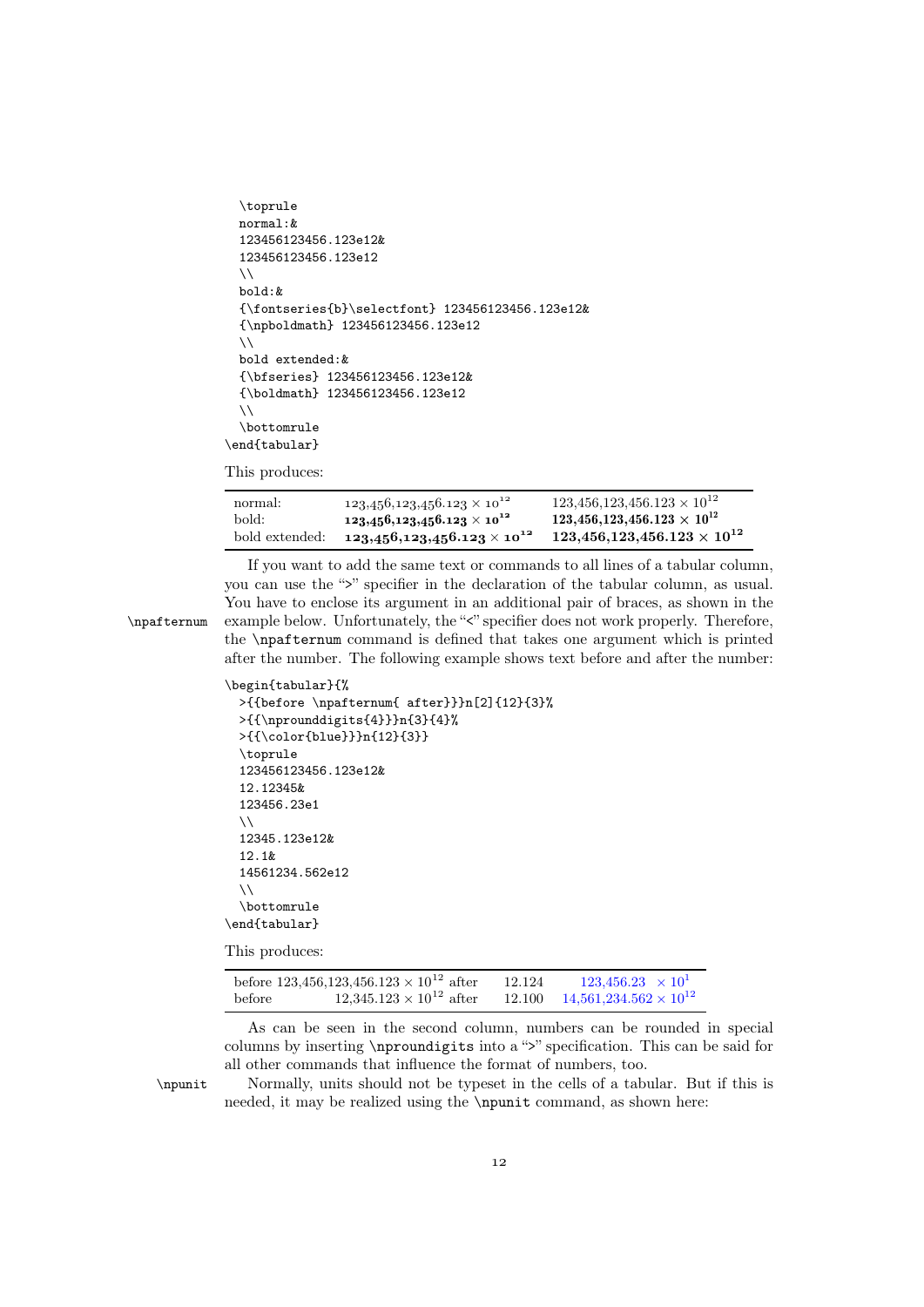```
\begin{tabular}{>{{\npunit{N/mm^2}}}n{5}{3}}
 \toprule
 12345.123\\
 12.12\{\}{\npunit{psi}} 234.4\\
 4.3\%\bottomrule
\end{tabular}
```
This produces:

12,345.123 N/mm<sup>2</sup>  $12.12 \text{ N/mm}^2$ 234.4 psi 4.3 N/mm<sup>2</sup>

The tabular alignment of the numprint package has been tested with the tabular, tabular\*, array, tabularx [1], and longtable [2] environments. It may or may not run with other packages and environments.

#### . The old column types

column type N If the oldcolumntype package option is specified the column types n and N are column type n defined differently than described in the previous section. The n column type alignes the base number to the decimal sign, the N column type additionaly alignes the exponent.

Use these commands as follows:

```
\tabcolsep0mm
\begin{tabular}{|n{5}{3}|N{5}{3}{3}|}
 \hline
  \numprint{123.45e12}& \numprint{123.45e12}\\
  \numprint{12345.678e123}& \numprint{12345.678e123}\\
  \numprint{123.45e12.3}& \numprint{123.45e12.3}\\
  \numprint{12345.678e123.3}& \numprint{12345.678e123.3}\\
  \hline
\end{tabular}
```
This leads to

| $123.45 \times 10^{12}$                                       |  | $123.45 \times 10^{-12}$                                          |  |  |
|---------------------------------------------------------------|--|-------------------------------------------------------------------|--|--|
| $12,345.678 \times 10^{123}$                                  |  | $ 12,345.678 \times 10^{123} $                                    |  |  |
|                                                               |  | $123.45 \times 10^{12.3}$   123.45 $\times 10^{-12}$ <sup>3</sup> |  |  |
| $ 12,345.678 \times 10^{123.3} 12,345.678 \times 10^{123} ^3$ |  |                                                                   |  |  |

The first argument defines the number of digits before the decimal sign, the second the number after. In case of the type N the third option defines the number of digits before the decimal sign in the exponent. It is not possible to define the numbers of digits after the decimal sign in the exponent; they are set to zero. Notice that the command \numprint has to be written again in each tabular entry, using the old column types.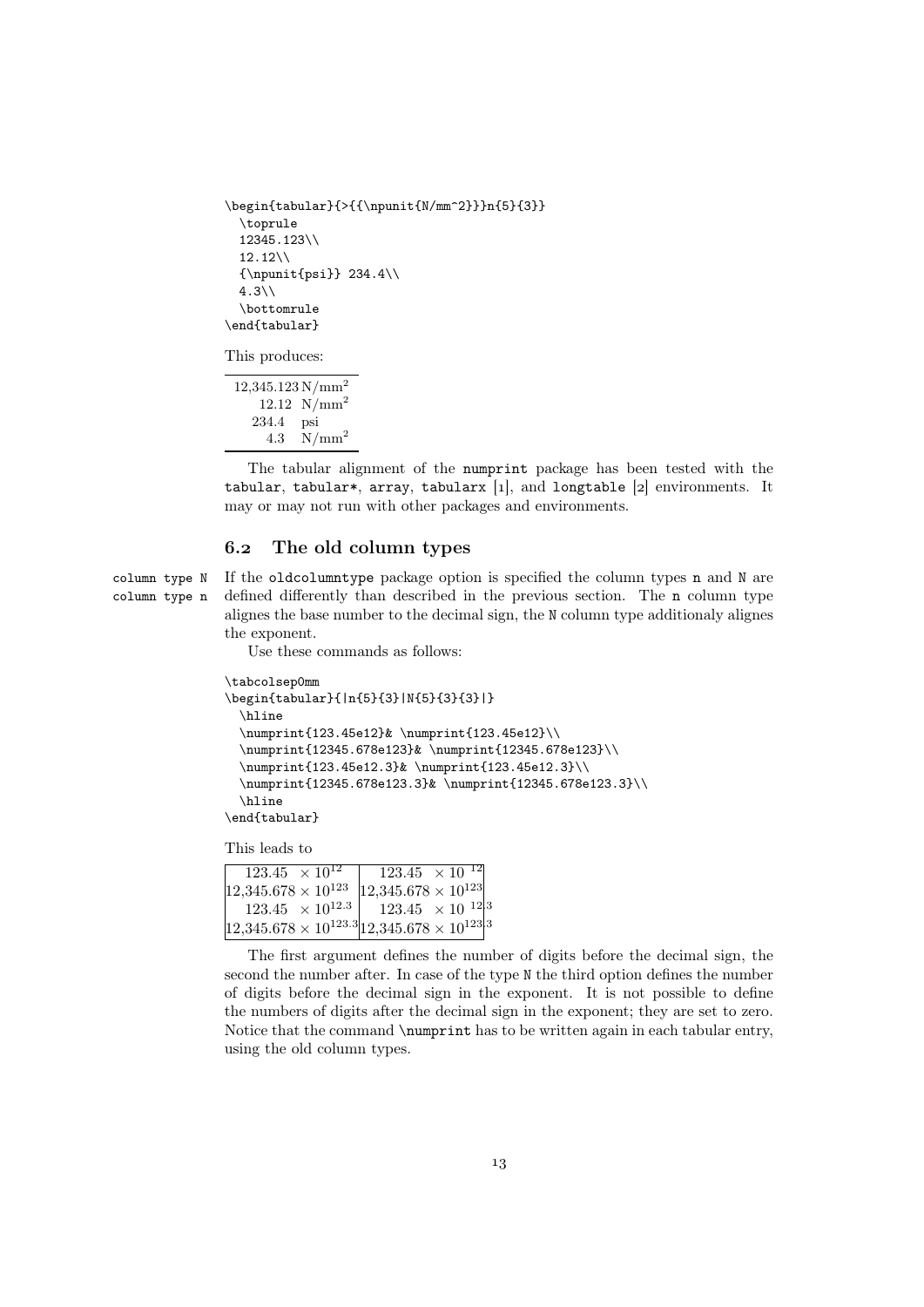## . Alignment in normal text

The alignment of the numbers in tabulars is realized by writing the number inside a box with the specified width. This functionality can also be used outside \npdigits tabular environments. The \npdigits{\before}}{\after i} command switches on the alignment of numbers printed by \numprint. The first argument defines the number of digits before the decimal sign while the second argument defines the \npexponentdigits number of digits after it for the mantissa. Since exponents are normally integer numbers the syntax of the corresponding \npexponentdigits command is slightly different. Its syntax is \npexponentdigits  $[\langle after \rangle] {\langle before \rangle}$ . The mandatory argument defines the number of digits before the decimal sign of the exponent. If no optional argument is given, the number of digits after the decimal sign is set to zero. If it is given it defines the number of digits after the decimal sign.

If the \npdigits or \npexponentdigits commands have been used inside a \npnodigits group the values are reset at the end of the group. Alignment can also be switched \npnoexponentdigits off using the \npnodigits resp. \npnoexponentdigits commands.

# Error messages etc.

By default, \numprint produces an error message if the argument uses some invalid characters or if the number format is invalid. Some people use \numprint to do strange things and thus use invalid arguments designedly. These people may switch off these error messages by using the package option warning.

If you want some debug messages to be written into the log file, use the package option debug.

# Advanced customization

## . Changing the output

Most of the things described in this section are not necessary to be done by hand because the feature "automatic language support", described in section 5 does this automatically.

#### 8.1.1 Without the autolanguage option

\npthousandthpartsep \npdecimalsign \npproductsign

 $\mathbf{S}$  By using the commands  $\n\boldsymbol{\mathcal{S}ign}}\$ ,  $\boldsymbol{\mathcal{S}genator}$  $\mathcal{S}$  is and the interpretational  $\mathcal{S}$  and  $\mathcal{S}$  is  $\{Sign\},^{11}$  several separators and symbols can be changed, e.g.,

> \npdecimalsign{\ensuremath{\cdot}}\npthousandsep{,}\npproductsign{\*}% \numprint{-123456}; \numprint{3,1415927e-3.2}

leads to "  $-123,456; 3.141,592,7 * 10^{-3.2}$ ".

The \npthousandsep both changes the separators before and after the decimal sign. If you want to use different separators, you have to call **\npthousandthpartsep** after \npthousandsep.

<sup>&</sup>lt;sup>11</sup> These command did not have the "np" in older versions. This had to be changed in order to avoid an incompatibiliby with the french language of babel.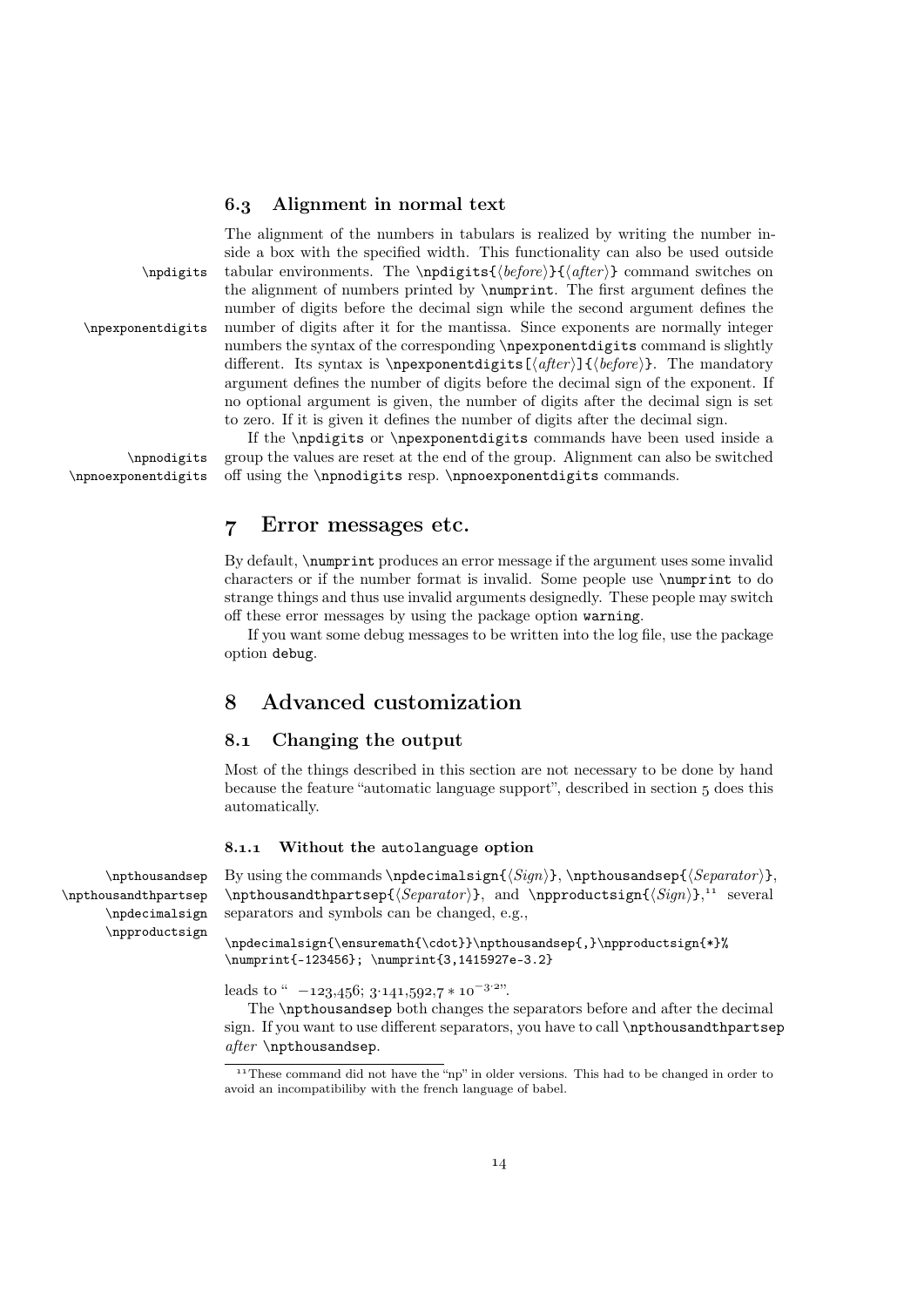The separators as well as the decimal sign are typeset in the same mode as the number itself (math or text). If you want to guarantee a special mode, you have to use \ensuremath for math or either \mbox, \textrm, or \text<sup>12</sup> for text mode.

The product sign, in contrast, is always printed in math mode. Thus, you don't have to add \ensuremath to use math commands.

 $\cdot$  If using these commands inside a group  $({...}, \begin{bmatrix} \cdot & \cdot & \cdot \\ \cdot & \cdot & \cdot \end{bmatrix}$  or an environment) the behaviour of the \numprint command is changed only locally (inside the current group). By preceding \global the change can be made global inside a group. For example:

```
Local:
\numprint{123e4},
{\npproductsign{\cdot}\numprint{123e4}},
\numprint{123e4}.
Global:
\numprint{123e4},
{\global\npproductsign{\cdot}\numprint{123e4}},
\numprint{123e4}
```
leads to the following: Local:  $123 \times 10^4$ ,  $123 \cdot 10^4$ ,  $123 \times 10^4$ . Global:  $123 \times 10^4$ ,  $123 \cdot 10^4$ ,  $123 \cdot 10^4$ The current version has the following defaults:

```
\npthousandsep{\,}
\npdecimalsign{,}
\npproductsign{\cdot}
\npunitseparator{\,}
```
\npunitseparator The space between the number and the unit is "\," by default. It can be changed using the command \npunitseparator { $\langle Separator \rangle$ }, e.g.,

```
\npunitseparator{~}
```
\npdegreeseparator By default, no space is added between the number an a degree symbol. You may specify a separator for that using  $\n\begin{array}{c}\n\text{Separator}\n\end{array}$ .

\npcelsiusseparator By default, the same space as for normal units is added between the number an °C. You may specify a different separator for that using \npcelsiusseparator { $\Separator$  }. Note that \tccentigrade is not supported by numprint.

\nppercentseparator By default, the same space as for normal units is added between the number and a percent sign. You may specify a different separator for that using  $\mbox{operator{}\,\varepsilon\}$ .

## 8.1.2 With the autolanguage option

If you are using the autolanguage option changes made with the commands described in the previous section get lost at the next change of the language or at \begin{document}. Thus, they cannot be used with this option in the way described there.

Thus, you have to redefine the commands that set the language-dependent numprint settings. For each known language, a command  $\n\text{log}(\n\cdot e)$  is \npstyleenglish defined that does the changes, e.g., \npstyleenglish for English. This command

 $12$ Provided by amsmath.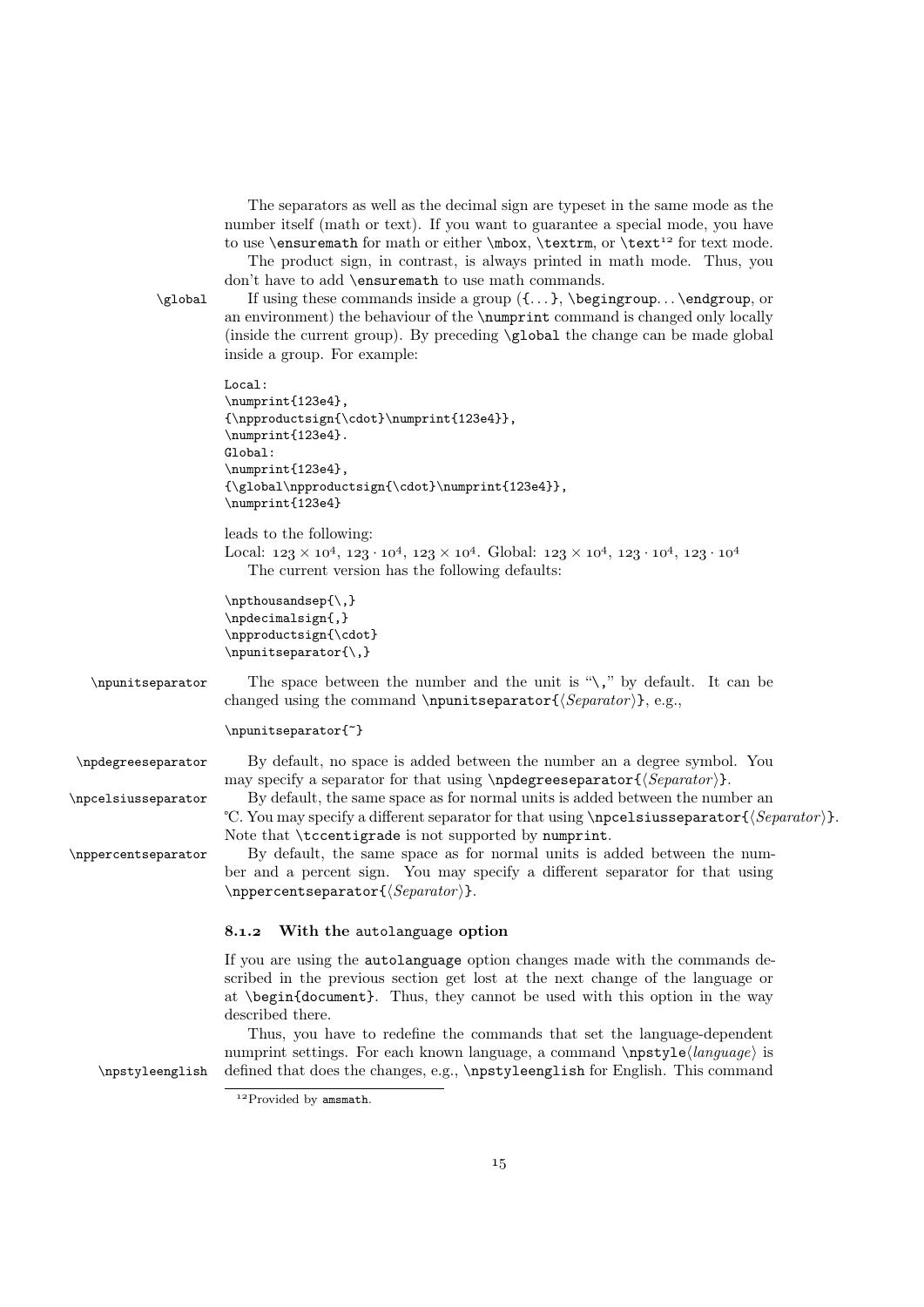is defined as follows:

```
\newcommand*\npstyleenglish{%
 \npthousandsep{,}%
 \npdecimalsign{.}%
 \npproductsign{\times}%
 \npunitseparator{\,}%
 \npdegreeseparator{}%
 \npcelsiusseparator{\nprt@unitsep}%
 \nppercentseparator{\nprt@unitsep}%
```
}

If you want to use different settings for this language, you have two possibilities:

1. Copy the definition for  $\n\psi\leq \langle \langle \rangle \rangle$  from the style file and change it according to your wishes, for example:

```
\renewcommand*\npstyleenglish{%
  \npthousandsep{,}%
  \npdecimalsign{{\cdot}}%
  \npproductsign{\times}%
  \npunitseparator{\,}%
  \npdegreeseparator{}%
  \npcelsiusseparator{\nprt@unitsep}%
  \nppercentseparator{\nprt@unitsep}%
}
```
2. Another way to add different settings to a language is to use \g@addto@macro to append commands to an existing  $\n\psi \leq \langle \langle \langle \rangle \rangle$  command, e.g.,

```
\makeatletter
\g@addto@macro\npstyleenglish{%
  \nppercentseparator{}%
}%
\makeatother
```
This has the advantage that changes in the original command are not lost by using a copy. The disadvantage is that some commands may be called twice which is slightly slower.

The changes take effect when the style command is called the next time; this is when the language is changed the next time or at \begin{document}.

If the language you are using is not yet supported by numprint you may add support for it in the preamble of your document.

\npaddtolanguage The simplest case is a language that uses the same settings as one of the languages, already supported. If, for instance, you want to use Danish with the same settings as German, you just have to add

#### \npaddtolanguage{danish}{german}

to the preamble of your document.

If you, instead, want to use different settings, define a corresponding style command. Let's take Danish as an example, again. Define a command

<sup>&</sup>lt;sup>13</sup>Notice that you have to use \renewcommand\* instead of \newcommand\*.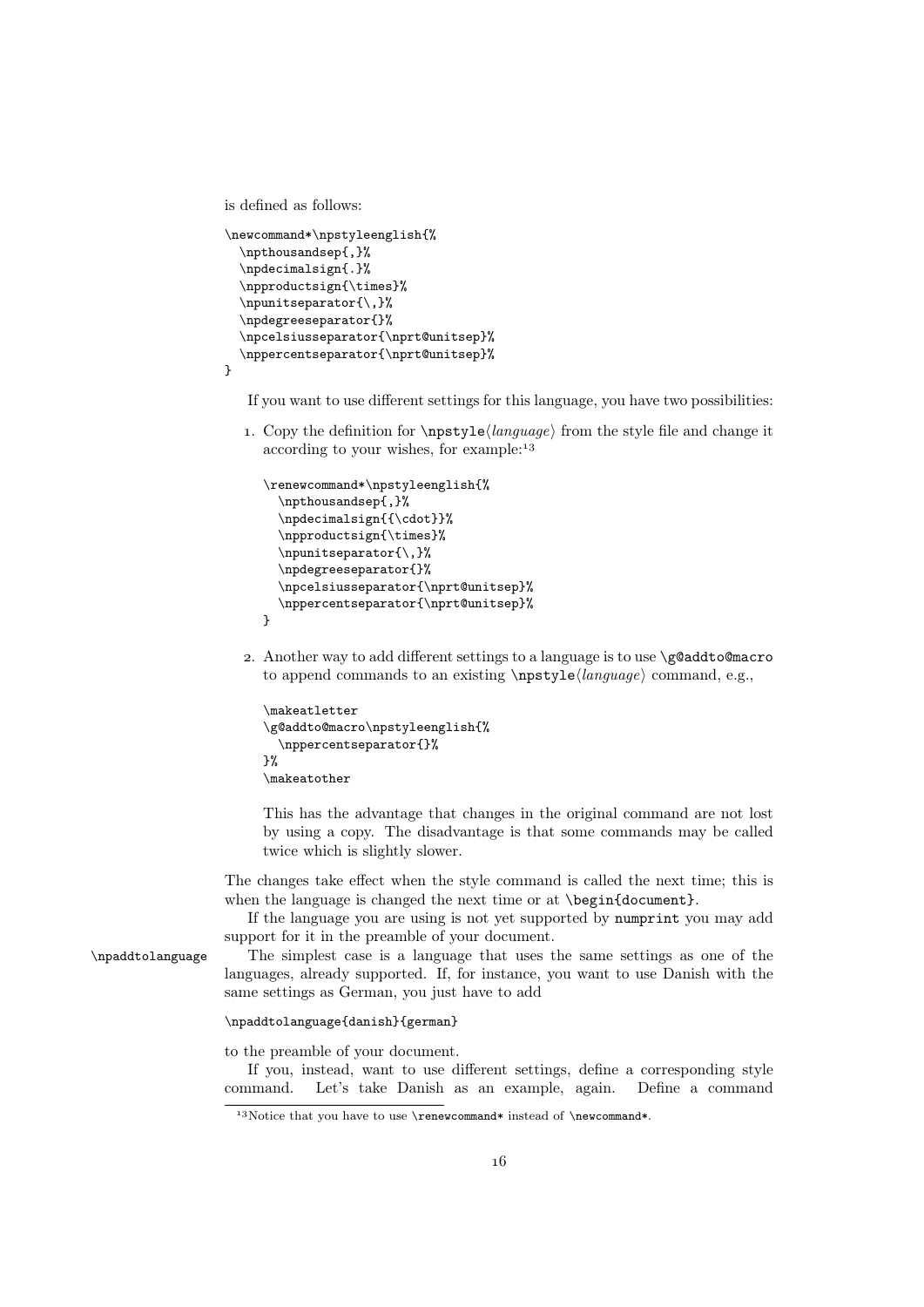\npstyledanish which defines everything you want to change against the default (I choose some strange values for clearness):

```
\newcommand*\npstyledanish{%
  \npthousandsep{.}%
  \npdecimalsign{\ensuremath{\cdot}}%
  \npproductsign{*}%
  \npunitseparator{~}%
  \npdegreeseparator{}%
  \npcelsiusseparator{\nprt@unitsep}%
  \nppercentseparator{\nprt@unitsep}%
}
```
In addition, append the call of this command to the language-switching command for Danish:

```
\npaddtolanguage{danish}{danish}
```
## . Changing the argument parsing

It has been said above that thousand separators are not allowed in the argument of the \numprint command. This can be customized by the user.

For most elements in the input, \numprint uses lists that contain the corre- \nprt@dotlist sponding characters. The macro \nprt@dotlist contains the characters interpreted as decimal signs. It is defined as followed:

```
\newcommand*\nprt@dotlist{.,}
```
If you, for example, only want to allow the dot as decimal sign, redefined the list:

```
\renewcommand*\nprt@dotlist{.}
```
If you want to do this in your document rather than in the configureation file numprint.cfg—see section  $9.3$ — you have to enclose this by \makeatletter and \makeatother.

\nprt@explist The \nprt@explist command contains the characters interpreted as delimiter between mantissa and exponent. By default it contains "eEdD". Redefine it as \nprt@dotlist.

\nprt@ignorelist The \nprt@ignorelist command contains a list of characters that are ignored in the input (in addition to spaces, " $\langle \cdot, \cdot \rangle$ ", and """). It is empty by default. If you, for example, only want to allow dots as decimal sign and commas may occur as thousand separators in the input, you may use following redefinition:

```
\renewcommand*\nprt@dotlist{.}
\renewcommand*\nprt@ignorelist{,}
```
Then, "," is ignored in the input and "." is interpreted as decimal sign. For example,

```
\makeatletter
```

```
{\renewcommand*\nprt@dotlist{.}%
\renewcommand*\nprt@ignorelist{,}%
\numprint{12,234.123,45e1,2,3.0}}
\makeatother
```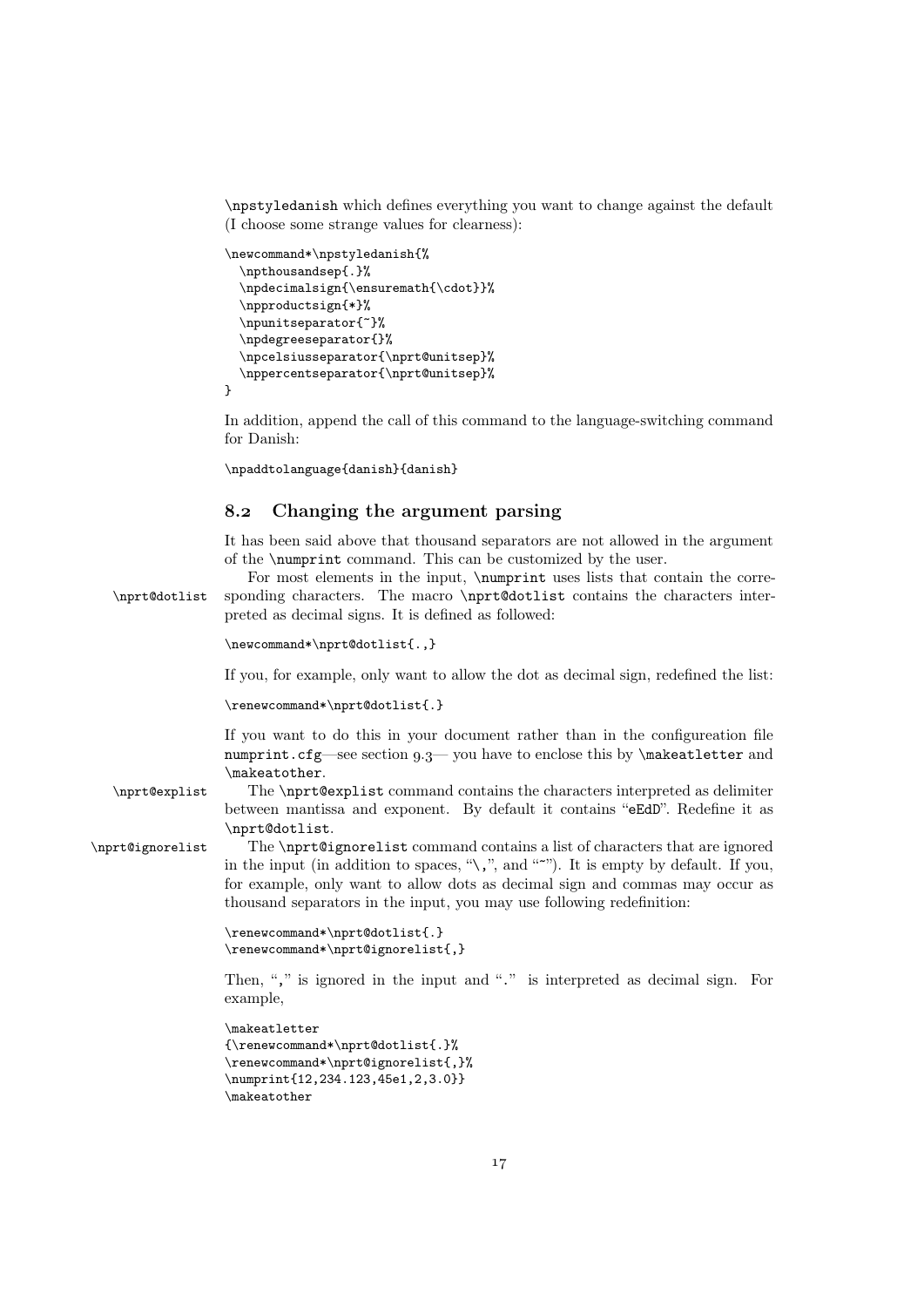```
leads to "12, 234. 123, 45 \times 10<sup>123.0"</sup>.
```
\nprt@signlist The \nprt@signlist command contains the list of known signs. By default, it is set to "+-\pm". You may change the list of accepted signs by redefining \nprt@signlist. If, for instance, the letter "\*" is intended to be a sign, just type in

```
\renewcommand*\nprt@signlist{+-\pm *}
```
This character is typeset when using it as sign. But this indicates one problem: The sign might differ between text and math mode, as show in the following example: In text mode,  $\text{*1234} occurs as "1,234" while is is typeset$ as "∗1,234" in math mode. To avoid that, you may define a command that prints  $\partial^*$  the sign. This command must have a name according to  $\partial(\sin)$ . In this case, you have to define \nprt@list@\*. Since the sign might be arbitrary characters, you should define the command as follows:

 $\verb|\expandafter\newcommand\csname nprt@sign@*\$ 

With this command, \numprint{\*1234} occurs as "\*1,234" in text mode and as "∗1,234" in math mode.

Because of this mechanism to print a sign, it is not possible to use other macro names than  $\pm \pi$  for signs.<sup>14</sup> You have to use single characters as the shown "\*".

# Some tricks

## . Let the signs depend on the mode

```
\nprt@sign@+ The default signs are typeset in math mode independently of the mode the number
 \nprt@sign@-
\nprt@sign@+-
                ist printed. If you are using a font in which the sings of text and math mode differ
                much, this may be unsatisfactory. Then, you can typeset different signs for text
                and math mode. Therefore, it is used that the default signs use the same macros
                as user signs, described in section 8.2. They are defined as follows:
```

```
\expandafter\newcommand\csname nprt@sign@+\endcsname{{\ensuremath{+}}}
\expandafter\newcommand\csname nprt@sign@-\endcsname{{\ensuremath{-}}}
\expandafter\newcommand\csname nprt@sign@+-\endcsname{{\ensuremath{\pm}}}
```
If you, for instance, don't want to use the math minus for numbers in text mode but another character, you may redefine \nprt@sign@-:

```
\expandafter\renewcommand\csname nprt@sign@-\endcsname{%
  \inf_{\ell} {\ell-1} \leq {\{-,-\}} \
```
With this definition,  $\numprint{-1234}$  leads to "—1,234" resp. "-1,234" in text resp. math mode.

## . Typing negative numbers in red

If you want to print negative number in red colors, you can use the \nprt@sign@ command, too. The following example shows how to do it:

\usepackage{color}

 $14$  \pm is handled separately.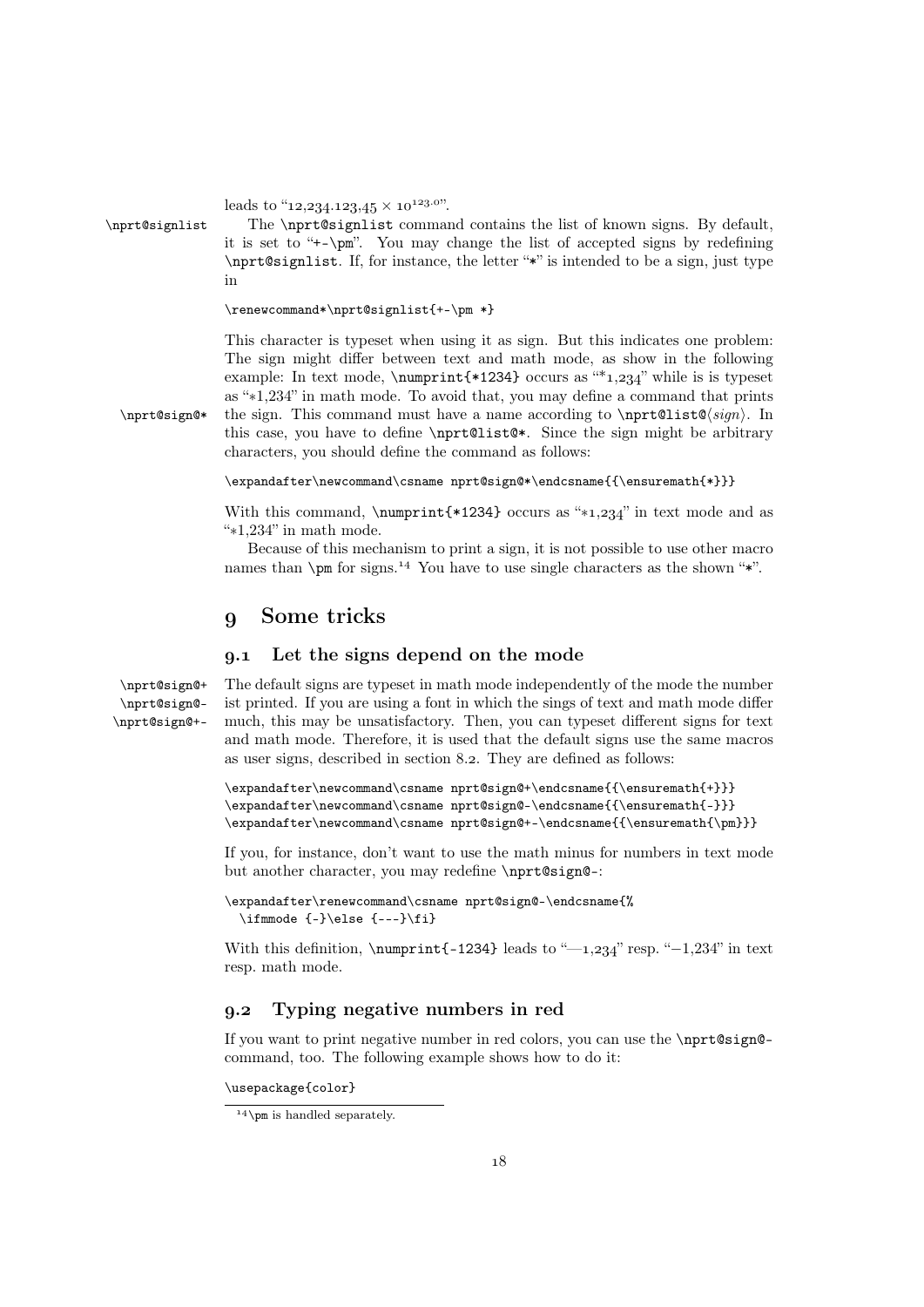```
\makeatletter
\expandafter\renewcommand\csname nprt@sign@-\endcsname{%
 \color{red}{\ensuremath{-}}}
\makeatother
```
With this definition,

```
\numprint{1234}, \numprint{-1234},
\numprint{1234e-123}, \numprint{-1234e123}.
```
leads to "1, 234,  $-1$ , 234,  $1$ , 234  $\times$  10<sup>-123</sup>,  $-1$ , 234  $\times$  10<sup>123</sup>.<sup>315</sup> To avoid a negative exponent beeing printed in red for a positive mantissa, a hack is included in the page which is described in appendix  $F.9$ , page  $54$ .

## . Configuration file

If your LATEX installation provides a file numprint.cfg in the TEX search path, it is loaded by numprint.sty as last action. Thus, you may add all changes and extensions, new languages for instance, into this file.

# A Compatiblity to older versions

In most cases, the user macros of this package (the macros not containing a " $\mathbb{C}$ " in their name) should be compatible to older versions. The parsing of the argument has been improved that some arguments of \numprint may be accepted or not in contrast to the older version.

The spacing of aligned numbers has also been corrected. Thus, this is be incompatible to the older version if you are using alignment in the exponent or math environmens other than \textstyle.

# B Lists of options and commands

This section contains lists of all package options resp. available commands. Items that belong together and may be exclusive are printed in groups together.

## B.1 Package options

The default values are marked by  $*$ .

| warning           | Produce warnings rather than error messages.         |
|-------------------|------------------------------------------------------|
| $\text{error}^*$  | Produce error messages rather than warnings.         |
| autolanguage      | Switch the settings language dependent.              |
| $noautolanguage*$ | Fixed settings.                                      |
| $sepfour^*$       | Separator for four-digit numbers.                    |
| nosepfour         | No separator for four-digit numbers.                 |
| addmissingzero*   | Add missings zeros before or after the decimal sign. |

Whether you can see the effect in the output depends on the viewer; in PostScript and PDF the red color works, in many dvi viewers, it doesn't.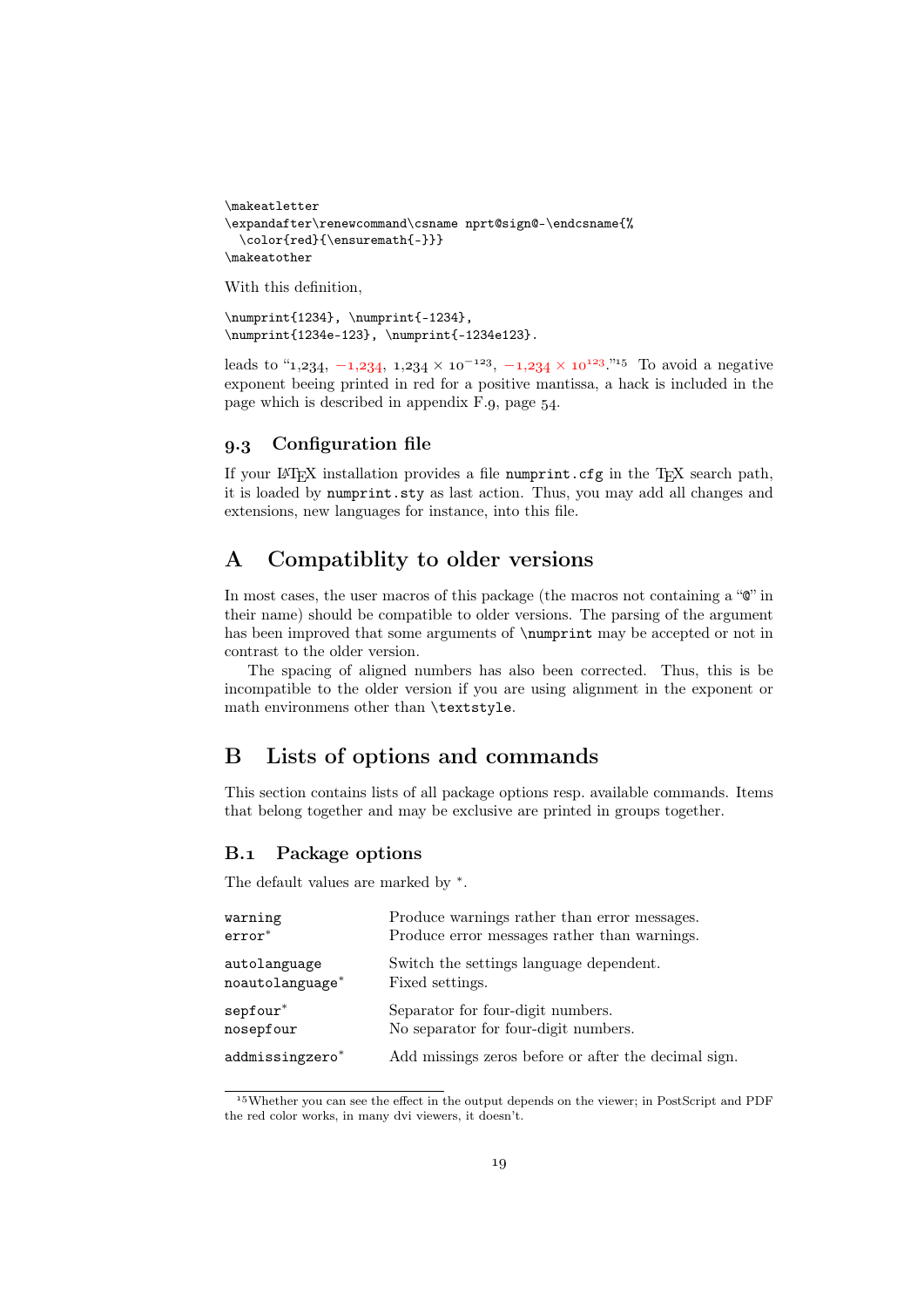| noaddmissingzero                      | Don't do that.                                                                                                 |
|---------------------------------------|----------------------------------------------------------------------------------------------------------------|
| addplus<br>noaddplus*                 | Add a plus to a number without a sign.<br>Don't do that.                                                       |
| addplusexponent<br>noaddplusexponent* | Add a plus to a number without a sign in exponents.<br>Don't do that.                                          |
| oldcolumntypes<br>newcolumntypes*     | Define the old column types that need to use the<br>\numprint inside the tabular.<br>Use the new column types. |
| boldmath                              | Define the npbold math version.                                                                                |
| np                                    | Define the shortcut $\np$ for $\numprint$ .                                                                    |
| debug                                 | Produce debug information in the log file.                                                                     |

# B.2 Commands

| \npfourdigitsep<br>\npfourdigitnosep                      | Switch on separating four-digit numbers.<br>Switch off separating four-digit numbers.                   |
|-----------------------------------------------------------|---------------------------------------------------------------------------------------------------------|
| \npaddmissingzero                                         | Switch on adding missings zeros before or after the deci-<br>mal sign.                                  |
| \npnoaddmissingzero                                       | Switch off adding missings zeros before or after the deci-<br>mal sign.                                 |
| \npaddplus<br>\npnoaddplus                                | Add a plus to a number without a sign.<br>Don't do that.                                                |
| \npaddplusexponent<br>\npnoaddplusexponent Don't do that. | Add a plus to the exponent when it has no sign.                                                         |
| $\n{\n  np$                                               | Shortcut for <i>\numprint</i> (only available with package op-<br>tion np).                             |
| \numprint                                                 | Typesets a number (the package's main command).                                                         |
| \npdecimalsign<br>\npthousandsep                          | Change the decimal sign.<br>Change the thousand separator (before and after the dec-<br>imal sign).     |
|                                                           | \npthousandthpartsep Change the thousand separator (only after the decimal<br>sign).                    |
| \npproductsign                                            | Change the product sign.                                                                                |
| \npunitseparator<br>\npdegreeseparator                    | Change the separator between a number and a unit.<br>Change the separator between a number and a degree |
|                                                           | symbol.                                                                                                 |
|                                                           | \npcelsiusseparator Change the separator between a number and °C.                                       |
| \nppercentseparator                                       | Change the separator between a number and a percent<br>sign.                                            |
| \nprounddigits                                            | Declare how many digits will be printed after the decimal<br>sign.                                      |
| \npnoround                                                | Switch off rounding and print numbers as given.                                                         |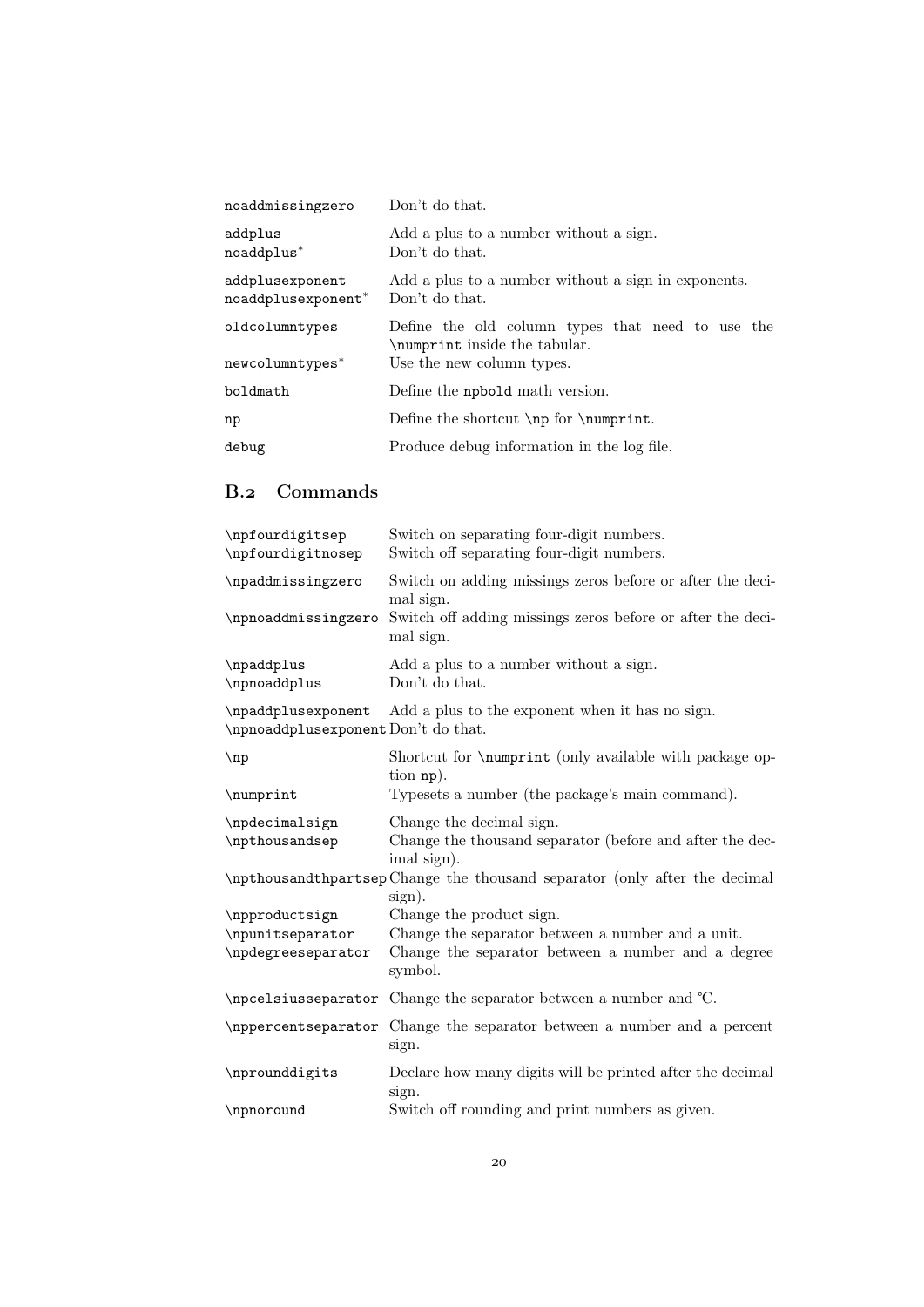| \nproundexpdigits                                    | Declare how many digits will be printed after the decimal<br>sign in the exponent.                                  |
|------------------------------------------------------|---------------------------------------------------------------------------------------------------------------------|
| \npnoroundexp                                        | Switch off rounding for the exponent.                                                                               |
| \nplpadding                                          | Declare up to how many digits the number will be padded<br>at the lefthand side.                                    |
| \npnolpadding                                        | Switch off padding.                                                                                                 |
| \npreplacenull                                       | Replace the after-decimal-sign part by another text if it<br>is zero.                                               |
| \npprintnull                                         | Print zeros after the decimal sign.                                                                                 |
| \npdigits                                            | Switch on aligned number printing with given digits be-<br>fore and after the decimal sign.                         |
| \npnodigits                                          | Print numbers in a box that is as wide as needed by the<br>number.                                                  |
| \npexponentdigits<br>\npnoexponentdigits             | Switch on aligned printing of the exponent.<br>Switch alignment off for the exponent.                               |
| \npaddtolanguage                                     | Adds language definitions to the extras section of a babel<br>language.                                             |
| \npstyledefault<br>\npstylegerman<br>\npstyleenglish | Defines the settings in standard format.<br>Defines the German number format.<br>Defines the English number format. |
|                                                      |                                                                                                                     |
| \npmakebox                                           | Command similar to \makebox but with text instead of<br>length in first optional argument.                          |
| \npboldmath                                          | Bold math version with digits with the same width as<br>normal digits.                                              |
| \npafternum                                          | Puts text after the number in tabulars.                                                                             |
| \npunit                                              | Sets the unit in tabulars.                                                                                          |

# C Known bugs

- When aligning the exponent for tabulars, the distance between the " $10$ " and the exponent is too small.
- Printing negative numbers in red does not work. Only the minus sign is printed in red. When was this bug introduced?

# D To do

- Add more languages to the automatic international support.
- Add support for " $\leq$ " in tabular definitions.
- Avoid many of the temporary variables.
- Add support for numbers in tabulars that are right aligned or centered.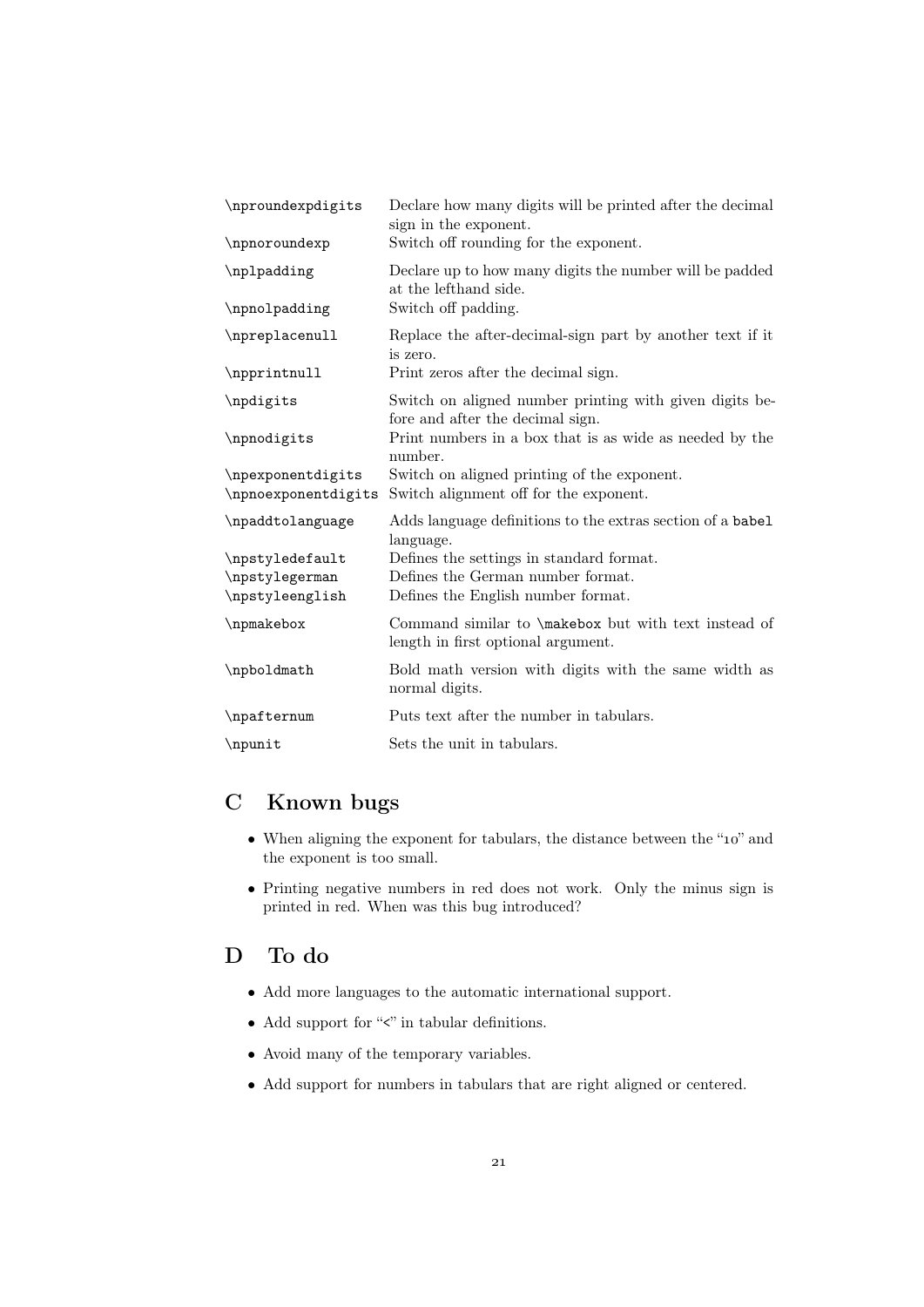# E Acknowledgements

- Tilman Finke, had the idea of rounding numbers.
- Stephan Helma has implemented padding numbers on the left side. This function has been slightly changed by me.
- Portuguese support by Vilar Camara Neto and Luis.
- Dutch support by Ralph Hendriks.
- French support by Daniel Flipo.
- Ignacio Fernández Galván has reported a couple of bugs and suggestions (which parly still have to be implemented. . . )

# References

- [1] Carlisle, David: The tabularx package, version 2.07, 1999. CTAN:macros/ latex/contrib/tabularx/.
- [2] Carlisle, David: The longtable package, version 4.10, 2000. CTAN: macros/ latex/contrib/longtable/.
- [3] Guthöhrlein, Eckhart: The rccol package, version 1.1a, 2000. CTAN: macros/ latex/contrib/rccol/.

# F The implementation

Heading of the package:

```
1 \NeedsTeXFormat{LaTeX2e}
 \ProvidesPackage{numprint}
 [2012/08/20 v1.39 Print numbers (HH)]
```
# F.1 Load packages

Load package array.sty for the new column types. 4 \RequirePackage{array}

# F.2 Package options and settings

Define a boolean if the first digit is separated in a four digit number. Default is true for compatibility with older versions.

```
 \newif\ifnprt@numsepfour
```
Show warnings or errors?

\newif\ifnprt@errormessage

```
Add missing zeros?
```
\newif\ifnprt@addmissingzero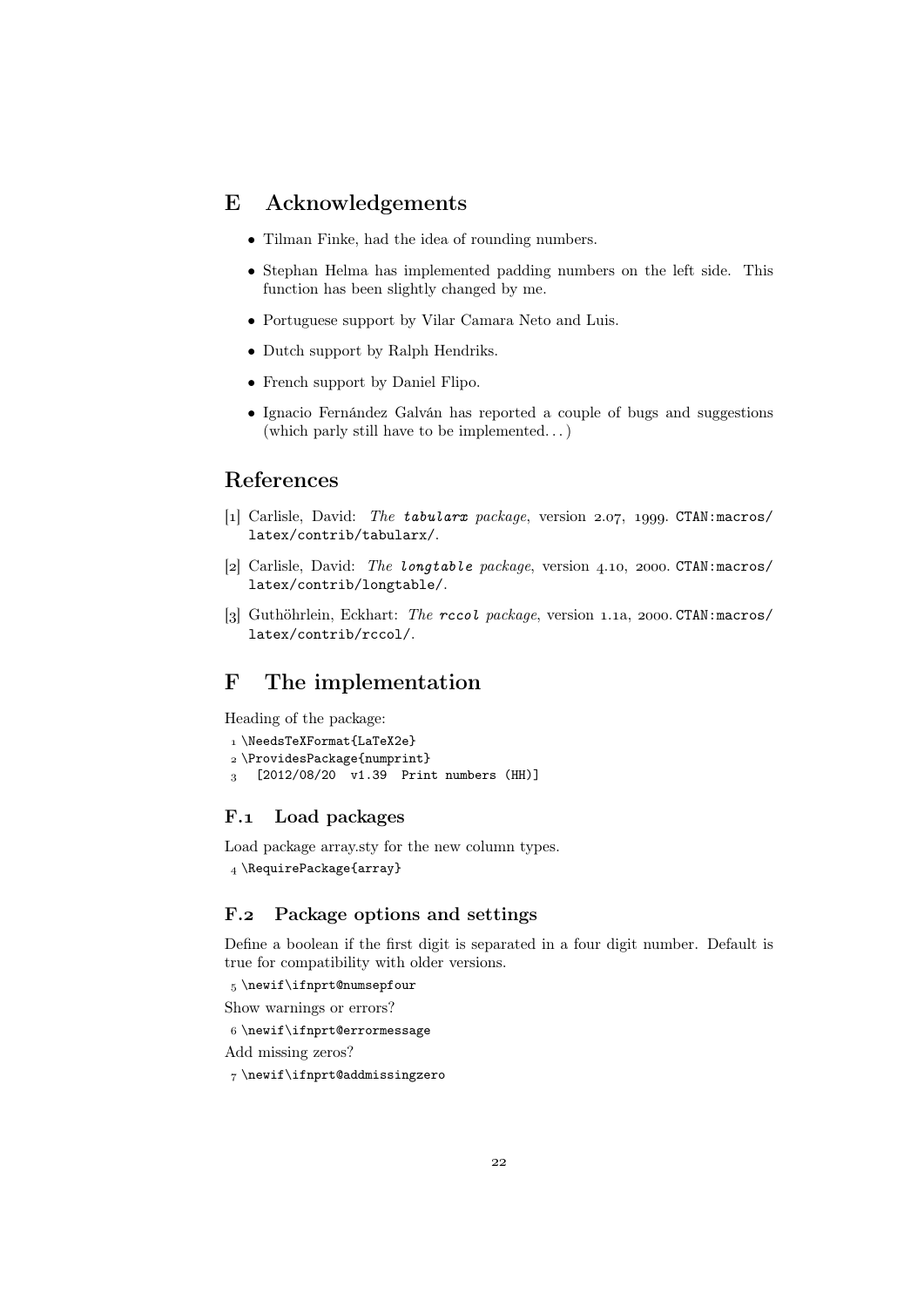|                      | Add missing plus signs?<br>8 \newif\ifnprt@addplus@mantissa<br>9 \newif\ifnprt@addplus@exponent<br>Switch the style depending on the language automatically?<br>10 \newif\ifnprt@autolanguage<br>Old or new column types?<br>11 \newif\ifnprt@newcolumntype<br>Declare new math type?<br>12 \newif\ifnprt@npbold                                                                                                                                                                                                 |
|----------------------|------------------------------------------------------------------------------------------------------------------------------------------------------------------------------------------------------------------------------------------------------------------------------------------------------------------------------------------------------------------------------------------------------------------------------------------------------------------------------------------------------------------|
| \npfourdigitsep      | Switch separating of the fourth digit on.<br>13 \newcommand*\npfourdigitsep{\nprt@numsepfourtrue}%                                                                                                                                                                                                                                                                                                                                                                                                               |
| \npfourdigitnosep    | Switch separating of the fourth digit off.<br>$_{14}$ \newcommand*\npfourdigitnosep{\nprt@numsepfourfalse}%                                                                                                                                                                                                                                                                                                                                                                                                      |
| \npaddmissingzero    | Add a missing zero before or after decimalign.<br>15 \newcommand*\npaddmissingzero{\nprt@addmissingzerotrue}%                                                                                                                                                                                                                                                                                                                                                                                                    |
| \npnoaddmissingzero  | Don't add a missing zero before or after decimalign.<br>16\newcommand*\npnoaddmissingzero{\nprt@addmissingzerofalse}%                                                                                                                                                                                                                                                                                                                                                                                            |
| \npaddplus           | Add a plus to the mantissa if no sign is given.<br>17\newcommand*\npaddplus{\nprt@addplus@mantissatrue}%                                                                                                                                                                                                                                                                                                                                                                                                         |
| \npnoaddplus         | Don't add a plus to the mantissa if no sign is given.<br>18 \newcommand*\npnoaddplus{\nprt@addplus@mantissafalse}%                                                                                                                                                                                                                                                                                                                                                                                               |
| \npaddplusexponent   | Add a plus to the exponent if no sign is given.<br>19 \newcommand*\npaddplusexponent{\nprt@addplus@exponenttrue}%                                                                                                                                                                                                                                                                                                                                                                                                |
| \npnoaddplusexponent | Don't add a plus to the exponent if no sign is given.<br>20 \newcommand*\npnoaddplusexponent{\nprt@addplus@exponentfalse}%                                                                                                                                                                                                                                                                                                                                                                                       |
|                      | Declare options. nosepfour switches seperating of the fourth digit off, sepfour<br>switches it on. Default is on four compatibility reasons with older versions.<br>21 \Declare0ption{nosepfour}{\npfourdigitnosep}                                                                                                                                                                                                                                                                                              |
|                      | 22 \DeclareOption{sepfour}{\npfourdigitsep}                                                                                                                                                                                                                                                                                                                                                                                                                                                                      |
|                      | Add missing zeros after decimal sign?<br>23 \DeclareOption{noaddmissingzero}{\npnoaddmissingzero}                                                                                                                                                                                                                                                                                                                                                                                                                |
|                      | 24 \DeclareOption{addmissingzero}{\npaddmissingzero}                                                                                                                                                                                                                                                                                                                                                                                                                                                             |
|                      | Add a plus sign to the mantissa if no sign is given?                                                                                                                                                                                                                                                                                                                                                                                                                                                             |
|                      | $_{25} \DeclareOption \{noaddplus\{\n    npnoaddplus\}$<br>26 \DeclareOption{addplus}{\npaddplus}                                                                                                                                                                                                                                                                                                                                                                                                                |
|                      | Add a plus sign to the exponent if no sign is given?                                                                                                                                                                                                                                                                                                                                                                                                                                                             |
|                      | 27\DeclareOption{noaddplusexponent}{\npnoaddplusexponent}<br>${\bf 28 \text{Declarelption} {alqplus exponent} {\n  pused {llpscale} {\n  pnew{llpblue} {\n  pnew{llpblue} {\n  pnew{llpblue} {\n  pnew{llpblue} {\n  pnew{llpblue} {\n  pnew{llpblue} {\n  pnew{llpblue} {\n  pnew{llpblue} {\n  pnew{llpblue} {\n  pnew{llpblue} {\n  pnew{llpblue} {\n  pnew{llpblue} {\n  pnew{llpblue} {\n  pnew{llpblue} {\n  pnew{llpblue} {\n  pnew{llpblue} {\n  pnew{llpblue} {\n  pnew{llpblue} {\n  pnew{llpblue} {\$ |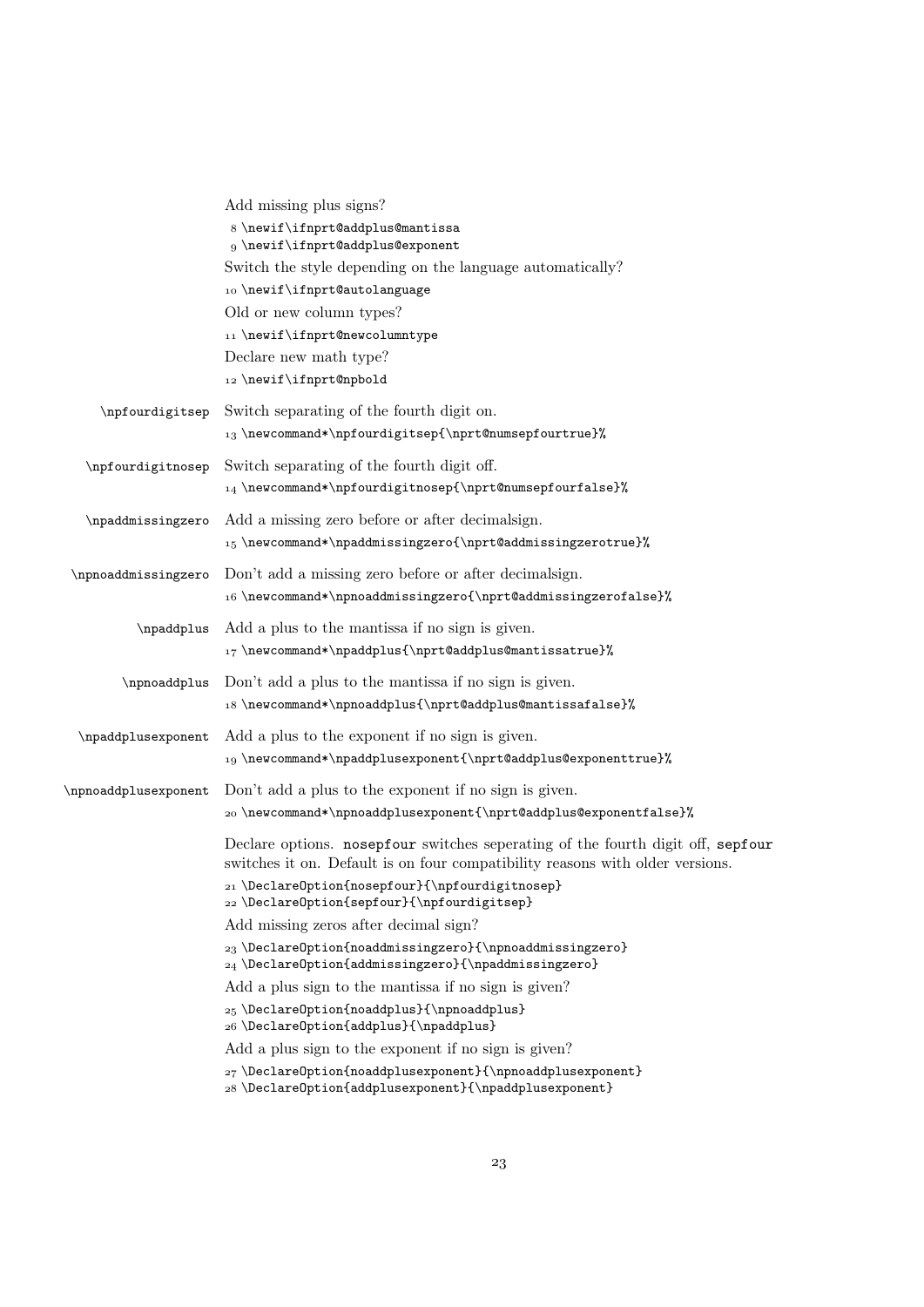|                      | Add missing zeros after decimal sign?                                                                                                                                                                                                                                                                                                                                                                                                                        |
|----------------------|--------------------------------------------------------------------------------------------------------------------------------------------------------------------------------------------------------------------------------------------------------------------------------------------------------------------------------------------------------------------------------------------------------------------------------------------------------------|
|                      | 29 \DeclareOption{noautolanguage}{\nprt@autolanguagefalse}<br>30 \Declare0ption{autolanguage}{\nprt@autolanguagetrue}                                                                                                                                                                                                                                                                                                                                        |
| $\n{\n  np$          | Define a shortcut for the \numprint command?                                                                                                                                                                                                                                                                                                                                                                                                                 |
|                      | 31 \Declare0ption{np}{\newcommand*\np{\numprint}}                                                                                                                                                                                                                                                                                                                                                                                                            |
|                      | Produce warnings or errors?                                                                                                                                                                                                                                                                                                                                                                                                                                  |
|                      | 32 \Declare0ption{oldcolumntypes}{\nprt@newcolumntypefalse}<br>$_{33}$ \Declare0ption{newcolumntypes}{\nprt@newcolumntypetrue}                                                                                                                                                                                                                                                                                                                               |
|                      | Declare new math type?                                                                                                                                                                                                                                                                                                                                                                                                                                       |
|                      | 34 \DeclareOption{boldmath}{\nprt@npboldtrue}                                                                                                                                                                                                                                                                                                                                                                                                                |
|                      | Produce warnings or errors?                                                                                                                                                                                                                                                                                                                                                                                                                                  |
|                      | 35\Declare0ption{warning}{\nprt@errormessagefalse}<br>36\Declare0ption{error}{\nprt@errormessagetrue}                                                                                                                                                                                                                                                                                                                                                        |
|                      | Generate some debug information to the log file?                                                                                                                                                                                                                                                                                                                                                                                                             |
|                      | $_{37} \neq \text{and*}\nprint@delay[1]{\}$                                                                                                                                                                                                                                                                                                                                                                                                                  |
|                      | 38 \Declare0ption{debug}{%<br>\renewcommand*\nprt@debug[1]{\PackageInfo{numprint}{#1}}%<br>39<br>40 <sup>3</sup>                                                                                                                                                                                                                                                                                                                                             |
|                      | Execute default options and the given options.                                                                                                                                                                                                                                                                                                                                                                                                               |
|                      | $_{41}$ \ExecuteOptions{sepfour,addmissingzero,error,noautolanguage,newcolumntypes}<br>$_{42}$ \Process0ptions\relax                                                                                                                                                                                                                                                                                                                                         |
|                      | Define commands to change the output of the \numprint command.                                                                                                                                                                                                                                                                                                                                                                                               |
| \npdecimalsign       | Change the decimal sign. In English it is normally ".", in German ",". The addi-<br>tional pair of braces {} prevents from inserting additional space in math mode,<br>e.g., $1, 2$ versus $1, 2$ .                                                                                                                                                                                                                                                          |
|                      | 43\newcommand*\npdecimalsign[1]{\def\nprt@decimal{{#1}}}                                                                                                                                                                                                                                                                                                                                                                                                     |
| \npthousandsep       | Change the thousand separator. In English it often is ",", in German "." or ""<br>$(\cdot, )$ . Here again the additional $\{\}$ is used as above. This command changes both<br>the sign before and after the decimal sign. If you want a different sign after the<br>comma you have to call \npthousandthpartsep after \npthousandsep.<br>$_{44}$ \newcommand*\npthousandsep[1]{\def\nprt@separator@before{{#1}}%<br>\def\nprt@separator@after{{#1}}}<br>45 |
| \npthousandthpartsep | Change the thousand separator after the decismal sign.                                                                                                                                                                                                                                                                                                                                                                                                       |
|                      | $46 \ne wcommand* \npthousandthpartsep[1]{\def\nprt@separator@after{{#1}}}$                                                                                                                                                                                                                                                                                                                                                                                  |
| \npproductsign       | Change the product sign that is printed in numbers with exponent like $123 \times 10^4$ .<br>Normally it is <b>\cdot</b> . In American texts sometimes <b>\times</b> . The two pairs of<br>braces $\{\}$ ensure the correct spacing on the left and right side of the product sign,<br>e.g., $3.4$ versus $3.4$ .                                                                                                                                            |
|                      | 47\newcommand*\npproductsign[1]{\def\nprt@prod{\ensuremath{{}#1{}}}}                                                                                                                                                                                                                                                                                                                                                                                         |
| \npunitseparator     | Change the separator between number and unit. Here again the additional {} is<br>used as above.                                                                                                                                                                                                                                                                                                                                                              |
|                      | 48\newcommand*\npunitseparator[1]{\def\nprt@unitsep{{#1}}}                                                                                                                                                                                                                                                                                                                                                                                                   |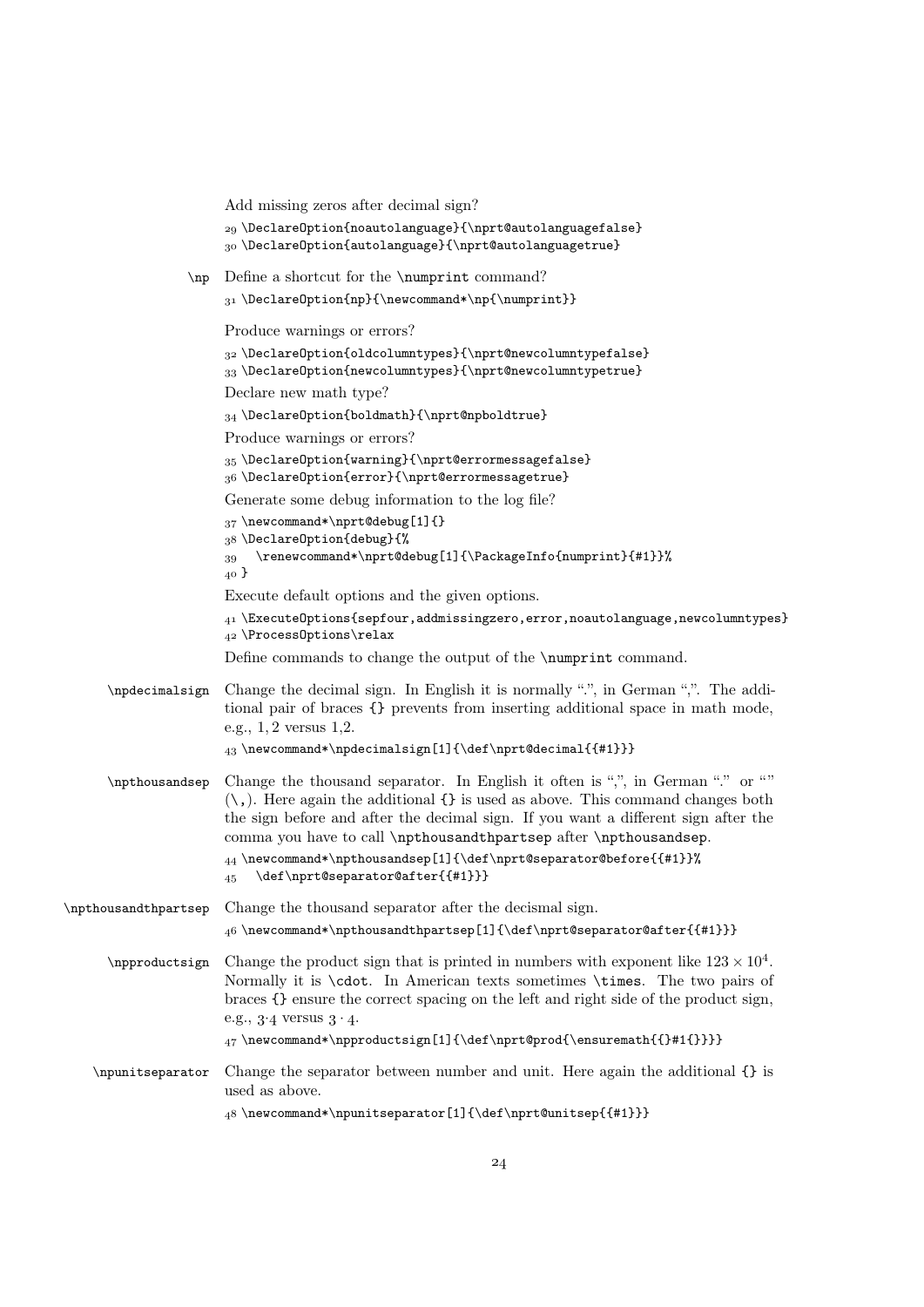```
\npdegreeseparator Change the separator between number and °. Here again the additional {} is used
                      as above.
                      _{49} \newcommand*\npdegreeseparator [1] {\def\nprt@degreesep{{#1}}}
\npcelsiusseparator Change the separator between number and ℃. Here again the additional {} is
                      used as above.
                       \newcommand*\npcelsiusseparator[1]{\def\nprt@celsiussep{{#1}}}
\nppercentseparator Change the separator between number and %. Here again the additional {} is
                      used as above.
                      51\newcommand*\nppercentseparator[1]{\def\nprt@percentsep{{#1}}}
     \nprt@fillnull Defines command #1 with a number of #2 zeros filled. This should reside in
                     Sect. F.7 but is called before.
                      \frac{52}{def\nuprt0fillnull#1#2^{\n}53 \@tempcnta=-1
                     54 \loop
                      \g@addto@macro{#1}{0}%
                     56 \advance\@tempcnta by 1
                      \ifnum\@tempcnta<#2
                     58 \repeat
                     59\nprounddigits Define a command that sets a count of digits after which the number is
                      rounded. This command defines \nprt@rounddigits that stores the count and
                      \nprt@roundnull that contains of \nprt@rounddigits "o" digits.
                     60 \neqcommand\nprounddigits[1]{%}61 \def\nprt@rounddigits{#1}%
                      \def\nprt@roundnull{}%
                      \nprt@fillnull{\nprt@roundnull}{#1}%
                     64 \}\npnoround A command to switch off rounding.
                     65 \newcommand{\nppnoround{\npprounddigits{-1}}Don't round by default.
                      \npnoround
  \nproundexpdigits
      \npnoroundexp
                     The same for exponents.
                     67 \neqwcommand\nproundexpdigits[1]{%
                      \def\nprt@roundexpdigits{#1}%
                     69 \def\nprt@roundexpnull{}%
                      \nprt@fillnull{\nprt@roundexpnull}{#1}%
                     _{71} }
                     \overline{72} \newcommand\npnoroundexp{\nproundexpdigits{-1}}
                     73 \npnoroundexp
        \nplpadding This command sets the total counts of digits a number should contain. The miss-
                     ing digits are filled with the character from the second argument (which is  by
                     default).
                     74 \neq \emptyset \newcommand\nplpadding[2][0]{%
                     \label{thm:main} $$ 75 \def\npt@lpaddigits{#2}", $$ 76 \def\npt@lpadchar{#1}", \def\nprt@lpadchar{#1}%
                     77}
```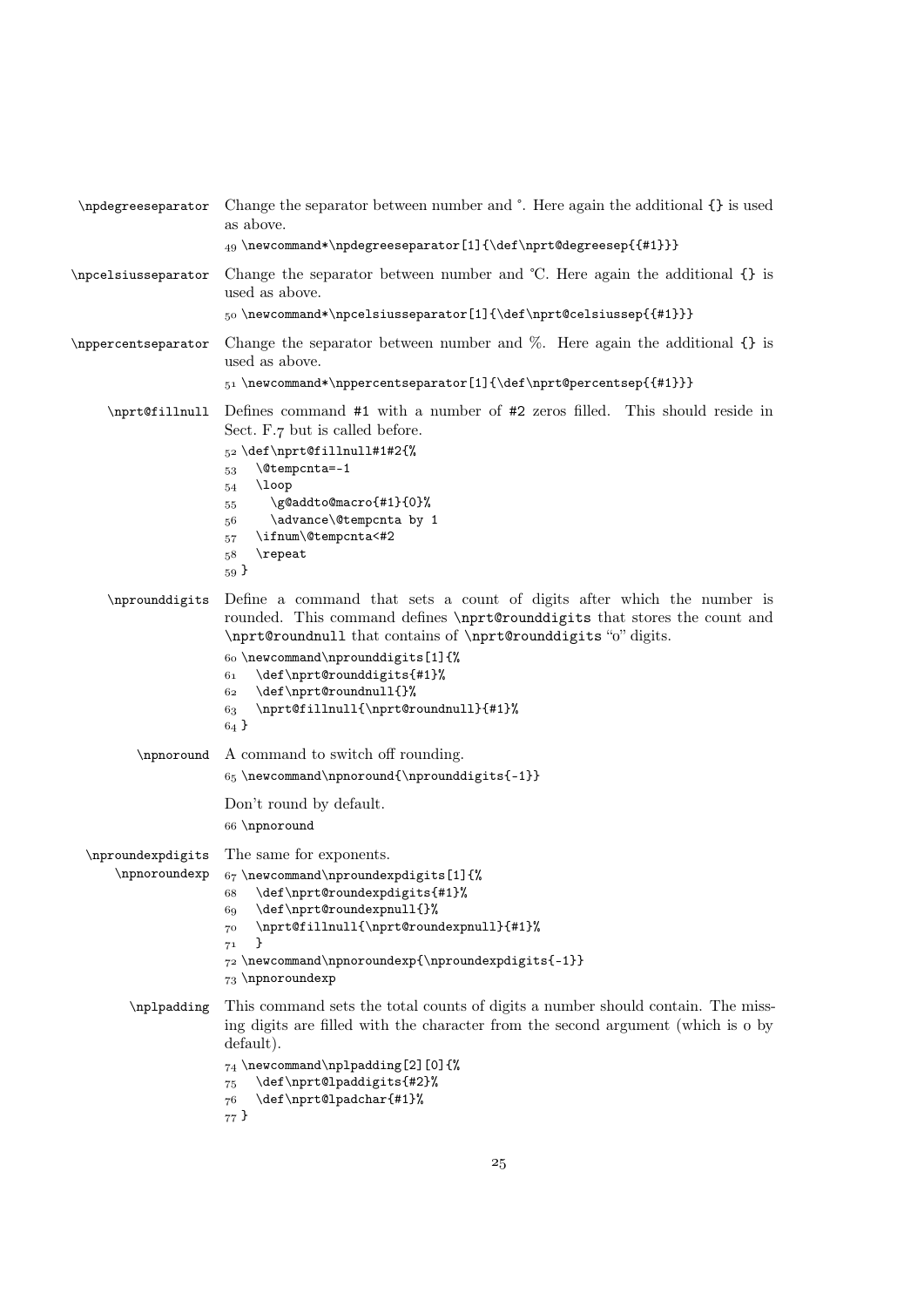| \npnolpadding       | The command to switch of padding.<br>78 \newcommand*\npnolpadding{\nplpadding[\@empty]{-1}}                                                                                                                                                                                                                                                                                                                                                                                                                                                      |
|---------------------|--------------------------------------------------------------------------------------------------------------------------------------------------------------------------------------------------------------------------------------------------------------------------------------------------------------------------------------------------------------------------------------------------------------------------------------------------------------------------------------------------------------------------------------------------|
|                     | Don't pad by default.<br>79 \npnolpadding                                                                                                                                                                                                                                                                                                                                                                                                                                                                                                        |
| \npreplacenull      | Optionally, one or more zeros after the decimal sign can be replaced by other text,<br>e.g., $\frac{(-1)^n}{n}$ .<br>80\newcommand*\npreplacenull[1]{\def\nprt@replacenull{#1}}                                                                                                                                                                                                                                                                                                                                                                  |
| \npprintnull        | Switch off replacement, again.<br>81 \newcommand*\npprintnull{\let\nprt@replacenull=\@empty}                                                                                                                                                                                                                                                                                                                                                                                                                                                     |
|                     | Print the zero by default.<br>82 \npprintnull                                                                                                                                                                                                                                                                                                                                                                                                                                                                                                    |
| \npunitcommand      | This command is used to typeset the unit.<br>83 \newcommand*\npunitcommand[1]{\ensuremath{\mathrm{#1}}}                                                                                                                                                                                                                                                                                                                                                                                                                                          |
| \npdigits           | With this command the user can switch to aligned printing. The first parameter<br>stands for the digits before the decimal sign and the second for the digits after it.<br>84 \newif\ifnprt@mantissa@fixeddigits<br>85 \newcommand*\npdigits[2]{%<br>\edef\nprt@mantissa@fixeddigits@before{#1}%<br>86<br>\edef\nprt@mantissa@fixeddigits@after{#2}%<br>87<br>\nprt@mantissa@fixeddigitstrue<br>88<br>89 <sup>3</sup><br>Initialize the numbers.<br>90\def\nprt@mantissa@fixeddigits@before{-1}%<br>91 \def\nprt@mantissa@fixeddigits@after{-1}% |
| \npnodigits         | Switch back to normal printing.<br>g2\newcommand*\npnodigits{\nprt@mantissa@fixeddigitsfalse}                                                                                                                                                                                                                                                                                                                                                                                                                                                    |
| \npexponentdigits   | With this command the user can switch to aligned printing of the exponent. The<br>parameter stands for the digits before the decimal sign.<br>93 \newif\ifnprt@exponent@fixeddigits<br>94 \newcommand*\npexponentdigits[2][0]{%<br>\edef\nprt@exponent@fixeddigits@before{#2}%<br>95<br>\edef\nprt@exponent@fixeddigits@after{#1}%<br>96<br>\nprt@exponent@fixeddigitstrue<br>97<br>98 }<br>Initialize the numbers.<br>99\def\nprt@exponent@fixeddigits@before{-1}%<br>100 \def\nprt@exponent@fixeddigits@after{-1}%                             |
| \npnoexponentdigits | Switch back to normal printing.<br>101\newcommand*\npnoexponentdigits{\nprt@exponent@fixeddigitsfalse}                                                                                                                                                                                                                                                                                                                                                                                                                                           |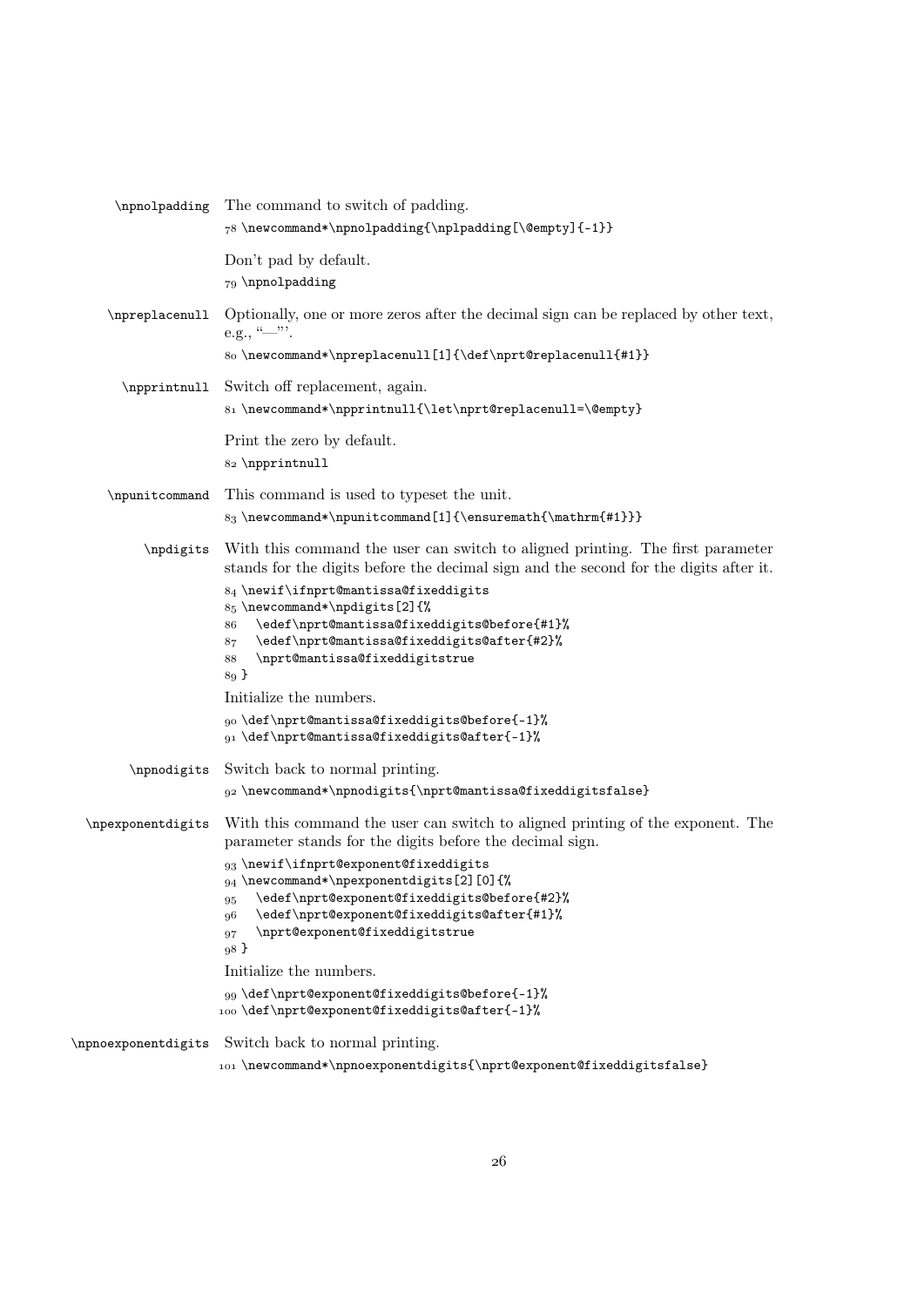## F.3 Error and warning messages

Define a boolean which helps \numprint to detect errors. 102 \newif\ifnprt@argumenterror

 $\partial$  \nprt@error Define \nprt@error{ $\{Message\}$ { $\{Help text\}$  which prints a warning resp. an error message, depending on the package options warning and error.

```
_{103} \newcommand\nprt@error[2]{%
104 \ifnprt@errormessage
 \PackageError{numprint}{#1}{#2}%
106 \else
107 \PackageWarning{numprint}{#1}%
108 \fi
The boolean is set to "true". Then, \numprint knows that an error occured.
```

```
109 \nprt@argumenterrortrue
110}
```
# F.4 String parsing

The \IfCharInString package does not work in the tabular alignment context. Thus, define an own command \nprt@IfCharInString that does the same.

\nprt@charfound

```
111 \newif\ifnprt@charfound
```

```
\nprt@IfCharInString ????
                     112\newcommand*\nprt@IfCharInString[2]{%
                     _{\tt\,113} \nprt@charfoundfalse
                     114 \begingroup
                     115 \def\nprt@searchfor{#1}%
                     116 \edef\nprt@argtwo{#2}%
                      \expandafter\nprt@@IfCharInString\nprt@argtwo\@empty\@empty
                     118 \endgroup
                     119 \ifnprt@charfound
                     120 \expandafter\@firstoftwo
                     _{121} \else
                     122 \expandafter\@secondoftwo
                     _{123} \fi
                     _{124} }
\nprt@@IfCharInString ????
                     125 \def\nprt@@IfCharInString#1#2\@empty{%
                     126 \def\nprt@argone{#1}%
                     127 \edef\nprt@argtwo{#2}%
                     128 \ifx\nprt@searchfor\nprt@argone
                     129 \global\nprt@charfoundtrue
                     _{130} \else
                     131 \ifx\nprt@argtwo\@empty
                     _{132} \else
                     133 \nprt@@IfCharInString#2\@empty
                     _{134} \fi
                     _{135} \fi
                     136 }
```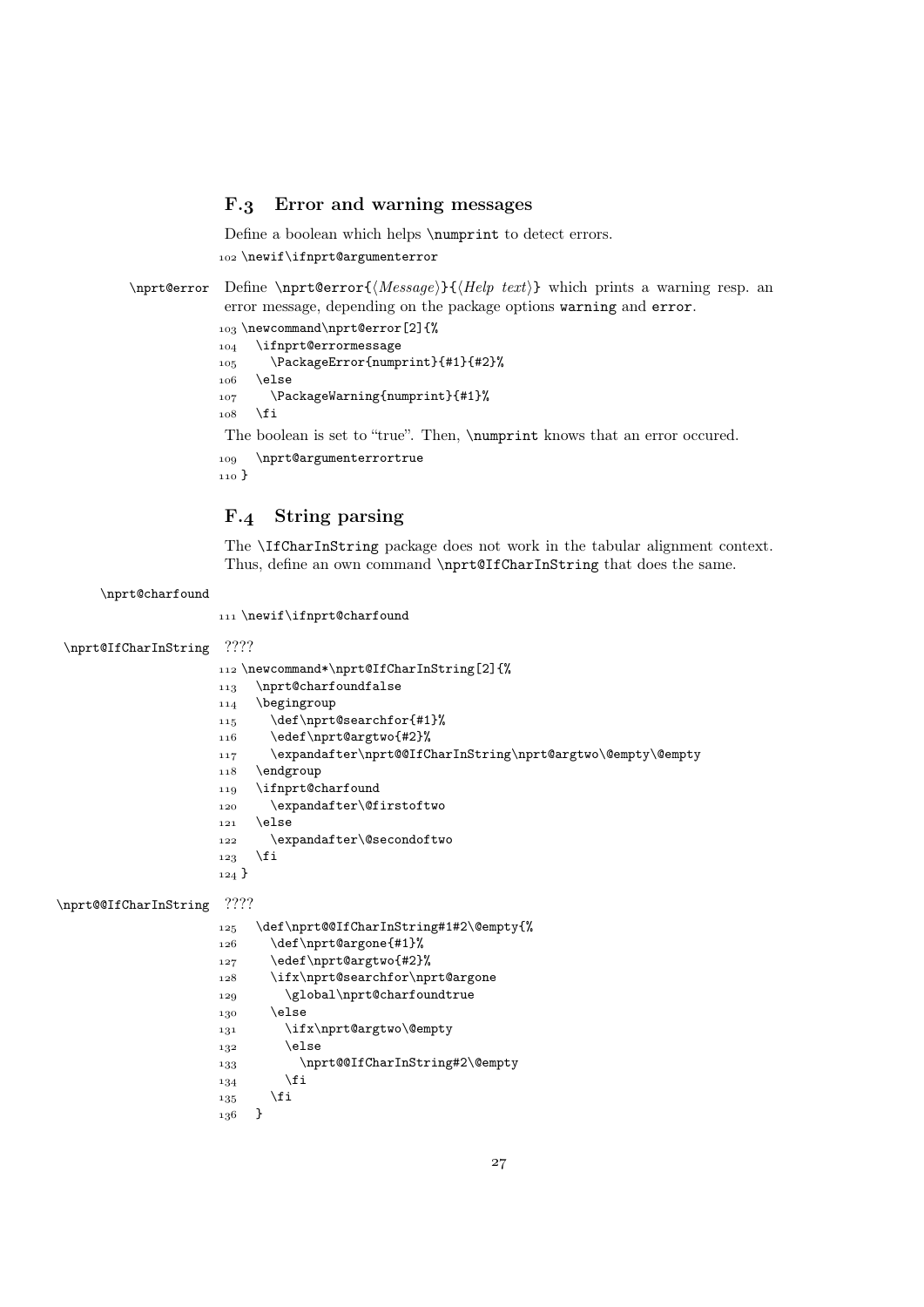## F.5 Parsing of the  $\text{number}$  argument

```
\nprt@plus@test
    \nprt@minus@test
\n\pi\Phiusminus@test <sub>137</sub> \newcommand*\nprt@plus@test{+}
                      Define the signs as commands. This is necessary to be able to compare them with
                      other characters.
                      138\newcommand*\nprt@minus@test{-}
                      139 \newcommand*\nprt@plusminus@test{\pm}
    \nprt@numberlist
Define lists of valid characters for different elements of numbers for parsing the
       \nprt@dotlist
       \nprt@epxlist
      \nprt@signlist
                      mandatory argument of the \numprint command. It has nothing to do with the
                      output. \nprt@numberlist contains digits, \nprt@dotlist valid decimal signs,
                      \nprt@explist the characters that start the exponent, and \nprt@signlist the
                       valid signs, where "+-" as alias for "\pm" does not have to be specified seperately.
                      _{140} \newcommand*\nprt@numberlist{0123456789}
                      141\newcommand*\nprt@dotlist{.,}
                      142\newcommand*\nprt@explist{eEdD}
                      _{143} \newcommand*\nput@signalist{+-\pm}144 \newcommand*\nprt@ignorelist{}
                       Counters for the number of digits before and after the decimal sign of the mantissa.
                      _{145} \newcounter{nprt@mantissa@digitsbefore}%
                      146 \newcounter{nprt@mantissa@digitsafter}%
                      Counters for the number of digits before and after the decimal sign of the exponent.
                      147\newcounter{nprt@exponent@digitsbefore}%
                      148 \newcounter{nprt@exponent@digitsafter}%
                      Boolean to store if an exponent will be printed.
                      149 \newif\ifnprt@expfound
                      Boolean to store if mantissa resp. exponent contain a decimal sign.
                      150\newif\ifnprt@mantissa@decimalfound
                      151 \newif\ifnprt@exponent@decimalfound
      \partial \nprt@testsign{\Mumberwhich tests whether a sign is
                      given and then starts \nprt@testnumber (the call actually is done by \nprt@@testsign).
                      152 \newcommand*\nprt@testsign[2]{%
                      First, store the expanded arguments in macros.
                      \text{153} \text{eder} \text{Ccommandname} {#1}%
                      _{154} \edef\nprt@tmp{#2}%
                      Call the working command \nprt@@testsign. The large number of \expandafter
                      calls is necessary to ensure that the second to fourth argument are already ex-
                       panded (thus, #2 and #3 are single characters). Append enough \@empty to ensure
                       the argument-end marker is found even for an empty number.
                      155 \expandafter\nprt@@testsign\expandafter{%
                      156 \expandafter\nprt@commandname\expandafter}%
                      157 \nprt@tmp\@empty\@empty\@empty\@empty\@empty
                      158 }
    \nprt@@testsign The first argument is the Number type ("mantissa" or "exponent"). Because it is
```
longer than one character, it has to be enclosed in braces when calling this function (see the previous code line). The arguments #2 to #4 are the given number, where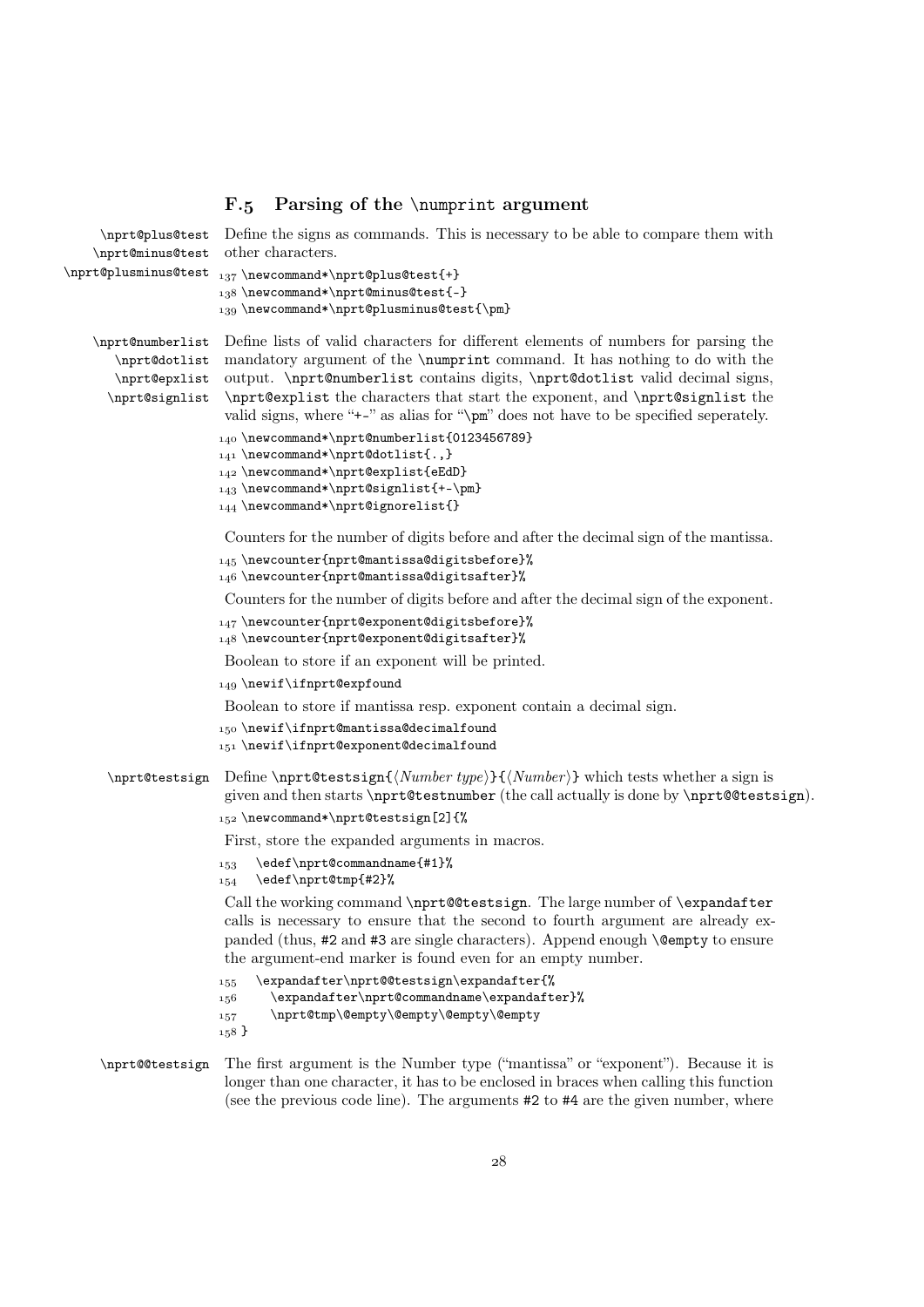#2 and #3 contain of the first resp. second character of the number, while #4 contains the rest.

159\def\nprt@@testsign#1#2#3#4\@empty{%

Store the first argument to a macro.

160 \edef\nprt@commandname{#1}%

Define the macros that store the digits before respectivly after the decimal sign. They are filled digit by digit and start empty.

161 \expandafter\xdef\csname nprt@#1@before\endcsname{\@empty}%

162 \expandafter\xdef\csname nprt@#1@after\endcsname{\@empty}%

Yet, no digits are stored.

 \setcounter{nprt@#1@digitsbefore}{0}% \setcounter{nprt@#1@digitsafter}{0}%

Test whether the first character of the number, #2, contains a sign symbol which is listed in \nprt@signlist.

165 \nprt@IfCharInString{#2}{\nprt@signlist}{%

If yes, store that sign in the command \nprt@h#i@sign.

\expandafter\xdef\csname nprt@#1@sign\endcsname{#2}%

If the sign is a "+" the second character of the number may be a "-" to replace that combination by \pm. Thus, do an extra handling of that case.

167 \expandafter\ifx\csname nprt@#1@sign\endcsname\nprt@plus@test 168 \def\nprt@tmp{#3}%

169 \ifx\nprt@tmp\nprt@minus@test

The second character, #3, is a "-", thus redefine \nprt  $\&\#2$  \esign to \pm.

170 \expandafter\xdef\csname nprt@#1@sign\endcsname{+-}%

The digits start at the third character of the number string which is #4. Start \nprt@testnumber to parse the digits of the number if a number is given after the given sign "+-". If not, empty  $\n\rightharpoonup \#1$  that  $\n\rightharpoonup \mathbb{C}$  that  $\n\rightharpoonup \mathbb{C}$ only a sign has been given.

| 171 | \def\nprt@tmp{#4}%                                                 |
|-----|--------------------------------------------------------------------|
| 172 | \ifx\nprt@tmp\@empty                                               |
| 173 | \expandafter\edef\csname nprt@#1\endcsname{\@empty}%               |
| 174 | else\                                                              |
| 175 | \expandafter\nprt@testnumber\expandafter\nprt@commandname#4\@empty |
| 176 | ∖fi                                                                |
| 177 | else                                                               |

If there is a single sign character " $+$ ", the digits start at #3. Start \nprt@testnumber to parse the digits of the number if a number is given after the given sign  $+$ ". If not, empty  $\n\rightharpoonup \mathbb{Q}(\#_1)$  that  $\text{number}$  can determine that only a sign has been given.

```
178 \ifx#3\@empty
179 \expandafter\edef\csname nprt@#1\endcsname{\@empty}%
\sqrt{180} \else
181 \expandafter\nprt@testnumber\expandafter\nprt@commandname#3#4\@empty
182 \quad \text{If}183 \fi
184 \else
```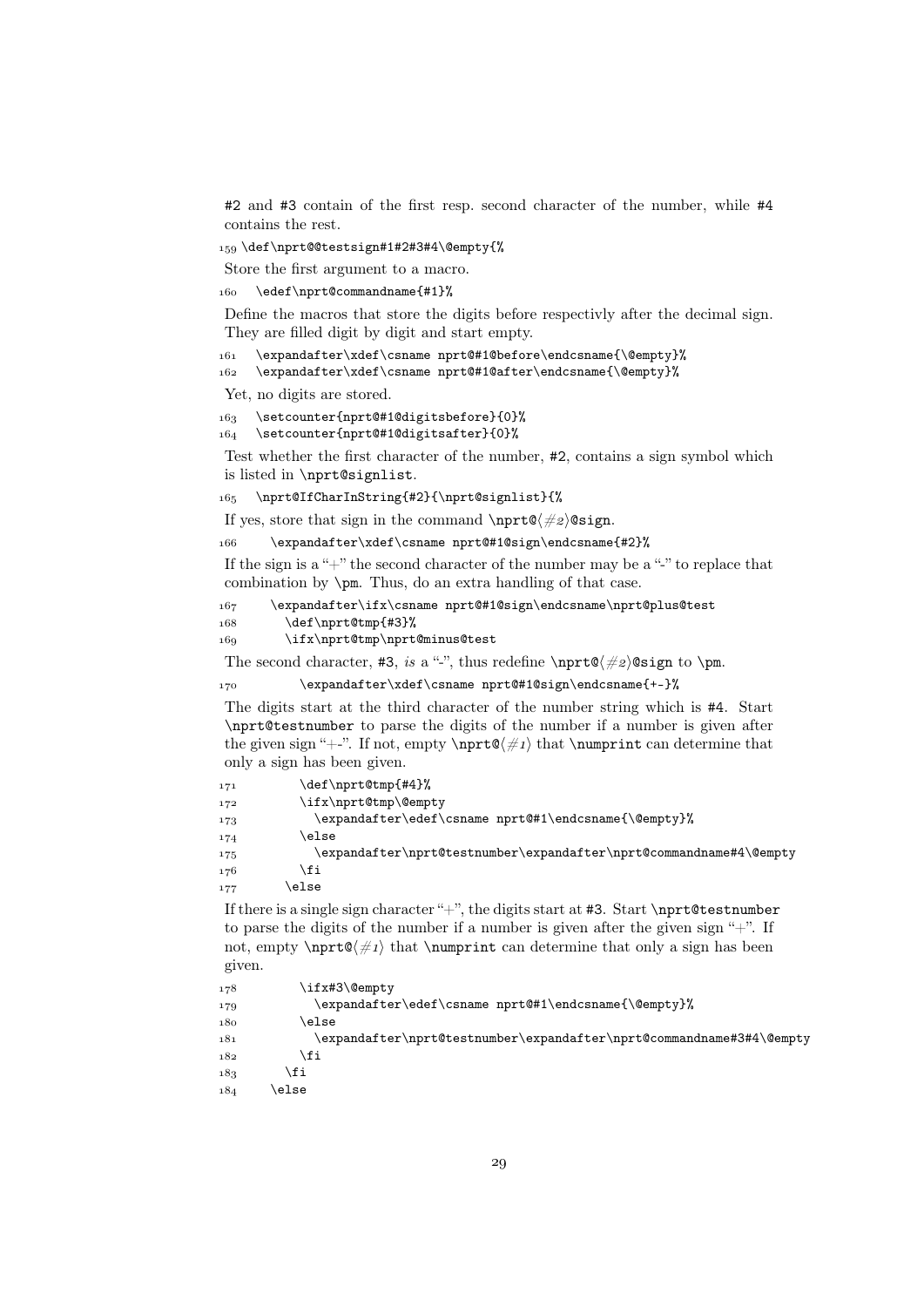If the sign is a "\pm" store "+- as sign.

```
\verb|185| \verb|expandafter\ifx\csname nprt@#1@sign\endcsname\npt@plusminus@test186 \expandafter\xdef\csname nprt@#1@sign\endcsname{+-}%
187 \fi
```
If there is a single sign character other than " $+$ ", the digits start at #3. Start \nprt@testnumber to parse the digits of the number if a number is given after the given sign. If not, empty  $\partial \#1$  that  $\text{component}$  can determine that only a sign has been given.

```
188 \ifx#3\@empty
189 \expandafter\edef\csname nprt@#1\endcsname{\@empty}%
190 \else
 \expandafter\nprt@testnumber\expandafter\nprt@commandname#3#4\@empty
_{192} \fi
193 \fi
194 }{%
If there is no sign, set \n{\nvert\phi\| \# \otimes \sigma} empty.
195 \expandafter\xdef\csname nprt@#1@sign\endcsname{\@empty}%
The digits start at #2. Start \nprt@testnumber to parse the digits of the number.
 \expandafter\nprt@testnumber\expandafter\nprt@commandname#2#3#4\@empty
_{197} }%
198 }
```
## \nprt@testnumber As with \nprt@@testsign, the first argument is the Number type, while the second and third arguments contain the number. #2 contains the first character of the remaining number string, #3 the rest.

\def\nprt@testnumber#1#2#3\@empty{%

Store the arguments in macros.

```
 \edef\nprt@commandname{#1}%
```

```
 \edef\nprt@argthree{#3}%
```
Test whether the current character is a valid character for a real number (say a digit or a decimal sign).

```
\nprt@IfCharInString{#2}{\nprt@numberlist\nprt@dotlist}{%
```
If this is the case, continue testing. If the current character is a decimal sign, set the boolean  $\if{m}{t@Number \, type}$  decimalfound that a decimal sign has been found. If this has been done before, the number contains two decimal signs which is not allowed, thus, generate an error message.

```
 \nprt@IfCharInString{#2}{\nprt@dotlist}{%
 \csname ifnprt@#1@decimalfound\endcsname
 \nprt@error{More than one decimal sign used}{The mantissa
 or the exponent may only contain a maximum of one decimal
 sign (one of the list '\nprt@dotlist')}%
208 \else
 \csname nprt@#1@decimalfoundtrue\endcsname
\overline{210} \fi
211 }{%
```
If the current character is no decimal sign it has to be a digit. If the decimal sign has been found before, this digit is in the real part of the number. Then, add it at the end of the after-decimal-sign part. Also, increase the number of found digits.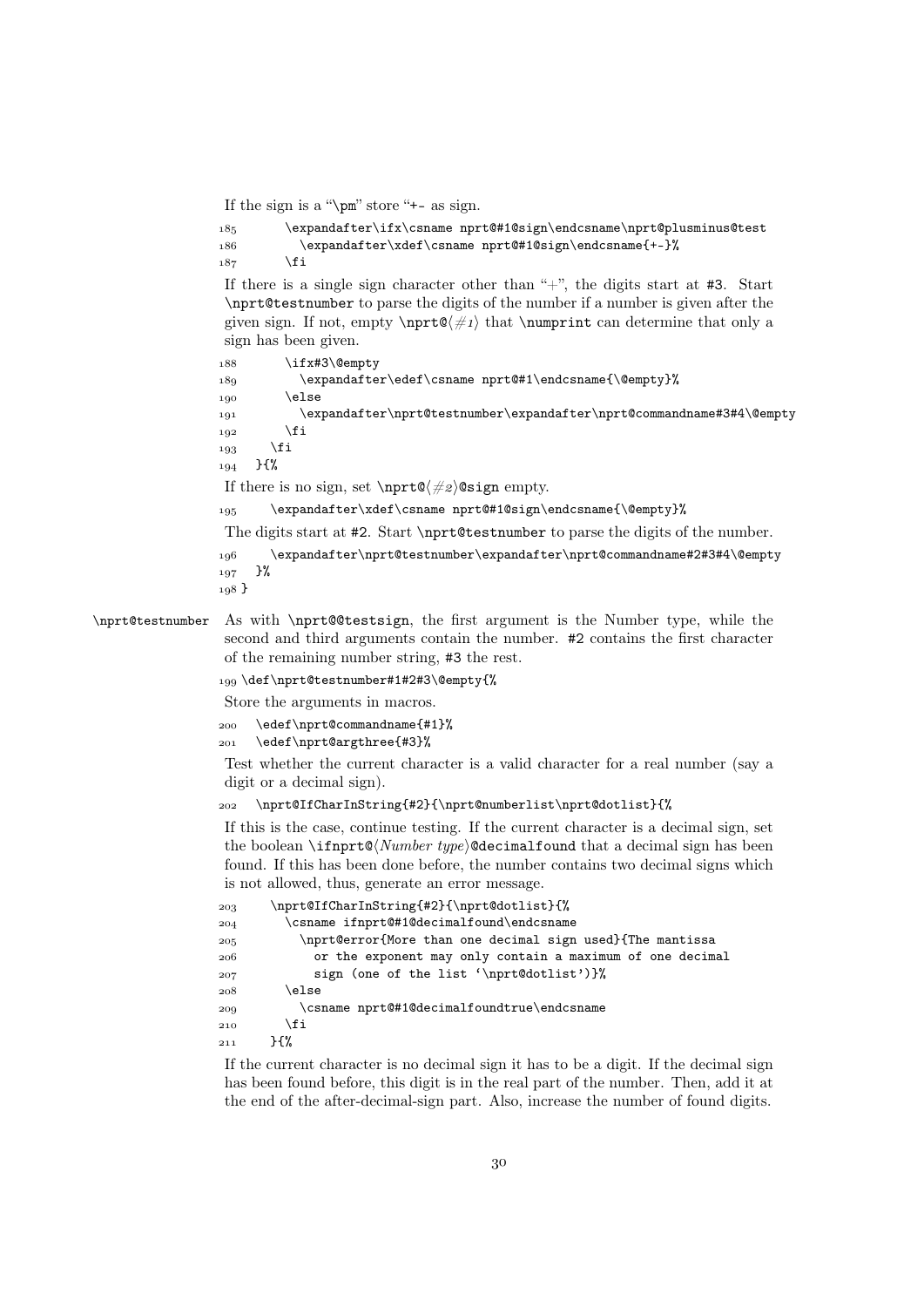```
 \csname ifnprt@#1@decimalfound\endcsname
                    \expandafter\g@addto@macro\csname nprt@#1@after\endcsname{#2}%
                    \advance\csname c@nprt@#1@digitsafter\endcsname by 1\relax
                   215 \else
                    If the decimal sign has not been found before, this digit is in the integer part of
                    the number. Then, add it at the end of the before-decimal-sign part.
                    \expandafter\g@addto@macro\csname nprt@#1@before\endcsname{#2}%
                    \advance\csname c@nprt@#1@digitsbefore\endcsname by 1\relax
                   218 \fi
                   210 }%
                    If the next character is not \emptysetempty and thus, the end of the number is not reached,
                    start \nprt@testnumber resursively to parse the next character.
                    \ifx\nprt@argthree\@empty
                   221 \else
                    \expandafter\nprt@testnumber\expandafter\nprt@commandname#3\@empty
                   \frac{223}{12} \fi
                   224 }{%
                    The current character is neither a digit nor a decimal sign. Thus, it is a invalid
                    character; produce an error message.
                    \nprt@error{Invalid number format. Printing the
                    argument\MessageBreak
                    verbatim}{Something is wrong in the format of the number}%
                    }%
                   229 }
\nprt@testcharacter This macro parses the whole mandatory argument of \numprint. This means
                    it is tested on invalid characters and on a mantissa and an exponent. The first
                    argument is the current character while #2 is the rest of the argument, not parsed
                    yet.
                    \def\nprt@testcharacter#1#2\@empty{%
                    Store the second argument to a macro.
                    \edef\nprt@argtwo{#2}%
                    Test whether the current character is a valid one.
                    \nprt@IfCharInString{#1}{%
                    \nprt@numberlist\nprt@dotlist\nprt@explist\nprt@signlist\nprt@ignorelist}{%
                    Yes, it is valid.
                       Now, test whether it is one of the ignored characters.
                    \nprt@IfCharInString{#1}{\nprt@ignorelist}{%
                    \nprt@debug{Character '\noexpand#1' ignored}%
```

```
236 }{%
```
Yes, it is valid.

Now, test whether it is one of the characters that start the exponent. If yes, set \ifnprt@expfound to "true". If in addition, this has been done before, you have used more than one exponent starting character; produce an error message.

| 237 | \nprt@IfCharInString{#1}{\nprt@explist}{%                   |
|-----|-------------------------------------------------------------|
| 238 | \ifnprt@expfound                                            |
| 239 | \nprt@error{Character for exponent ('\nprt@explist') used   |
| 240 | more than once}{The argument of \string\numprint\space may  |
| 241 | only contain one of following characters: '\nprt@explist'}% |
|     |                                                             |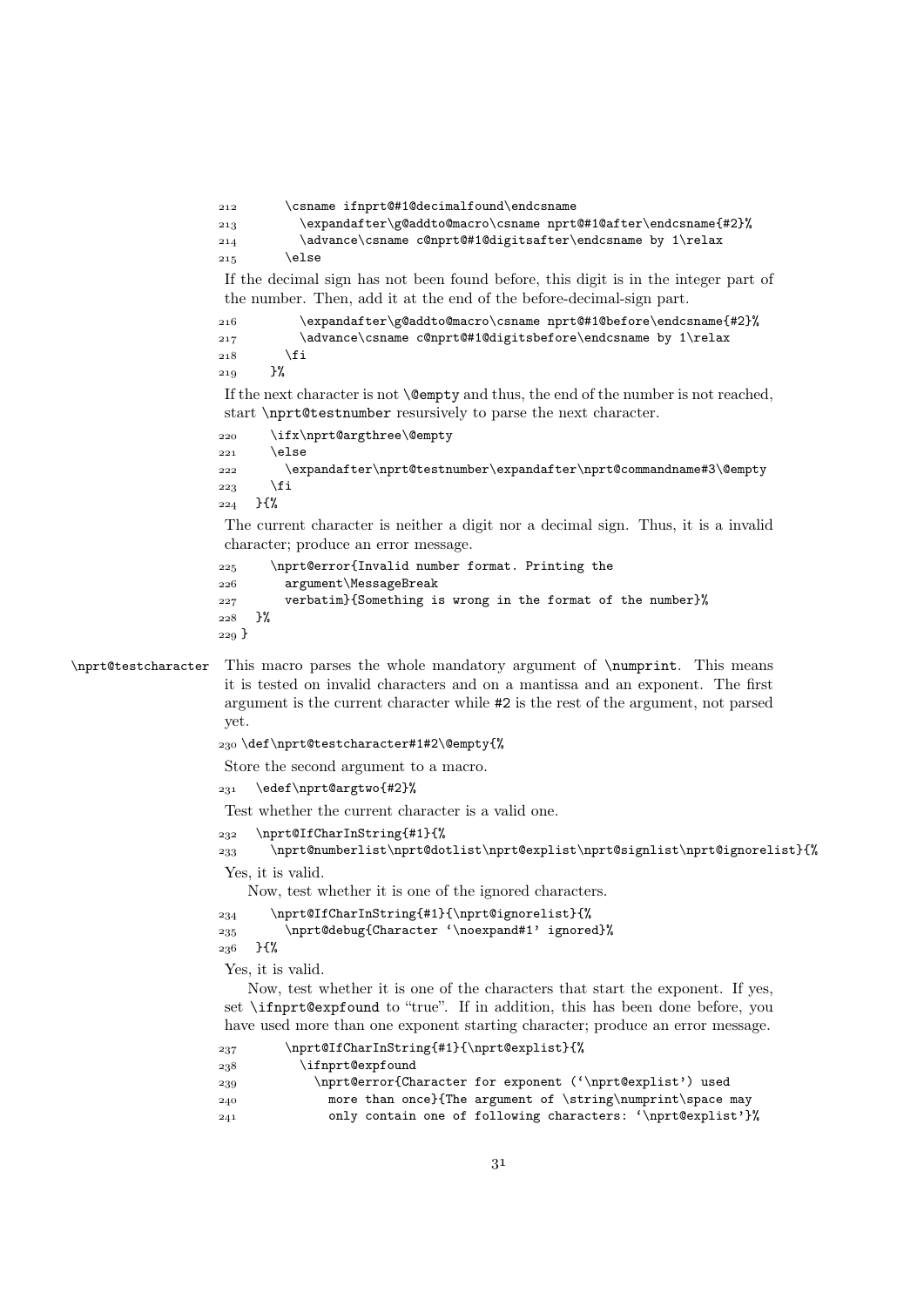$242$  \fi 243 \nprt@expfoundtrue  ${}_{244}$  }{%

If the current character is not an exponent-starting character it is either a part of the mantissa or the exponent, depending on whether the exponent has been started before. Add the current character to the corresponding command that stores the mantissa resp. the exponent.

| 245 | \ifnprt@expfound                  |
|-----|-----------------------------------|
| 246 | \g@addto@macro\nprt@exponent{#1}% |
| 247 | \else                             |
| 248 | \g@addto@macro\nprt@mantissa{#1}% |
| 249 | \fi                               |
| 250 | }‰                                |
| 251 | }%                                |

If we have not reached the end of the argument, call \nprt@testcharacter recursively.

```
 \ifx\nprt@argtwo\@empty
253 \else
 \nprt@testcharacter#2\@empty\@empty\@empty
255 \fi
256 }{%
If the character is not valid produce an error message.
```

```
 \nprt@error{Invalid characters '#1' in mandatory argument
 of\MessageBreak
 \string\numprint. Allowed are\MessageBreak
 '\nprt@numberlist\nprt@dotlist\nprt@explist\nprt@signlist\nprt@ignorelist'}{%
 You may only use the specified characters in the argument.}%
262 }%
263 \}
```
## F.6 Table alignment

## F.6.1 Aligned numbers, also for ordinary text

Define some lengths that help to calculate the width of a number.

```
 \newlength{\nprt@digitwidth}%
265 \newlength{\nprt@sepwidth}%
 \newlength{\nprt@decimalwidth}%
 \newlength{\nprt@blockwidth}%
```
 $\partial \phi$  \nprt@calcblockwidth Define \nprt@calcblockwidth{\Number type}}{\Position\}{\Math mode}}, where  $\langle Number\ type \rangle$  is either "mantissa" or "exponent",  $\langle Position \rangle$  is the position relative to the decimal sign ("before" or "after"),  $\langle Math \ mode \rangle$  is a math mode command (\displaystyle, \textstyle, \scriptstyle, or \scriptscriptstyle).

> This macro calculates the width of a block if aligned output is requested. The resulted width is stored in the length \nprt@blockwidth.

\newcommand\*\nprt@calcblockwidth[3]{%

Store the arguments in macros.

```
 \edef\nprt@argone{#1}%
```

```
 \edef\nprt@argtwo{#2}%
```

```
 \edef\nprt@argthree{#3}%
```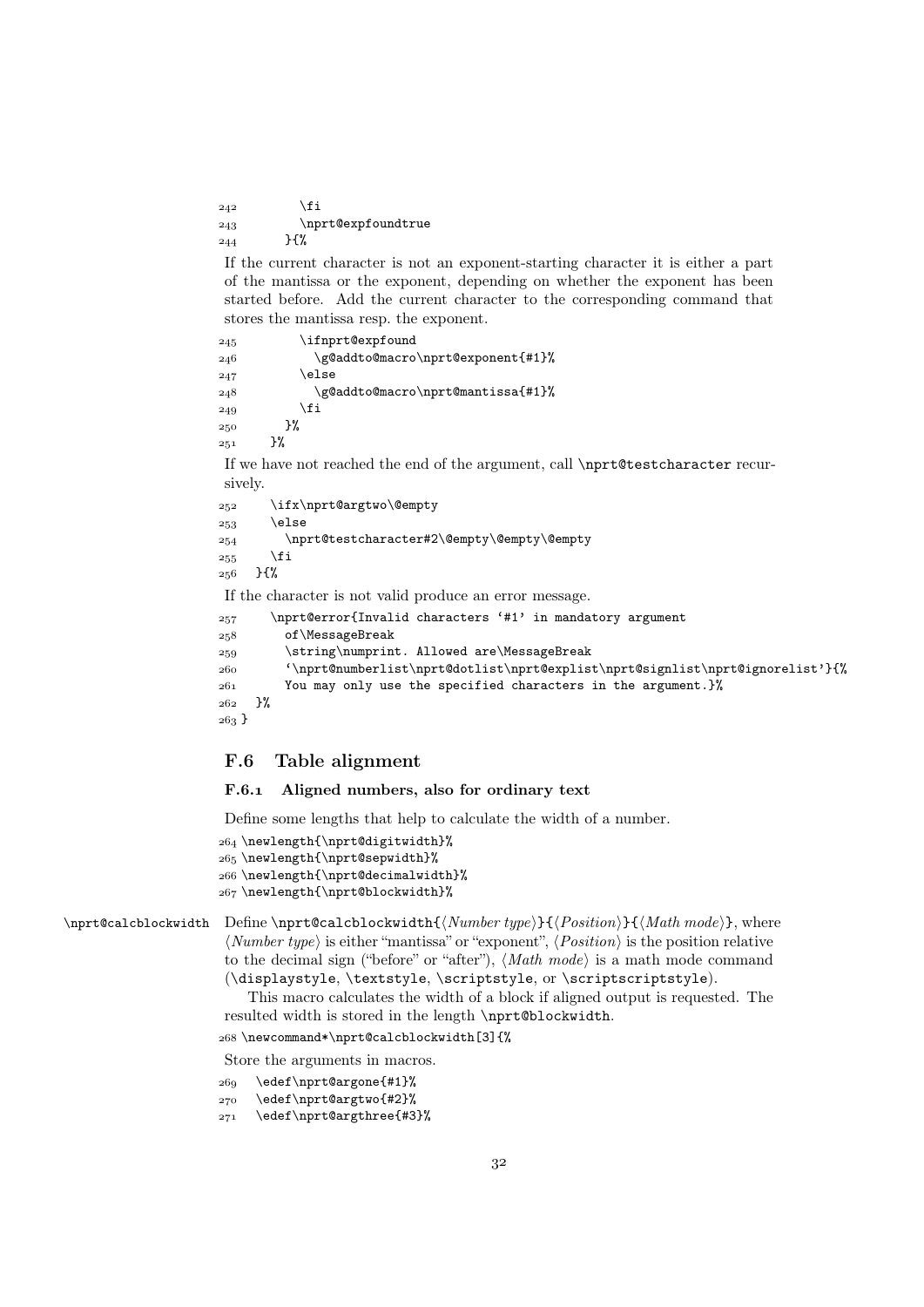Define a macro with the contents "mantissa" to be able to compare it.

```
272 \edef\nprt@mantissaname{mantissa}%
```
Define a macro with the contents "after" to be able to compare it.

 $273$  \edef\nprt@aftername{after}%

If the width for the mantissa is to be calculated, enter this code part.

\ifx\nprt@argone\nprt@mantissaname

The width of the digits and separators changes between text and math mode. If math mode is active, proceed here.

 $275$  \ifmmode

Calculate the width of digits. It is assumed that all digits have the same width as a zero. First, execute parameter #3 to switch to the current math style. This is be done that way since it is not possible to export length values from  $\mathcal{L}$  mathchoice.

\settowidth{\nprt@digitwidth}{\$#3%

 $277$  0\$}%

Calculate the width of the separators. This may differ from before and after the decimal sign.

\settowidth{\nprt@sepwidth}{\$#3%

\csname nprt@separator@#2\endcsname\$}%

Calculate the width of the decimal sign.

 \settowidth{\nprt@decimalwidth}{\$#3% \nprt@decimal\$}%

```
\frac{282}{282} \else
```
Do the same for text mode.

```
283 \settowidth{\nprt@digitwidth}{0}%
```

```
 \settowidth{\nprt@sepwidth}{\csname nprt@separator@#2\endcsname}%
285 \settowidth{\nprt@decimalwidth}{\nprt@decimal}%
```

```
286 \fi
```
The same for the exponent.

```
287 \else
288 \ifmmode
 \settowidth{\nprt@digitwidth}{$#3%
_{290} {}<sup>^</sup>{0}$}%
 \settowidth{\nprt@sepwidth}{$#3%
 {}^{\csname nprt@separator@#2\endcsname}$}%
 \settowidth{\nprt@decimalwidth}{$#3%
_{294} {}^{\nprt@decimal}$}%
295 \else
 \settowidth{\nprt@digitwidth}{\textsuperscript{0}}%
 \settowidth{\nprt@sepwidth}{%
 \textsuperscript{\csname nprt@separator@#2\endcsname}}%
 \settowidth{\nprt@decimalwidth}{\textsuperscript{\nprt@decimal}}%
\frac{300}{100} \fi
301 \quad \text{if}Output to the log file.
 \nprt@debug{Widths for #1 #2 decimal sign
```

```
 (\ifx\nprt@argthree\@empty text mode\else math mode #3\fi):\MessageBreak
 digits \the\nprt@digitwidth,
```

```
 separators \the\nprt@sepwidth,\MessageBreak
```

```
 decimal sign \the\nprt@decimalwidth}%
```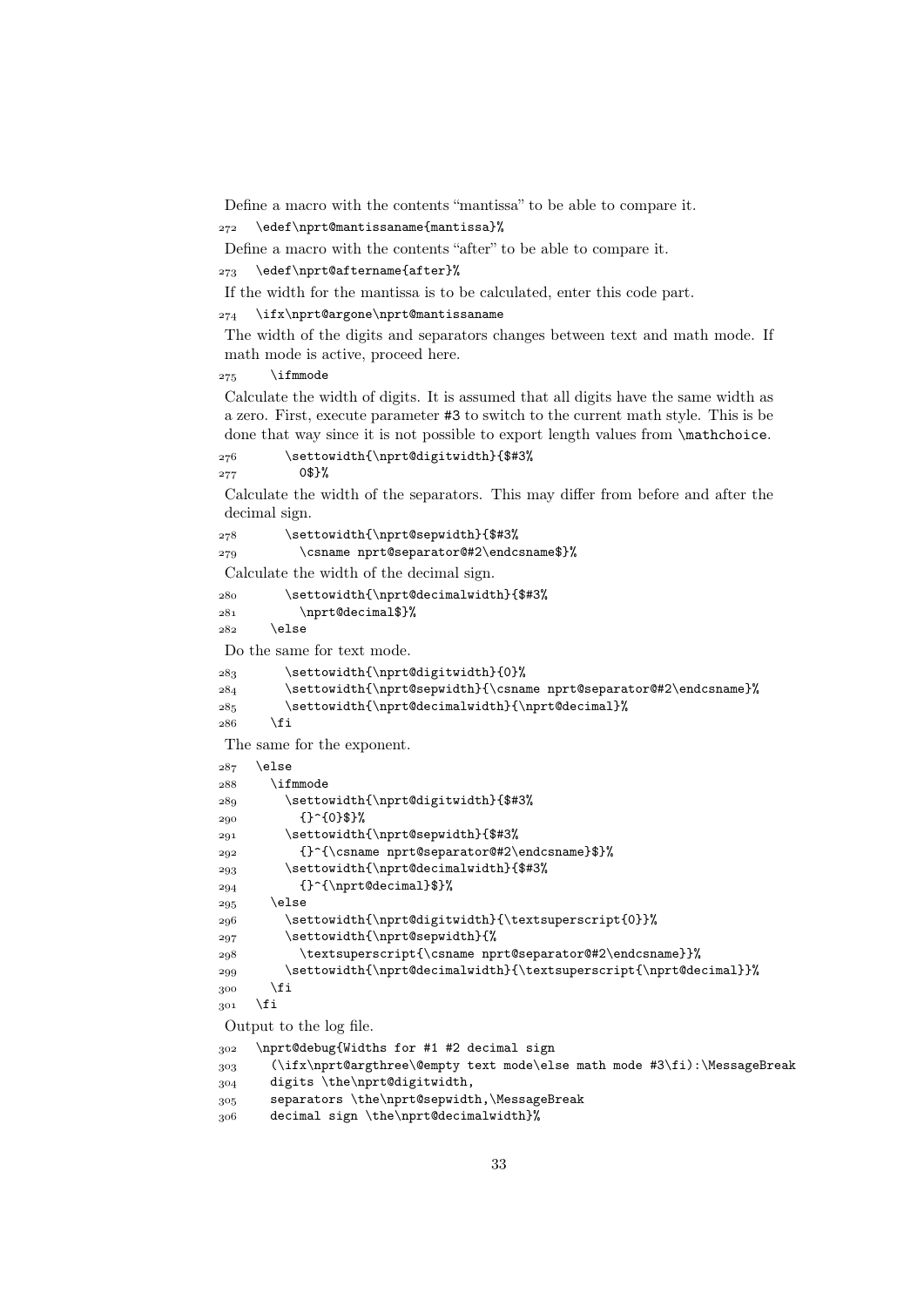Produce a warning if the current number exceeds the reserved space. Signs  $(+-\pm)$ are not taken into account.

```
 \ifnum\csname nprt@#1@fixeddigits@#2\endcsname<%
 \csname thenprt@#1@digits#2\endcsname
 \PackageWarning{numprint}{#1 exceeds reserved space
 #2\MessageBreak
 decimal sign}%
312 \fi
```
Calculate the width of the given number of digits without separators.

```
313 \setlength{\nprt@blockwidth}{%
```

```
\verb|314| \verb|\csname nprt@#1@fixeddigits@#2\endcsname\npt@digital}\%
```
Calculate how many separators are put into the number.

```
 \setcounter{nprt@blockcnt}{\csname nprt@#1@fixeddigits@#2\endcsname}%
```

```
316 \advance\c@nprt@blockcnt by -1\relax
```
317 \divide\c@nprt@blockcnt 3%

If four-digit length numbers are not separated, delete the number of separators again.

```
 \ifnprt@numsepfour
319 \else
 \ifnum\csname nprt@#1@fixeddigits@before\endcsname<5
 \ifnum\csname nprt@#1@fixeddigits@after\endcsname<5
 \setcounter{nprt@blockcnt}{0}%
3^{23} \fi
324 \fi
325 \fi
```
Add the width of the separators to the width.

\addtolength{\nprt@blockwidth}{\thenprt@blockcnt\nprt@sepwidth}%

Add the width of the decimal sign to the width if it is after the decimal sign and there shall be digits after the decimal sign.

```
 \ifx\nprt@argtwo\nprt@aftername
 \expandafter\ifnum\csname nprt@#1@fixeddigits@after\endcsname>0
329 \addtolength{\nprt@blockwidth}{\the\nprt@decimalwidth}%
\frac{330}{11}331 \fi
332 }
```
\npunit The \npunit command takes as argument a unit that is printed in every cell of a table when using the (new) n or N column types.

333\newcommand\*\npunit[1]{\def\nprt@unit{#1}}

\npnounit Initialize \nprt@unit.

```
334 \edef\nprt@unit{\@empty}
```
\npafternum The \npunit command takes as argument some text that is printed after the number in every cell of a table when using the (new) n or N column types. 335\newcommand\*\npafternum[1]{\def\nprt@afternum{#1}}

\nprt@afternum Initialize \nprt@afternum.

336\edef\nprt@afternum{\@empty}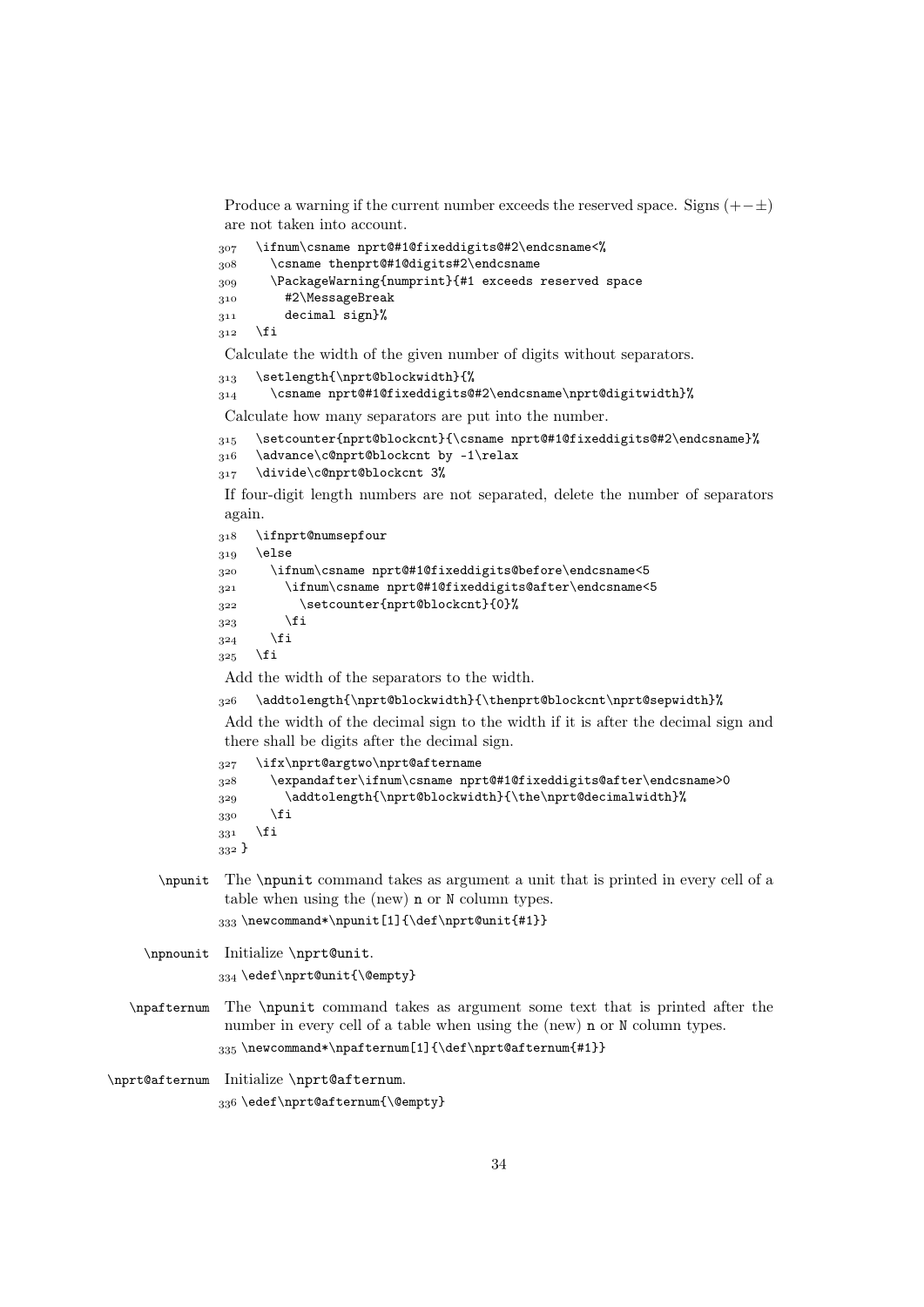\npmakebox The \npmakebox is similar to the \makebox command but it takes a text as first optional argument instead of a length. The width of the box is calculated by the width of this text.

```
 \DeclareRobustCommand*\npmakebox{%
338 \@ifnextchar[%]
 {\nprt@makebox}{\makebox}%
340 \}
```
\nprt@makebox The internal part of the \npmakebox command.

```
 \newcommand*\nprt@makebox{}
\frac{342}{def\mbox{0}}343 \settowidth\@tempdima{#1}%
344 \makebox[\@tempdima]%
345}
```
Declare a bold math alphabet npbold that aligns with normal digits.

```
 \ifnprt@npbold
347 \DeclareMathVersion{npbold}
 \SetSymbolFont{operators}{npbold}{OT1}{cmr} {b}{n}
349 \SetSymbolFont{letters} {npbold}{OML}{cmm} {b}{it}
 \SetSymbolFont{symbols} {npbold}{OMS}{cmsy}{b}{n}
351 \SetMathAlphabet\mathsf{npbold}{OT1}{cmss}{b}{n}
 \SetMathAlphabet\mathit{npbold}{OT1}{cmr}{b}{it}
```
\npboldmath Switch to that bold math alphabet.

```
353 \def\npboldmath{\@nomath\npboldmath
354 \mathversion{npbold}}
355 \fi
```
#### F.6.2 Auxilliary routines for the new column types

This code has been developed starting from the rccol package by Eckhart Guthöhrlein [3]. Some small bugs of that package have been corrected here, too.

\nprt@digittoks Token list that will contain all characters of a tabular cell that are allowed for \numprint.

356 \newtoks\nprt@digittoks

- \nprt@pretoks Token list with all tokens before the number itself. 357 \newtoks\nprt@pretoks
- \nprt@posttoks Token list with all tokens after the number itself. 358 \newtoks\nprt@posttoks
- \ifnprt@numfound Has the number already been found in the parsing of the tabular cell? 359 \newif\ifnprt@numfound
	- \nprt@begin This macro is executed at the begin of each tabular cell. \def\nprt@begin{%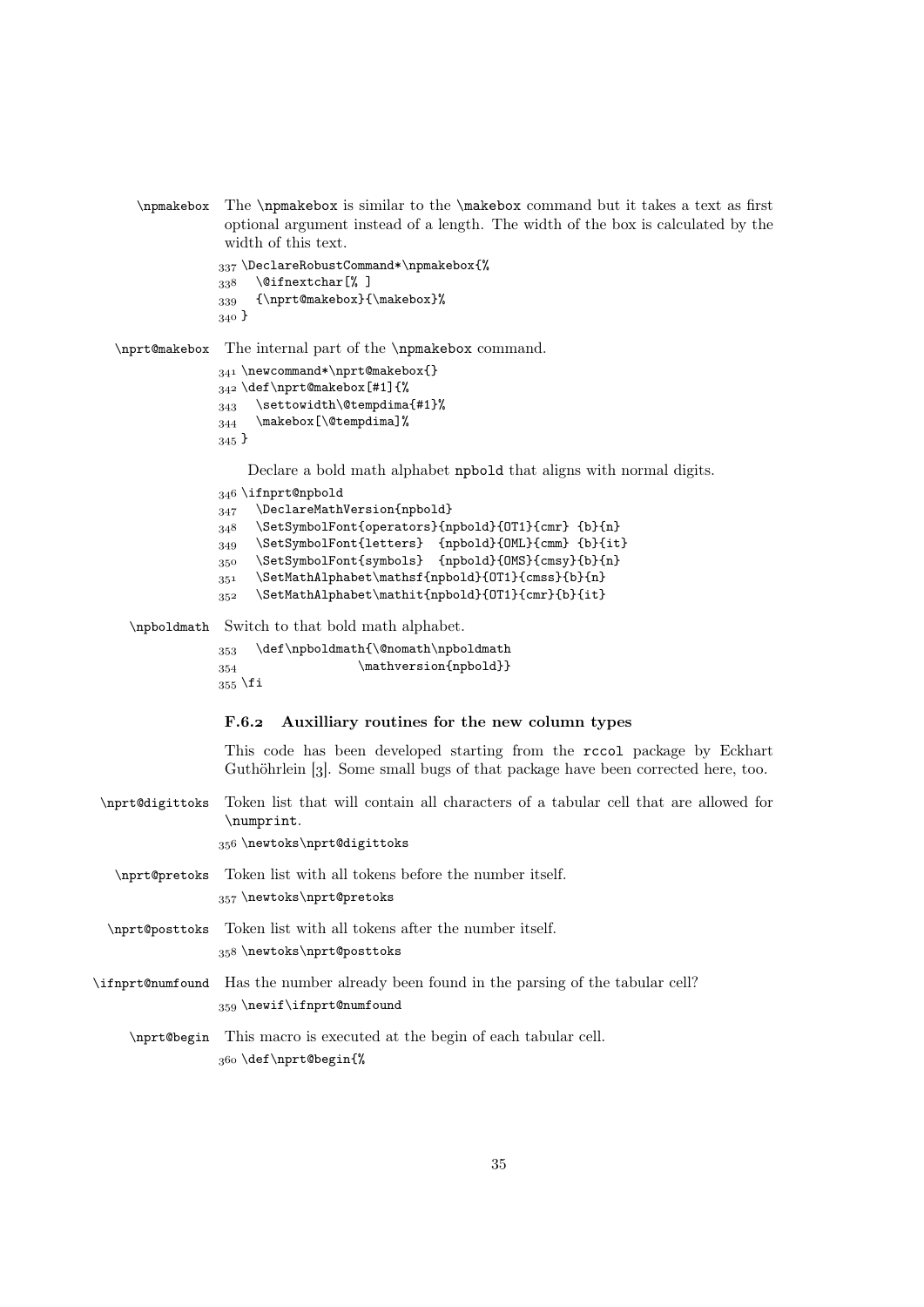Initialize the tokens and macros.

```
 \nprt@digittoks={}%
 \nprt@pretoks={}%
 \nprt@posttoks={}%
364 \edef\nprt@unit{\@empty}%
 \edef\nprt@afternum{\@empty}%
 \nprt@numfoundfalse
Set the allowed characters. This macro is made empty when the number itself is
read-in totally.
 \edef\nprt@allowedchars{\nprt@numberlist\nprt@dotlist\nprt@explist
 \nprt@signlist\nprt@ignorelist}%
Start to parse the tabular cell.
 \nprt@getnexttok
370}
```
\nprt@saveothertok Adds the current token to the list of tokens before or after the number.

```
371 \def\nprt@saveothertok#1{%
```
372 \ifnprt@numfound

If the number has already been found it is ended now. This is marked by clearing the list of allowed characters.

```
373 \def\nprt@allowedchars{}%
 \nprt@posttoks=\expandafter{\the\nprt@posttoks#1}%
375 \else
 \nprt@pretoks=\expandafter{\the\nprt@pretoks#1}%
377 \fi
378 }
```
## \nprt@getnexttok Parse the tabular cell. The argument is the next token of the tabular cell. Inside this command, the end of the tabular cell is detected by different possibilities to end a cell.

379 \def\nprt@getnexttok#1{%

If the current token is  $\tau$  tabularnewline or  $\setminus$  (which is the same) the tabular cell is finished.

380 \ifx\tabularnewline#1%

Redefine the \nprt@next command that is called at the end of this command to execute the found \tabularnewline command.

\let\nprt@next\tabularnewline

 $382$  \else

If this tabular cell is not in the last column and a  $\&$  is found, the \nprt@end command is found that is inserted into this cell using the < specifier by the columnn types.

 $383$  \ifx\end#1%

Redefine \nprt@next to execute \nprt@end at the end of this command.

384 \let\nprt@next\end

 $385$  \else

If this is the last cell of the tabular, the \end part of \end{tabular} or \end{tabular\*} is found.

386 \ifx\nprt@end#1%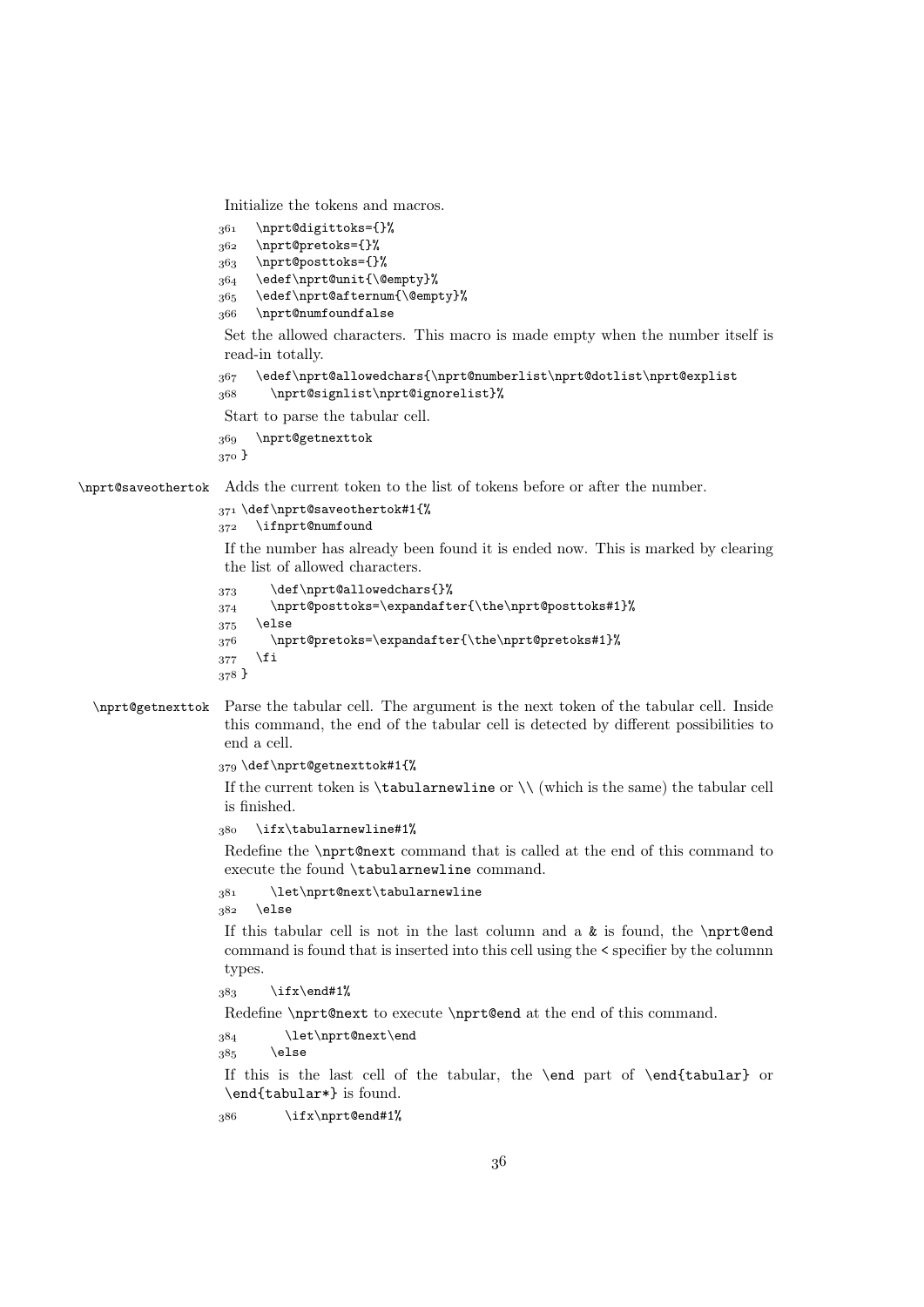Test whether it is the normal or the star version of the environment. Is this really necessary?

 \let\nprt@next\nprt@end  $388$  \else

If this is the last cell of the tabular and the tabular has been called using \tabular ... \endtabular instead of using the environment call, \endtabular is found.

```
389 \it \ifx\end{tabular} 1%
390 \let\nprt@next\endtabular
\overline{391} \else
```
For tabularx, a test on \csname has to be added.

| 392 | $\iint x \cos n$      |
|-----|-----------------------|
| 393 | \let\nprt@next\csname |
| 394 | \else                 |

If the last cell of a line is empty, \relax will be found.

```
395 \frac{\text{ifx}\text{1}}{n}396 \let\nprt@next\relax
397 \else
```
If no command is found that ends the tabular cell, we are not yet at the end of the cell. Redefine \nprt@next to start this command recursively for parsing the next token.

```
 \let\nprt@next\nprt@getnexttok
```
Test if this token is one of the allowed characters of a number.

```
 \nprt@IfCharInString{#1}{\nprt@allowedchars}{%
```
If yes, append this character to the token list of the number and set the flag that the number has been found.

| 400 | \nprt@numfoundtrue                                   |
|-----|------------------------------------------------------|
| 401 | \nprt@digittoks=\expandafter{\the\nprt@digittoks#1}% |
| 402 | ን {%                                                 |

If it is no character of a number, store it for the tokens before or after the number.

 \nprt@saveothertok{#1}% }% \fi % \relax  $406$  \fi % \csname  $407$  \fi % \endtabular  $408$  \fi % \nprt@end  $409 \qquad \text{if } \% \text{ } end$ 410 \fi % \tabularnewline

Call the previously saved command (recursion or end of the tabular cell).

411 \nprt@next

 $_{412}$  }

Boolean to decide if math mode is active outside the tabular cell. This is true for the array environment.

 $413$  \newif\ifnprt@mathtabular

\nprt@end This macro is called at the end of each tabular cell. The arguments are used as follows:  $\langle \text{digits before} \rangle$ ,  $\langle \text{digits after} \rangle$  the decimal sign for the mantissa;  $\langle \text{digits before} \rangle$ ,  $\langle \text{digits after} \rangle$  the decimal sign for the exponent; commands inserted  $\langle \text{before} \rangle$  and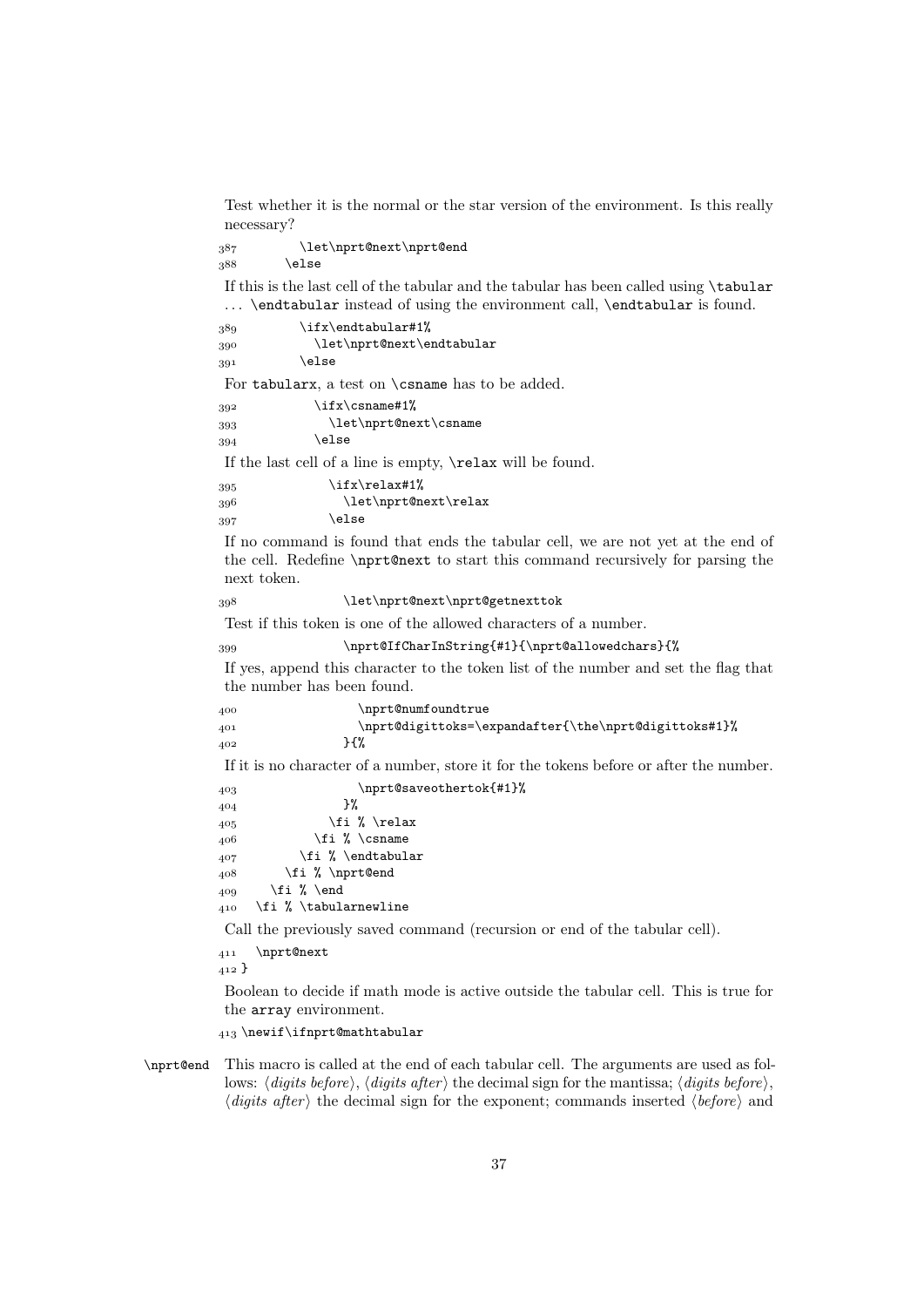$\langle after \rangle$  the \numprint command. The arguments five and six are empty for printing the number in text mode and contain "\$" both for printing the number in math mode.

\def\nprt@end#1#2#3#4#5#6{%

First, print the tokens before the number.

415 \the\nprt@pretoks

Print the number in a group in order to save the tokens before and after the number to be influenced by its settings.

416 \begingroup

Set the digits for the alignment of the mantissa.

417 % \npnodigits  $_{418}$  \npdigits{#1}{#2}%

Set the digits for the alignment of the exponent if given. If no number of digits is given, they are set negativ.

```
 \npnoexponentdigits
420 \ifnum#3<0
 \nprt@debug{no exponent alignment in tabular}%
422 \else
423 \ifnum#4<0
 \nprt@debug{exponent alignment in tabular with #3 digits}%
 \npexponentdigits{#3}%
426 \else
 \nprt@debug{exponent alignment in tabular with #3.#4 digits}%
 \npexponentdigits[#4]{#3}%
429 \fi
430 \fi
```
Omit the section that prints the number if no number has been given.

\ifnprt@numfound

Print the pre-command if defined. Since the pre-command is fixed to nothing or "\$" to switch to math mode, this is only done if the math mode is not active, before. Set the boolean \ifnprt@mathtabular according to the previous status in order to close the math mode if necessary.

```
432 \ifmmode
 \nprt@mathtabulartrue
434 \else
 \nprt@mathtabularfalse
436 #5%
437 \fi
```
Print the number, with unit if one has been given.

```
438 \ifx\nprt@unit\@empty
439 \numprint{\the\nprt@digittoks}%
440 \else
 \numprint[\nprt@unit]{\the\nprt@digittoks}%
\frac{442}{11}
```
Switch off math mode if it has not been active before.

| 443 | \ifnprt@mathtabular |
|-----|---------------------|
| 444 | \else               |
|     |                     |

#6%

 $\angle 446$  \fi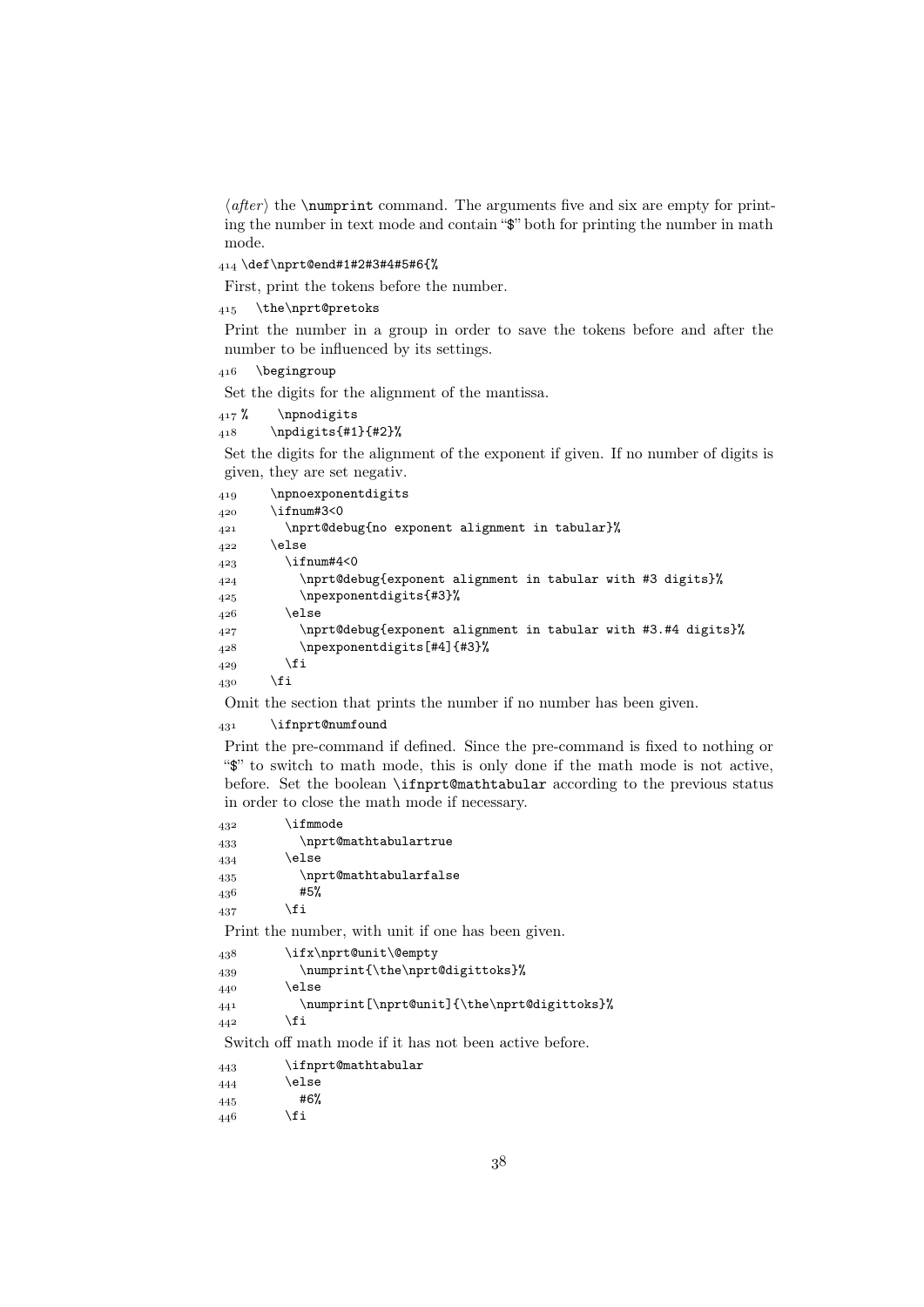Print a message to the log file if no number has been specified.

```
447 \else
 \PackageInfo{numprint}{No number in tabular cell}%
449 \setminusfi
```
Do the rest outside the group in order to prevent the post-texts from being formatted as the number.

450 \endgroup

Print the tokens after the number.

```
451 \the\nprt@posttoks
```
Print the contents defined with **\npafternum**.

```
 \ifx\nprt@afternum\@empty
453 \else
 \nprt@afternum
455 \fi
456}
```
## F.6.3 New column types

Define the new column types.

457 \ifnprt@newcolumntype

Declare a new column type N which prints a number in text mode and does not need to repeat \numprint in each tabular cell. This is declared empty because all executing macros are redefined anyway.

```
458 \newcolumntype{N}{}
```
\NC@rewrite@N Redefine this command to parse the declaration of the N column type to look for an optional argument. If none is given, set both optional arguments to "-1".

```
 \def\NC@rewrite@N{%
 \nprt@digittoks{}%
 \nprt@pretoks{}%
If no optional argument is given, set both optional arguments to "-1".
462 \@ifnextchar[{%]
463 \nprt@rewrite@{}{}%
464 }{%
465 \nprt@rewrite@@{}{}{-1}[-1]%
466 }%
467 }
```
Declare a new column type n which prints a number and does not need to repeat \numprint in each tabular cell. This is declared empty because all executing macros are redefined anyway.

```
468 \newcolumntype{n}{}
```
\NC@rewrite@n Same as \NC@rewrite@N, but give "\$" twice for math mode.

\def\NC@rewrite@n{%

- 470 \nprt@digittoks{}%
- \nprt@pretoks{}%
- $472$  \@ifnextchar[{%]
- 473 \nprt@rewrite@{\$}{\$}%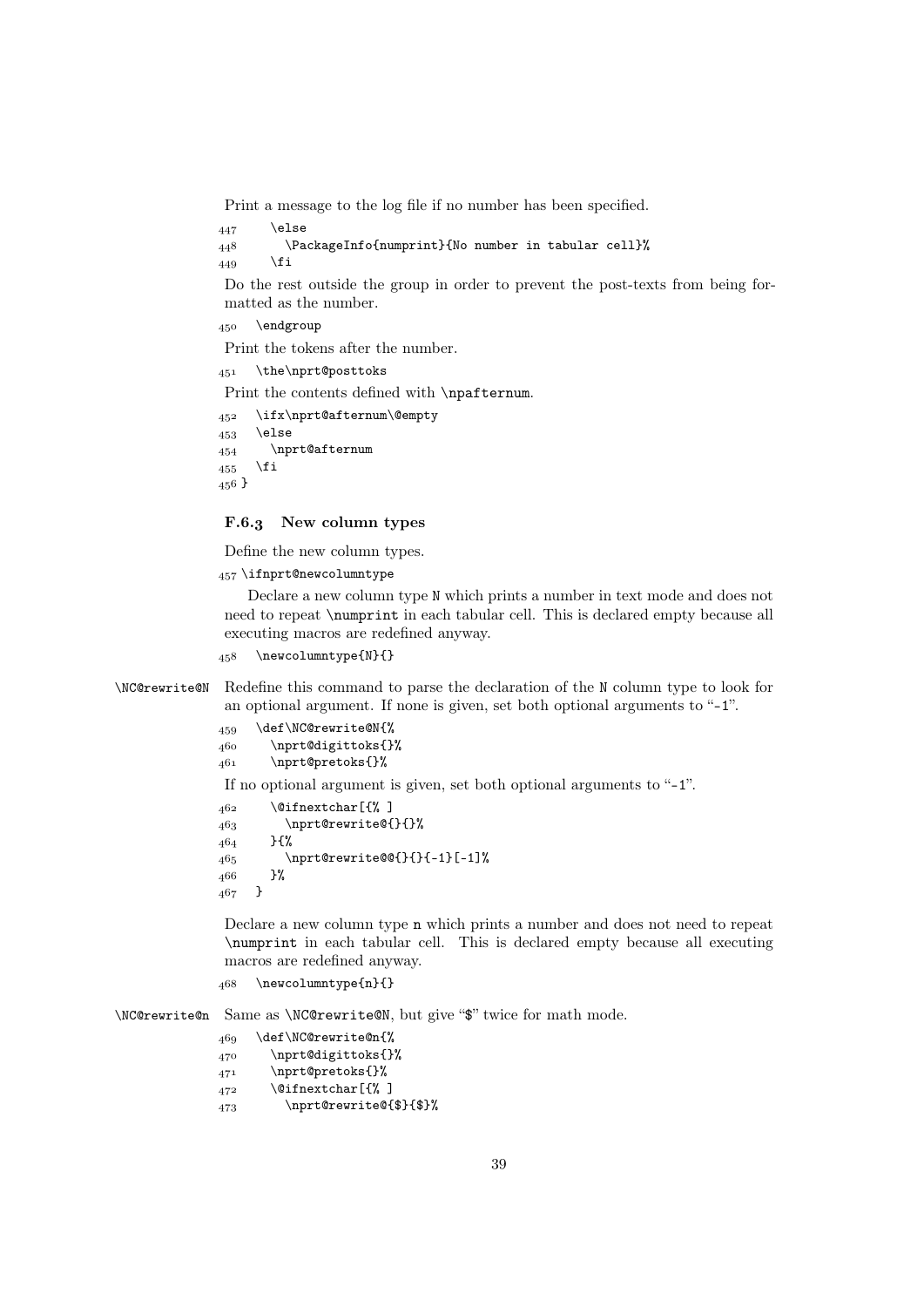```
474 }{%
              475 \nprt@rewrite@@{$}{$}{-1}[-1]%<br>476 }%
              476
              _{477} }
\nprt@rewrite@ Look for the second optional argument.
               478 \def\nprt@rewrite@#1#2[#3]{%
               479 \@ifnextchar[{%]
                \nprt@rewrite@@{#1}{#2}{#3}%
```

```
_{481} }{%
 \nprt@rewrite@@{#1}{#2}{#3}[-1]%
483 }%
484 }
```

```
\nprt@rewrite@@ The arguments are used as follows: commands inserted \langle before \rangle and \langle after \rangle the
                         \numprint command; \langle digits\ before \rangle, \langle digits\ after \rangle the decimal sign for the man-
                         tissa; \langle \text{digits before} \rangle, \langle \text{digits after} \rangle the decimal sign for the exponent.
```

```
 \def\nprt@rewrite@@#1#2#3[#4]#5#6{%
```
Add the definition for the current column to the already made column definitions that are stored in \@temptokena. Before the column itself, the starting command for the parsing, \nprt@begin, is inserted. At the end of the column, start the final work, command \nprt@end. These commands shall not be expanded, yet.

```
 \edef\nprt@rewrite@scratch{\the\@temptokena
_{487} >{\noexpand\nprt@begin\noexpand\ignorespaces}l%
488 <{\noexpand\nprt@end{#5}{#6}{#3}{#4}{#1}{#2}}%
489 }%
```
Set \@temptokena to the preceding and the current column definition. This is implicitely used by the array package.

```
 \@temptokena\expandafter{\nprt@rewrite@scratch}%
```
Parse for next column in the definition.

```
491 \NC@find
492 \frac{}{}
```
## F.6.4 Old column types for compatibility

Define the old column types.

```
493 \else
```
The column type n aligns the base number but not the exponent.

 $_{494}$  \newcolumntype{n}[2]{>{\npdigits{#1}{#2}\$}l<{\$}}

The column type N aligns the base number as well as the exponent.

```
495 \newcolumntype{N}[3]{%
```

```
_{496} >{\npdigits{#1}{#2}\npexponentdigits{#3}$}l<{$}%<br>_{497} }
```
497

End of column type section.

 $498$  \fi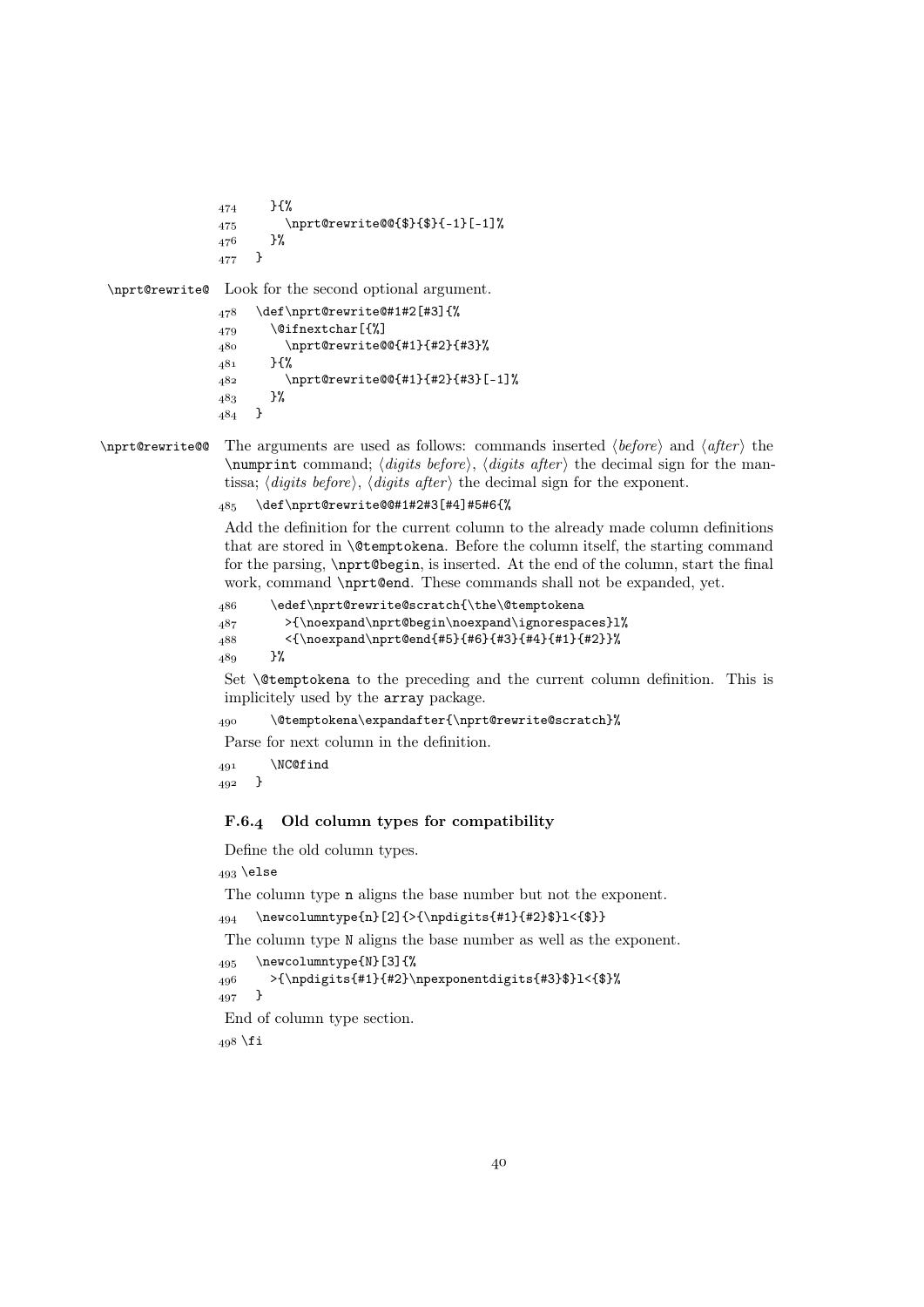## F.7 Round numbers

Stores if the currenct digit has to be rounded up.

499 \newif\ifnprt@roundup

Declare the counter used inside \nprt@round@after and \nprt@round@before. 500 \newcount\nprt@thisdigit

\nprt@round@after Does the rounding of the number after the decimal sign. The first argument contains the current digit, the second the rest of the number.

> This routine is a little bit complicated. It is called recursively. In the forward rund, it just counts the number of digits, it has parsed already. In the backward rund the rounding is done.

501 \def\nprt@round@after#1#2\@empty{%

Store the arguments in macros.

```
502 \edef\nprt@argone{#1}%
 \edef\nprt@argtwo{#2}%
```

```
Count the parsed digits.
```
 $_{504}$  \advance \nprt@curpos by 1

If the end of the number is reached an internal error has been occured since enough zeros are appended to the number before.

```
505 \ifx\nprt@argone\@empty
 \nprt@error{Rounding: End of number has been reached}{This may
 not happen}%
```
508 \else

If the current digit is one behind the last digit to be printed it decides if the last printed digit is rounded or not. This decision is stored in \ifnprt@roundup. If this position is reached, stop the recursion.

| 509 | \ifnum\nprt@curpos>\nprt@rndpos |
|-----|---------------------------------|
| 510 | \ifnum\nprt@argone>4            |
| 511 | \nprt@rounduptrue               |
| 512 | \fi                             |
| 513 | \else                           |

The position has not been reached, yet. Thus, call this routine recursively.

\expandafter\nprt@round@after#2\@empty\@empty

The following lines are executed in the backward run when rounding.

Store the current digit in a number in order to be able to calculate with it.

515 \nprt@thisdigit=#1

If this number is to be rounded up do it by advancing it by one.

516 \ifnprt@roundup

517 \advance \nprt@thisdigit by 1

Reset \ifnprt@roundup since the preceeding digit is not to be rounded, normally.

518 \nprt@roundupfalse

If the digit has been rounded from  $g$  to 10, it has to be a " $o$ " and the preceeding digit has to be rounded up.

| 519 | \ifnum\nprt@thisdigit=10 |
|-----|--------------------------|
| 520 | \nprt@thisdigit=0        |
| 521 | \nprt@rounduptrue        |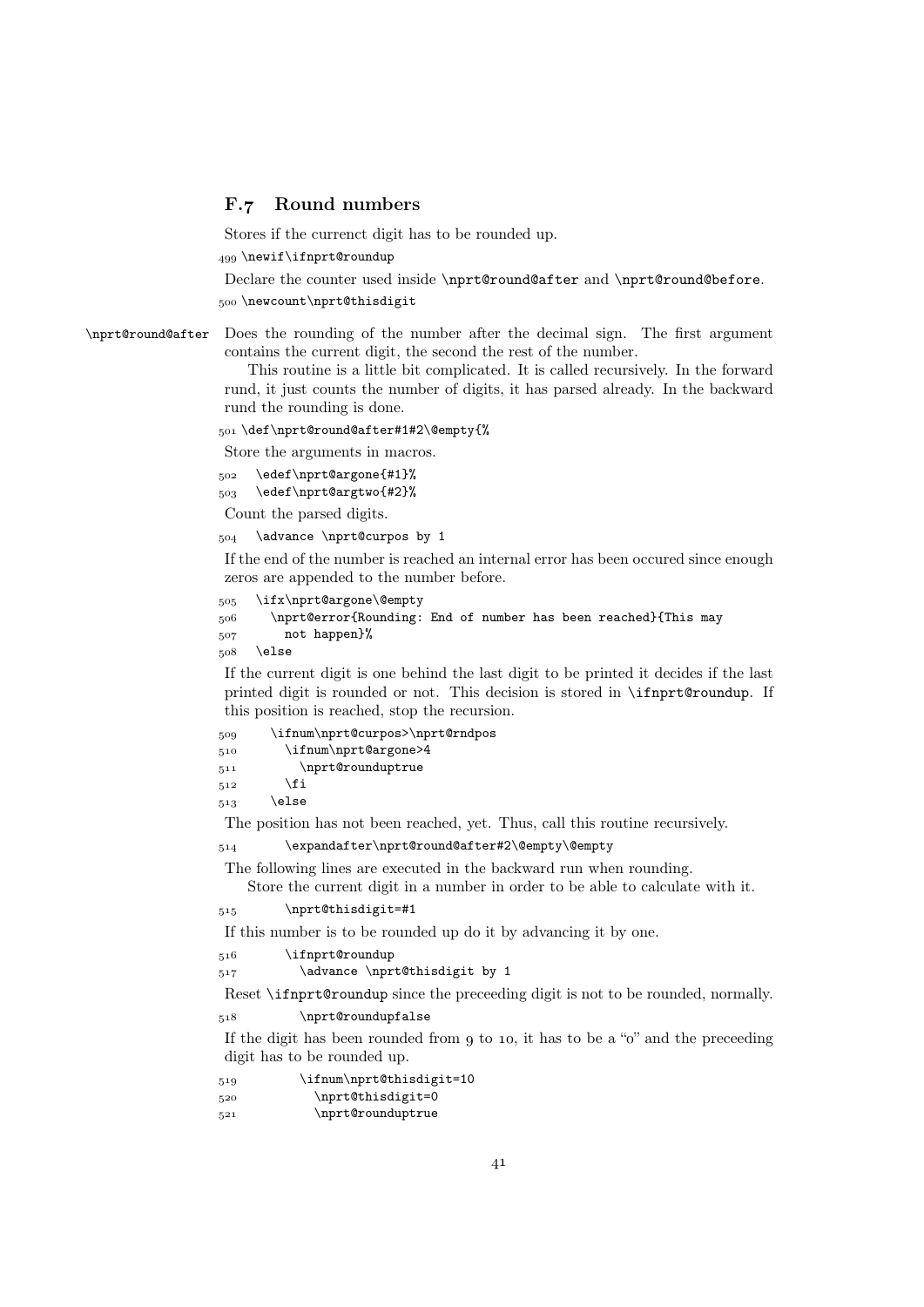$5^{22}$  \fi  $5^23$  \fi

Store the modificated current digit to the new number by putting it into \nprt@newnum before all digits that have been stored before.

```
 \expandafter\xdef\expandafter\nprt@newnum{%
525 \the\nprt@thisdigit\nprt@newnum}%
526 \fi
527 \fi
_{528} }
```
\nprt@round@before Does the rounding of the number after the decimal sign. The first argument contains the current digit, the second the rest of the number. This routine works as \nprt@round@after but stops at its end in contrast to a given number.

```
529 \def\nprt@round@before#1#2\@empty{%
```
Store the arguments.

```
530 \edef\nprt@argone{#1}%
```

```
531 \edef\nprt@argtwo{#2}%
```
Do the recursion until the end of the number. This routine does not have to decide whether the number has to be rounded since it knows that by **\ifnprt@roundup**, set by \nprt@round@after.

```
532 \ifx\nprt@argtwo\@empty
533 \else
 \expandafter\nprt@round@before#2\@empty
```
 $535$  \fi

Store the current digit into a counter and use zero if the number before the decimal sign is empty.

```
536 \ifx\nprt@argone\@empty
537 \nprt@thisdigit=0
538 \else
 \nprt@thisdigit=#1
540 \fi
```
Add one to the number if it has to be rounded.

```
\mathfrak{c}_{41} \ifnprt@roundup
```
542 \advance \nprt@thisdigit by 1

Reset the rounding of the next number.

543 \nprt@roundupfalse

If rounded from  $g$  to 10, set this digit to " $o$ " and give the information to the next digit.

```
544 \ifnum\nprt@thisdigit=10
545 \nprt@thisdigit=0
546 \nprt@rounduptrue
547 \fi
548 \fi
```
If the number is empty, the new number has to be added and the counter adjusted.

```
549 \ifx\nprt@argone\@empty
```

```
 \xdef\nprt@newnum{\the\nprt@thisdigit}%
```

```
 % \stepcounter{nprt@\nprt@numname @digitsbefore}%
```

```
 \advance\csname c@nprt@\nprt@numname @digitsbefore\endcsname 1\relax
553 \else
```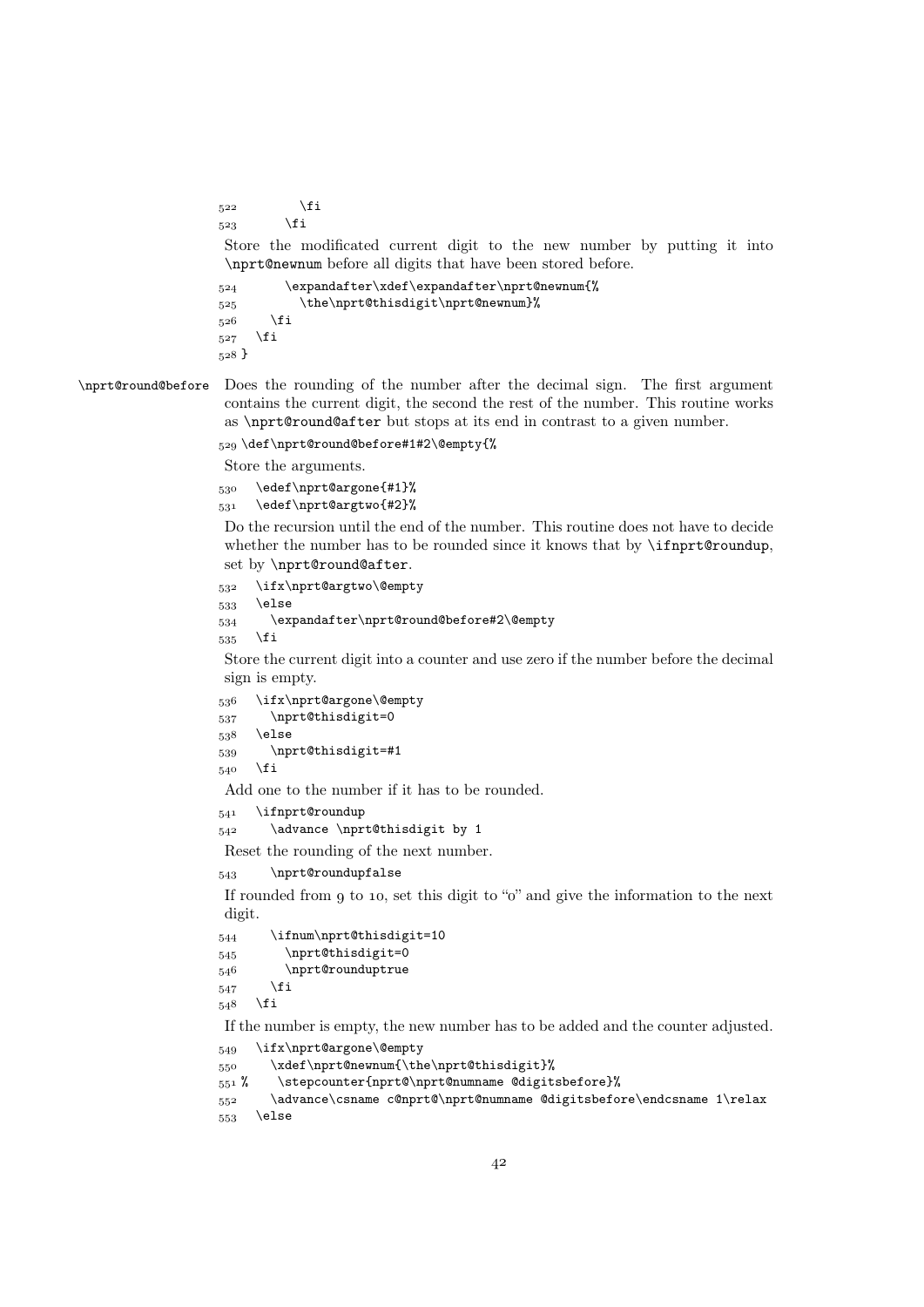Insert the current digit before the already stored digits in \nprt@newnum.

```
 \expandafter\xdef\expandafter\nprt@newnum{%
 \the\nprt@thisdigit\nprt@newnum}%
556 \fi
_{557} \}
```
Two new counters for the round position and the current postion in \nprt@round@after.

558\newcount\nprt@curpos 559 \newcount\nprt@rndpos

\nprt@round Round a number. The first argument is the Number type ("mantissa" resp. "exponent"), the second is the number of digits to be printed after the decimal sign. 560\newcommand\*\nprt@round[2]{%

561 \begingroup

Store the Number type for use in \nprt@round@before and \nprt@round@after. 562 \edef\nprt@numname{#1}%

If the number of printed digits after the decimal sign is negative, no rounding will be performed.

 $563$  \ifnum#2<0

 $564$  \else

Print a debug message.

\nprt@debug{\string\nprt@round: Round after #2 digits for #1}%

Set the number of digits after the decimal sign to the given value since this number of digits will be printed later.

\setcounter{nprt@#1@digitsafter}{#2}%

Append enough zeros to the after-decimal-sign part in order to have enough digits that \nprt@round@after will not reach the end of the number.

```
 \expandafter\g@addto@macro\csname nprt@#1@after\endcsname{%
```

```
568 \nprt@roundnull}%
```
Set the number of digits after the decimal sign.

```
 \nprt@rndpos=#2
```
Default not to round.

570 \nprt@roundupfalse

Define the "working" number for the subroutines.

\edef\nprt@tmpnum{\csname nprt@#1@after\endcsname}%

The new number starts empty and will be filled by \nprt@round@after.

572 \edef\nprt@newnum{}%

Do the rounding after the decimal sign.

\expandafter\nprt@round@after\nprt@tmpnum\@empty\@empty

Copy the new number after the decimal sign to the "official" command storing it.

\expandafter\xdef\csname nprt@#1@after\endcsname{\nprt@newnum}%

If the integer part has to be modificated, too, do it.

575 \ifnprt@roundup

Copy the number to the working number.

\edef\nprt@tmpnum{\csname nprt@#1@before\endcsname}%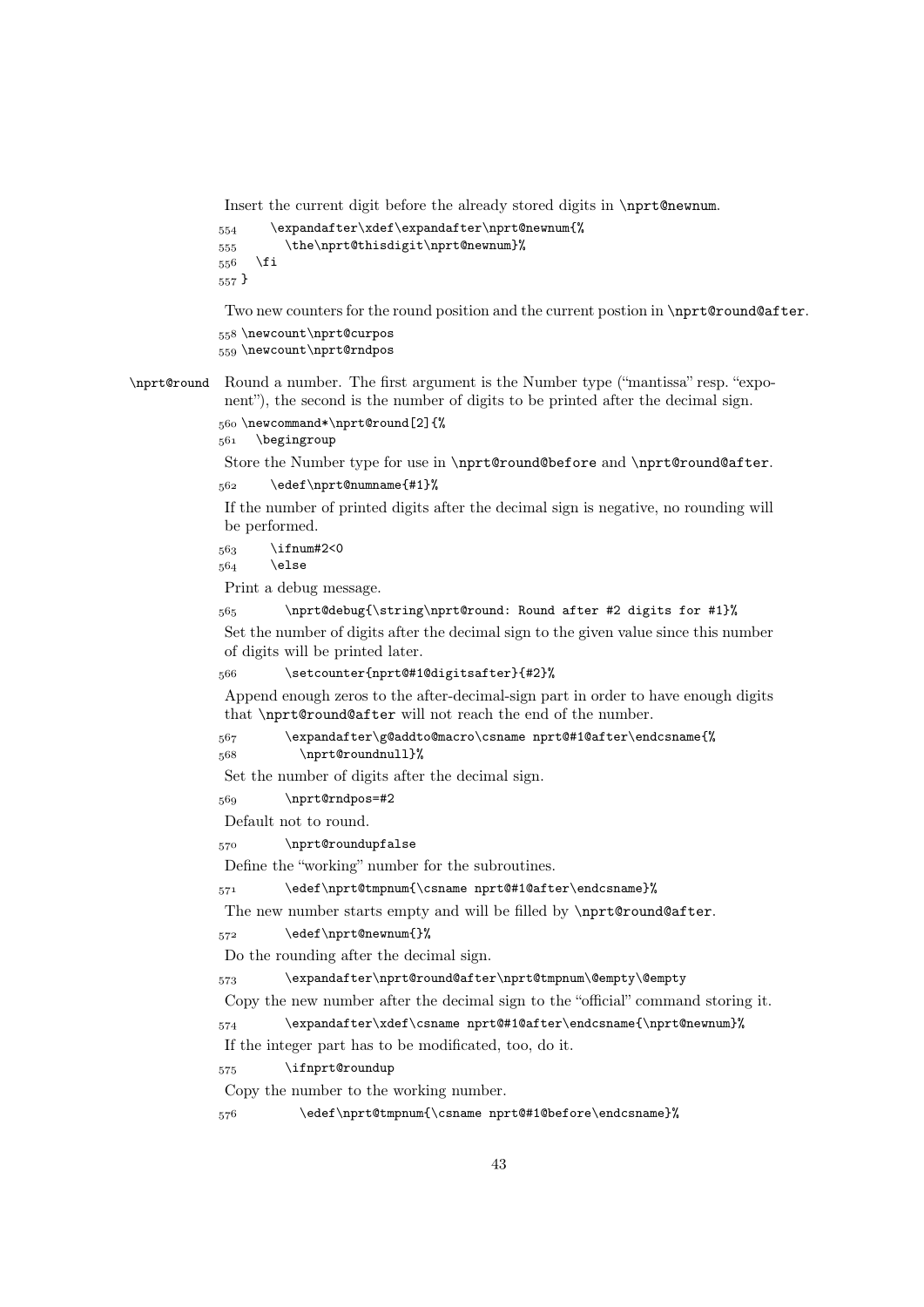Clear the new number.

\edef\nprt@newnum{}%

Do the rounding before the decimal sign.

\expandafter\nprt@round@before\nprt@tmpnum\@empty\@empty

If the first digit has been rounded up from  $q$  a new digit " $1$ " has to be inserted before the number.

579 \ifnprt@roundup \expandafter\xdef\expandafter\nprt@newnum{1\nprt@newnum}% 581 % \stepcounter{nprt@#1@digitsbefore}% \advance\csname c@nprt@#1@digitsbefore\endcsname by 1\relax  $583$  \fi Copy the new number before the decimal sign to the "official" command storing it. \expandafter\xdef\csname nprt@#1@before\endcsname{\nprt@newnum}%  $585$  \fi

 $586$  \fi

587 \endgroup

Set the boolean for a found decimal sign according to the number of printed decimals.

 $588$  \ifnum#2<0

589 \else

If rounded to no digits after the decimal sign, switch off printing of it.

590 \ifnum#2=0

```
 \csname nprt@#1@decimalfoundfalse\endcsname
```

```
592 \else
```
If one or more digits are printed, a decimal sign has to be printed.

```
 \csname nprt@#1@decimalfoundtrue\endcsname
594 \fi
595 \fi
596 }%
```
# \nprt@lpad Pad a number with a character on the left side. The first argument contains the number, the second is the desired length and the third the padding character.

597 \newcommand\*\nprt@lpad[3]{%

If the count of digits is negative, no padding will be performed.

```
598 \ifnum#2<0
```

```
599 \else
```
Print a debug message.

 \nprt@debug{\string\nprt@lpad: Padding #1 with #3 to a length of #2}% If the number has less than the desired length, add the padding character to the left and call this function recursively.

```
 \ifnum\csname thenprt@#1@digitsbefore\endcsname<#2
 \expandafter\xdef\csname nprt@#1@before\endcsname{%
 #3\csname nprt@#1@before\endcsname}%
 % \stepcounter{nprt@#1@digitsbefore}%
 \advance\csname c@nprt@#1@digitsbefore\endcsname by 1\relax
 \nprt@lpad{#1}{#2}{#3}%
607 \fi
608 \fi
 }%
```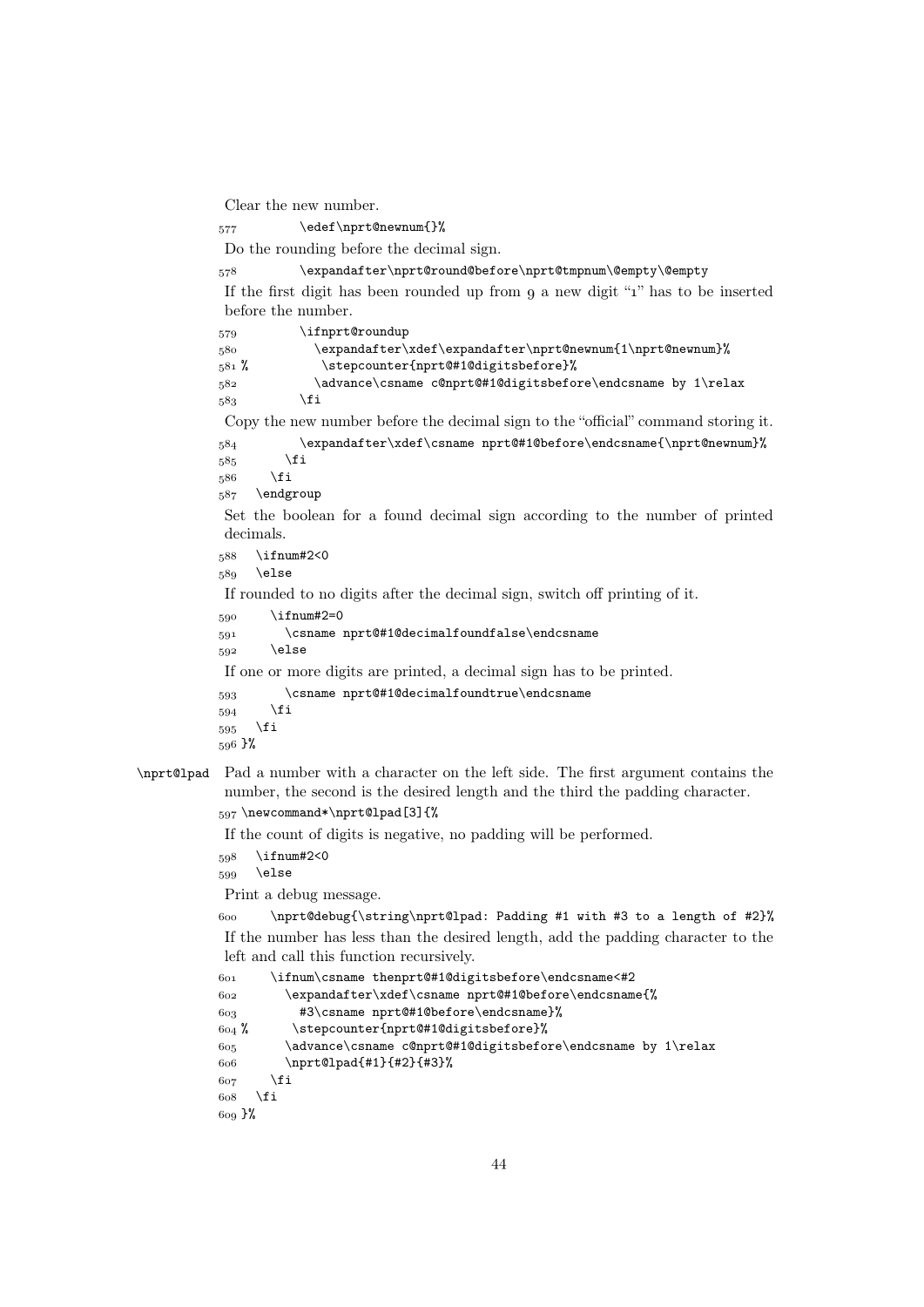## F.8 Print the numbers

```
\nprt@sign@+
    \nprt@sign@-
    \nprt@sign@+- \frac{\exp{t}{\epsilon} \expandafter\newcommand\csname nprt@sign@+\endcsname{{\ensuremath{+}}}
                   Define commands for printing the signs in math mode. This ensures that the
                   printed signs really are signs and not hyphens. Compare "-" to "−".
                  611 \text{expandafter}\newcommand\csname nprt@sign@-\endcsname({\enskip\ncmath{-}}\}612 \expandafter\newcommand{\csname nprt@sign@+-\endsname{{\enskip \verb|cmath{{\pm} }\}}\nprt@printsign Print a sign. The first argument contains the number type ("mantissa" or "expo-
                   nent"). The second argument contains the sign as in source code.
                  613 \newcommand*\nprt@printsign[2]{%
                   Write sign to log file.
                   \nprt@debug{\string\nprt@printsign: '#2'}%
                   Set command in a group to prevent the defined macros from being global.
                  615 \edef\nprt@marg{#2}%
                   If a plus is to be added do it if no sign given.
                   \csname ifnprt@addplus@#1\endcsname
                   \ifx\nprt@marg\@empty
                  618 \edef\nprt@marg{+}%
                  610 \fi
                  620 \fi
                   Do nothing if still no sign given.
                   \ifx\nprt@marg\@empty
                  622 \else
                   If a macro \n{\n  <math>\n of <math>\n</math> is defined for the given sign, e.g., \n  <math>\n</math> for the given sign.
                   print it; if not, print the sign itself.
                   \@ifundefined{nprt@sign@\nprt@marg}{%
                   \PackageWarning{numprint}{%
                   Unknown sign '\nprt@marg'. Print as typed in}%
                  626 \nprt@marg
                  627 }{%
                   \csname nprt@sign@\nprt@marg\endcsname%
                  620 }%
                  630 \forallfi
                  631Internal counters for printing.
                  632 \newcounter{nprt@digitsfirstblock}
                  633 \newcounter{nprt@blockcnt}
                   Internal boolean.
                  634 \newif\ifnprt@shortnumber
\nprt@printbefore Print the number before the decimal sign. The argument is the Number type
                   ("mantissa" or "exponent"). When this macro is called, everything is parsed already.
                   Thus, it is known whether a decimal sign has been found, which and how many
                   digits are before resp. after the decimal sign etc.
                  635 \newcommand*\nprt@printbefore[1]{%
```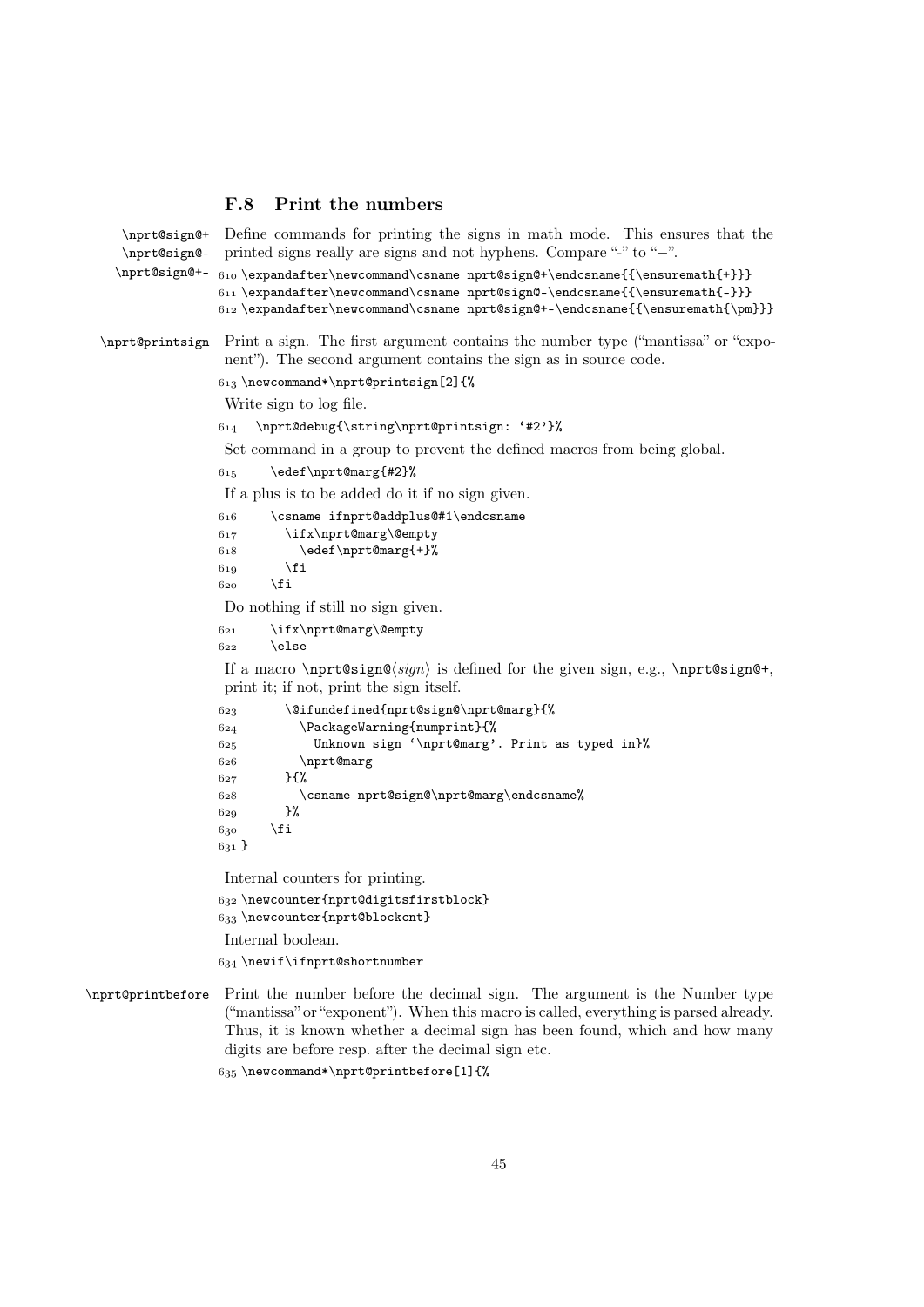If missing zeros shall be added and there is no digit before the decimal sign store that """ into the corresponding command and store in the counter that the number of digits before the decimal sign is one, know.

 \ifnprt@addmissingzero  $637$  \ifnum\csname thenprt@#1@digitsbefore\endcsname=0 \expandafter\edef\csname nprt@#1@before\endcsname{0}%  $639$  % \stepcounter{nprt@#1@digitsbefore}%  $640$  \advance\csname c@nprt@#1@digitsbefore\endcsname by 1\relax  $641$  \fi  $642$  \fi

I'm not sure why I have added the group here. But it works and I won't change it, therefore.

 $643$  \begingroup

Store the number to be printed in \nprt@numbertoprint in order to have simpler calls in this routine than using \csname. . .

 $644$  \edef\nprt@numbertoprint{\csname nprt@#1@before\endcsname}%

If four-digit numbers are not to be separated and both, the integer and the real parts, are shorter than  $5$  digits, set the boolean  $\ifmmode\big\vert\else\fi$  \ifnprt@shortnumber to "true" that the number is printed without separators, later.

| 645 | \ifnprt@numsepfour                                |
|-----|---------------------------------------------------|
| 646 | \else                                             |
| 647 | \ifnum\csname thenprt@#1@digitsbefore\endcsname<5 |
| 648 | \ifnum\csname thenprt@#1@digitsafter\endcsname<5\ |
| 649 | \nprt@shortnumbertrue                             |
| 650 | \fi                                               |
| 651 | \fi                                               |
| 652 | ∖fi                                               |
|     |                                                   |

If the number is short according to the preceeding code, just print that number by calling \nprt@numbertoprint.

| 653     | \ifnprt@shortnumber |
|---------|---------------------|
| 654     | \nprt@numbertoprint |
| $C - C$ | $\sqrt{220}$        |

 $655$ 

If the number will get separators, calculate how many separators will be inserted.

- % ganze Bloecke
- \setcounter{nprt@blockcnt}{%
- \csname thenprt@#1@digitsbefore\endcsname}%
- \advance\c@nprt@blockcnt by -1\relax
- \divide\c@nprt@blockcnt 3%

Then, calculate how many digits are in the first block (one, two, or three). Use \c@nprt@cntprint as temporary variable.

- \setcounter{nprt@digitsfirstblock}{%
- \csname thenprt@#1@digitsbefore\endcsname}%

\setcounter{nprt@cntprint}{\thenprt@blockcnt}%

- \multiply \c@nprt@cntprint 3%
- \advance\c@nprt@digitsfirstblock by -\thenprt@cntprint\relax

Depending on that number, call \nprt@printone, \nprt@printtwo, resp. \nprt@printthree which do what you may expect with that names.

\ifnum\thenprt@digitsfirstblock=1

\expandafter\nprt@printone\nprt@numbertoprint\@empty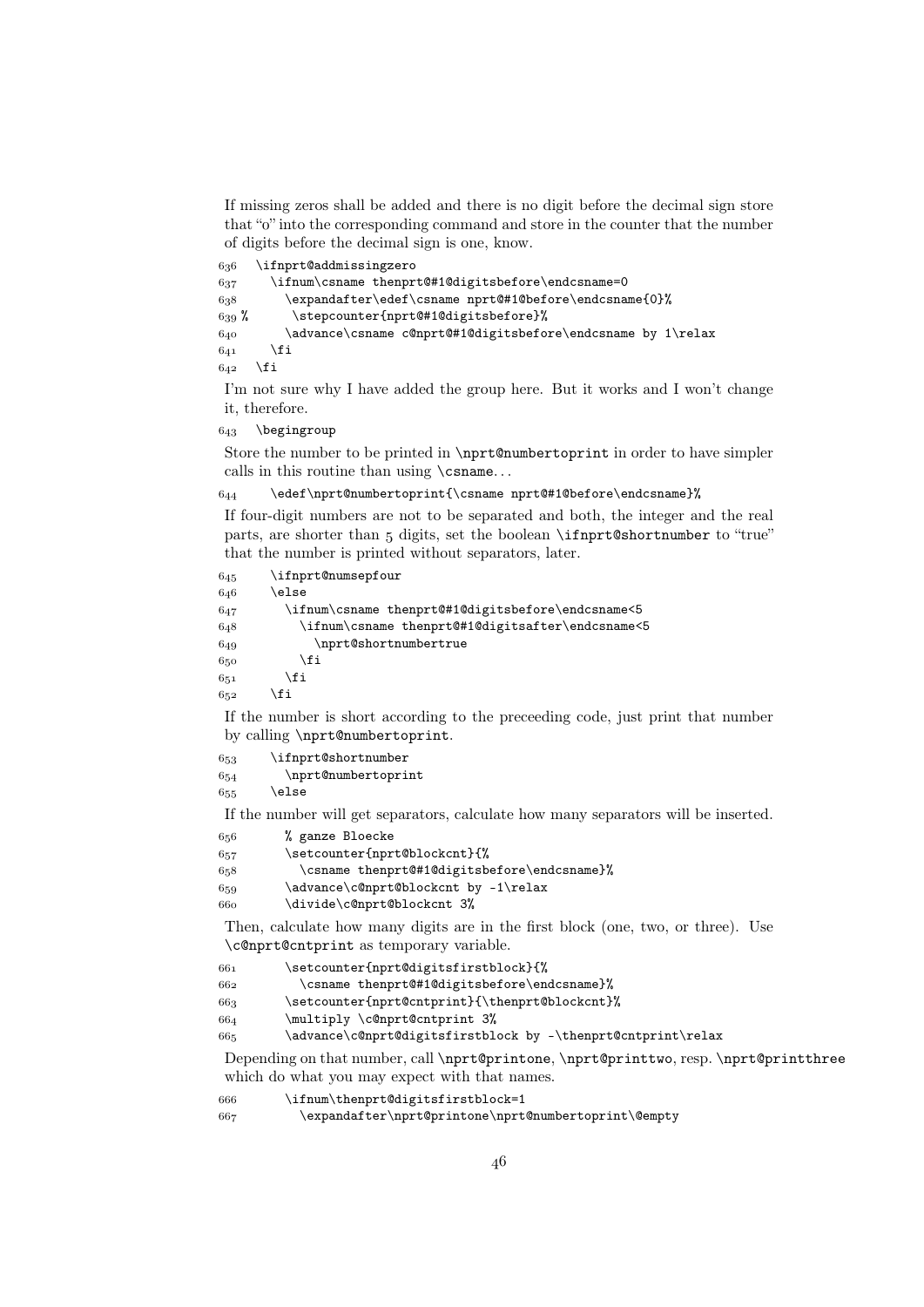```
668 \leq \leq \leq \leq \leq \leq \leq \leq \leq \leq \leq \leq \leq \leq \leq \leq \leq \leq \leq \leq \leq \leq \leq \leq \leq \leq \leq \leq \leq \leq \leq \leq \leq \leq \leq \leq \ifnum\thenprt@digitsfirstblock=2
 \expandafter\nprt@printtwo\nprt@numbertoprint\@empty
671 \else
 \ifnum\thenprt@digitsfirstblock=3
 \expandafter\nprt@printthree\nprt@numbertoprint\@empty
674 \else
 \ifnum\thenprt@digitsfirstblock=0
676 \else
 \PackageError{numprint}{internal error}{}%
678 \fi
679 \fi
680 \quad \text{tri}681 \fi
682 \fi
683 \qquad \text{endgroup}684 }
```
\nprt@printthree Print three digits. If the command has not reached the end of the string, print a separator \nprt@separator@before and call this routine recursively. Surprisingly, this routine does not work if #1#2#3 is the first command in some cases. Thus, \defcsnprt@tmp has been moved in front of it. Make sure that this works in all cases. Same applies for \nprt@printtwo, \nprt@printone, and \nprt@printthreeafter.

```
 \def\nprt@printthree#1#2#3#4\@empty{%
 \def\nprt@tmp{#4}%
687 #1#2#3%
 \ifx\nprt@tmp\empty
68<sub>9</sub> \else
 \nprt@separator@before%
 \nprt@printthree#4\@empty\@empty\@empty
692 \fi
693 }
```
\nprt@printtwo The same but start with two instead of three digits.

```
 \def\nprt@printtwo#1#2#3\@empty{%
695 \def\nprt@tmp{#3}%
 #1#2%
 \ifx\nprt@tmp\empty
698 \else
 \nprt@separator@before%
 \nprt@printthree#3\@empty\@empty\@empty
701 \fi
702}
```
\nprt@printone The same but start with one instead of three digits.

```
 \def\nprt@printone#1#2\@empty{%
 \def\nprt@tmp{#2}%
705 #1%
 \ifx\nprt@tmp\empty
707 \else
 \nprt@separator@before%
 \nprt@printthree#2\@empty\@empty\@empty
```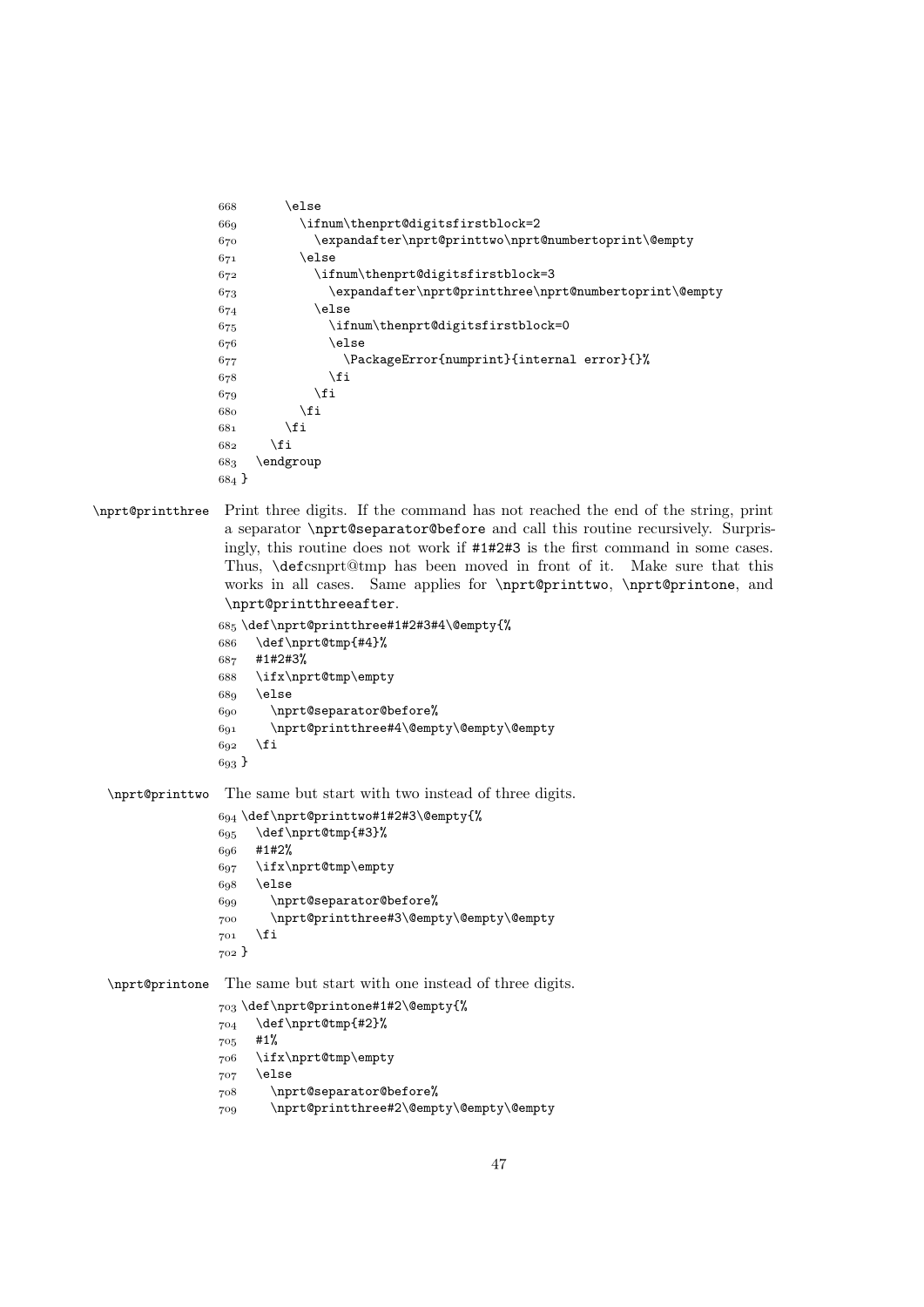$710$  \fi  $711$ }

\nprt@printafter Print the number after the decimal sign. The argument is the Number type ("mantissa" or "exponent"). This macro works similarly as \nprt@printbefore.

\newcommand\*\nprt@printafter[1]{%

If a missing zero shall be added do it if no digits are given after the decimal sign if a decimal sign has been given. If no decimal sign has been given, the number is pure integer and does not get a real part.

```
 \csname ifnprt@#1@decimalfound\endcsname
 \ifnprt@addmissingzero
 \ifnum\csname thenprt@#1@digitsafter\endcsname=0
 \expandafter\edef\csname nprt@#1@after\endcsname{0}%
 % \stepcounter{nprt@#1@digitsafter}%
 \advance\csname c@nprt@#1@digitsafter\endcsname by 1\relax
719 \fi
\gamma_{20} \fi
```
If a after-decimal zero will be replaced by another command but the real part is empty, put a "o" after the comma (same as "addmissingzero", but here it is just a hack in order to enable the replacement command to take effect later).

```
 \ifx\nprt@replacenull\@empty
722 \else
\ifnum\csname thenprt@#1@digitsafter\endcsname=0
 \expandafter\edef\csname nprt@#1@after\endcsname{0}%
 % \stepcounter{nprt@#1@digitsafter}%
 \advance\csname c@nprt@#1@digitsafter\endcsname by 1\relax
727 \fi
728 \fi
729 \fi
Store the number in \nprt@numbertoprint and continue only if it is not empty.
730 \begingroup
\edef\nprt@numbertoprint{\csname nprt@#1@after\endcsname}%
 \ifx\nprt@numbertoprint\@empty
733 \else
Find out whether separators have to be inserted.
```

| 734 | \ifnprt@numsepfour                                 |
|-----|----------------------------------------------------|
| 735 | \else                                              |
| 736 | \ifnum\csname thenprt@#1@digitsbefore\endcsname<5\ |
| 737 | \ifnum\csname thenprt@#1@digitsafter\endcsname<5   |
| 738 | \nprt@shortnumbertrue                              |
| 739 | \fi                                                |
| 740 | \fi                                                |
| 741 | ∖fi                                                |
|     |                                                    |

If a zero has to be replaced by a replacement text, and if the after comma part has the numerical value " $o$ " (= it contains of zeros only), do the replacement.

| 742 | \ifx\nprt@replacenull\@empty                 |
|-----|----------------------------------------------|
| 743 | else\                                        |
| 744 | \ifnum\nprt@numbertoprint=0                  |
| 745 | \nprt@shortnumbertrue                        |
| 746 | \edef\nprt@numbertoprint{\nprt@replacenull}% |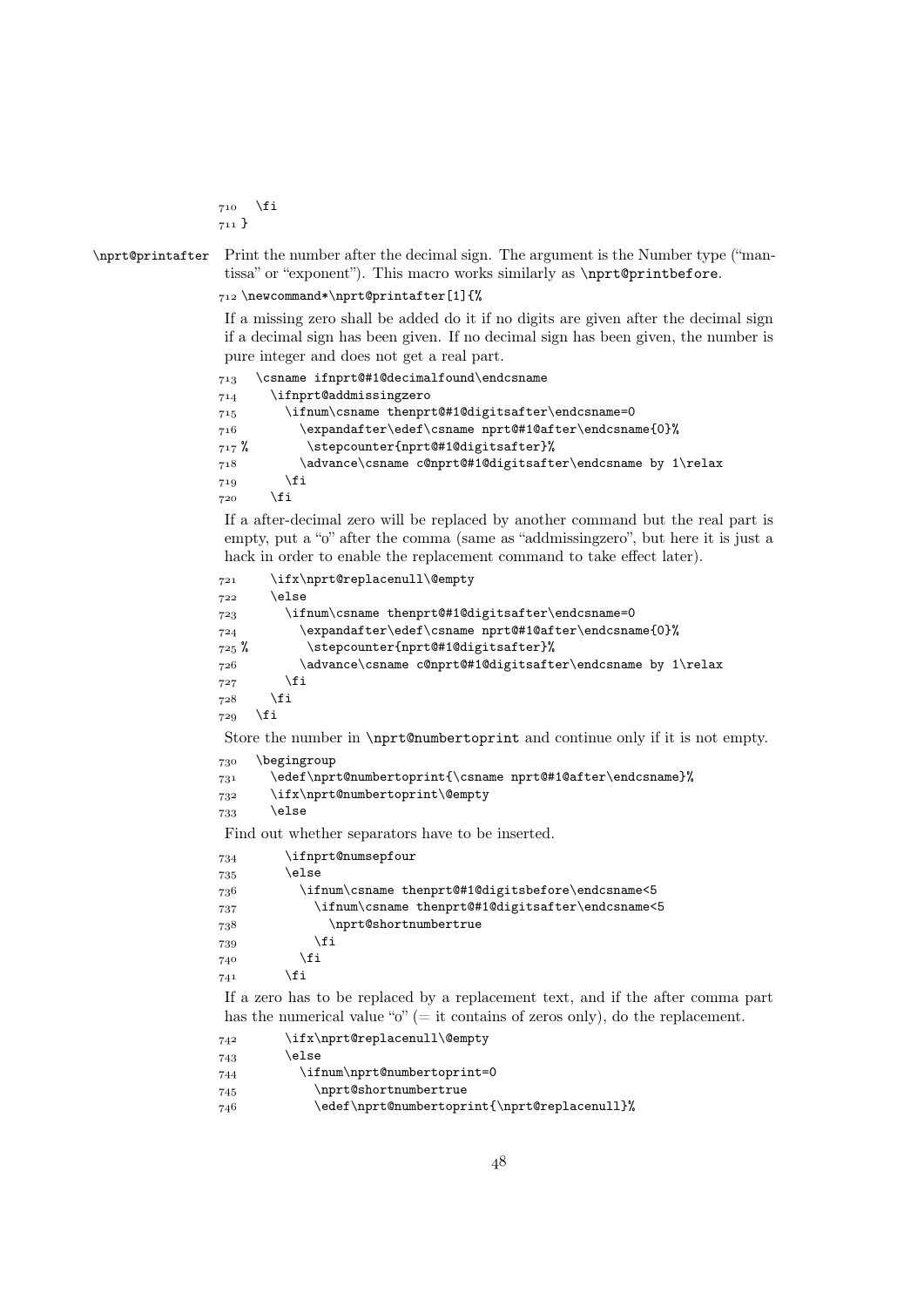$747$  \fi  $748$  \fi

If the number is short (without separators) just print it.

| 749 | \ifnprt@shortnumber |  |  |
|-----|---------------------|--|--|
| 750 | \nprt@numbertoprint |  |  |
| 751 | \else               |  |  |

Print the number with separators. The choice between different block sizes does not have to be done because the after-decimal-sign part starts with three-digit block from the left end.

```
752 \expandafter\nprt@printthree@after%
 \nprt@numbertoprint\@empty\@empty\@empty
754 \fi
755 \fi
756 \quad \text{endgroup}757 }
```
\nprt@printthree@after The same as \nprt@printthree but with another separator.

```
 \def\nprt@printthree@after#1#2#3#4\@empty{%
759 \def\nprt@tmp{#4}%
 #1#2#3%
 \ifx\nprt@tmp\empty
762 \else
 \nprt@separator@after
 \nprt@printthree@after#4\@empty\@empty\@empty
765 \fi
766 }
```
## F.g The main command

```
\numprint The main macro of the package. The mandatory argument takes a number and
           prints it as described above. The optional argument may contain a unit which
           then is printed, too.
```
\DeclareRobustCommand\*\numprint[2][\@empty]{%

Switch off the error flag. This should not be necessary but is done for stability reasons.

\nprt@argumenterrorfalse

Clear the mantissa and the exponent.

```
 \xdef\nprt@exponent{\@empty}%
```

```
 \xdef\nprt@mantissa{\@empty}%
```
Do everything inside a group to avoid defining too many temporary macros that are not deleted after the macro.

771 \begingroup

Store the mandatory argument into a macro. Redefine  $\setminus$ , and  $\tilde{\phantom{a}}$  to do nothing as to ignore them. Because the argument is expanded this does not work with the ignore list for characters. This again has to be done inside a group to preserve the two macros for later usage.

772 \begingroup

```
773 \def\,{}%
```
 $\frac{774}{274}$  \catcode'\<sup>~=</sup>\active % tilde is active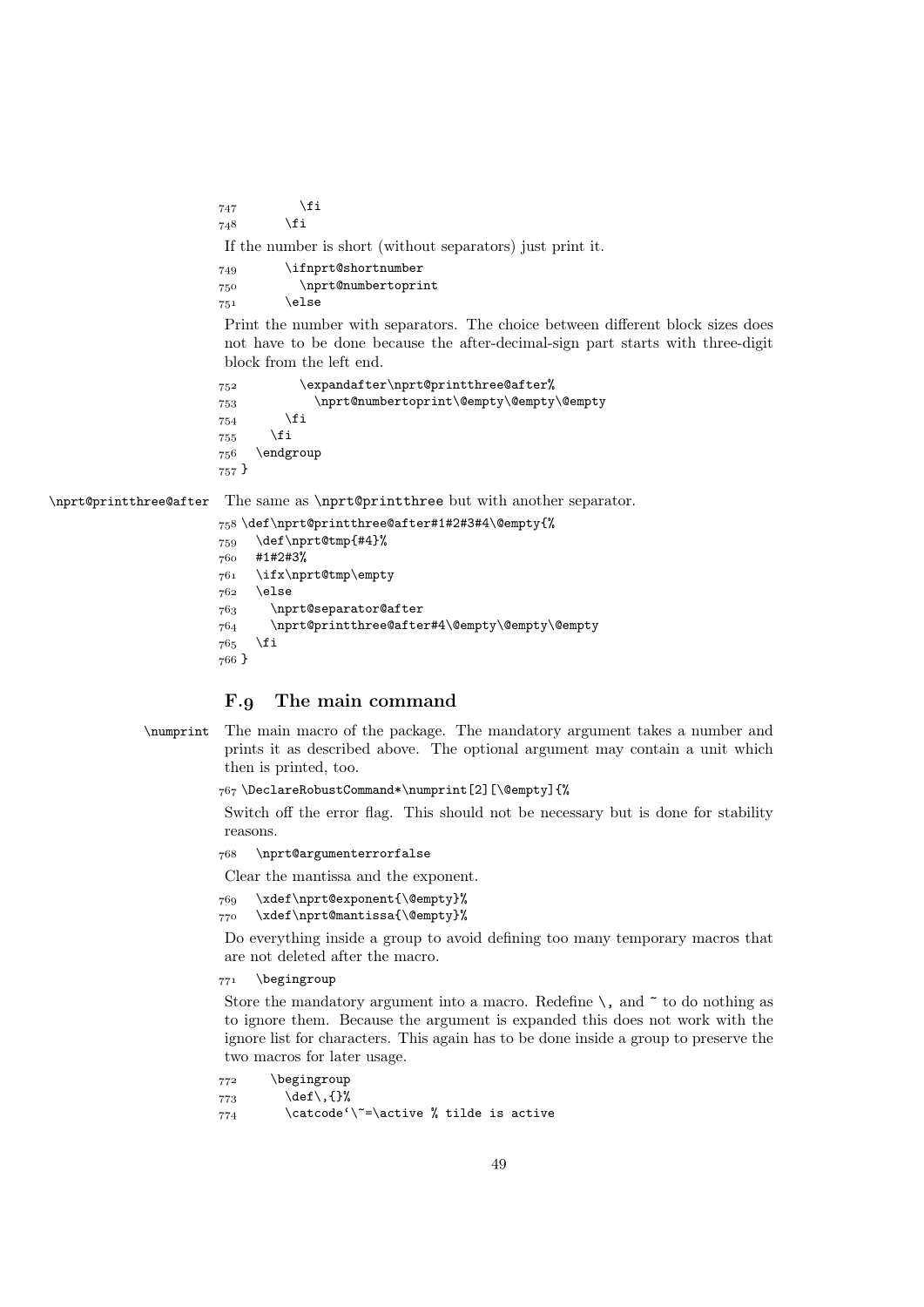775 \def<sup>~{}</sup>%

\xdef\nprt@marg{#2}%

777 \endgroup

Don't expand the unit because that may cause trouble.

```
778 \def\nprt@oarg{#1}%
```
Declare some commands to detect empty arguments.

```
779 \def\nprt@@empty{\@empty}%
```

```
 \def\nprt@nix{}%
```
\def\nprt@nixleer{ }%

Some debug information.

```
 \ifx\nprt@oarg\nprt@@empty
783 \nprt@debug{\string\numprint{\protect#2}}%
784 \else
 \nprt@debug{\string\numprint[\protect#1]{\protect#2}}%
786 \fi
```
Test for an empty mandatory argument.

```
 \ifx\nprt@marg\nprt@nix
 \nprt@error{empty argument}{You have to specify a number in
 the argument of \string\numprint}%
790 \fi
 \ifx\nprt@marg\nprt@nixleer
\gamma_{92} \nprt@error{empty argument}{You have to specify a number in
 the argument of \string\numprint}%
794 \fi
```
Test whether only valid characters have been used and devide the argument in the mantissa and the exponent.

\expandafter\nprt@testcharacter\nprt@marg\@empty\@empty

If there are invalid characters in the argument, just print the argument without formatting it. Redefine \pm to avoid an additional error in text mode.

```
 \ifnprt@argumenterror
 \begingroup\def\pm{+-}#2\endgroup
798 \else
```
If everything is okay, proceed with parsing.

If the mantissa is empty don't work on it but reset the sign of the mantissa to avoid to reprint the old sign when using \numprint{e123}. If it is not empty, parse it for a sign and a number.

```
 \ifx\nprt@mantissa\@empty
 \def\nprt@mantissa@sign{\@empty}%
801 \else
 \nprt@testsign{mantissa}{\nprt@mantissa}%
803 \fi
```
If the mantissa contains only a sign, \nprt@mantissa is set to \@empty and thus empty even if it wasn't  $\alpha$  lines above. If the mantissa only contains of a sign and an exponent is given, everything is fine. If no exponent is given, the input format is invalid.

```
 \ifx\nprt@mantissa\@empty
 \ifx\nprt@exponent\@empty
 \nprt@error{Invalid number format. Printing the
```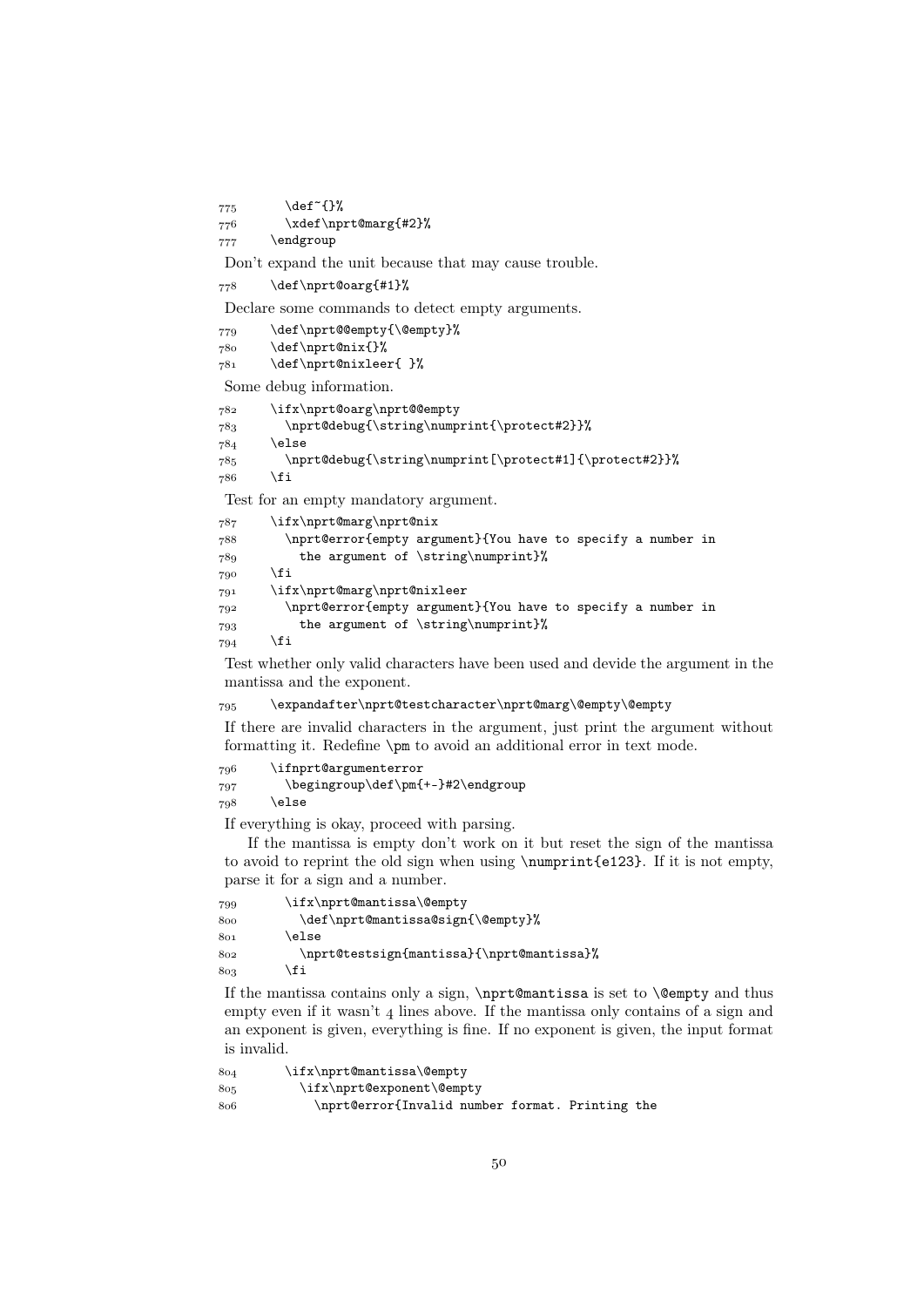| 807        | argument\MessageBreak                                                              |
|------------|------------------------------------------------------------------------------------|
| 808        | verbatim}{Something is wrong in the format of the number}%                         |
| 809        | \else                                                                              |
| 810        | \nprt@printsign{mantissa}{\nprt@mantissa@sign}%                                    |
| 811<br>812 | \fi<br>\else                                                                       |
|            |                                                                                    |
|            | Round the mantissa if necessary.                                                   |
| 813        | \nprt@round{mantissa}{\nprt@rounddigits}%                                          |
|            | Pad the mantissa if necessary.                                                     |
| 814<br>815 | \nprt@lpad{mantissa}{\nprt@lpaddigits}{\nprt@lpadchar}%<br>\fi                     |
|            | If an exponent has been found, parse this like the mantissa.                       |
| 816        | \ifnprt@expfound                                                                   |
|            | Test whether an exponent character was given but no exponent.                      |
| 817        | \ifx\nprt@exponent\@empty                                                          |
| 818        | \nprt@error{Empty exponent}{If you specify an exponent                             |
| 819        | using one of the characters '\nprt@explist' you                                    |
| 820        | have\MessageBreak                                                                  |
| 821        | to give an exponent, too.}%                                                        |
| 822        | \else<br>\nprt@testsign{exponent}{\nprt@exponent}%                                 |
| 823<br>824 | \nprt@round{exponent}{\nprt@roundexpdigits}%                                       |
| 825        | \fi                                                                                |
| 826        | \fi                                                                                |
|            | If either the mantissa or the exponent produces an error, just print the argument  |
|            | as is. Redefine \pm to avoid an additional error in text mode.                     |
| 827        | \ifnprt@argumenterror                                                              |
| 828        | \begingroup\def\pm{+-}#2\endgroup                                                  |
| 829        | \else                                                                              |
|            | Print the mantissa if present.                                                     |
| 830        | \ifx\nprt@mantissa\@empty                                                          |
| 831        | \else                                                                              |
|            | Print the part before the decimal sign.                                            |
|            | If the number shall be printed in a box (table alignment) some special things      |
|            | have to be done.                                                                   |
| 832        | \ifnprt@mantissa@fixeddigits\                                                      |
| 833        | $\infty$                                                                           |
|            | In math mode, it must be decided which math style is active because the width      |
|            | of the box depends on that. The <i>\mathchoice</i> command does the formatting for |
|            | all styles and typesets the active one then.                                       |
| 834        | \mathchoice{%                                                                      |
|            | Calculate the width of the block for the <i>displaystyle</i> .                     |
| $8_{35}$   | \nprt@calcblockwidth{mantissa}{before}{\displaystyle}%                             |
|            | Generate a box with the calculated width and the corresponding math style.         |
| 836        | \makebox[\the\nprt@blockwidth][r]{\$\displaystyle                                  |
|            | Print the sign if present.                                                         |
| 837        | \nprt@printsign{mantissa}{\nprt@mantissa@sign}%                                    |
|            |                                                                                    |
|            |                                                                                    |

 $5<sup>1</sup>$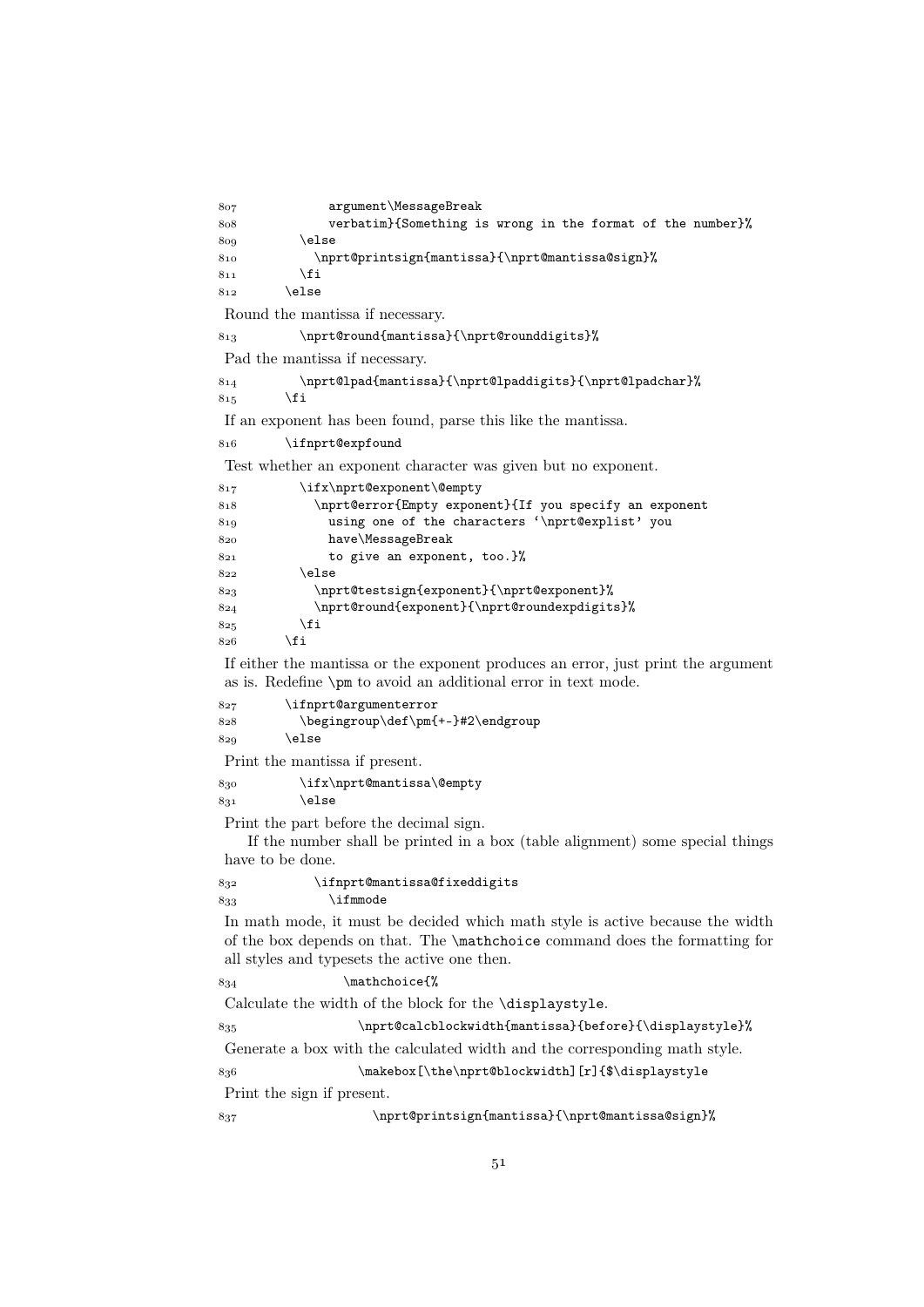```
Print the integer part into the box.
```

```
 \nprt@printbefore{mantissa}$}%
839 } {%
Do the same for \textstyle.
 \nprt@calcblockwidth{mantissa}{before}{\textstyle}%
841 \makebox[\the\nprt@blockwidth][r]{$\textstyle
 \nprt@printsign{mantissa}{\nprt@mantissa@sign}%
 \nprt@printbefore{mantissa}$}%
8<sup>44</sup> }{%
Do the same for \scriptstyle.
 \nprt@calcblockwidth{mantissa}{before}{\scriptstyle}%
 \makebox[\the\nprt@blockwidth][r]{$\scriptstyle
 \nprt@printsign{mantissa}{\nprt@mantissa@sign}%
 \nprt@printbefore{mantissa}$}%
\frac{8}{40} }\frac{19}{4}Do the same for \scriptscriptstyle.
 \nprt@calcblockwidth{mantissa}{before}{\scriptscriptstyle}%
 \makebox[\the\nprt@blockwidth][r]{$\scriptscriptstyle
 \nprt@printsign{mantissa}{\nprt@mantissa@sign}%
853<br>853<br>854<br>854854855 \else
If the number is printed in text mode, the size is preserved inside the box. Thus,
no hack as for math mode is necessary.
 \nprt@calcblockwidth{mantissa}{before}{\@empty}%
 \makebox[\the\nprt@blockwidth][r]{%
 \nprt@printsign{mantissa}{\nprt@mantissa@sign}%
 \nprt@printbefore{mantissa}%
860     }%
861 \fi
862 \else
If the number is printed without fixed width, just print it.
 \nprt@printsign{mantissa}{\nprt@mantissa@sign}%
 \nprt@printbefore{mantissa}%
865 \fi
Print the after-decimal-sign digits. This works exactly as the integer part.
 \ifnprt@mantissa@fixeddigits
867 \ifmmode
 \mathchoice{%
 \nprt@calcblockwidth{mantissa}{after}{\displaystyle}%
 \makebox[\the\nprt@blockwidth][l]{$\displaystyle
 \ifnprt@mantissa@decimalfound
872 \nprt@decimal
873 \fi
 \nprt@printafter{mantissa}$}%
 }{%
876 \makebox[\the\nprt@blockwidth][l]{$\textstyle
 \ifnprt@mantissa@decimalfound
879 \nprt@decimal
```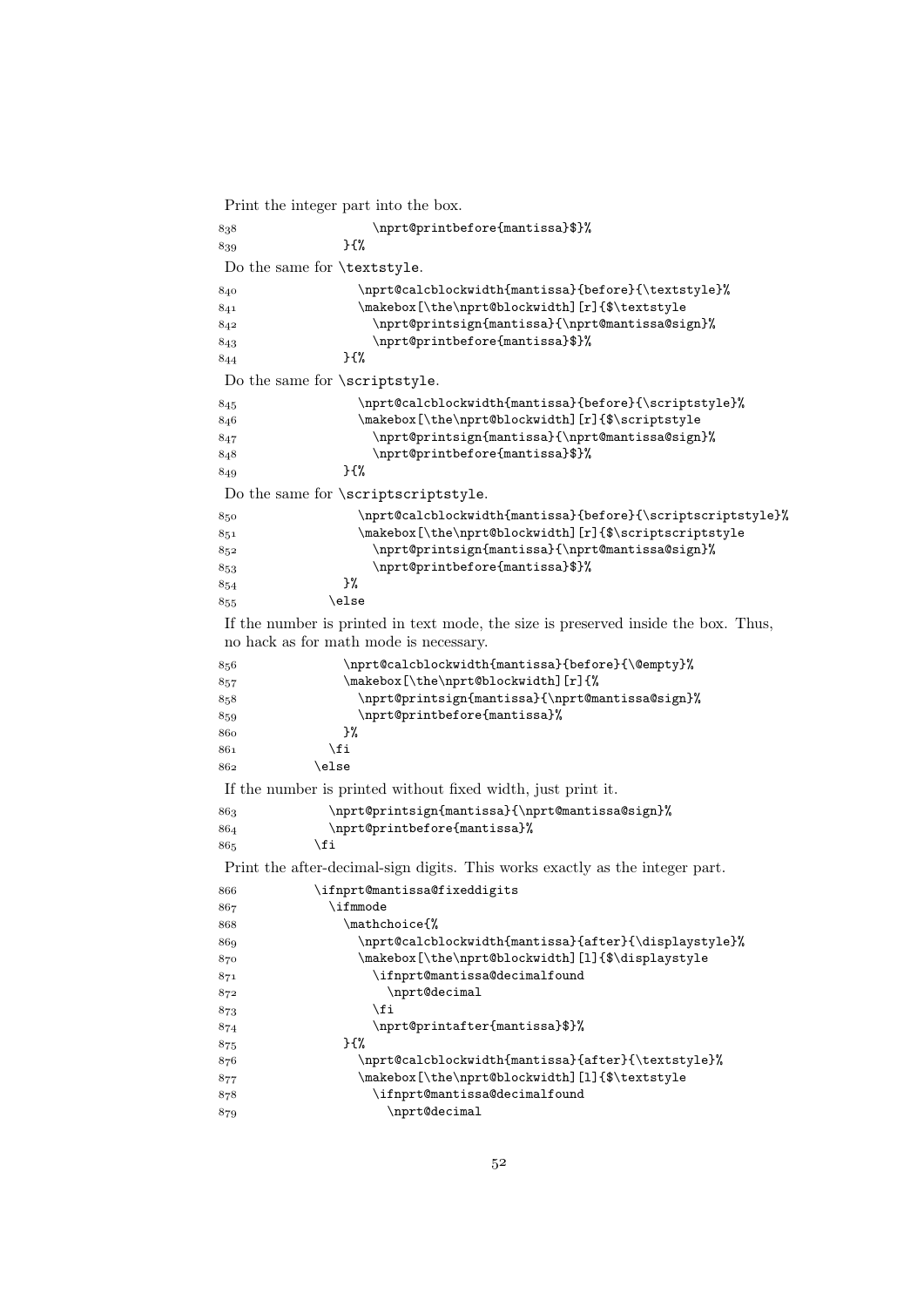| 880        | \fi                                                                                                                                  |
|------------|--------------------------------------------------------------------------------------------------------------------------------------|
| 881        | \nprt@printafter{mantissa}\$}%                                                                                                       |
| 882        | }{%                                                                                                                                  |
| 883        | \nprt@calcblockwidth{mantissa}{after}{\scriptstyle}%                                                                                 |
| 884        | \makebox[\the\nprt@blockwidth][1]{\$\scriptstyle                                                                                     |
| 885        | \ifnprt@mantissa@decimalfound                                                                                                        |
| 886        | \nprt@decimal                                                                                                                        |
| 887        | \fi                                                                                                                                  |
| 888        | \nprt@printafter{mantissa}\$}%                                                                                                       |
| 889        | }{%                                                                                                                                  |
| 890        | \nprt@calcblockwidth{mantissa}{after}{\scriptscriptstyle}%                                                                           |
| 891        | \makebox[\the\nprt@blockwidth][1]{\$\scriptscriptstyle                                                                               |
| 892        | \ifnprt@mantissa@decimalfound                                                                                                        |
| 893        | \nprt@decimal                                                                                                                        |
| 894        | \fi                                                                                                                                  |
| 895        | \nprt@printafter{mantissa}\$}%                                                                                                       |
| 896        | }‰                                                                                                                                   |
| 897        | \else                                                                                                                                |
| 898        | \nprt@calcblockwidth{mantissa}{after}{\@empty}%                                                                                      |
| 899        | \makebox[\the\nprt@blockwidth][1]{%                                                                                                  |
| 900        | \ifnprt@mantissa@decimalfound                                                                                                        |
| 901        | \nprt@decimal                                                                                                                        |
| 902        | \fi                                                                                                                                  |
| 903        | \nprt@printafter{mantissa}%<br>}%                                                                                                    |
| 904        | \fi                                                                                                                                  |
| 905        | \else                                                                                                                                |
| 906        |                                                                                                                                      |
| 907<br>908 | \ifnprt@mantissa@decimalfound<br>\nprt@decimal                                                                                       |
| 909        | \fi                                                                                                                                  |
| 910        | \nprt@printafter{mantissa}%                                                                                                          |
| 911        | \fi                                                                                                                                  |
| 912        | \fi                                                                                                                                  |
|            |                                                                                                                                      |
|            | If an exponent is defined it has to be printed later. Therefore, define the command<br>\nprt@printexp that just prints its argument. |
| 913        | \ifnprt@expfound                                                                                                                     |
| 914        | \def\nprt@printexp##1{##1}%                                                                                                          |
|            | If a sign but no number has been given for the exponent \nprt@exponent is empty                                                      |
|            | but <b>\ifprt@expfound</b> true. Test for this case here.                                                                            |
| 915        | \ifx\nprt@exponent\@empty                                                                                                            |
| 916        | \nprt@error{Invalid number format in                                                                                                 |
| 917        | exponent. Printing\MessageBreak                                                                                                      |
| 918        | garbage}{Something is wrong in the format of the exponent}%                                                                          |
| 919        | \fi                                                                                                                                  |
| 920        | \else                                                                                                                                |

If there is no exponent but digits reserved for it, define the \nprt@printexp so that is just needs that space but does not print anything.

```
 \ifnprt@exponent@fixeddigits
 \def\nprt@printexp##1{\hphantom{##1}}%
923 \else
```
If there is no exponent and no reserved digits, don't print the exponent.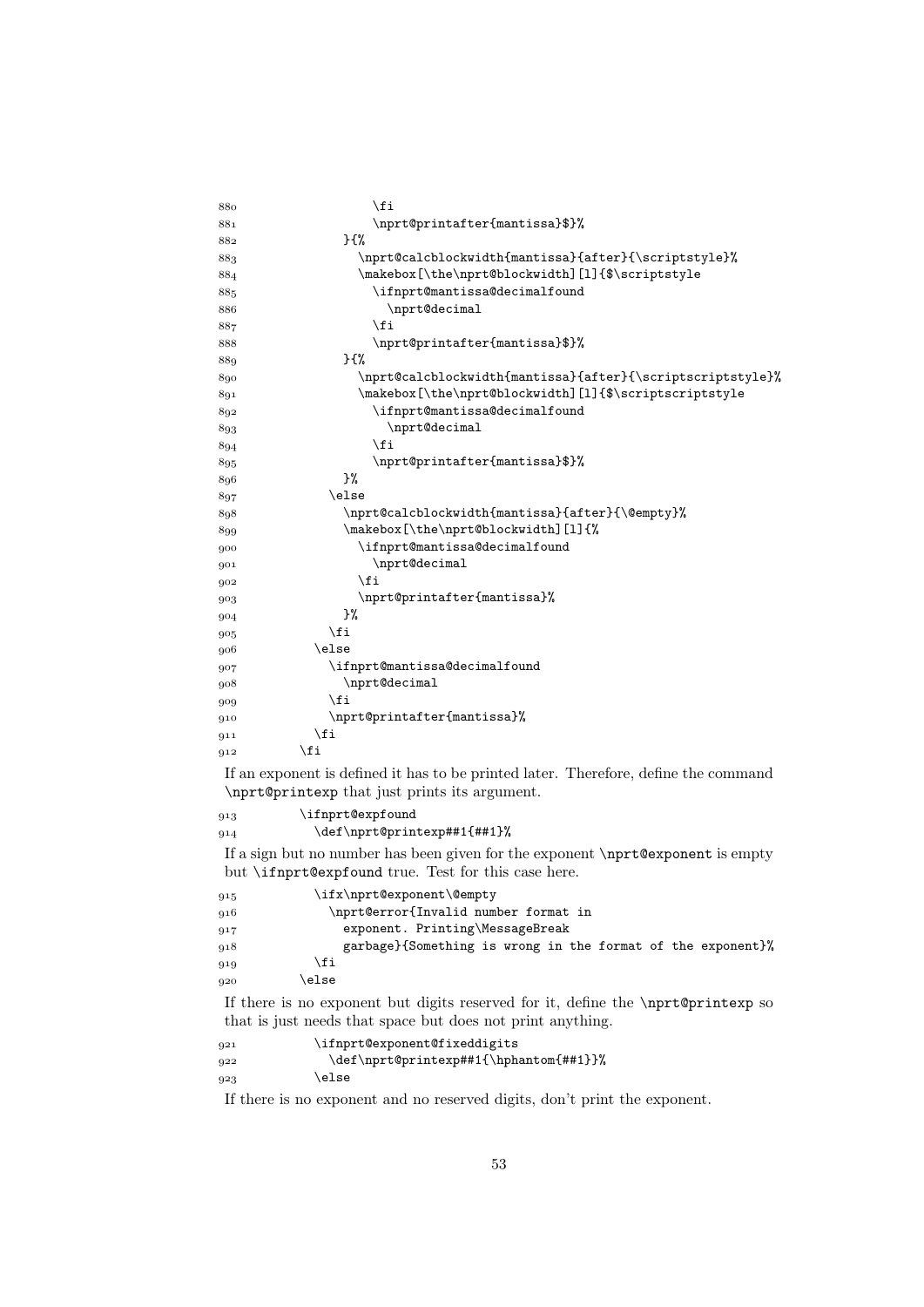\def\nprt@printexp##1{}%  $925$  \fi  $\alpha$ <sup>26</sup> \fi

If negative numbers are printed in red (as shown in section  $(9.2)$ , a positive mantissa with a negative exponent would normally lead to a black mantissa with a red exponent. To avoid that the \color command is redefined to do nothing here. Do it in a group to restrain this to the exponent itself.

927 \begingroup  $928$  \def\color##1{}%

Call the command that either print the exponent, reserves space as it were printed or does nothing.

\nprt@printexp{%

If not mantissa is specified, print the short version, e.g.,  $10^{123}$  and thus leave out the product sign.

\ifx\nprt@mantissa\@empty

 $931$  \else

Print out the product sign, if there is a mantissa.

932 \nprt@prod

 $933$  \fi

Print "10" and the exponent. This is different between text and math mode.

\ifmmode 10^\else 10\expandafter\textsuperscript\fi{%

Print the number before the decimal sign. As the mantissa.

| 935 | \ifnprt@exponent@fixeddigits                                |
|-----|-------------------------------------------------------------|
| 936 | \ifmmode                                                    |
| 937 | \mathchoice{%                                               |
| 938 | \nprt@calcblockwidth{exponent}{before}{\displaystyle}%      |
| 939 | \makebox[\the\nprt@blockwidth][r]{\$\displaystyle           |
| 940 | \nprt@printsign{exponent}{\nprt@exponent@sign}%             |
| 941 | \nprt@printbefore{exponent}\$}%                             |
| 942 | H                                                           |
| 943 | \nprt@calcblockwidth{exponent}{before}{\textstyle}%         |
| 944 | \makebox[\the\nprt@blockwidth][r]{\$\textstyle              |
| 945 | \nprt@printsign{exponent}{\nprt@exponent@sign}%             |
| 946 | \nprt@printbefore{exponent}\$}%                             |
| 947 | $}$                                                         |
| 948 | \nprt@calcblockwidth{exponent}{before}{\scriptstyle}%       |
| 949 | \makebox[\the\nprt@blockwidth][r]{\$\scriptstyle            |
| 950 | \nprt@printsign{exponent}{\nprt@exponent@sign}%             |
| 951 | \nprt@printbefore{exponent}\$}%                             |
| 952 | $H^{\prime}$                                                |
| 953 | \nprt@calcblockwidth{exponent}{before}{\scriptscriptstyle}% |
| 954 | \makebox[\the\nprt@blockwidth][r]{\$\scriptscriptstyle      |
| 955 | \nprt@printsign{exponent}{\nprt@exponent@sign}%             |
| 956 | \nprt@printbefore{exponent}\$}%                             |
| 957 | }‰                                                          |
| 958 | \else                                                       |
| 959 | \nprt@calcblockwidth{exponent}{before}{\@empty}%            |
| 960 | \makebox[\the\nprt@blockwidth][r]{%                         |
| 961 | \nprt@printsign{exponent}{\nprt@exponent@sign}%             |
| 962 | \nprt@printbefore{exponent}%                                |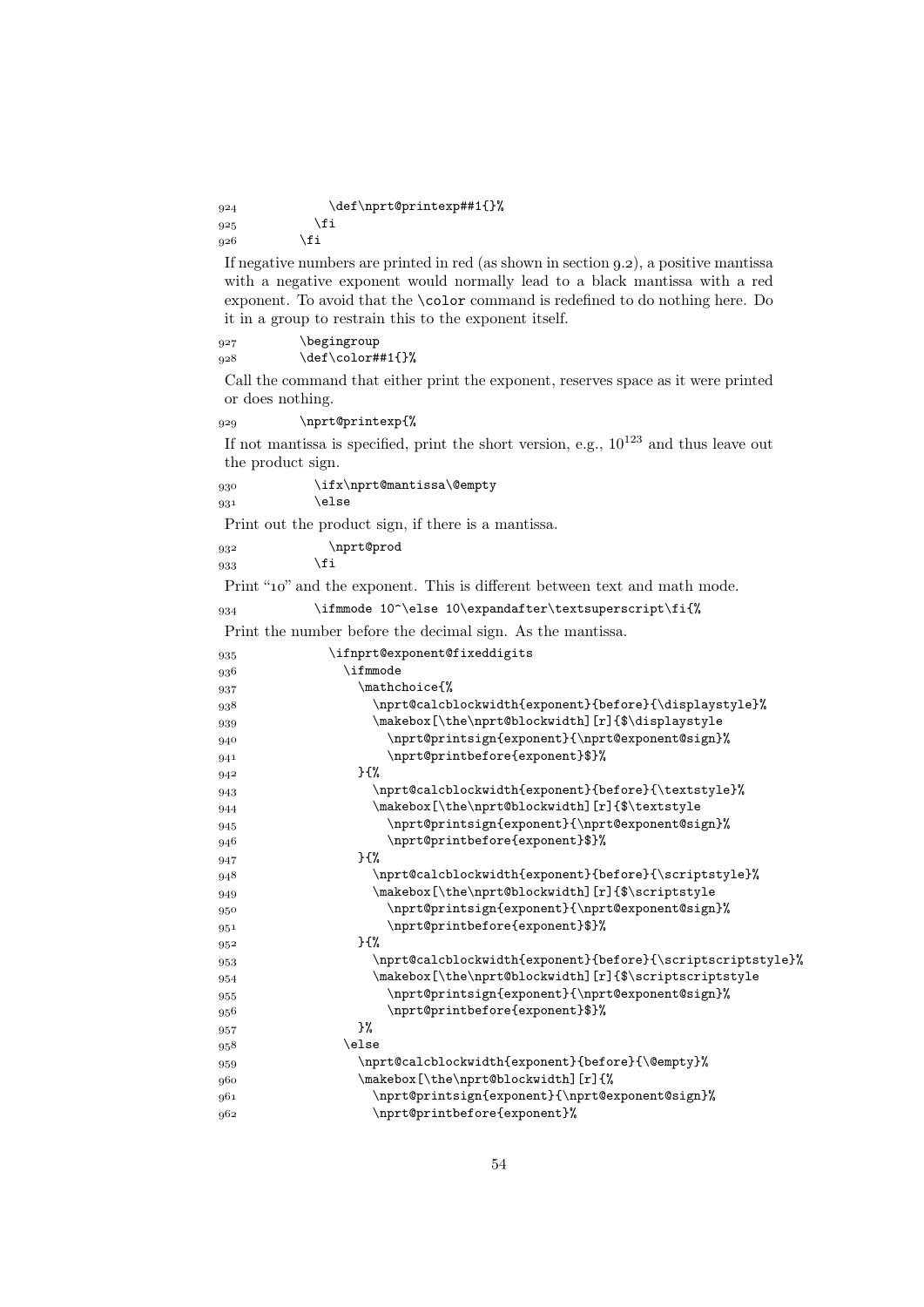| 963  | }%                                                         |
|------|------------------------------------------------------------|
| 964  | \fi                                                        |
| 965  | \else                                                      |
| 966  | \nprt@printsign{exponent}{\nprt@exponent@sign}%            |
| 967  | \nprt@printbefore{exponent}%                               |
| 968  | \fi                                                        |
|      | Produce a warning since this is uncommon in exponents.     |
| 969  | \ifnprt@exponent@decimalfound                              |
| 970  | \PackageWarning{numprint}{Non-integer exponent}%           |
| 971  | \fi                                                        |
|      | Print the part after the decimal sign.                     |
| 972  | \ifnprt@exponent@fixeddigits                               |
| 973  | \ifmmode                                                   |
| 974  | \mathchoicef%                                              |
| 975  | \nprt@calcblockwidth{exponent}{after}{\displaystyle}%      |
| 976  | \makebox[\the\nprt@blockwidth][1]{\$\displaystyle          |
| 977  | \ifnprt@exponent@decimalfound                              |
| 978  | \nprt@decimal                                              |
| 979  | \fi                                                        |
| 980  | \nprt@printafter{exponent}\$}%                             |
| 981  | }{%                                                        |
| 982  | \nprt@calcblockwidth{exponent}{after}{\textstyle}%         |
| 983  | \makebox[\the\nprt@blockwidth][1]{\$\textstyle             |
| 984  | \ifnprt@exponent@decimalfound                              |
| 985  | \nprt@decimal                                              |
| 986  | \fi                                                        |
| 987  | \nprt@printafter{exponent}\$}%                             |
| 988  | $}$                                                        |
| 989  | \nprt@calcblockwidth{exponent}{after}{\scriptstyle}%       |
| 990  | \makebox[\the\nprt@blockwidth][1]{\$\scriptstyle           |
| 991  | \ifnprt@exponent@decimalfound                              |
| 992  | \nprt@decimal                                              |
| 993  | \fi                                                        |
| 994  | \nprt@printafter{exponent}\$}%                             |
| 995  | } {%                                                       |
| 996  | \nprt@calcblockwidth{exponent}{after}{\scriptscriptstyle}% |
| 997  | \makebox[\the\nprt@blockwidth][1]{\$\scriptscriptstyle     |
| 998  | \ifnprt@exponent@decimalfound                              |
| 999  | \nprt@decimal                                              |
| 1000 | \fi                                                        |
| 1001 | \nprt@printafter{exponent}\$}%                             |
| 1002 | }‰                                                         |
| 1003 | \else                                                      |
| 1004 | \nprt@calcblockwidth{exponent}{after}{\@empty}%            |
| 1005 | \makebox[\the\nprt@blockwidth][1]{%                        |
| 1006 | \ifnprt@exponent@decimalfound                              |
| 1007 | \nprt@decimal                                              |
| 1008 | \fi                                                        |
| 1009 | \nprt@printafter{exponent}%                                |
| 1010 | }%                                                         |
| 1011 | \fi                                                        |
| 1012 | \else                                                      |
|      | \ifnprt@exponent@decimalfound                              |
| 1013 |                                                            |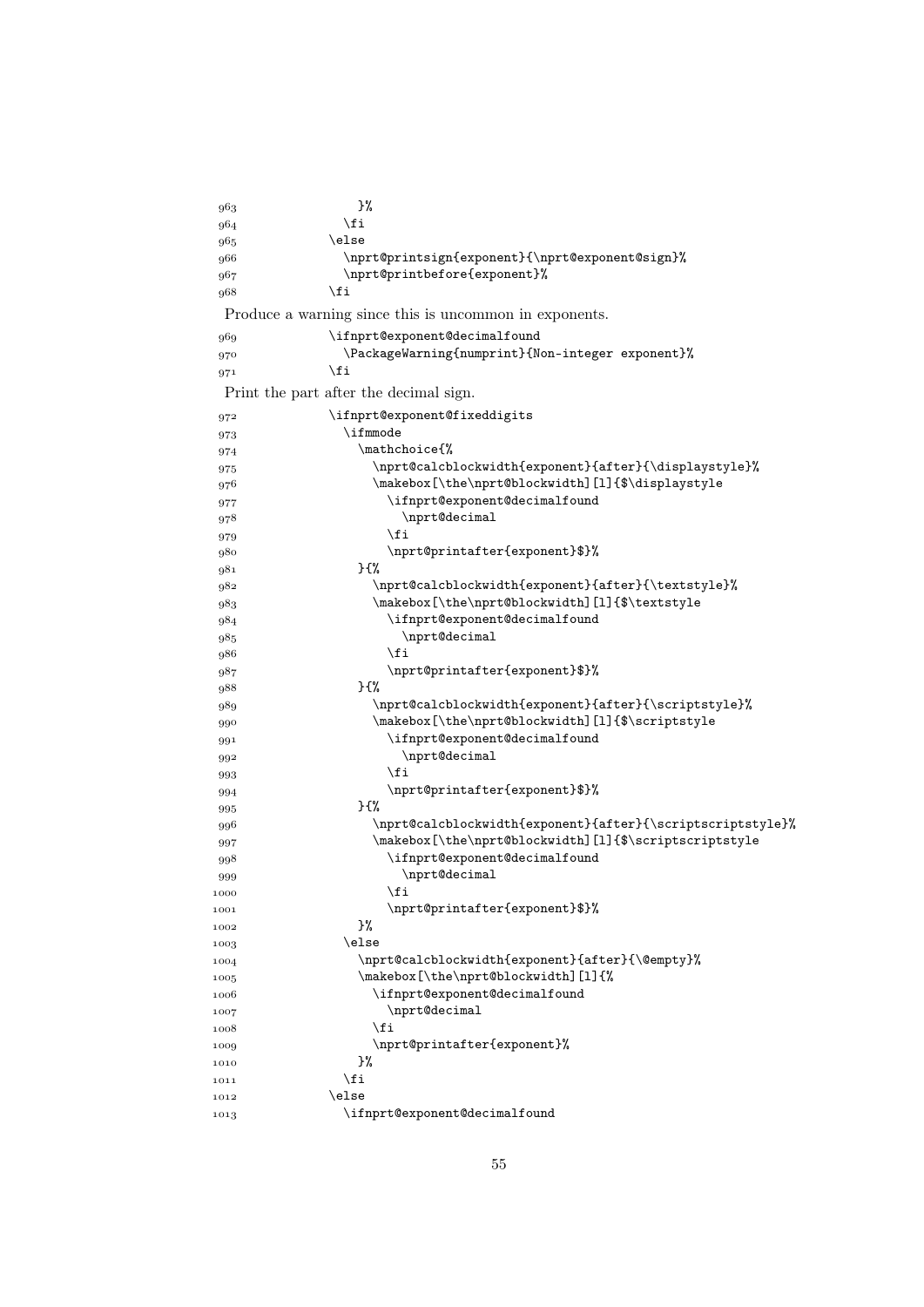| 1014 | \nprt@decimal               |
|------|-----------------------------|
| 1015 | \fi                         |
| 1016 | \nprt@printafter{exponent}% |
| 1017 | \fi                         |
| 1018 | $3%10^{-}$                  |
| 1019 | }% \nprt@printexp           |
| 1020 | \endgroup                   |
| 1021 | \fi                         |
| 1022 | \fi                         |

If the unit is not empty, print it, too.

```
1023 \ifx\nprt@oarg\nprt@@empty
1024 \else
```
All units expect the degree symbol are separated from the number. Detect whether the degree symbol is used.

The \textdegree command is not useable in math mode. Redeclare it to generate a warning and to use \tcdegree instead.

| 1025 | \def\textdegree{%                                              |  |
|------|----------------------------------------------------------------|--|
| 1026 | \PackageWarning{numprint}{The unit is typeset in mathmode. Use |  |
| 1027 | \string\tcdegree\space of\MessageBreak                         |  |
| 1028 | the mathcomp package or \string\degree\space of the            |  |
| 1029 | gensymb\MessageBreak                                           |  |
| 1030 | package}%                                                      |  |

Call \tcdegree via \csname in order to avoid a second error message if \tcdegree is not present (because of not loading mathcomp.sty.

| 1031 |    | \csname tcdegree\endcsname |
|------|----|----------------------------|
| 1032 | }‰ |                            |

Handle \textcelsius, \textohm, \textmu, and \textperthousand in the same way as \textdegree.

| 1033 | \def\nprt@PackageError##1##2{\PackageWarning{numprint}{##1}}%\ |
|------|----------------------------------------------------------------|
| 1034 | \def\textcelsius{%                                             |
| 1035 | \begingroup                                                    |
| 1036 | \@ifundefined{tccelsius}{\@ifundefined{celsius}{%              |
| 1037 | \def\nprt@PackageError####1####2{%                             |
| 1038 | \PackageError{numprint}{####1}{####2}}%                        |
| 1039 | }{\celsius}}{\tccelsius}%                                      |
| 1040 | \nprt@PackageError{The unit is typeset in                      |
| 1041 | mathmode. Use \string\tccelsius\space of\MessageBreak          |
| 1042 | the mathcomp package or \string\celsius\space of the           |
| 1043 | gensymb\MessageBreak                                           |
| 1044 | package}{If you load the mathcomp package                      |
| 1045 | \string\textcelsius\space is substituted by                    |
| 1046 | \string\tccelsius. If you load the gensymb package             |
| 1047 | \string\textcelsius\space is substituted by \string\celsius.}% |
| 1048 | \endgroup                                                      |
| 1049 | }‰                                                             |
| 1050 | \def\textohm{%                                                 |
| 1051 | \begingroup                                                    |
| 1052 | \@ifundefined{tcohm}{\@ifundefined{ohm}{%                      |
| 1053 | \def\nprt@PackageError#####1####2{%                            |
| 1054 | \PackageError{numprint}{####1}{####2}}%                        |
| 1055 | $\{\phi\}$ {\cohm}}{\tcohm}%                                   |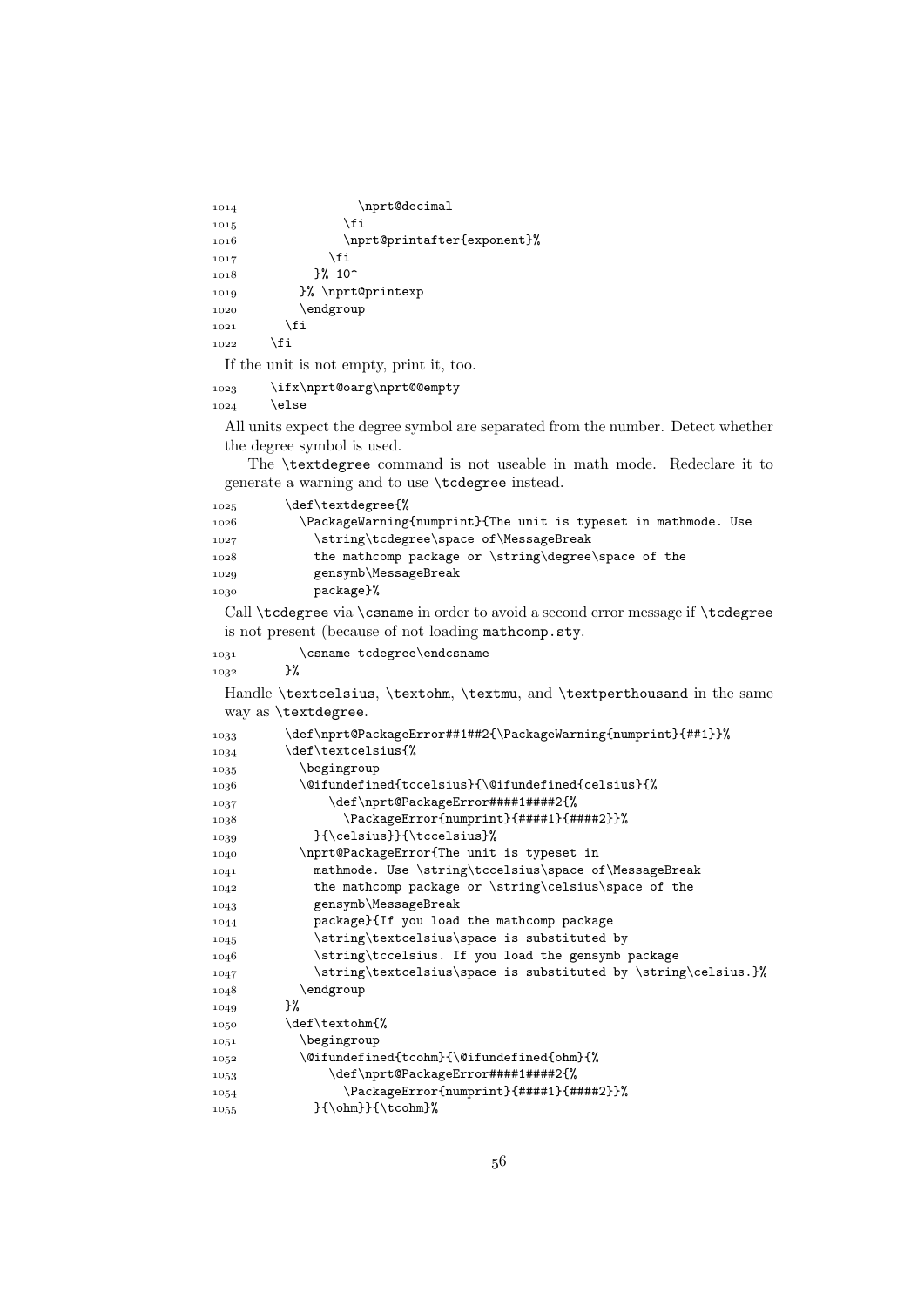| 1056  | \nprt@PackageError{The unit is typeset in                                      |
|-------|--------------------------------------------------------------------------------|
| 1057  | mathmode. Use \string\tcohm\space of\MessageBreak                              |
| 1058  | the mathcomp package or \string\ohm\space of the                               |
| 1059  | gensymb\MessageBreak                                                           |
| 1060  | package}{If you load the mathcomp package                                      |
| 1061  | \string\textohm\space is substituted by                                        |
| 1062  | \string\tcohm. If you load the gensymb package                                 |
| 1063  | \string\textohm\space is substituted by \string\ohm.}%                         |
| 1064  | \endgroup                                                                      |
| 1065  | }%                                                                             |
| 1066  | \def\textmu{%                                                                  |
| 1067  | \begingroup                                                                    |
| 1068  | $\setminus$ @ifundefined{tcmu}{%                                               |
| 1069  | \def\nprt@PackageError####1####2{%                                             |
| 1070  | \PackageError{numprint}{####1}{####2}}%                                        |
| 1071  | }{\tcmu}%                                                                      |
| 1072  | \nprt@PackageError{The unit is typeset in                                      |
| 1073  | mathmode. Use \string\tcmu\space of\MessageBreak                               |
| 1074  | the mathcomp package}{If you load the mathcomp package                         |
| 1075  | \string\textmu\space is substituted by \string\tcmu.}%                         |
| 1076  | \endgroup                                                                      |
| 1077  | }%                                                                             |
| 1078  | \def\textperthousand{%                                                         |
| 1079  | \begingroup                                                                    |
| 1080  | \@ifundefined{tcperthousand}{\@ifundefined{perthousand}{%                      |
| 1081  | \def\nprt@PackageError####1####2{%                                             |
| 1082  | \PackageError{numprint}{####1}{####2}}%                                        |
| 1083  | }{\perthousand}}{\tcperthousand}%                                              |
| 1084  | \nprt@PackageError{The unit is typeset in                                      |
| 1085  | mathmode. Use \string\tcperthousand\MessageBreak                               |
| 1086  | of the mathcomp package or \string\perthousand\space of                        |
| 1087  | the\MessageBreak                                                               |
| 1088  | gensymb package}{If you load the mathcomp package                              |
| 1089  | \string\textperthousand\space is substituted by                                |
| 1090  | \string\tcperthousand. If you load the gensymb package                         |
| 1091  | \string\textperthousand\space is substituted by                                |
| 1092  | \string\perthousand.}%                                                         |
| 1093  | \endgroup                                                                      |
| 1094  | }%                                                                             |
|       | If the unit is \tcdegree from the mathcomp package, the unit is a degree sign. |
|       | Then print the separator \nprt@degreesep instead of \nprt@unitsep.             |
| 0.005 | $\ddot{\text{def}}$                                                            |

| 1095 | \def\nprt@tmpunit{\tcdegree}% |
|------|-------------------------------|
| 1096 | \ifx\nprt@oarg\nprt@tmpunit   |
| 1097 | \ensuremath{\nprt@degreesep}% |
| 1098 | \else                         |

If the unit is \degree from the gensymb package, the unit is a degree sign. Then print the separator \nprt@degreesep instead of \nprt@unitsep.

1099 \def\nprt@tmpunit{\degree}% 1100 \ifx\nprt@oarg\nprt@tmpunit 1101 \ensuremath{\nprt@degreesep}%  $1102$  \else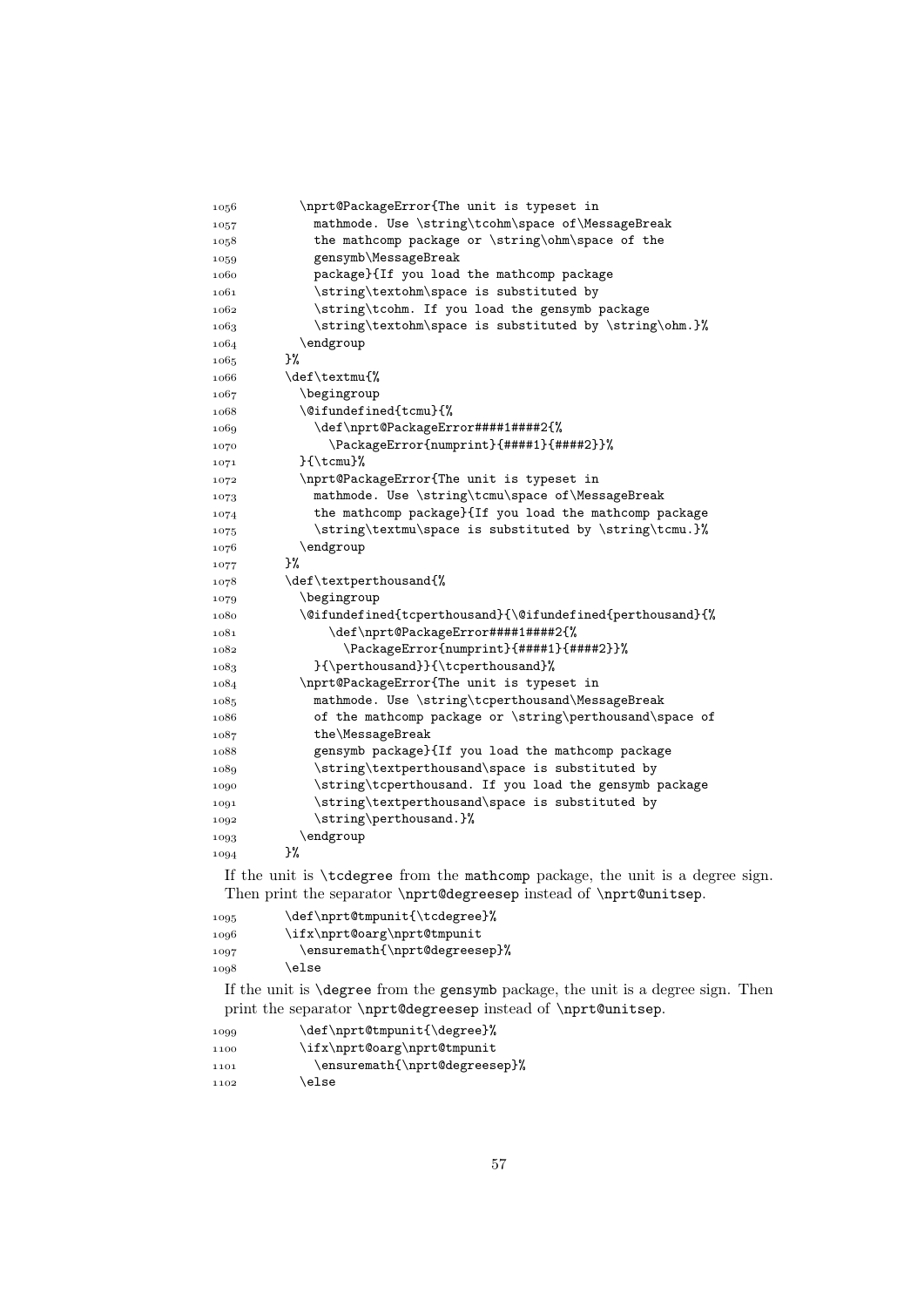If the unit is \textdegree from the textcomp package, the unit is a degree sign. Then print the separator \nprt@degreesep instead of \nprt@unitsep.

| 1103 | \def\nprt@tmpunit{\textdegree}% |
|------|---------------------------------|
| 1104 | \ifx\nprt@oarg\nprt@tmpunit     |
| 1105 | \ensuremath{\nprt@degreesep}%   |
| 1106 | \else                           |

If the unit is \tccelsius from the mathcomp package, the unit is degree centigrade. Then print the separator \nprt@celsiussep instead of \nprt@unitsep.

| 1107 | \def\nprt@tmpunit{\tccelsius}% |
|------|--------------------------------|
| 1108 | \ifx\nprt@oarg\nprt@tmpunit    |
| 1109 | \ensuremath{\nprt@celsiussep}% |
| 1110 | \else                          |

If the unit is \celsius from the gensymb package, the unit is degree centigrade. Then print the separator \nprt@celsiussep instead of \nprt@unitsep.

| 1111 | \def\nprt@tmpunit{\celsius}%   |
|------|--------------------------------|
| 1112 | \ifx\nprt@oarg\nprt@tmpunit    |
| 1113 | \ensuremath{\nprt@celsiussep}% |
| 1114 | \else                          |

If the unit is \textcelsius from the textcomp package, the unit is degree centigrade. Then print the separator \nprt@celsiussep instead of \nprt@unitsep.

| 1115 | \def\nprt@tmpunit{\textcelsius}% |
|------|----------------------------------|
| 1116 | \ifx\nprt@oarg\nprt@tmpunit      |
| 1117 | \ensuremath{\nprt@celsiussep}%   |
| 1118 | \else                            |

If the unit is  $\%$ , the unit is a percent sign. Then print the separator \nprt@percentsep instead of \nprt@unitsep.

| 1119 | \def\nprt@tmpunit{\%}%         |
|------|--------------------------------|
| 1120 | \ifx\nprt@oarg\nprt@tmpunit    |
| 1121 | \ensuremath{\nprt@percentsep}% |
| 1122 | \else                          |

If the unit is \tcperthousand from the mathcomp package, the unit is a permil sign. Then print the separator \nprt@percentsep instead of \nprt@unitsep.

| 1123 | \def\nprt@tmpunit{\tcperthousand}% |
|------|------------------------------------|
| 1124 | \ifx\nprt@oarg\nprt@tmpunit        |
| 1125 | \ensuremath{\nprt@percentsep}%     |
| 1126 | \else                              |

If the unit is \perthousand from the gensymb package, the unit is a permil sign. Then print the separator \nprt@percentsep instead of \nprt@unitsep.

| 1127 | \def\nprt@tmpunit{\perthousand}% |
|------|----------------------------------|
| 1128 | \ifx\nprt@oarg\nprt@tmpunit      |
| 1129 | \ensuremath{\nprt@percentsep}%   |
| 1130 | \else                            |

If the unit is \textperthousand from the textcomp package, the unit is a permil sign. Then print the separator \nprt@percentsep instead of \nprt@unitsep.

```
1131 \def\nprt@tmpunit{\textperthousand}%
1132 \langled \ifx\nprt@oarg\nprt@tmpunit
1133 \ensuremath{\nprt@percentsep}%
1134 \else
```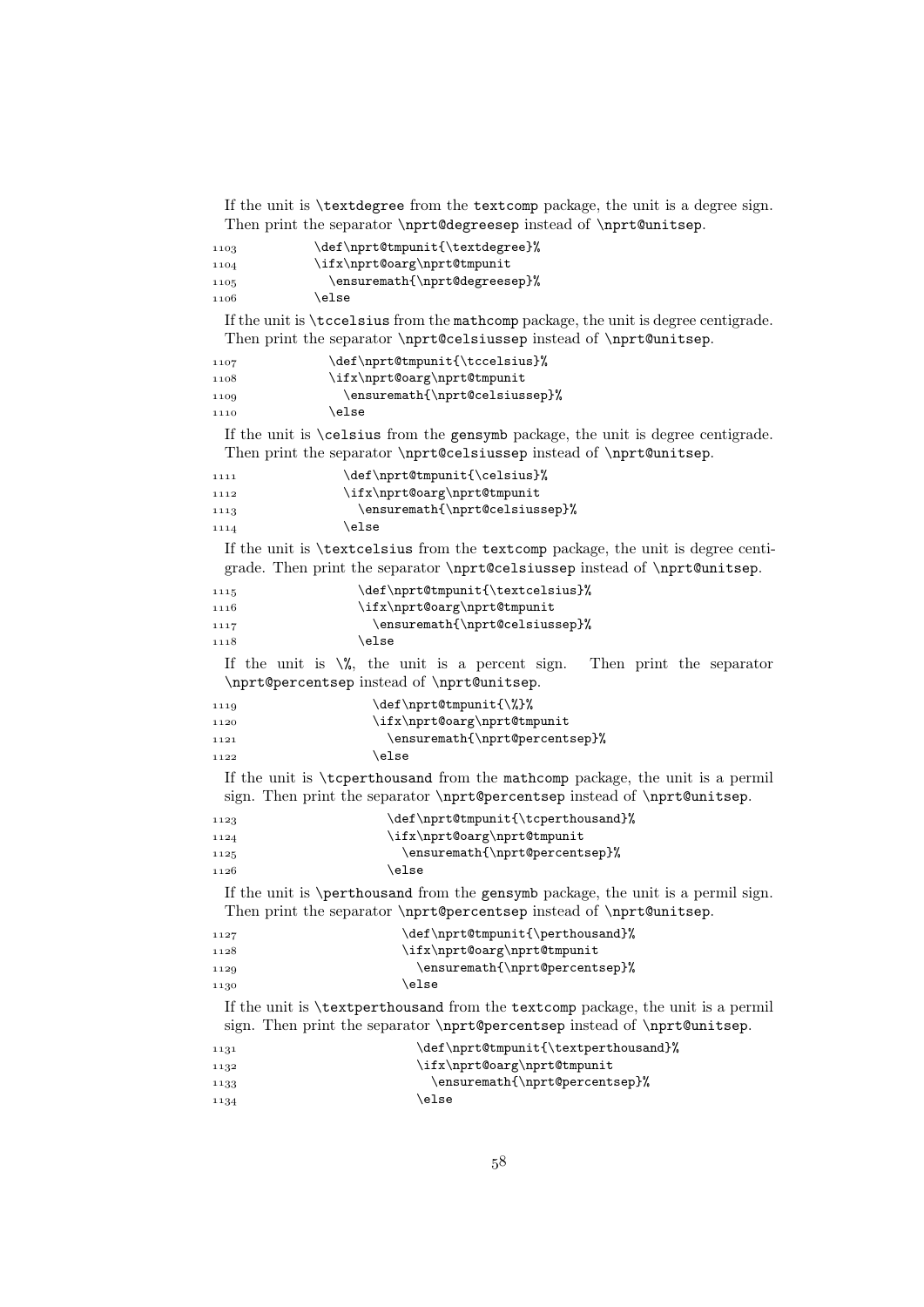```
Else, print \nprt@unitsep.
1135 \ensuremath{\nprt@unitsep}%
 \fi
\frac{1137}{1137}1138 \fi
 \fi
 \fi
11411142 \fi
1143 \fi
\bigcup_{1144} \fi
1145 \fi
 Finally, print the unit.
1146 \npunitcommand{\nprt@oarg}%
1147 \fi
1148 \endgroup
1149}
```
## F.10 Print lengths and counters

\cntprint The macro for printing counters. The mandatory argument takes a LATEX counter. The optional argument may contain a unit which is printed, too.

```
1150 \newcounter{nprt@cntprint}
1151 \DeclareRobustCommand*\cntprint[2][\@empty]{%
1152 \@ifundefined{c@#2}{\@nocounterr{#2}}{%
_{1153} \numprint[#1]{\arabic{#2}}%
1154 }%
1155}
```
\lenprint The macro for printing lengths. The mandatory argument takes a TEX dimension or a counter. The optional argument may contain a unit that is used to convert the unit from pt to the given value and which then is printed, too.

```
1156\DeclareRobustCommand*\lenprint[2][\@empty]{%
```
Do everything in a group to avoid macros to resist outside.

```
1157 \begingroup
```
Save the optional argument in \nprt@oarg and expand it.

```
1158 \edef\nprt@oarg{#1}%
```
If no optional argument has been given, change it to pt. This cannot be done as default argument in the \DeclareRobustCommand\* definition since printing of counters does not have pt as default.

```
1159 \edef\nprt@tmp{\@empty}%
1160 \ifx\nprt@oarg\nprt@tmp
1161 \def\nprt@oarg{pt}%
1162 \fi
 If the chosen unit is not defined produce an error message and fall back to pt.
```

```
1163 \@ifundefined{nprt@factor@\nprt@oarg}{%
1164 \PackageError{numprint}{Invalid unit '#1'}{%
1165 The requested unit is not defined using \string\npdefunit.^^J%
1166 Using 'pt' instead.}%
1167 \def\nprt@oarg{pt}%
1168 }{}%
```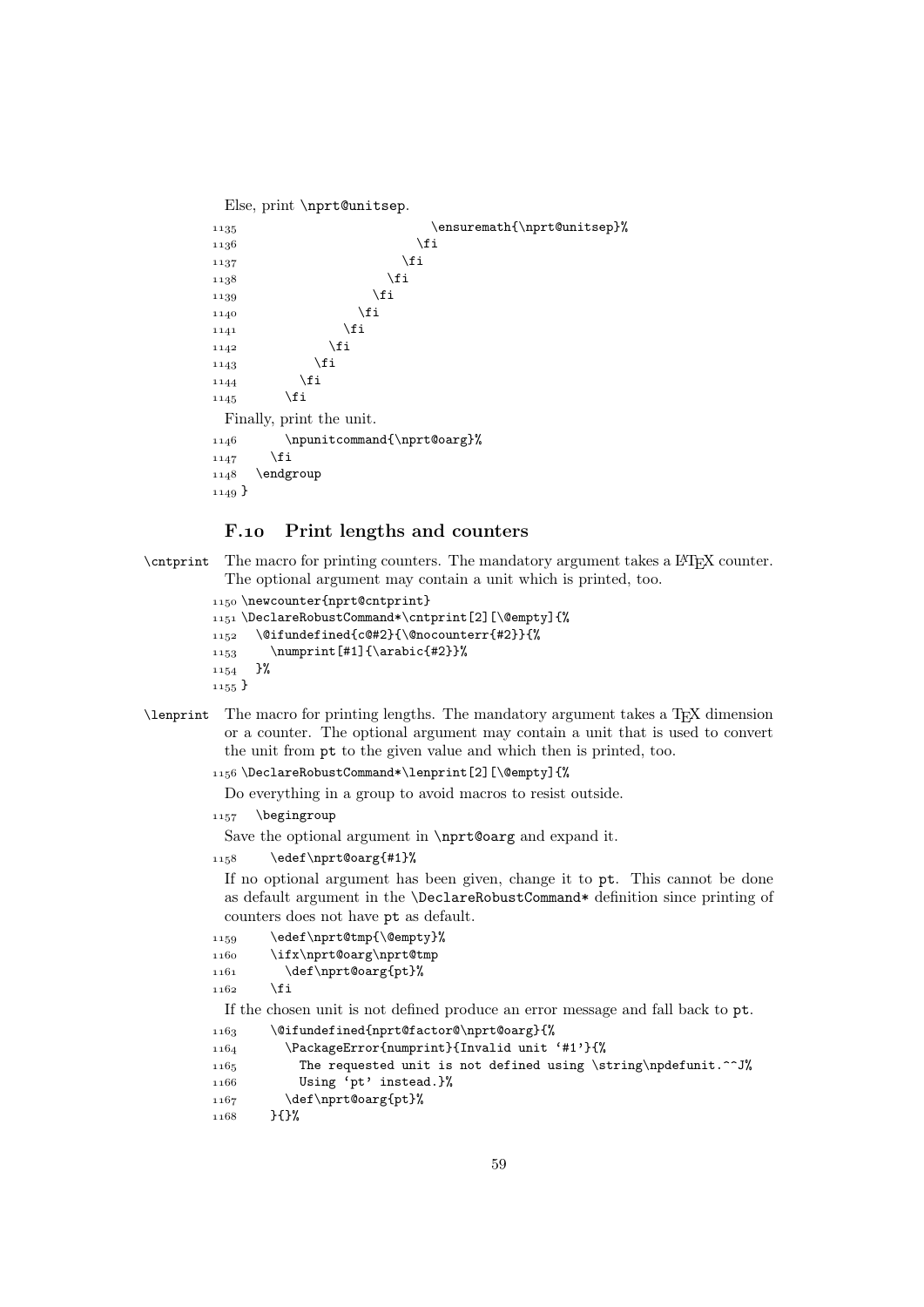For later printing, a length is used that is fixed to pt as length. If another unit has been chosen a fake length has to be calculated that is as many pt long as the original length is in the given unit. Thus, multiply the mandatory argument by the specific factor for the given unit.

1160 \setlength{\@tempdima}{#2}% 1170 \setlength{\@tempdima}{\csname nprt@factor@\nprt@oarg\endcsname\@tempdima}%

If the unit name for the given unit is not defined but the factor is an internal error has occured. Produce an error message.

```
1171 \@ifundefined{nprt@unit@\nprt@oarg}{%
 \PackageError{numprint}{Unknown unit name '\nprt@oarg'}{%
 Send a bug report to harald.harders@tu-bs.de with a short
 example showing this bug.}%
1175 }{%
 Store the unit name in \nprt@oarg.
1176 \edef\nprt@oarg{\csname nprt@unit@\nprt@oarg\endcsname}%
```
 $1177$  }%

Finally, call \numprint. The two \expandafter are necessary since \numprint also uses \nprt@oarg and produces an infinite loop otherwise.

```
1178 \expandafter\numprint\expandafter[\nprt@oarg]{\strip@pt\@tempdima}%
1179 \endgroup
```

```
1180}
```

```
\npdefunit Define a new unit for usage with \lenprint. First argument: name in the source-
            code. Second argument: printed unit. Third argument: factor from pt to the new
            unit or * to preserve old factor.
```
1181 \newcommand\*\npdefunit[3]{%

If the third argument is not  $*$  define the factor for this unit in \nprt@factor@ $\#_1$ .

```
1182 \if#3*
```

```
1183 \else
```

```
1184 \expandafter\def\csname nprt@factor@#1\endcsname{#3}%
```
 $1185$  \fi

Define the unit name for this unit in \nprt@unit@ $\#_1$ .

```
 \expandafter\def\csname nprt@unit@#1\endcsname{#2}%
1187}
```
Declare the standard units. \! is used to delete the unit separator again. This is a hack and does not work in all cases correctly.

```
1188 \ln\{pt}{pt}{pt}{1.0000000000}1189 \npdefunit{bp}{bp}{0.99626400996}
1190 \npdefunit{in}{in}{0.01383700013}
1191 \npdefunit{ft}{ft}{0.00115308334}
1192 \npdefunit{mm}{mm}{0.35145980351}
1103\npdefunit{cm}{cm}{0.03514598035}
_{1194} \npdefunit{m}{m}{0.0003514598035}
1195\npdefunit{km}{km}{0.0000003514598035}
```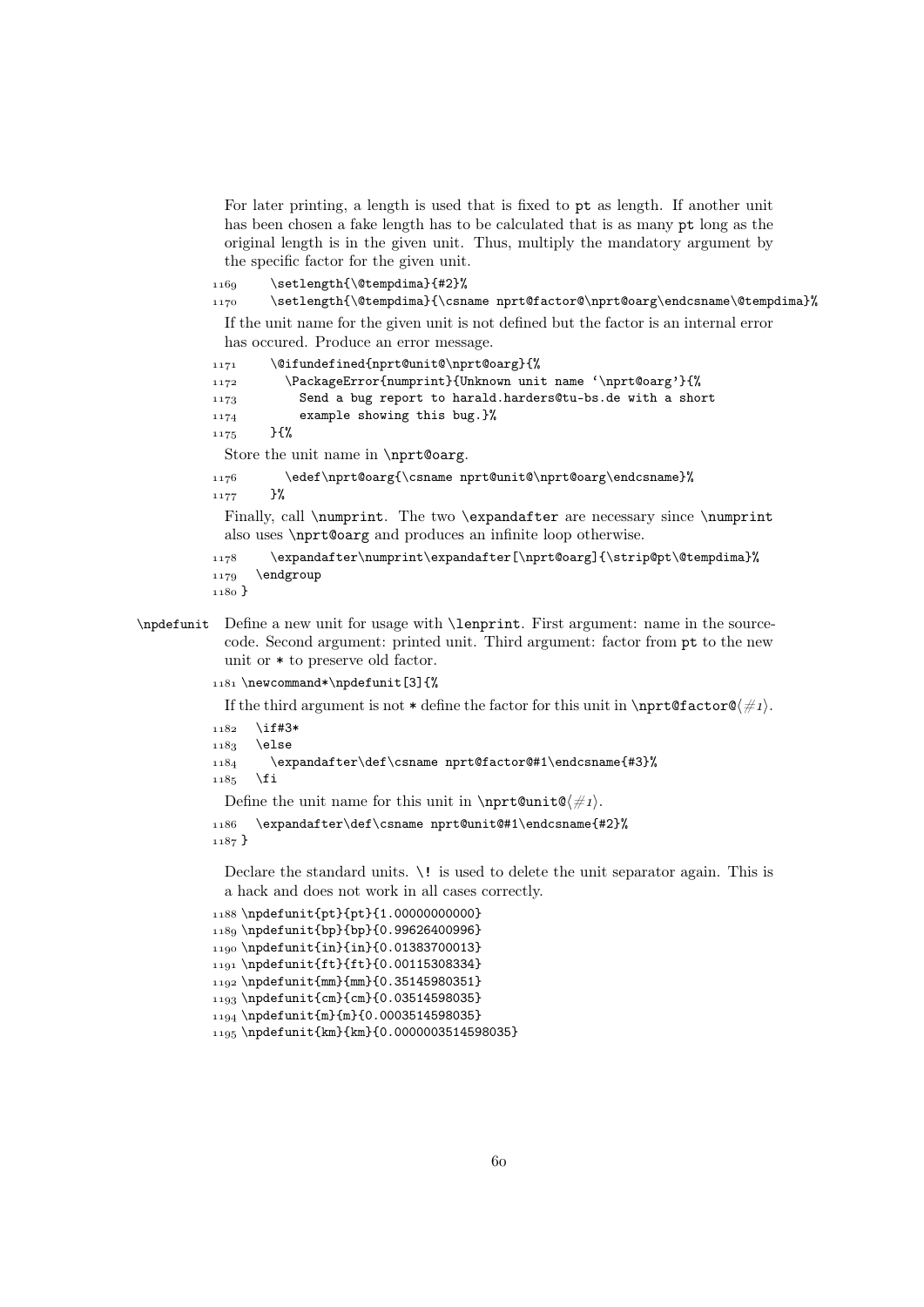## F.11 Internationalization

```
\nprt@ifundefined The normal \@ifundefined command defines the tested macro as side effect. This
                    command is better. Sometimes it will hopefully be unnecessary and supported by
                    the standard (with a different name, of course).
                  1196\newcommand*\nprt@ifundefined[1]{%
                  1197 \begingroup\expandafter\expandafter\expandafter\endgroup
                  1198 \expandafter\ifx\csname #1\endcsname\relax
                  1199 \expandafter\@firstoftwo
                  1200 \else
                  1201 \expandafter\@secondoftwo
                  _{1202} \fi
                  1203}
      \nprt@addto Adds the code of the second argument to the macro defined in the first argument.
                    This argument has to be specified without the preceeding backslash. The code is
                    added only if the command is defined, already.
                  1204 \newcommand\nprt@addto[2]{%
                  1205 \expandafter\nprt@ifundefined{#1}{}{%
                  1206 \expandafter\addto\expandafter{\csname #1\endcsname}{#2}%
                  1207 \frac{1}{8}1208 }
\npaddtolanguage Define \npaddtolanguage{\langle Language\rangle}{\langle Language definitions\rangle}. Adds the \langle Languagedefinitions) specified in argument two to the \langle Language\rangle of argument one.
                    The language definitions have to be provided in a command with the name
                    \n\n\psi\leq\text{Language definitions}. The switching-on command is added to \exists x \in \text{Language}while the switching-off command \npstyledefault is added to \noextras\langle Language \rangle.
                       For example, \npaddtolanguage{UKenglish}{english} adds the command
                    \npstyleenglish to \extrasUKenglish and \npstyledefault to \noextrasUKenglish.
                       The \n\angle Lapstyle\angle Language\ definitions commands are described below.
                  1209 \newcommand\npaddtolanguage[2]{%
                  1210 \nprt@addto{extras#1}{\csname npstyle#2\endcsname}%
                  1211 \nprt@addto{noextras#1}{\npstyledefault}%
                  1212}
 \npstyledefault Set the default values for the separators. They are set to the German language
                    because of compatibility with older versions.
                  1213 \newcommand*\npstyledefault{%
                  _{1214} \npthousandsep{\,}%
                  1215 \npdecimalsign{,}%
                  1216 \npproductsign{\cdot}%
                  1217 \npunitseparator{\,}%
                  1218 \npdegreeseparator{}%
                  1219 \npcelsiusseparator{\nprt@unitsep}%
                  1220 \nppercentseparator{\nprt@unitsep}%
                  1221Set the default settings (that are actually the same as German).
```
1222 \npstyledefault

\npstylegerman Sets the parameters to German habit.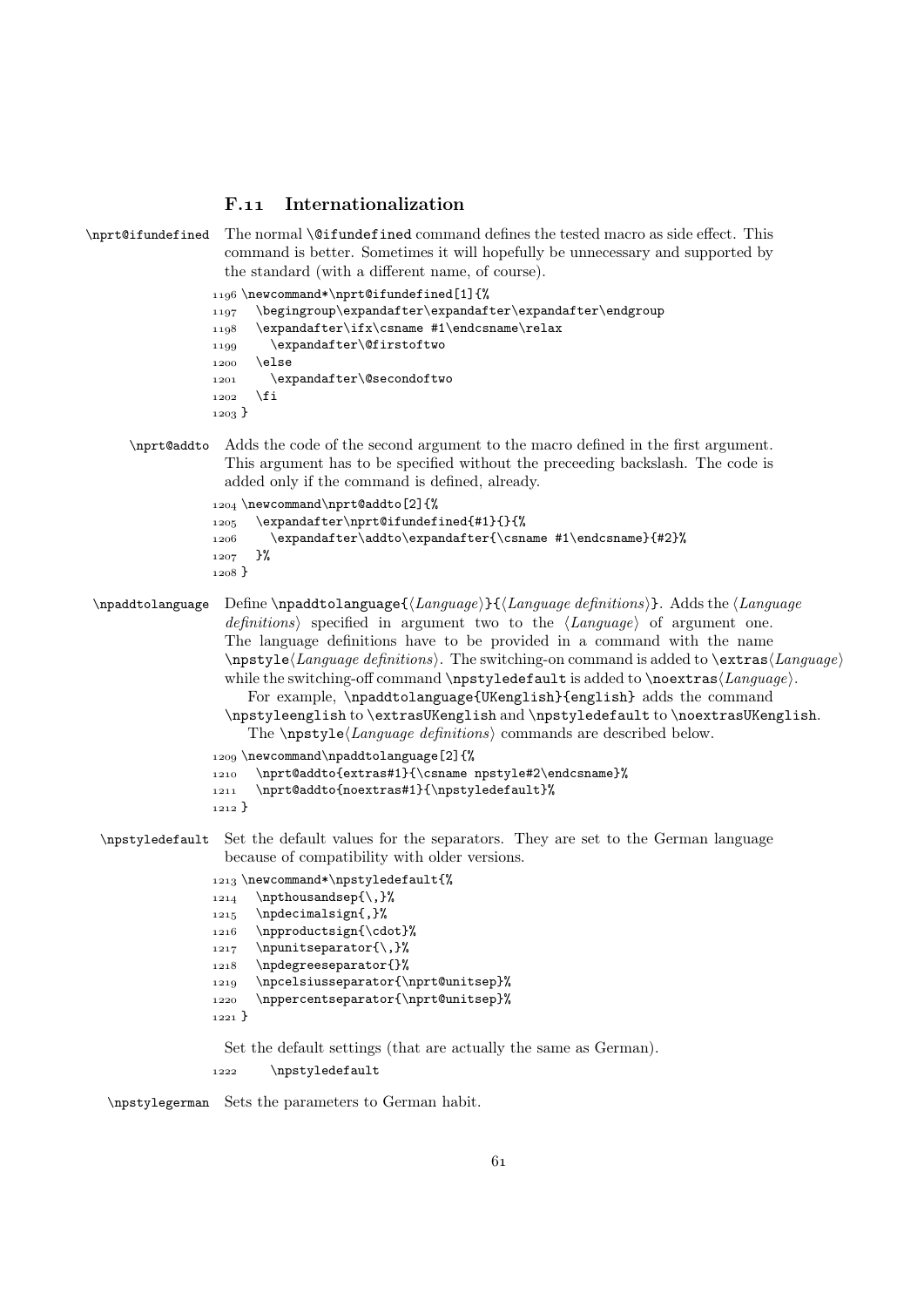```
1223 \newcommand*\npstylegerman{%
1224 \npthousandsep{\,}%
1225 \npdecimalsign{,}%
1226 \npproductsign{\cdot}%
_{1227} \npunitseparator{\,}%
1228 \npdegreeseparator{}%
1229 \npcelsiusseparator{\nprt@unitsep}%
 \nppercentseparator{\nprt@unitsep}%
_{1231}}
```
\npstyleenglish Sets the parameters to English habit.

```
1232\newcommand*\npstyleenglish{%
1233 \npthousandsep{,}%
1234 \npdecimalsign{.}%
1235 \npproductsign{\times}%
1236 \npunitseparator{\,}%
1237 \npdegreeseparator{}%
 \npcelsiusseparator{\nprt@unitsep}%
1239 \nppercentseparator{\nprt@unitsep}%
1240 }
```
\npstyleportuguese Sets the parameters to Portuguese habit.

```
1241 \newcommand*\npstyleportuguese{%
             1242 \npthousandsep{.}%
             _{1243} \npdecimalsign{,}%
             _{1244} \npproductsign{\cdot}%
             1245 \npunitseparator{\,}%
             1246 \npdegreeseparator{}%
             1247 \npcelsiusseparator{\nprt@unitsep}%
             1248 \nppercentseparator{\nprt@unitsep}%
             1249\npstyledutch Sets the parameters to Dutch habit.
             1250 \newcommand*\npstyledutch{%
             _{1251} \npthousandsep{\,}%
             _{1252} \npdecimalsign{,}%
```

```
1253 \npproductsign{\cdot}%
1254 \npunitseparator{\,}%
```

```
1255 \npdegreeseparator{}%
```

```
 \npcelsiusseparator{\nprt@unitsep}%
```

```
1257 \nppercentseparator{}%
```

```
_{1258} }
```
\npstylefrench Sets the parameters to French habit.

```
1259 \newcommand*\npstylefrench{%
1260 \npthousandsep{"}%
1261 \npdecimalsign{,}%
1262 \npproductsign{\cdot}%
1263 \npunitseparator{\,}%
1264 \npdegreeseparator{}%
1265 \npcelsiusseparator{\nprt@unitsep}%
 \nppercentseparator{\nprt@unitsep}%
1267}
```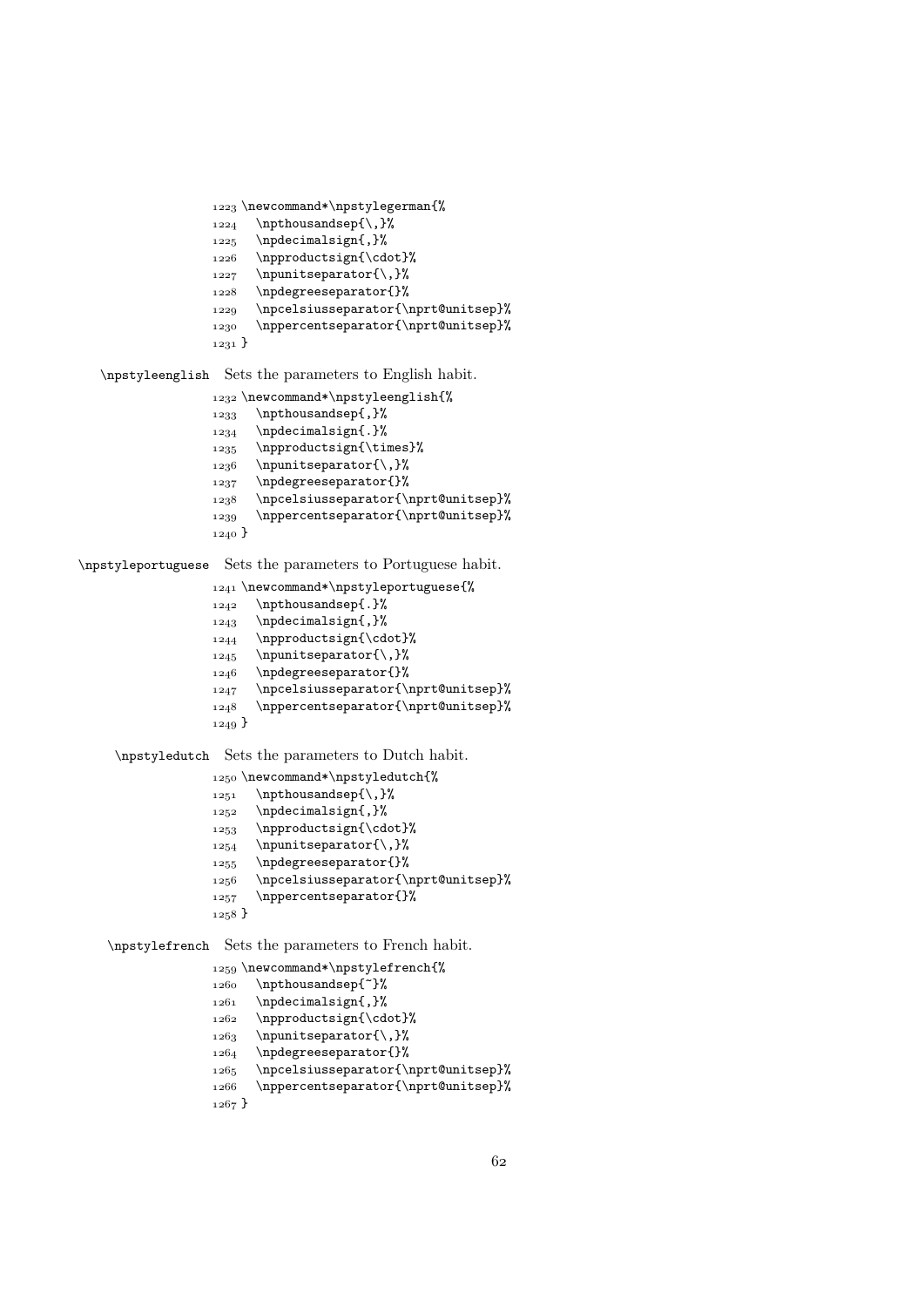Do the following actions at \begin{document} to ensure that it is done after loading babel.sty if it is loaded at all.

1268 \AtBeginDocument{%

By default, automatic language support is switched off for compatiblity reasons. Proceed only if it is switched on.

1269 \ifnprt@autolanguage

Automatic language support only works with babel.

1270 \@ifpackageloaded{babel}{%

Adds the language settings to the known languages if they are provided by babel. The current version knows all German, English, Portuguese, Dutch, and French dialects.

| 1271 | \npaddtolanguage{UKenglish}{english}%                         |
|------|---------------------------------------------------------------|
| 1272 | \npaddtolanguage{USenglish}{english}%                         |
| 1273 | \npaddtolanguage{afrikaans}{dutch}%                           |
| 1274 | \npaddtolanguage{american}{english}%                          |
| 1275 | \npaddtolanguage{austrian}{german}%                           |
| 1276 | \npaddtolanguage{british}{english}%                           |
| 1277 | \npaddtolanguage{canadian}{english}%                          |
| 1278 | \npaddtolanguage{dutch}{dutch}%                               |
| 1279 | \npaddtolanguage{english}{english}%                           |
| 1280 | \npaddtolanguage{german}{german}%                             |
| 1281 | \npaddtolanguage{naustrian}{german}%                          |
| 1282 | \npaddtolanguage{ngerman}{german}%                            |
| 1283 | \npaddtolanguage{brazil}{portuguese}%                         |
| 1284 | \npaddtolanguage{brazilian}{portuguese}%                      |
| 1285 | \npaddtolanguage{portuges}{portuguese}%                       |
| 1286 | \npaddtolanguage{portuguese}{portuguese}%                     |
| 1287 | \npaddtolanguage{francais}{french}%                           |
| 1288 | \npaddtolanguage{canadien}{french}%                           |
| 1289 | \npaddtolanguage{acadian}{french}%                            |
| 1290 | \npaddtolanguage{french}{french}%                             |
| 1291 | \npaddtolanguage{frenchb}{french}%                            |
|      | Set the active language again to activate the extras section. |

\expandafter\selectlanguage\expandafter{\languagename}%

 $1293$  }{%

If babel is not loaded but automatic language support is activated, switch to English as default:

```
1294 \npstyleenglish
1295 }%
1296 \fi
1297}
 Load configuration file if present.
1208 \InputIfFileExists{numprint.cfg}{%
1299 \message{Configuration file 'numprint.cfg' loaded.}%
1300 H%
1301 \message{No configuration file 'numprint.cfg' found.}%
1302 }
```
\nprt@renameerror A command for producing an error message for redefined macros.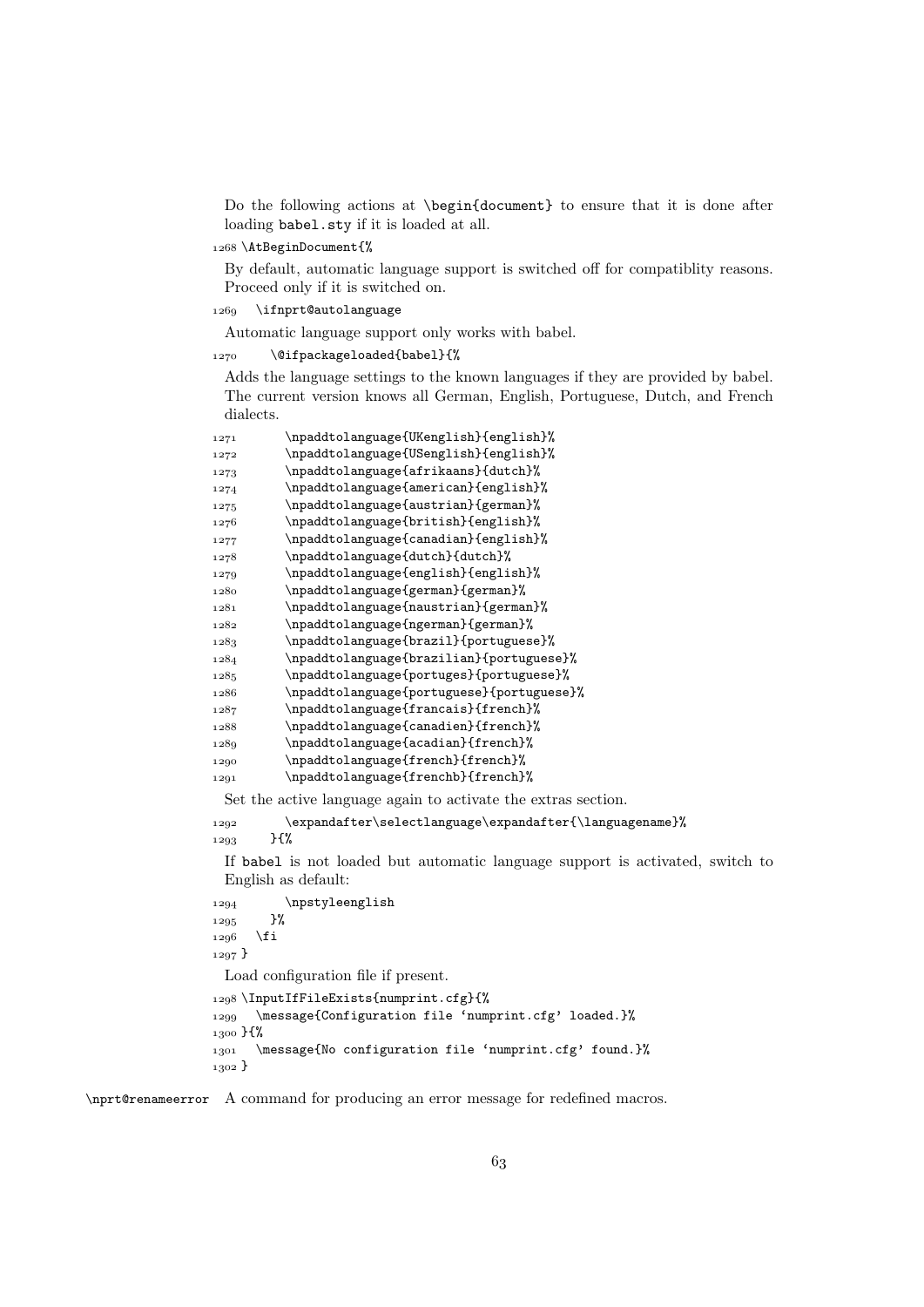```
1303 \newcommand*\nprt@renameerror[1]{%
1304 \expandafter\def\csname #1\endcsname{%
1305 \PackageError{numprint}{This command has been renamed
1306 to\MessageBreak
1307 \string\np #1}{In order to avoid problems with other
 packages and for consistency, this\MessageBreak
1309 command has been renamed in this version.}%
1310 }%
_{1311} }
```
\fourdigitsep Define replacements for the old commands that produce error messages.  $\forall$ fourdigitnosep<sub>1312</sub> $\prime$ prt@renameerror{fourdigitsep}  $\addmissing$ zero  $_{1313}$  \nprt@renameerror{fourdigitnosep}  $\n\mod\ndmissingzero_{1314} \nper\@{}$  $\displaystyle \Delta_{1315} \in \mathbb{C}$ renameerror{noaddmissingzero}

```
\nodigits<sup>1316</sup> \nprt@renameerror{digits}
  \exp\{1\} \nprt@renameerror{nodigits}
\noexponentdigits<sup>1318</sup> \nprt@renameerror{exponentdigits}
                  1319 \nprt@renameerror{noexponentdigits}
```
# Change History

Since the version 1.00 is an entirely new implementation, the Change History prior version 1.00 has been lost in this document. Have a look to numprint032.dtx or README to get it.

1.10

#### 1.00

| General: Automatic support for dif-                  | Gε          |
|------------------------------------------------------|-------------|
| ferent number formats in differ-                     |             |
| ent languages $\dots \dots \dots \dots$ 8            |             |
| Automatically don't separate de-                     |             |
| gree sign from number $\dots \dots$ 4                |             |
| Support for adding a plus to a                       | $\mathbf n$ |
| number<br>6                                          |             |
| Total new implementation $\dots$<br>$\mathbf{1}$     | 1.11        |
| \addmissingzero: Renamed to                          | Gε          |
| \npaddmissingzero<br>64                              |             |
| \digits: Renamed to \npdigits<br>64                  | 1.12        |
| \exponentdigits: Renamed to                          | Gε          |
| $\n\begin{bmatrix}\n\text{operspace}\n\end{bmatrix}$ |             |
| \fourdigitnosep: Renamed to                          | 1.13        |
| \npfourdigitnosep<br>64                              | Gε          |
| \fourdigitsep: Renamed<br>to                         | 1.20        |
| $\n\pi$ fourdigitsep  64                             | G           |
| \noaddmissingzero: Renamed to                        |             |
| \npnoaddmissingzero $64$                             |             |
| Renamed<br>\nodigits:<br>to                          |             |
| $\n\$ {1}                                            |             |
| \noexponentdigits: Renamed to                        |             |
| $\n\$ {1}                                            | 1.21        |
| \np: Add shortcut for \numprint<br>24                | Gε          |

|                  | General: Avoid use of substr pack-                                 |
|------------------|--------------------------------------------------------------------|
|                  | age $\ldots \ldots \ldots \ldots \ldots 22, 27$                    |
| 8                | Define math version $npboldd 11, 35$                               |
|                  | New tabular alignment mecha-                                       |
| 4                | $\text{nism} \ldots \ldots \ldots \ldots \ldots \ldots \quad 9,39$ |
|                  | \npmakebox: Declare \npmakebox                                     |
| 6                | $command \dots \dots \dots \dots \dots \dots 35$                   |
| $\mathbf{1}$     | 1.11                                                               |
|                  | General: Avoid use of \fileversion                                 |
| $\mathfrak{i}_4$ | etc. $\ldots \ldots \ldots \ldots \ldots \ldots \ldots 1$          |
| $\mathfrak{i}_4$ | 1.12                                                               |
|                  | General: Adapt Makefile to                                         |
| $\mathfrak{z}_4$ |                                                                    |
|                  | 1.13                                                               |
| $\mathbf{i}_4$   | General: Small fix in documenta-                                   |
|                  |                                                                    |
| $\mathfrak{i}_4$ | 1.20                                                               |
|                  | General: Add padding a number on                                   |
|                  | the left side $\dots \dots \dots \dots \dots$                      |
| $\mathfrak{i}_4$ | Allow \numprint{-e5} in addi-                                      |
|                  | tion to $\number{e5}$ 1                                            |
| $\mathfrak{z}_4$ | Remove the reduction in font                                       |
|                  | sizes in documentation $\dots \dots$ 1                             |
| $\mathfrak{i}_4$ | 1.21                                                               |
| $^{24}$          | General: Add support for Por-                                      |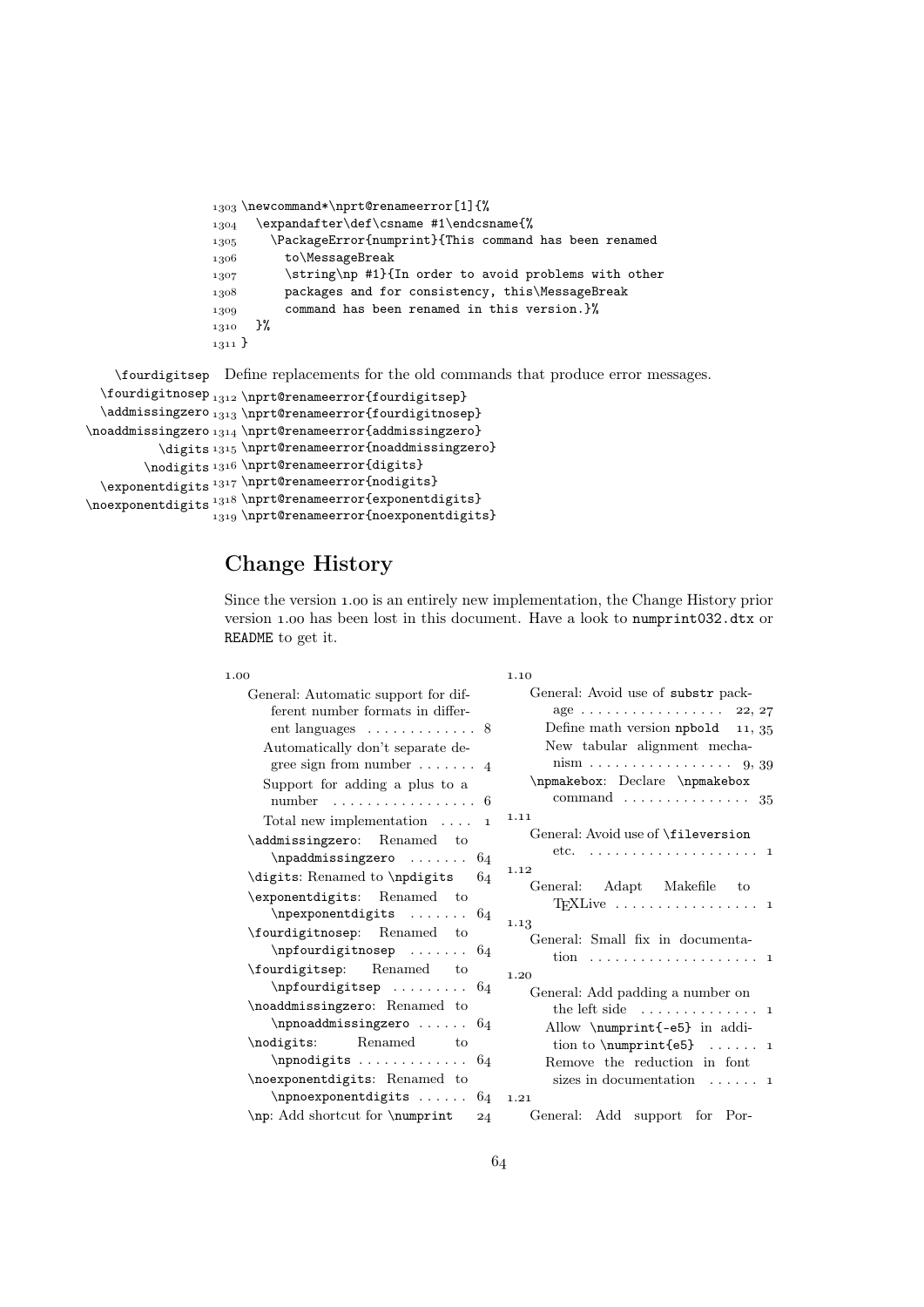| tuguese<br>. 1                                      | 1.34                                                              |
|-----------------------------------------------------|-------------------------------------------------------------------|
| 1.22                                                | \nprt@calcblockwidth: Fix a bug                                   |
| General: Use \npunitcommand to                      | invoked in version 1.33. Found                                    |
| typeset units<br>$\mathbf 1$                        | by Stefan Salewski<br>34                                          |
| \nprt@printsign: Print sign in a                    | 1.35                                                              |
| group to avoid additional space                     | General: Support not to separate                                  |
| for an operator (for nbaseprt)<br>45                | percent sign from number $\dots$ 1                                |
| \numprint: Enable<br>to<br>use                      | 1.36                                                              |
| \textcelsius,<br>\textohm,                          |                                                                   |
| \textmu, and \textperthousand                       | General: Add support for Dutch<br>$\mathbf{1}$                    |
| in the unit $\ldots \ldots \ldots \ldots$<br>56     | Improve documentation<br>$\mathbf{1}$                             |
| Produce<br>a warning rather                         | 1.37                                                              |
| an error when using<br>$_{\rm than}$                | General: Add an own separator for                                 |
| $\text{textdegree as unit} \ldots$<br>56            | °C                                                                |
| Restrain empty \color com-                          | Add support for French<br>$\mathbf{1}$                            |
|                                                     | Use separator for percent also for                                |
| mand to exponent $\dots \dots \dots$ 54             | $\mathbf 1$                                                       |
| 1.30                                                | \npstyleportuguese: Change thou-                                  |
| Add<br>the<br>General:<br>commands                  | sand separator for Portuguese                                     |
| \lenprint and \cntprint that                        | from "\," to "." $\dots \dots \dots$ 62                           |
| print lengths and counters. $\dots$<br>$\mathbf{1}$ | 1.38                                                              |
| 1.31                                                | General:<br>Moved<br>counters                                     |
| \nprt@getnexttok: Bugfix:<br>The                    |                                                                   |
| numprint column types did not                       | \nprt@curpos and \nprt@rndpos<br>outside the macro definitions to |
| like empty cells in the last col-                   |                                                                   |
| umn of a tabular $\dots \dots \dots$<br>36          | avoid an overflow of counters 1                                   |
| \numprint: Bugfix: \numprint{e123}                  | Replaced \stepcounter and                                         |
| reprinted the last used sign $\ldots$ 50            | \addtocounter by \advance be-                                     |
| 1.32                                                | cause otherwhise, \numprint                                       |
| General: Improve documentation                      | work<br>inside<br>$_{\rm does}$<br>not                            |
| about textcomp symbols $\ldots$ 4                   | $\text{$ { \text{\$\$}}.  1                                       |
| \numprint: Produce an error rather                  | 1.39                                                              |
| than a warning when using                           | \nprt@printsign: Move<br>group                                    |
| textcomp symbols in the unit                        | around sign into the specific                                     |
| if mathcomp or gensymb is not                       | sign macros in order to allow                                     |
| $loaded \dots \dots \dots \dots \dots$<br>56        | $\text{colour again} \dots \dots \dots \dots$<br>45               |
| 1.33                                                | \nprt@sign@-+: Move group                                         |
| General: Avoid to use the calc                      | around sign into the specific                                     |
| package since it causes problems                    | sign macros in order to allow                                     |
| with many other packages $\dots$<br>22              | colour again  45                                                  |
|                                                     |                                                                   |

# Index

Numbers written in italic refer to the page where the corresponding entry is described; numbers underlined refer to the code line of the definition; numbers in roman refer to the code lines where the entry is used.

| Symbols                             | 1036,                           | $1052, \qquad \qquad \qquad \backslash \qquad \ldots \ldots \ldots \ldots \qquad 774$ |
|-------------------------------------|---------------------------------|---------------------------------------------------------------------------------------|
| $\sqrt{2}$ 1119                     | 1080,<br>1068.                  |                                                                                       |
| $\left\{\Omega : 120, 1199\right\}$ | 1152, 1163, 1171                |                                                                                       |
|                                     |                                 |                                                                                       |
|                                     | $.338,462,472,479$ \comath  353 | \addmissingzero  1312                                                                 |
|                                     |                                 | $\alpha$ kageloaded 1270 \@secondoftwo 122, 1201 \addto  1206                         |
| $\setminus$ @ifundefined . $623,$   |                                 | $\text{\&}$ (Ctemptokena $486,490$ $\add$ tolength $326,329$                          |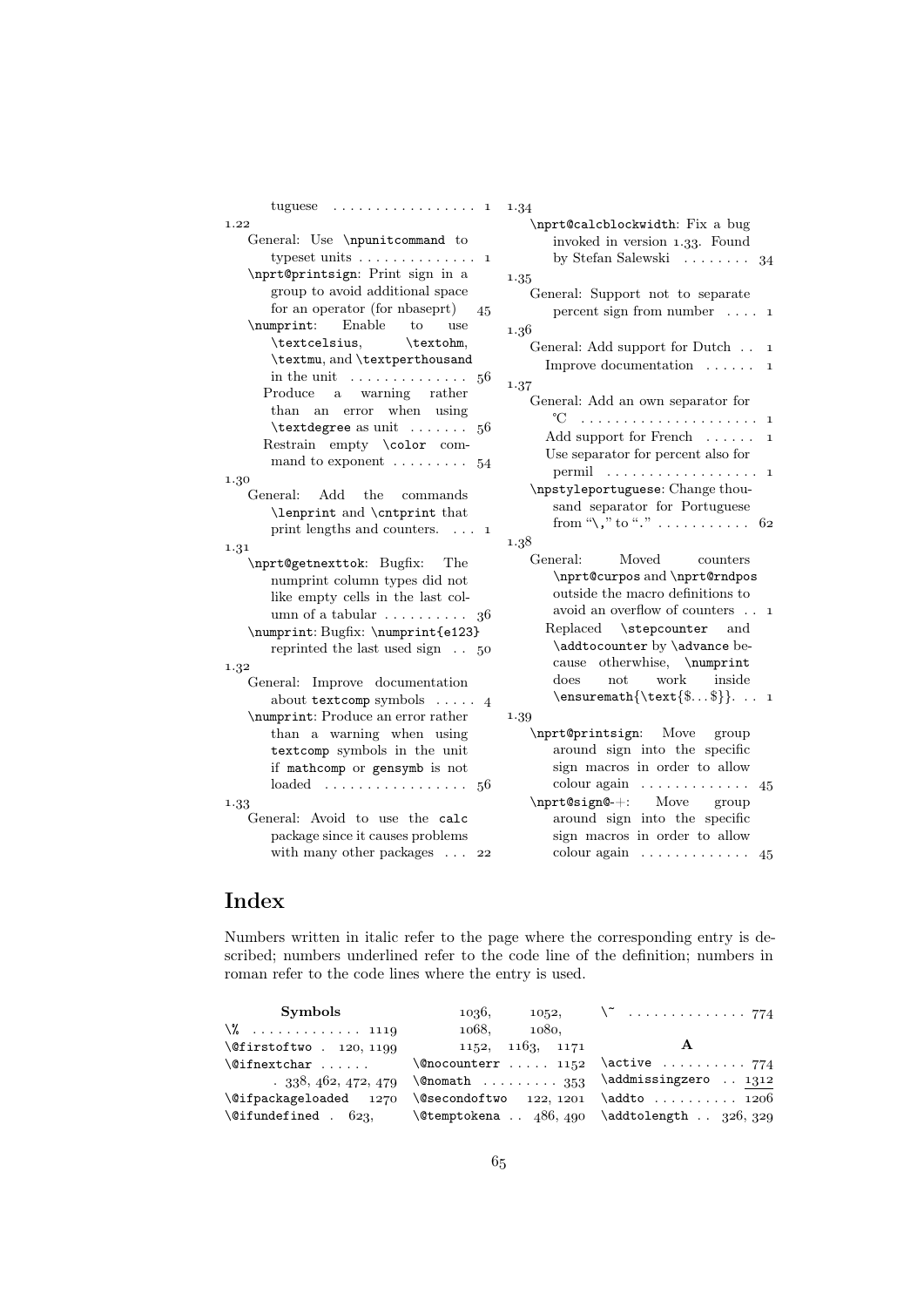$\arabic \dots \dots \dots \ 1153$ \AtBeginDocument . 1268

#### C

| \c@nprt@blockcnt                                     |
|------------------------------------------------------|
| .316,317,659,660                                     |
| $\emptyset$ c@nprt@cntprint  664                     |
| \c@nprt@digitsfirstblock                             |
| . 665                                                |
| $\texttt{\textbackslash}$                            |
| $\cdot 1216, 1226,$                                  |
| 1244, 1253, 1262                                     |
| $\ceth$ lelsius  1039,                               |
| 1042, 1047, 1111                                     |
| $\text{orphism } \ldots 5, 1150$                     |
| $\cdot$ 928                                          |
| $\text{Column}_\cup \text{type}_\cup N \dots 10, 13$ |
| $\text{Column_Utype\_{}n \dots g, 13}$               |

#### D

\DeclareMathVersion 347  $\Delta$ PeclareOption 21-36, 38 \DeclareRobustCommand  $337, 767, 1151, 1156$  $\label{eq:degree} \begin{array}{ccc} \texttt{degree} & \texttt{1028,1099} \end{array}$  $\dagger$  . . . . . . . . . 1312  $\displaystyle\bigcup_{35}$ , 836, 869, 870, 938, 939, 975, 976  $\div$   $\div$  ...... 317, 660

## E

| \end 383, 384, 409        |  |
|---------------------------|--|
| \endtabular 389, 390, 407 |  |
| ExecuteOptions  41        |  |
| \exponentdigits . 1312    |  |

#### F

| $\forall$ fourdigitnosep  1312 |  |  |
|--------------------------------|--|--|
| $\forall$ fourdigitsep  1312   |  |  |

#### G

| \g@addto@macro                           |
|------------------------------------------|
| $\cdots$ 55, 213,                        |
| 216, 246, 248, 567<br>$\qquad$ $15, 129$ |
|                                          |

## H

\hphantom . . . . . . . . I  $\binom{1}{275}$ 

```
288, 432, 833,867, 934, 936, 973
```
\ifnprt@addmissingzero  $\ldots$  . . . 7, 636, 714 \ifnprt@addplus@exponent . . . . . . . . . . . . . \ifnprt@addplus@mantissa . . . . . . . . . . . . . \ifnprt@argumenterror  $\ldots$  , 102, 796, 827 \ifnprt@autolanguage  $\ldots \ldots \ldots 10, 1269$ \ifnprt@charfound .  $\ldots \ldots \ldots$  111, 119 \ifnprt@errormessage  $\ldots \ldots \ldots 6, 104$ \ifnprt@expfound 149,  $238, 245, 816, 913$ \ifnprt@exponent@decimalfo\  $\ldots \ldots \ldots 151,$  $969, 977, 984,$  $991, 998, 1006, 1013$ \ifnprt@exponent@fixeddigit  $. \quad 93, 921, 935, 972$ \ifnprt@mantissa@decimalfou  $, 150, 871, 878,$ 885, 892, 900, 907  $\iint$ nprt@mantissa@fixeddigit  $\ldots$  . 84, 832, 866 \ifnprt@mathtabular  $\cdots \cdots$  413, 443 \ifnprt@newcolumntype  $\cdots \cdots \cdots 11, 457$  $\i{fnprt@npbold$  . 12, 346  $\verb|\ifhprt@numfound| |.$  $\cdots$  359, 372, 431 \ifnprt@numsepfour .  $\ldots$  5, 318, 645, 734 \ifnprt@roundup 499,  $516, 541, 575, 579$ \ifnprt@shortnumber  $\ldots$  634, 653, 749  $\iint$ gnorespaces ..... 487 \InputIfFileExists 1298 L  $\lambda$ languagename . . . . 1292  $\lambda$  . . . . . . . . . 5, 1156  $\lambda$  . . . . . . . . . . . . . 54  $954, 960, 976,$  $983, 990, 997, 1005$  $\mathcal{L}$  $.834, 868, 937, 974$  $\mathcal{L}$  ...  $11, 354$  $\text{multicolumn } ... ...$  $\text{Multiply} \dots \dots \ 664$ N  $\NCC$ find . . . . . . . . 491 \NC@rewrite@N . . . . . 450 \newcolumntype . . . . \npaddmissingzero . \npaddplusexponent . \npaddtolanguage . . \npcelsiusseparator \npdecimalsign .... \npdegreeseparator . \npdigits ....... \npexponentdigits .

| \npfo   |      |                | \makebox 339, 344, 836, |  |
|---------|------|----------------|-------------------------|--|
|         |      | 841, 846, 851, |                         |  |
| \npfo   |      | 857, 870, 877, |                         |  |
| $\n\pi$ |      | 891, 899,      | 884,                    |  |
| \npma   | 949, | 944,           | 939,                    |  |

| <b>IMOGT CAT TOCGIA</b><br>499                                                                                                                                                                                                                                                                                                                                                                                                                                                                                                            |
|-------------------------------------------------------------------------------------------------------------------------------------------------------------------------------------------------------------------------------------------------------------------------------------------------------------------------------------------------------------------------------------------------------------------------------------------------------------------------------------------------------------------------------------------|
| $\N$ C@rewrite@n  469                                                                                                                                                                                                                                                                                                                                                                                                                                                                                                                     |
| $\NeedsTeXFormat \ldots 1$                                                                                                                                                                                                                                                                                                                                                                                                                                                                                                                |
| \newcolumntype                                                                                                                                                                                                                                                                                                                                                                                                                                                                                                                            |
| .458,468,494,495                                                                                                                                                                                                                                                                                                                                                                                                                                                                                                                          |
| \newtoks $\ldots$ 356-358                                                                                                                                                                                                                                                                                                                                                                                                                                                                                                                 |
| <b>\modaddmissingzero</b> 1312                                                                                                                                                                                                                                                                                                                                                                                                                                                                                                            |
| $\n\odot\frac{1}{312}$                                                                                                                                                                                                                                                                                                                                                                                                                                                                                                                    |
| $\neq 235, 487, 488$                                                                                                                                                                                                                                                                                                                                                                                                                                                                                                                      |
| \noexponentdigits $\frac{1312}{1312}$                                                                                                                                                                                                                                                                                                                                                                                                                                                                                                     |
| ts<br>\np  5, 31, 1307                                                                                                                                                                                                                                                                                                                                                                                                                                                                                                                    |
| $\n\$ $\ldots$ $\ldots$ $\ldots$ $\ldots$ $\ldots$ $\ldots$ $\ldots$ $\ldots$ $\ldots$ $\ldots$ $\ldots$ $\ldots$ $\ldots$ $\ldots$ $\ldots$ $\ldots$ $\ldots$ $\ldots$ $\ldots$ $\ldots$ $\ldots$ $\ldots$ $\ldots$ $\ldots$ $\ldots$ $\ldots$ $\ldots$ $\ldots$ $\ldots$ $\ldots$ $\ldots$ $\ldots$ $\ldots$ $\ldots$ $\ldots$ $\ldots$                                                                                                                                                                                                 |
|                                                                                                                                                                                                                                                                                                                                                                                                                                                                                                                                           |
| $\npaddplus \ldots 6, 17, 26$                                                                                                                                                                                                                                                                                                                                                                                                                                                                                                             |
| $\label{thm:optimal} \begin{minipage}[c]{0.9\linewidth} \hline \text{spaddplusexponent} & \begin{array}{l} \hline \text{spaddplusexponent} & \begin{array}{l} \hline \text{spaddmap} & \begin{array}{l} \hline \text{spaddmap} & \begin{array}{l} \hline \text{spaddmap} & \begin{array}{l} \hline \text{spaddmap} & \begin{array}{l} \hline \text{spaddmap} & \begin{array}{l} \hline \text{spaddmap} & \begin{array}{l} \hline \text{spaddmap} & \begin{array}{l} \hline \text{spaddmap} & \begin{array}{l} \hline \text{spaddmap} & \$ |
| $\ldots \ldots 6, \underline{19}, 28$                                                                                                                                                                                                                                                                                                                                                                                                                                                                                                     |
| \npaddtolanguage .                                                                                                                                                                                                                                                                                                                                                                                                                                                                                                                        |
| $16, 1209, 1271 - 1291$                                                                                                                                                                                                                                                                                                                                                                                                                                                                                                                   |
| $\n\pi f$ ternum  12, 335                                                                                                                                                                                                                                                                                                                                                                                                                                                                                                                 |
| \npboldmath $11, 353$                                                                                                                                                                                                                                                                                                                                                                                                                                                                                                                     |
| \npcelsiusseparator                                                                                                                                                                                                                                                                                                                                                                                                                                                                                                                       |
| $\ldots$ 15, 50, 1219,                                                                                                                                                                                                                                                                                                                                                                                                                                                                                                                    |
| 1238,<br>1229,                                                                                                                                                                                                                                                                                                                                                                                                                                                                                                                            |
| 1229, 1230,<br>1247, 1256, 1265                                                                                                                                                                                                                                                                                                                                                                                                                                                                                                           |
| $\n\begin{bmatrix}\n\text{m} \\ \text{m}\n\end{bmatrix}\n\quad$                                                                                                                                                                                                                                                                                                                                                                                                                                                                           |
| $\cdots$ 14, $\underline{43}$ , 1215,                                                                                                                                                                                                                                                                                                                                                                                                                                                                                                     |
|                                                                                                                                                                                                                                                                                                                                                                                                                                                                                                                                           |
| $1225, 1234,$<br>1243, 1252, 1261                                                                                                                                                                                                                                                                                                                                                                                                                                                                                                         |
| \npdefunit $\gamma$ , 1165,                                                                                                                                                                                                                                                                                                                                                                                                                                                                                                               |
| $1181, 1188-1195$                                                                                                                                                                                                                                                                                                                                                                                                                                                                                                                         |
| $\verb \npdegreeseparator  .$                                                                                                                                                                                                                                                                                                                                                                                                                                                                                                             |
| $\ldots$ 15, <u>49</u> , 1218,                                                                                                                                                                                                                                                                                                                                                                                                                                                                                                            |
| 1228, 1237,                                                                                                                                                                                                                                                                                                                                                                                                                                                                                                                               |
| 1246, 1255, 1264                                                                                                                                                                                                                                                                                                                                                                                                                                                                                                                          |
| $\n\rightarrow \ldots$                                                                                                                                                                                                                                                                                                                                                                                                                                                                                                                    |
| 14, 84, 418, 494, 496                                                                                                                                                                                                                                                                                                                                                                                                                                                                                                                     |
| $\n\begin{cases}$                                                                                                                                                                                                                                                                                                                                                                                                                                                                                                                         |
| $14, \underline{93}, 425, 428, 496$                                                                                                                                                                                                                                                                                                                                                                                                                                                                                                       |
| $\n\pi$ fourdigitnosep                                                                                                                                                                                                                                                                                                                                                                                                                                                                                                                    |
| $\ldots \ldots 6, \underline{14}, 21$                                                                                                                                                                                                                                                                                                                                                                                                                                                                                                     |
| $\label{thm:optourd} \hbox{imforqundigitsep} \ \ \delta, \ \underline{13}, \ 22$                                                                                                                                                                                                                                                                                                                                                                                                                                                          |
| \nplpadding $\ldots$ 7, 74, 78                                                                                                                                                                                                                                                                                                                                                                                                                                                                                                            |
| \npmakebox $\dots 11, 337$                                                                                                                                                                                                                                                                                                                                                                                                                                                                                                                |
|                                                                                                                                                                                                                                                                                                                                                                                                                                                                                                                                           |

M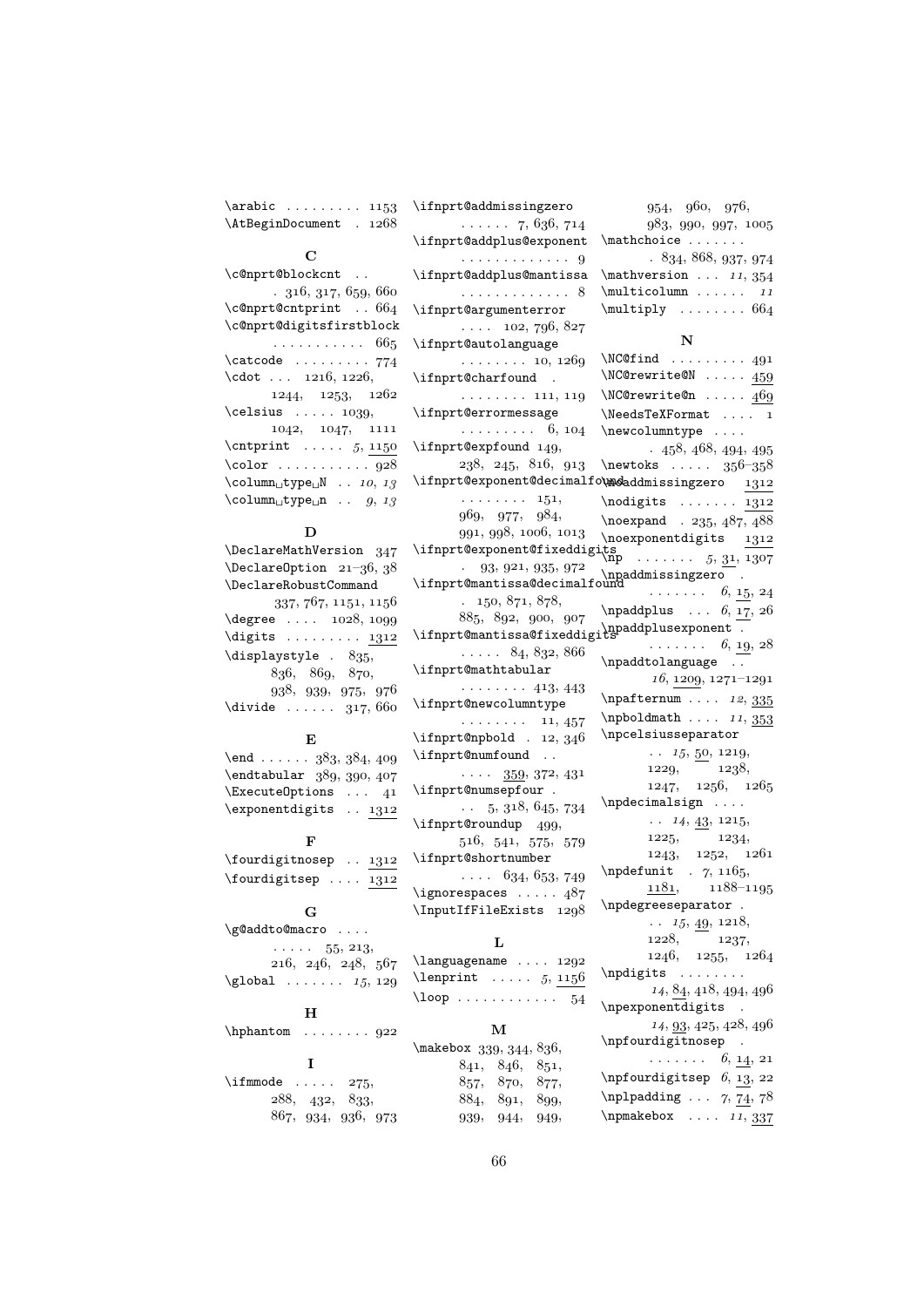```
\npnoaddmissingzero
      \dots \dots 6, <u>16</u>, 23
\npnoaddplus \ldots 6, 18, 25
\npnoaddplusexponent
      \ldots \ldots 6, <u>20</u>, 27
\n\npnodigits . 14, 92, 417\npnoexponentdigits
       \ldots . 14, \underline{101}, 419\npnolpadding . 7, 78, 79\n\hponoround \n... 6, 65, 66
\n\npnoroundexp \dots 6, 67\n\{1}
\nppercentseparator
       \ldots 15, 51, 1220,
       1230, 1239,1248, 1257, 1266\n\npprintnull . . 7, 81, 82\npproductsign . . . .
       \ldots 14, \underline{47}, 1216,
       1226, 1235,1244,\quad 1253,\quad 1262\npreplacenull \ldots 7, 80
\n\npround digits 6, 60, 65
\n\{hproundexp digits} 6, 67
\nprt@@empty . . . . . .
       \ldots 779, 782, 1023
\nprt@@IfCharInString
       \ldots \ldots \ldots 117, 125\nprt@@testsign 155, 159\nprt@addmissingzerofalse
       . . . . . . . . . . . . 
\nprt@addmissingzerotrue
       . . . . . . . . . . . 15
\nprt@addplus@exponentfalse
\nprt@charfoundfalse
       . . . . . . . . . . . . 
\nprt@addplus@exponenttrue
. . . . . . . . . . . 
       . . . . . . . . . . . . 
\nprt@addplus@mantissafalse
       . . . . . . . . . . 18
\nprt@addplus@mantissatrue
       . . . . . . . . . . . . 
\nprt@addto . . . . . . .
      \ldots 1204, 1210, 1211
\nprt@aftername 273, 327
\n\pit@afternum 335,
       336, 365, 452, 454\nprt@allowedchars .
       \cdots 367, 373, 399
\n\piCargone ......
       . 126, 128, 269,274, 502, 505,510, 530, 536, 549\nprt@argthree . . . .
                                   . 201, 220, 271, 303\n\pit@argtwo .. 116,
                                    117, 127, 131,231, 252, 270,327, \ \ 503, \ \ 531, \ \ 532\nprt@argumenterrorfalse
                                    . . . . . . . . . . 768
                             \nprt@argumenterrortrue
                                    . . . . . . . . . . . 
                             \nprt@autolanguagefalse
                                    . . . . . . . . . . . 29
                             \nprt@autolanguagetrue
                                    . . . . . . . . . . . . 
                             \n\pit@begin ... 360, 487
                             \nprt@blockwidth ..
                                    \cdots , 267, 313,326, 329, 836,841, 846, 851,857, 870, 877,
                                    884, 891, 899,
                                    939, 944, 949,954, 960, 976,983, 990, 997, 1005
                             \nprt@calcblockwidth
                                    \ldots , \frac{268}{5}, 835,
                                    840, 845, 850,
                                    856, 869, 876,
                                    883, 890, 898,938, 943, 948,953, 959, 975,982, 989, 996, 1004
                             \nprt@celsiussep . .
                                    50, 1109, 1113, 1117\n\pi t@charfound \dots 111\nprt@charfoundtrue 129
                            \nprt@commandname .
                                    \cdots . 153, 156,160, 175, 181,191, 196, 200, 222
                             \nprt@curpos . . . . . .
                                    \ldots 504, 509, 558
                             \n\pi\text{debug} . . 37, 39,
                                    235, 302, 421,424, 427, 565,600, 614, 783, 785\n\pi t@decimal \n. 43,281, 285, 294,299, 872, 879,886, 893, 901,
                                    908, 978, 985,
                                    992, 999, 1007, 1014
```
\nprt@decimalwidth .  $. \t266, 280, 285,$  $293, 299, 306, 329$ \nprt@degreesep ...  $49, 1097, 1101, 1105$ \nprt@digittoks ...  $. \ \ 356, 361, 401,$  $439, 441, 460, 470$ \nprt@digitwidth . .  $. \ \ 264, \ 276, \ 283,$  $289, 296, 304, 314$ \nprt@dotlist  $. 17$ ,  $140, 202, 203,$  $207, 233, 260, 367$ \nprt@end  $\dots$  , 386,  $387, 408, 414, 488$ \nprt@epxlist . . . . . 140  $\hbox{\tt \{nprt@error . . . . 103},}$  $205, 225, \overline{239},$ 257, 506, 788, 792, 806, 818, 916 \nprt@errormessagefalse . . . . . . . . . . . 35 \nprt@errormessagetrue . . . . . . . . . . . . 36 \nprt@expfoundtrue . 243  $\n\{\n\| \$ ist  $17, 142,$  $233, 237, 239,$  $241, 260, 367, 819$ \nprt@exponent . . . .  $\ldots$  ,  $246, 769$  $805, 817, 823, 915$ \nprt@exponent@fixeddigits@after  $\ldots \ldots$  . . . 96, 100 \nprt@exponent@fixeddigits@before . . . . . . . . 95, 99 \nprt@exponent@fixeddigitsfalse . . . . . . . . . . 101 \nprt@exponent@fixeddigitstrue . . . . . . . . . . . . \nprt@exponent@sign  $\cdots$  940, 945, 950, 955, 961, 966  $\n\partial f$ illnull 52, 63, 70 \nprt@getnexttok . .  $\cdots \cdots \cdots$  369, 379 \nprt@IfCharInString  $\cdots \cdots \cdots$  112,  $165, 202, 203,$  $232, 234, 237, 399$ \nprt@ifundefined .  $\ldots \ldots$  1196, 1205 \nprt@ignorelist . .  $\ldots$  ,  $17, 144,$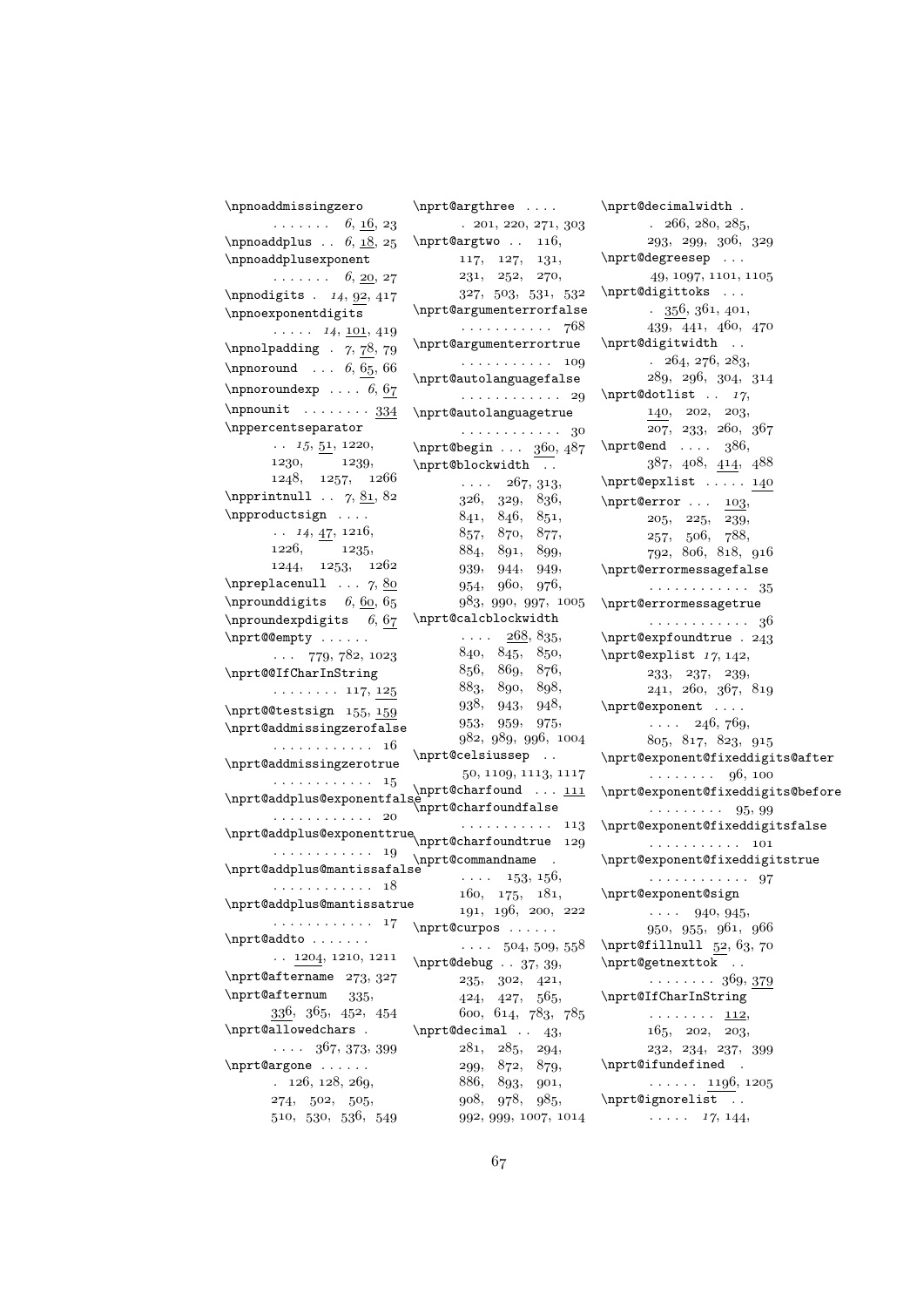| 233, 234, 260, 368                               | $\n\pi$ t@numfoundtrue . 400                  |
|--------------------------------------------------|-----------------------------------------------|
| \nprt@lpad $\ldots$ 597, 814                     | \nprt@numname                                 |
| \nprt@lpadchar . 76, 814                         | $\cdots$ 551, 552, 562                        |
| \nprt@lpaddigits 75, 814                         | \nprt@numsepfourfalse                         |
| \nprt@makebox . $339, 341$                       | . 14                                          |
| \nprt@mantissa                                   | \nprt@numsepfourtrue 13                       |
| 248, 770, 799,<br>$\mathbf{r}$                   | $\n{\n  t@oarg \n   \n   \n}$                 |
| 802, 804, 830, 930                               | 778, 782, 1023,                               |
| $\verb \nprint@mantissa@fixeddigits@after1096 ,$ | 1100,                                         |
| $\ldots \ldots \ldots 87, 91$                    | 1104, 1108,                                   |
| \nprt@mantissa@fixeddigits@beford112,            | 1116,                                         |
| $\ldots \ldots \ldots 86, 90$                    | 1120,                                         |
| $\n\$ {0}mantissa@fixeddigitsfalse 1128,         | $\begin{array}{c} 1124, \\ 1132, \end{array}$ |
| . 92                                             | 1146, 1158,                                   |
| \nprt@mantissa@fixeddigitstrue                   | $1160,$ $1161,$                               |
|                                                  | 1163, 1167,                                   |
| . 88                                             | $1170 - 1172,$                                |
| \nprt@mantissa@sign                              | 1176, 1178                                    |
| $\ldots \ldots \ldots 800,$                      | \nprt@PackageError .                          |
| 810, 837, 842,                                   | $\cdots$ 1033, 1037,                          |
| 847, 852, 858, 863                               |                                               |
| \nprt@mantissaname .                             | 1040, 1053,                                   |
| $\cdots \cdots \cdots$ 272, 274                  | 1056, 1069,                                   |
| $\n\begin{bmatrix}\n615, & 617\n\end{bmatrix}$   | 1072, 1081, 1084                              |
| 618, 621, 623,                                   | \nprt@percentsep                              |
| 625, 626, 628,                                   | $\cdots$ 51, 1121,                            |
| 776, 787, 791, 795                               | 1125, 1129, 1133                              |
| \nprt@mathtabularfalse                           | \nprt@plus@test 137, 167                      |
| . 435                                            | \nprt@plusminus@test                          |
| \nprt@mathtabulartrue                            | . <u>137,</u> 185                             |
| . 433                                            | \nprt@posttoks                                |
| \nprt@minus@test                                 | $\cdot$ 358, 363, 374, 451                    |
| $\cdots \cdots \cdots 137, 169$                  | \nprt@pretoks                                 |
| \nprt@newcolumntypefalse                         | $\cdots$ 357, 362,                            |
| $\cdots \cdots \cdots \cdots \cdots$ 32          | 376, 415, 461, 471                            |
| \nprt@newcolumntypetrue                          | $\n\pi$ t@printafter 712,                     |
| . 33                                             | 874, 881, 888,                                |
| \nprt@newnum                                     | 895, 903, 910,                                |
| $-524, 525, 550,$                                | 980, 987, 994,                                |
| 554, 555, 572,                                   | 1001, 1009, 1016                              |
|                                                  | 574, 577, 580, 584 \nprt@printbefore .        |
| \nprt@next $381,$ $635, 838, 843,$               |                                               |
| 384, 387, 390,                                   | 848, 853, 859,                                |
| 393, 396, 398, 411                               | 864, 941, 946,                                |
|                                                  | 951, 956, 962, 967                            |
| \nprt@nix  780,787<br>\nprt@nixleer . 781,791    | $\n\pi$ t@printexp 914,                       |
| \nprt@npboldtrue $. 34$                          | 922, 924, 929, 1019                           |
| \nprt@numberlist 140,                            | \nprt@printone 667, 703                       |
| 202, 233, 260, 367                               | $\n\pi$ t@printsign 613,                      |
| \nprt@numbertoprint                              | 810, 837, 842,                                |
| $\cdots \cdots \cdots 644,$                      | 847, 852, 858,                                |
| 654, 667, 670,                                   | 863, 940, 945,                                |
| 673, 731, 732,                                   | 950, 955, 961, 966                            |
| 744, 746, 750, 753                               | \nprt@printthree                              |
| \nprt@numfoundfalse 366                          | . 673, 685, 700, 709                          |
|                                                  |                                               |

\nprt@printthree@after  $\cdots \cdots \cdots$  752, 758  $\n\partial$ rt@printtwo 670, 694  $\n\pi t^\text{optd} \ldots$  47, 932 \nprt@renameerror .  $\ldots$  1303, 1312-1319 \nprt@replacenull .  $80, 81, 721, 742, 746$ \nprt@rewrite@ ....  $\cdots$  463, 473, 478  $\n\pi$ t@rewrite@@ 465, 475, 480, 482, 485 \nprt@rewrite@scratch  $\ldots \ldots$  486, 490 \nprt@rndpos . . . . . .  $\cdots$  509, 559, 569  $\n\partial_560, 813, 824$ \nprt@round@after .  $\cdots \cdots 501, 573$ \nprt@round@before . . . . . . . . . 529, 578 \nprt@rounddigits .  $\ldots \ldots \ldots 61, 813$ \nprt@roundexpdigits  $\ldots \ldots \ldots 68, 824$ \nprt@roundexpnull .  $\ldots \ldots \ldots 69,70$ \nprt@roundnull ...  $\ldots$  . 62, 63, 568 \nprt@roundupfalse.  $\cdots$  518, 543, 570 \nprt@rounduptrue .  $\cdots$  511, 521, 546 \nprt@saveothertok .  $\cdots \cdots \cdots 371, 403$ \nprt@searchfor  $115, 128$ \nprt@separator@after  $\cdots$  . . . 45, 46, 763 \nprt@separator@before  $. \quad 44,690,699,708$ \nprt@sepwidth . . . .  $. \; 265, \, 278, \, 284,$  $291, 297, 305, 326$ \nprt@shortnumbertrue  $\ldots$  649, 738, 745 \nprt@sign@\*  $\dots 18$  $\n\sqrt{0} \cdot 18, \underline{610}$  $\n\pi\text{Csign@-+ ... } 18,610$ \nprt@sign@- ...  $18,610$ \nprt@signlist ....  $\ldots$  ,  $18, 140,$  $165, 233, 260, 368$